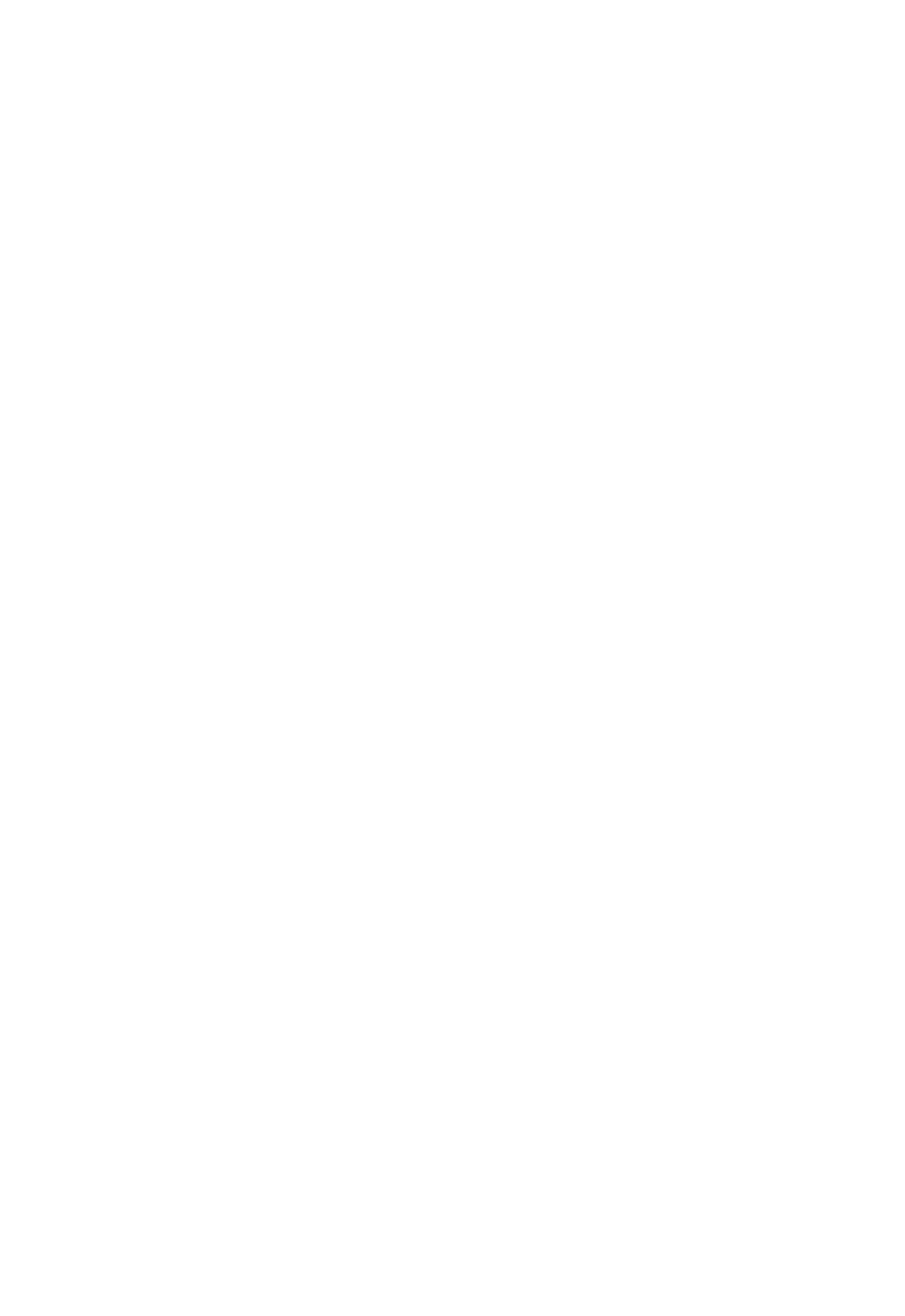# **The Future of Internat ional Restructurings after the Implementat ion of WCO II and the Amendment of EIR: Is the Best yet to Come?**

*Preadviezen / Reports 2015*

**Johan T. Jol**

*Series Editors*

**Nederlandse Verenig ing voor Rechtsvergeli jkend en Internat ionaal Insolventierecht (NVRII) Netherlands Associat ion for Comparat ive and Internat ional Insolvency Law (NACIIL)**

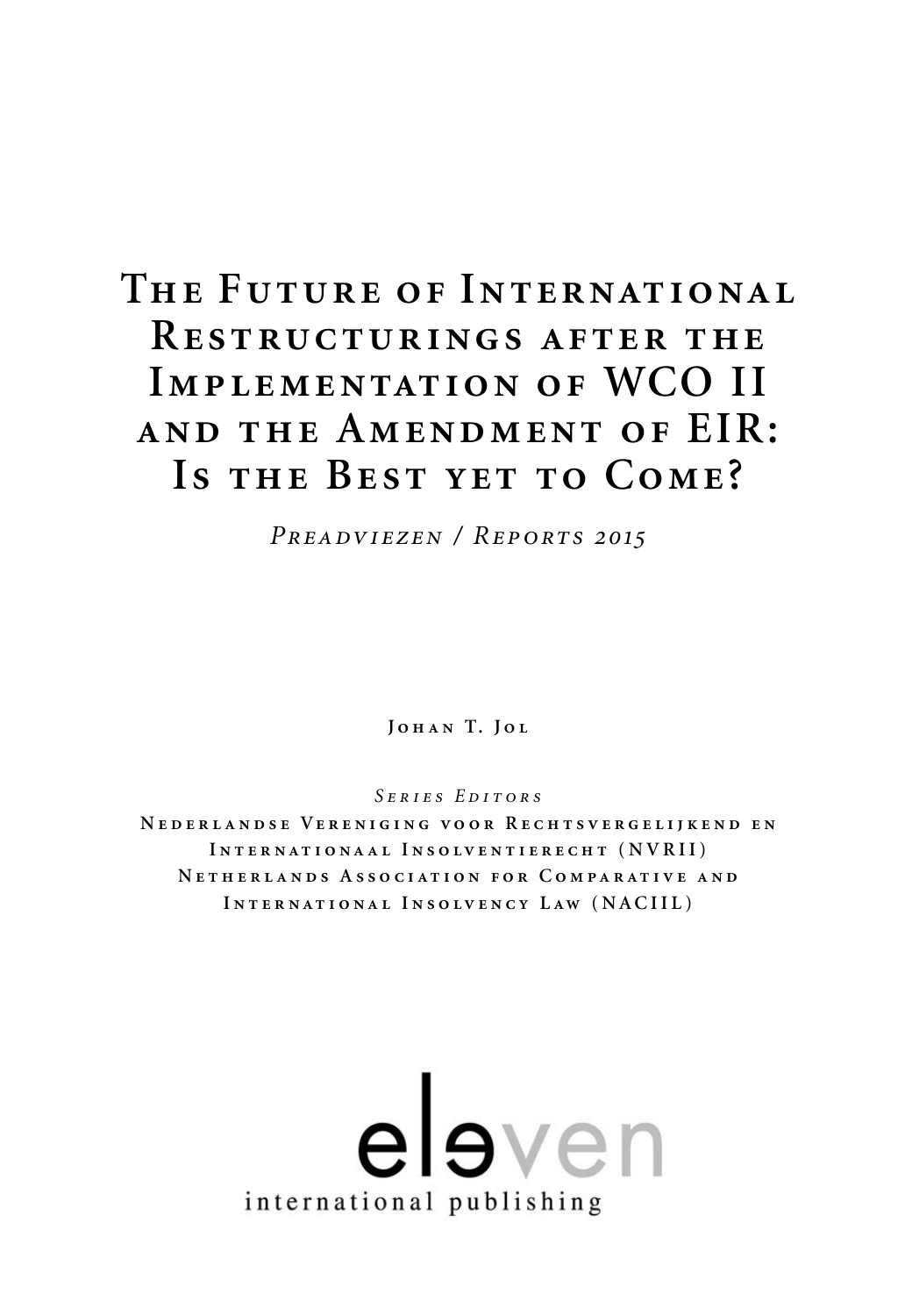Published, sold and distributed by Eleven International Publishing P.O. Box 85576 2508 CG The Hague The Netherlands  $Tel \cdot +31703307033$ Fax: +31 70 33 070 30 e-mail: sales@elevenpub.nl www.elevenpub.com

Sold and distributed in USA and Canada International Specialized Book Services 920 NE 58th Avenue, Suite 300 Portland, OR 97213-3786, USA Tel.: 1-800-944-6190 (toll-free) Fax: +1 503 280-8832 orders@isbs.com www.isbs.com

Eleven International Publishing is an imprint of Boom uitgevers Den Haag.

ISBN 978-94-6290-270-1 ISBN 978-94-6274-600-8 (E-book)

© 2016 The authors | Eleven International Publishing

This publication is protected by international copyright law.

All rights reserved. No part of this publication may be reproduced, stored in a retrieval system, or transmitted in any form or by any means, electronic, mechanical, photocopying, recording or otherwise, without the prior permission of the publisher.

Printed in The Netherlands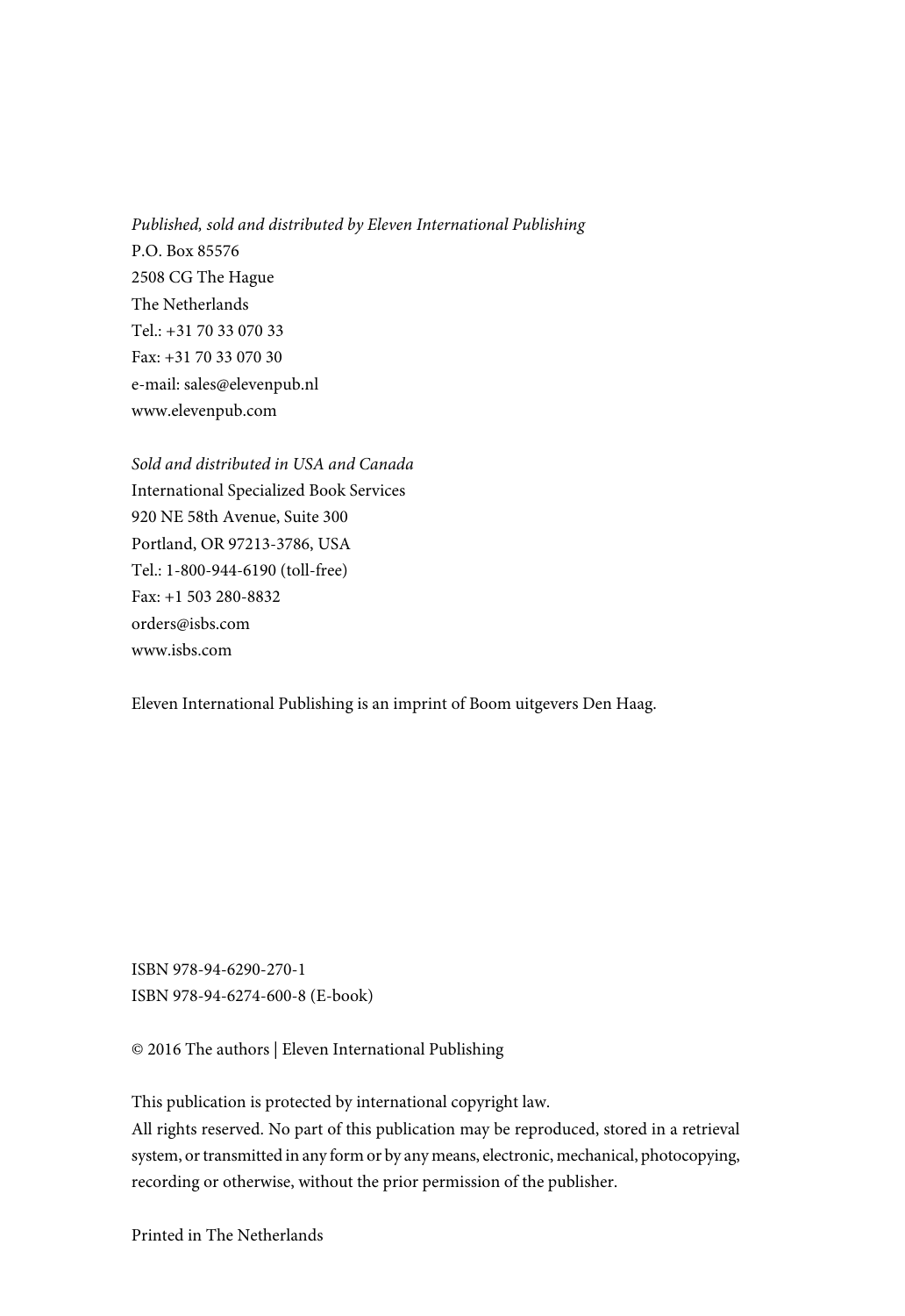# **Table of Contents**

| Preface                                                                   | vii |
|---------------------------------------------------------------------------|-----|
| Report 2015 NACIIL – The Future of International Restructurings after the |     |
| Implementation of WCO II and the Amendment of EIR: Is the Best yet to     |     |
| Come?                                                                     | 1   |
| Johan T. Jol                                                              |     |
| Report on the Fifth Annual Conference of the Netherlands Association for  |     |
| Comparative and International Insolvency Law                              | 103 |
| Amir Adl Rudbordeh                                                        |     |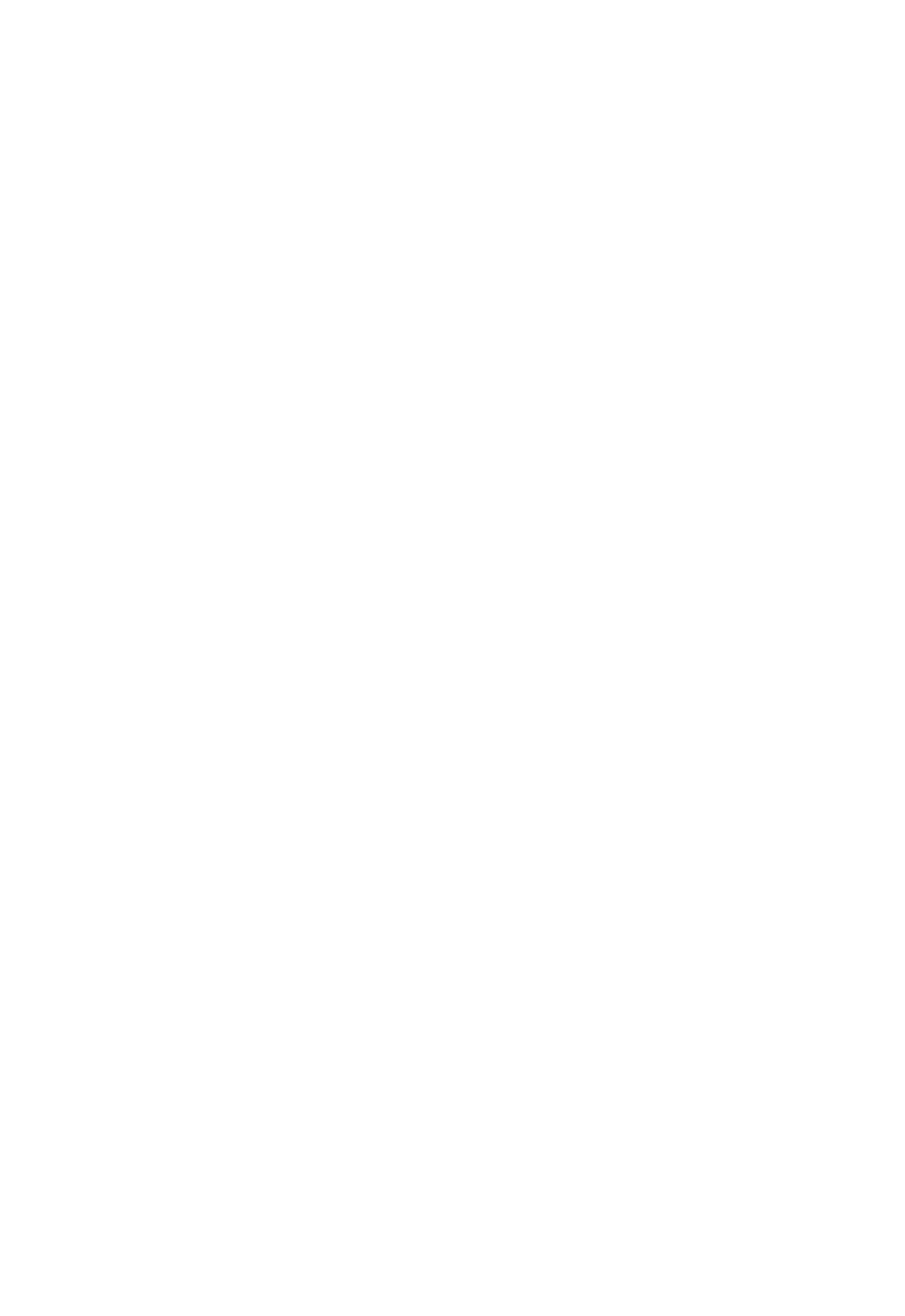# **Preface**

The fifth annual conference of the Netherlands Association of Comparative and International Insolvency Law was held on November 6, 2015 in Amsterdam. The event was kindly hosted and sponsored by Allen & Overy and chaired by Prof. Reinout Vriesendorp.

The conference started with a presentation by Prof. Michael Veder, chair of NACIIL, on some of the changes that the recast of the European Insolvency Regulation will bring to the European insolvency and restructuring arena.

The core of the conference consisted of a discussion on the report of Johan Jol: "The future of international restructurings after the implementation of WCO II and the amendment of EIR; Is the best yet to come?". In his report, Jol examines nineteen restructurings that have taken place in the period of 2002-2015. Jol essentially raises the question as to whether these cases would have played out differently if the currently pending law reforms, in particular the recast of the European Insolvency Regulation and the proposals for the introduction of a type of scheme of arrangement in the Netherlands, would have been in place at the time. The report published in this book has been finalized, taking into account the lively and interesting discussions during the conference. A report on the conference proceedings is included in this book.

We would like to thank Allen & Overy, Prof. Reinout Vriesendorp and Prof. Michael Veder for their contributions to a successful conference and would in particular like to express our gratitude to Johan Jol for committing his experience and expertise in international insolvency and restructuring to our conference. We are convinced that his report will contribute to a better understanding of the international restructuring practice and will further the academic debate.

The board of NACIIL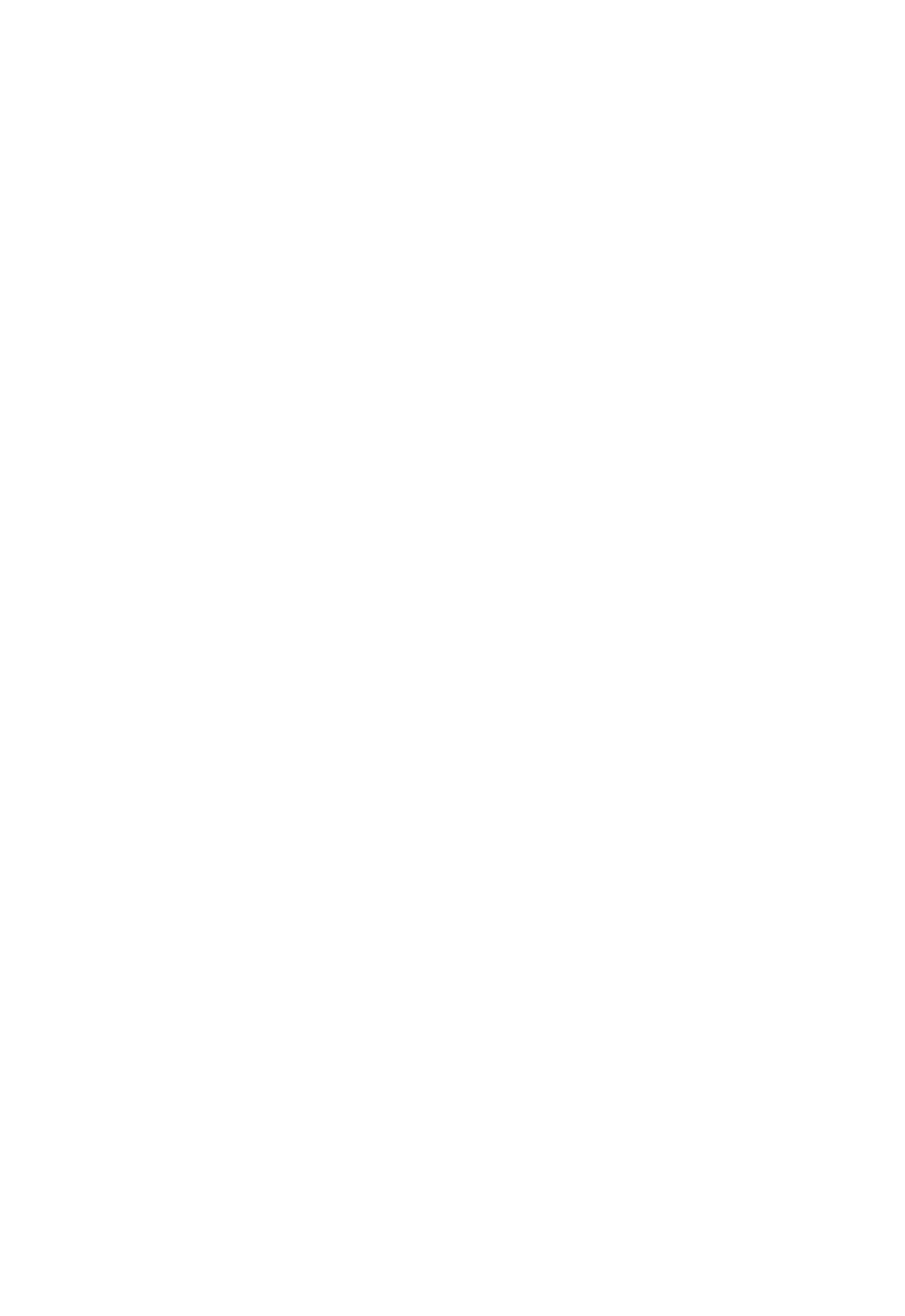# **Report 2015 NACIIL**

The Future of International Restructurings after the Implementation of WCO II and the Amendment of EIR: Is the Best yet to Come?

Johan T. Jol \*

#### **Introduction**

This report addresses the changes in international restructuring practice since 2000.<sup>1</sup> The author has been active in the international restructuring practice in the Netherlands for more than twenty years, first as liquidator and solicitor and thereafter as legal counsel for financial institutions.<sup>2</sup> He has been involved in multiple international restructurings. In this report, he combines his extensive practical experience with legal research regarding specific deals, which he considers to be ground-breaking cases in international restructurings in the Netherlands and Europe.

The report begins (in Part 1) with short descriptions of nineteen international restructuring cases. Over the past fifteen years, it has been evident that international groups that are also based in the Netherlands apply or borrow restructuring legislation from all over the world to ensure that the restructuring result required by the stakeholders is delivered. For each of the cases mentioned in this report, the specific legislation is referenced and the reasons for using that specific legislation is explained.

Johan Jol is Senior Legal Counsel with the Legal Financial Restructuring and Recovery Team of ABN AMRO Bank N.V. He is currently also working for the Department of Business Studies of Leiden Law School. Johan is also an independent teacher and researcher under the name Legal Houdini Academy (see also <www.legalhoudini.nl>). This report contains the personal views of Johan. Furthermore, Johan has been involved in some of the cases mentioned in this report, but this report only provides information regarding these cases to the extent this information has become a part of the public domain. The author has benefitted from discussions he had on this topic in Berlin on October 1, 2015 with attendants to a CPO course on recent developments in international bankruptcy law and thanks all those attendants for their contribution. The members of the board of NACIIL had the idea of putting the author in mind to draft this report and deserve a thank you note. It was a challenging task. A special thanks goes to Chairmen Michael Veder with whom the author had discussions about the content of the report, be it that the author and the Chairmen have not been able to reach consensus (but contrary to non-consensual restructuring discussions, the discussions between the Chairmen and the author were fun and interesting to have). Michael Broeders, Rob van den Sigtenhorst, Lynn P. Harrison III and Farrington Yates also provided useful input. Kelly Visser-Van der Vooren was so kind to take on the task of close reading an earlier draft. Lynn P. Harrison III was so kind to do an additional close reading. As always, all errors are those of the author.

<sup>1</sup> This report takes into account restructurings that came public before October 1, 2015.

<sup>2</sup> See for curriculum vitae: <www.legalhoudini.nl/4/cv>.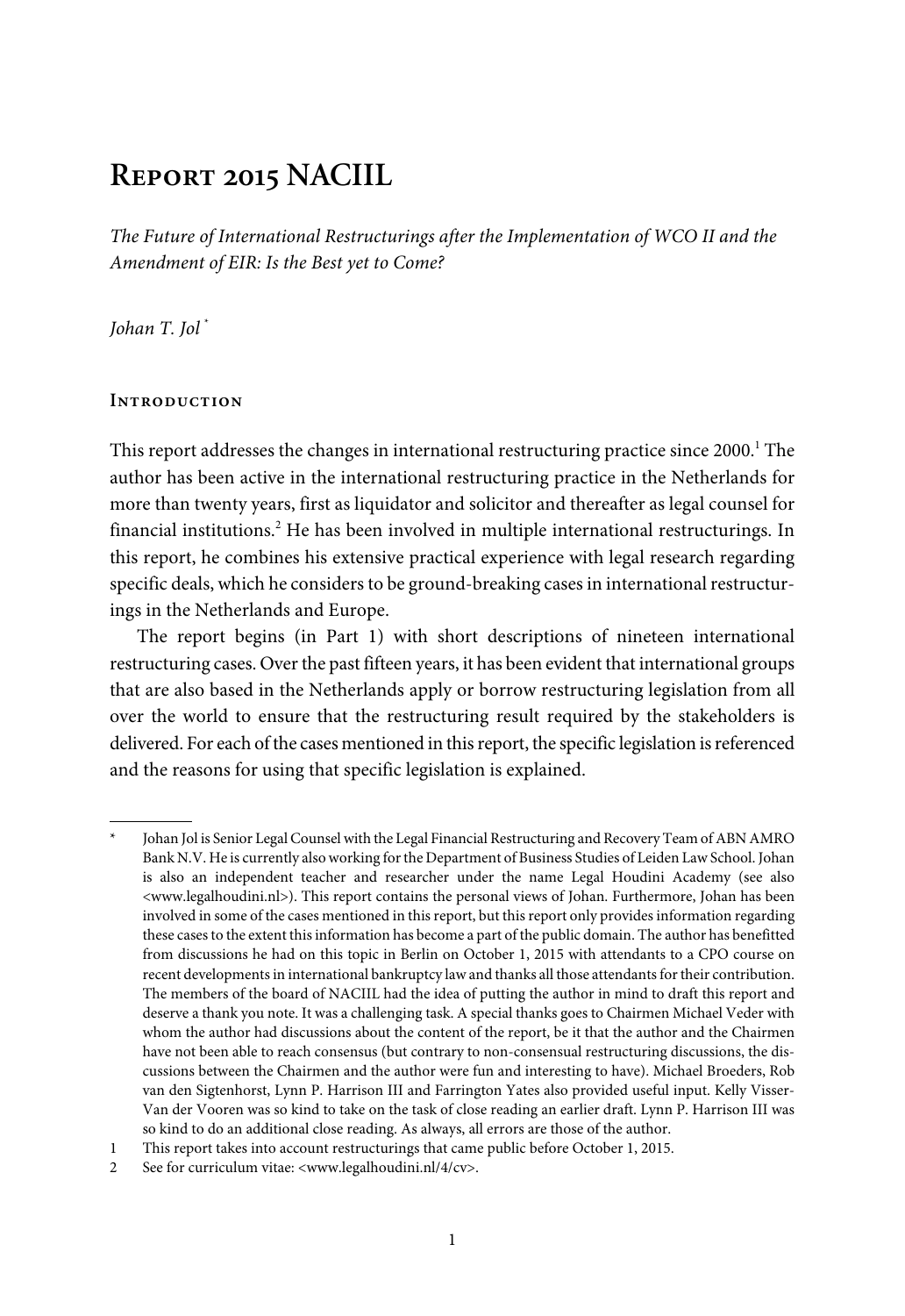The second part of this report deals with (legislative) changes in the international restructuring landscape for the period 2002-2015. In this part, the following topics are mentioned: recent trends including the Uncitral Model Law Code (the "Model Law") and the amendments of the European insolvency regulation of 2002, which came into force on June 26, 2017 ("EIR 2017"). Part 2 also contains a new interpretation of the so-called secured creditor exception (currently article 5 of the EIR, article 8 EIR 2017). Part 2 ends with a short explanation of that part of draft Dutch law Wet Continuïteit Ondernemingen II ("WCO II"), which is relevant for the international restructuring practice. $^3$  Finally, Part 3 applies the (legislative) changes that are dealt with in Part 2 to the cases of Part 1. In other words, Part 3 answers the question as to how the restructurings mentioned in Part 1 could have been effectuated if and when the (legislative) changes were already in place. The paper ends with a conclusion.

### **Part 1: Samples**

In this part of the report, the following international restructuring cases will be dealt with:

- 1. NL suspension of payment with composition, combined with US Chapter 11
	- Versatel (2002)
	- $-$  UPC (2003)
- 2. NL out of court composition/financial restructuring
	- Hagemeijer (2003)
	- Kendrion (2004)
- 3. Enforcement NL of security by security trustee
	- $-$  SAS (2009)
- 4. EU Forum shopping to restructure debt
	- Daiseytek (2003), Deutsche Nickel (2004), Collins & Aikman (2005), Eurotunnel (2006), Schefenacker (2007), Wind Hellas (2009), European Directories (2010)
- 5. The scheme of arrangement route
	- Rodenstock (2011), Estro (2013), Magyar (2013), Apcoa Parking (2014) and Van Gansewinkel (2015)
- 6. The US Chapter 11 route
	- Almatis (2010) and Marco Polo (2011)

The cases cover the period between 2002 and 2015.<sup>4</sup> This report explains for each case which legislative restructuring method is used.

<sup>3</sup> See for extensive coverage of WCO II also available in English the website of De Brauw, available at: <www.debrauw.com/draft-bill/#>.

<sup>4</sup> To be precise: October 1, 2015.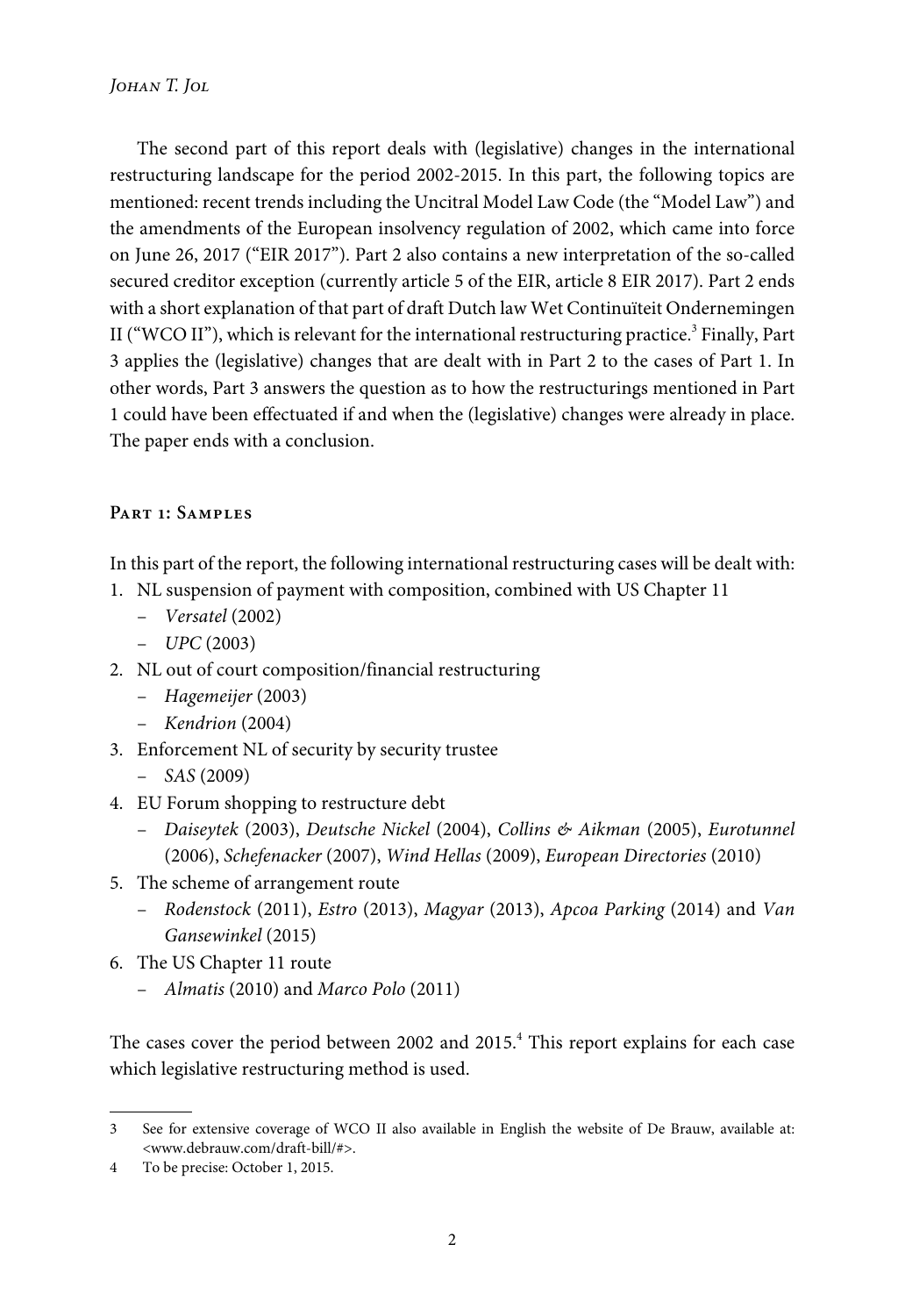# Sample 1: NL Suspension of Payment with Composition, Combined with US Chapter 11

The Versatel case and UPC case stem from the Internet boom and bust cycle at the beginning of this century. In the early 2000s, it became evident that some Internet companies were overloaded with debt. The companies had obtained funding from the USA to invest in their Internet business activities in the form of US-listed bonds. These bonds were unsecured. The governing law of the bonds was that of the State of New York, and there was a jurisdiction clause submitting jurisdiction to the courts of New York. Bonds governed by New York law have an interesting feature. Pursuant to the so-called Trust Indenture Act, it is prohibited to modify the principal sum payment obligation or interest payments on a bond loan without the permission of the individual bond holder. This act has been heavily criticized for being too rigid but is still in force.<sup>5</sup> The result of this Trust Indenture Act is that an out-of-court restructuring of bonds is highly unlikely. A single bondholder, even if this bondholder has one single bond, can effectively block the restructuring and act as a holdout creditor. Both Versatel and UPC had US law-governed bonds outstanding. When the restructuring of these bond obligations was considered, it became evident that a US bankruptcy proceeding was required in order to be able to restructure these bonds successfully. The Trust Indenture Act does not restrict companies to restructure their financial obligations in US bankruptcy proceeding such as Chapter 11. However, Versatel and UPC also knew that US Chapter 11 proceedings would not result in an effective restructuring in the Netherlands. This is caused by the position Dutch law took (and still takes) with regards to decisions of foreign bankruptcy courts. Simply put, if the bonds were effectively restructured in Chapter 11 proceedings in the US, this judgement would not be recognized in the Netherlands.<sup>6</sup> The lawyers of Versatel and UPC knew this of course and found a way around this problem by combining a Chapter 11 proceeding in the US with suspension of payments proceedings in the Netherlands. Having only suspension of payments proceedings in the Netherlands and trying to have this recognized in the USA would most likely have not done the trick, simply because the USA did (at that time) not yet have a firm legal mechanism in place to recognize bankruptcy judgements from abroad.

<sup>5</sup> See my article Forced cooperation on a debt for equity swap; (im)possible? under point 19, available at: <www.legalhoudini.nl/images/upload/ENG-DES%20artikel%20versie%20concept%2017\_septemberdefuk.pdf>.

<sup>6</sup> See (in Dutch) on the issue of acceptance of foreign non-EU bankruptcy decisions the Yukos Case: Supreme Court September 13, 2013, ELCI:NL:HR:2013:BZ5668, Mr. J.R. Berkenbosch in TvI 2014/6: "De bijdrage van de Hoge Raad aan het Nederland-Rusland jaar: de automatische erkenning van een niet-EU faillissement." The effect of the debt release in the US Chapter 11 proceeding would not be accepted in the Netherlands.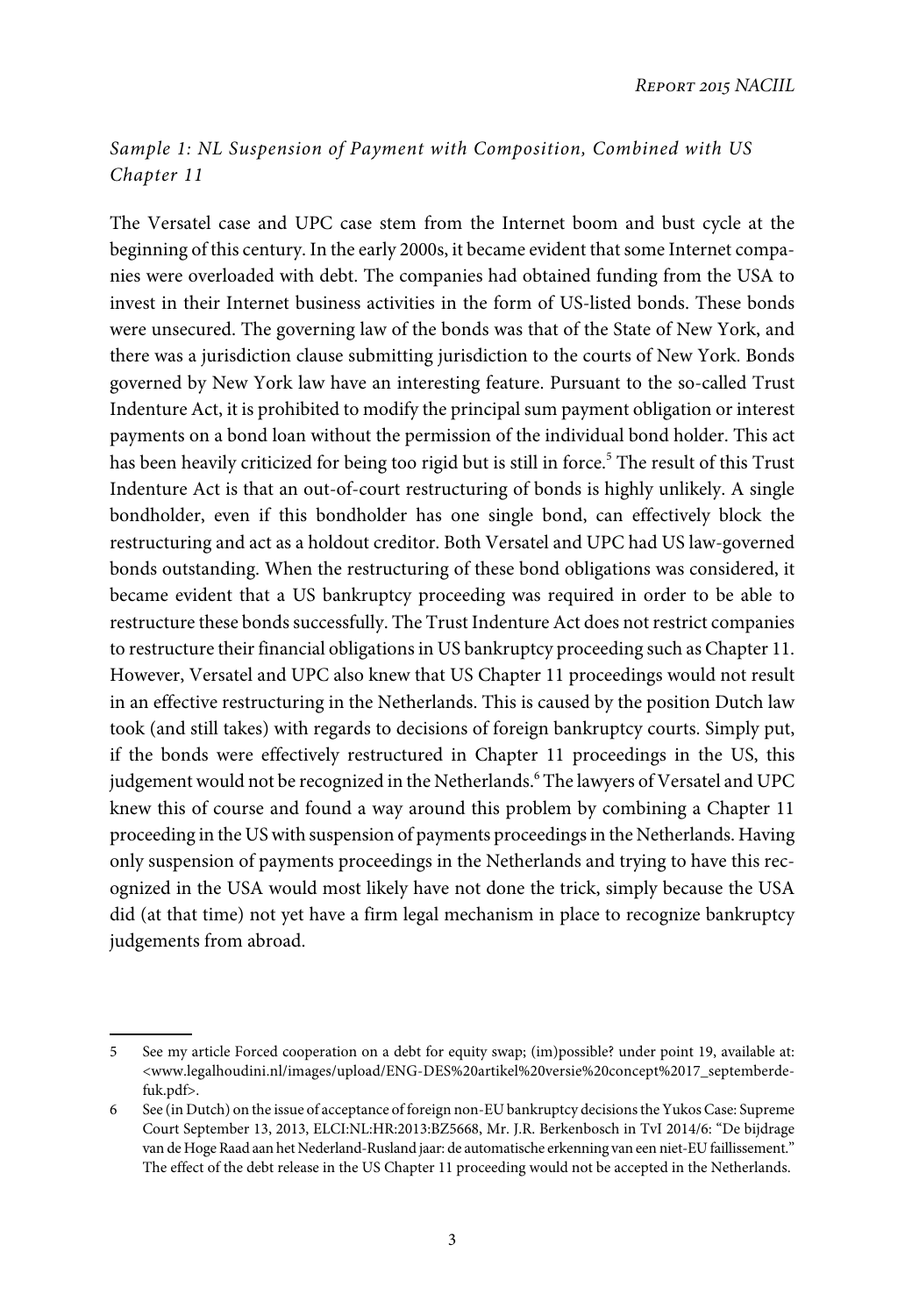#### *Versatel Case* **(2002)**

Versatel Telecom International Holding N.V. (Versatel) was an international holding company, with its only assets being shares in subsidiaries. The actual business activities of the group took place at the subsidiary level in the Netherlands, Belgium, Germany, France and the United Kingdom. In short, Versatel was a network operator of a broadband glass fibre network. Versatel had incurred losses from its start. In 2001, it had a negative equity position and was therefore technically insolvent. A financial restructuring was necessary. Its unconsolidated annual accounts 2001 showed an equity position short of €27 million, €1.7 billion long-term liabilities (bondholders, inter alia New York law) and €54 million short-term liabilities. Its shares were listed both on (what then was called) Amsterdam Stock Exchange and on Nasdaq. In October 2001, Versatel made a consensual offer to bondholders to restructure the bonds. The bondholders would receive 20 cent to the Euro in cash, the remainder in share in Versatel. The bondholders would effectively together obtain a 60% interest as shareholders in Versatel. On January 19, 2002, GE Capital agreed in principle to provide emergency funding to Versatel an amount of US\$150 million. A credit facility would be put in place consisting of two tranches – US\$50 million upon financial restructuring and a further US\$100 million if certain conditions were met. The remuneration of GE Capital was very attractive: GE Capital obtained warrants representing 3.5% of capital after financial reorganization, a margin of 3%-5%, a commitment fee in between 0.75% and 2%, a transaction fee of 2.5% and finally a structuring fee of €750,000.

In March 2002, Versatel shares were put on the so-called "penalty bench" of the Amsterdam stock exchange owing to insufficient equity. Its listing was suspended. Apparently, this first offer of Versatel was not attractive enough to the bondholders. In March 2002, a new proposal was submitted. The bondholders were to receive 80% of the shares in Versatel and 23 cent to the Euro in cash. The bondholders committee representing 33% of the bonds agreed to support offer. Existing shareholders would also obtain a warrant representing 4% of the shares after financial reorganization.

In April 2002, the S&P rating of the bonds fell from B- to CC. Versatel was in the meantime able to enter into a voting agreement between Versatel and 65% of bondholders to vote in the suspension of payments in favour of the plan of composition. The "Voting Record Date" (the date when it is assessed as to who is able to vote) was set at July 30, 2002.

On June 19, 2002, Versatel commenced concurring Chapter 11 in the USA and suspension of payments in the Netherlands. In both proceedings, a deal was offered to each creditor. There were differences in the exact offer made to the holders of different bonds, according to relevant tranches of the bonds. The administrative costs (in the US) and the estate costs (in the Netherlands), the priority creditors (in the US), the preferred creditors (in the Netherlands) and the ordinary (unsecured) creditors were to be paid in full. Because of the commencement of the insolvency proceedings, the S&P rating of the bonds went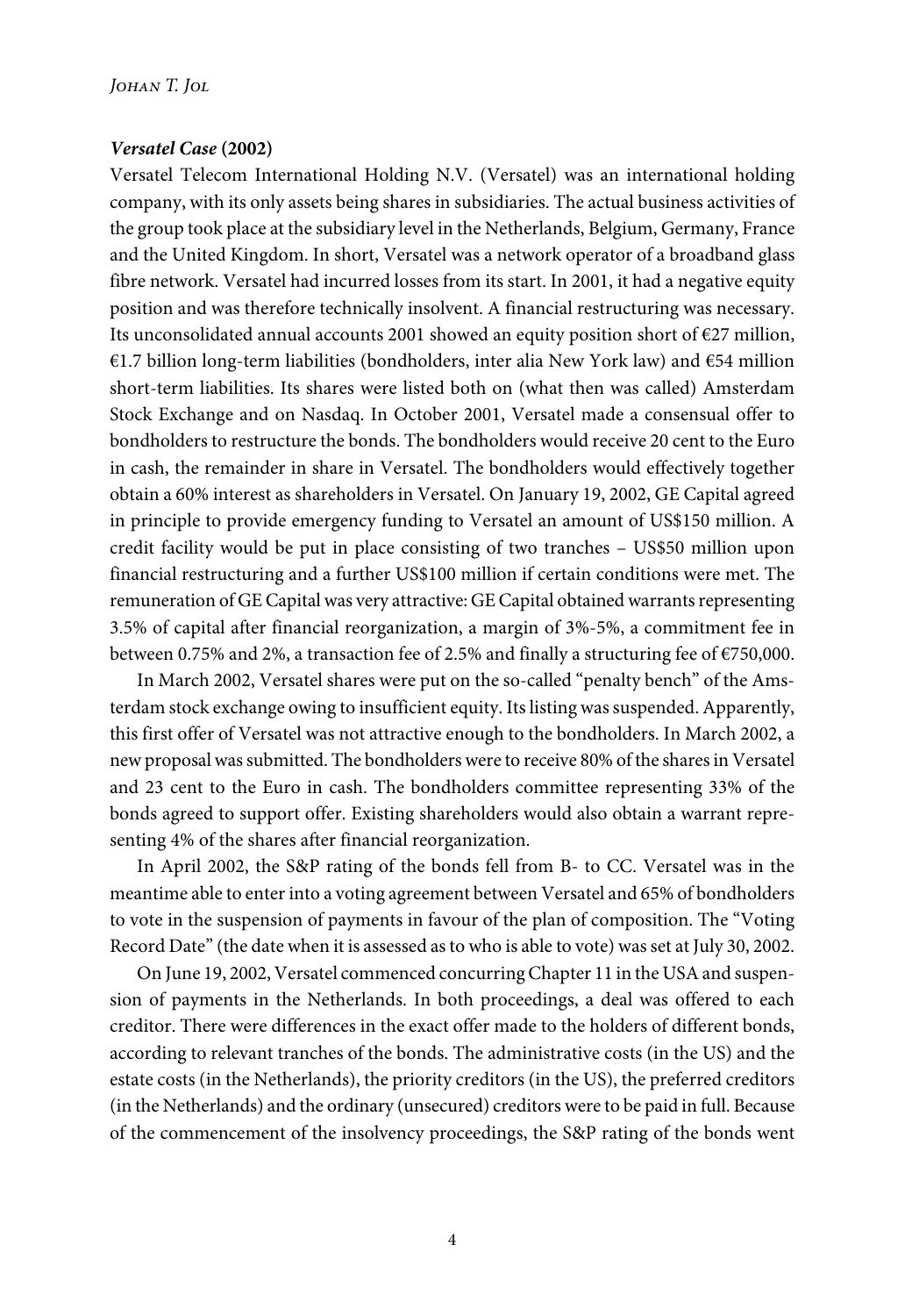from CC to D. On June 28, 2002, the listing of the shares of Versatel was struck from Nasdaq. On August 6, 2002, all ratings of Versatel were withdrawn.

On that same August 6, 2002, it became evident that the EBIDTA (earnings before interest, tax, depreciation and amortization) amounted to  $E2$  million in the second quarter of 2002. Versatel announced that 65% of the bondholders (bondholder committee) were in favour of the restructuring. On September 2, 2002, the Dutch administrator (bewindvoerder) Deterink deposited the list of creditors of Versatel and informed the market that out of 80% of total outstanding creditors, 99% of those creditors agreed to vote on September 9, 2002 in favour of the plan; so the threshold of 66 2/3% of consenting creditors was met.

On September 6, 2002, the US Bankruptcy Judge confirmed Chapter 11 financial restructuring Versatel. On September 9, 2002, the voting on Dutch composition took place, and 99.9% of creditors of Versatel representing 85% of the total debt of Versatel voted in favour. On September 18, 2002, the Dutch bankruptcy court ratified the composition.

As of October 10, 2002, Versatel shares were no longer suspended on Euronext (the successor of the Amsterdam Stock Exchange).

#### *UPC Case* **(2003)**

United Pan-European Communications B.V. (UPC) was, in 2002, a multinational business group and one of the leading broadband communications and entertainment companies in Europe. UPC provided (and still provides) television, Internet access, telephony and programming services. UPC's shares were traded on the Euronext Amsterdam Exchange (as UPC) and in the United States on the Over The Counter Bulletin Board (UPCOY.OB). UPC was funded with bank loans and bonds issues governed by NY Law. In February 2002, UPC stopped paying interest on the bonds, immediately triggering a cross default under its bank loans. In March 2002, the banks temporarily waived the default.

A deal was negotiated with the banks and bondholders. The bonds were converted together with other debt into equity of a newly incorporated company (Newco). Newco obtained claims against UPC, since the bondholders used these claims to pay for shares in Newco (and not to UPC, their debtor). In September 2002, an agreement was reached with 67% of the bondholders and the banks. In December 2002, the same protocol used in Versatel was implemented – combining a suspension of payment proceedings in Netherlands with a Chapter 11 proceeding in the US. In February 2003, the Chapter 11 reorganization plan was confirmed, but it was still subject to approval of the composition in the suspension of payment in the Netherlands. In March 2003, the Dutch Bankruptcy Court ratified the composition. A non-consenting creditor appealed first and thereafter went to the Supreme Court, but finally in August 2003, the Dutch Supreme Court decided in favour of UPC.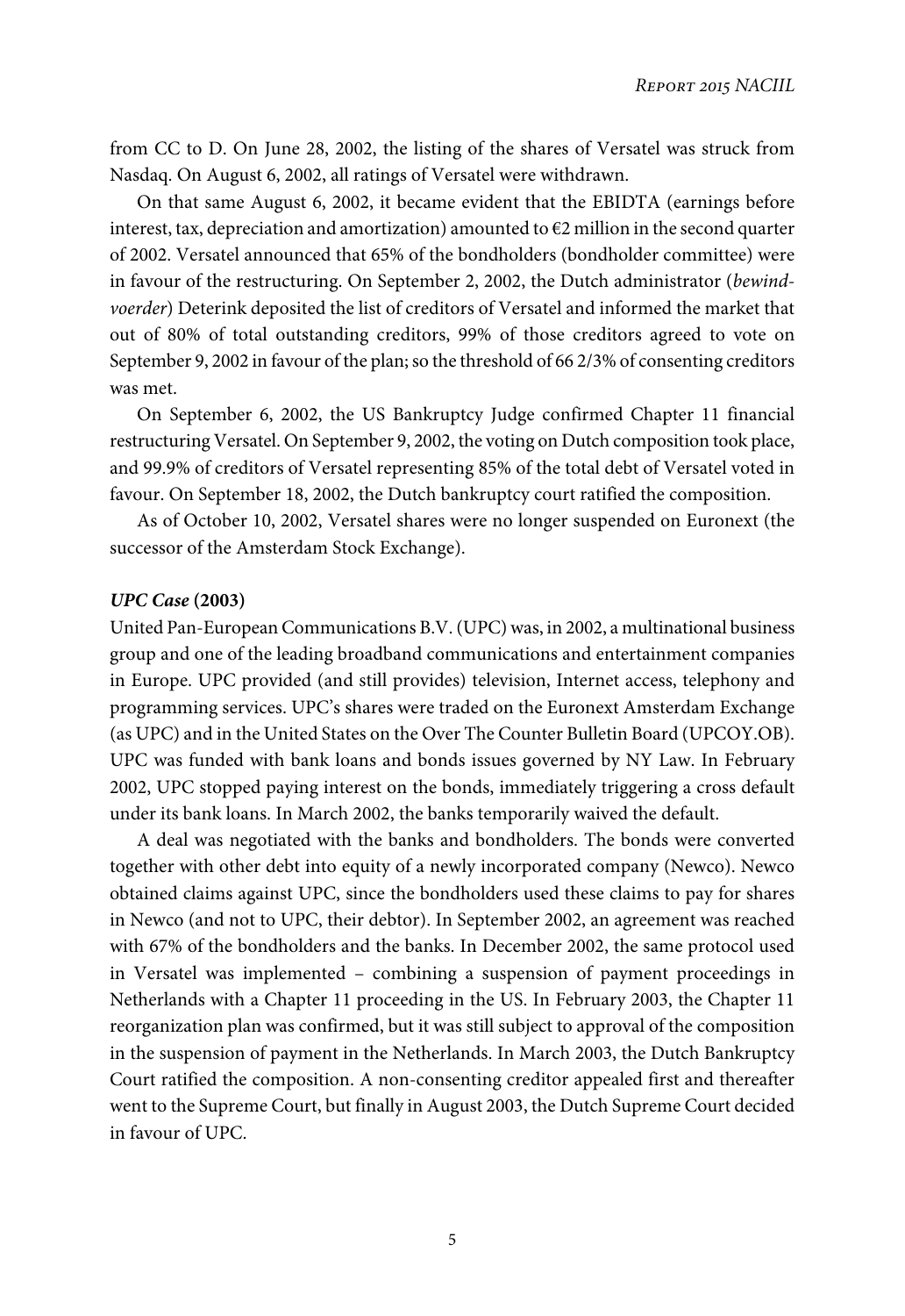# Sample 2: NL Out-of-Court Composition/Financial Restructuring

Sample 2 is the preferred route Plan A in all restructuring cases – the consensual route. Together with all relevant stakeholders, a deal is negotiated, and if and when final agreement is reached, the deal is effectuated. Both in the Hagemeijer case and the Kendrion case, a consensual deal was reached.

### *Hagemeijer Case* **(2003)**

Hagemeijer N.V. (Hagemeijer), with its statutory seat in Amsterdam, was the ultimate parent of an international group of companies with activities in the Europe, North America and Asia-Pacific regions. In the spring of 2003, Hagemeijer breached its covenants under its so-called Multicurrency Syndicated Loan Facility. In October 2003, it reached a standstill agreement with its syndicated lenders. One of the concessions Hagemeijer made was that it agreed to have a chief restructuring officer (CRO) to be appointed; Wiet Pot became the CRO. In January 2004, a fully consensual restructuring deal was reached.

The deal consisted of the following elements:

- A conversion of preferred shares into common shares;
- A rights offering of shares, partly underwritten by the syndicated lenders, partly setting off obligation to pay up shares against claim under the syndicated loan;
- A convertible bond, partly underwritten by the Lenders Syndicated Loan, setting off debt to fund convertible bond against claim under the Syndicated Loan.

As a result, Hagemeijer was deleveraged and saved.

#### *Kendrion Case* **(2004)**

Kendrion N.V. (Kendrion), with its registered seat in Zeist, was the ultimate parent of an international group of companies (activities in Europe and Hong Kong), with its shares listed on Euronext. Kendrion had difficulties meeting its financial obligations with its financiers. The first step of the restructuring was in August 2003 when an intercreditor agreement was entered into between Kendrion and its respective lenders to ensure that it was clear as to what each of the lenders would get in a default situation.

In January 2004, a standstill agreement was reached between Kendrion and its lenders. The standstill was extended in March 2004. In October 2004, a bridge facility was put in place. All the lenders agreed that any new money that was put into Kendrion was to be awarded a super priority status, effectively subordinating the existing claims of the lenders.

In November 2004, a framework agreement was entered into on a fully consensual basis, thus with all lenders' consent. The deal consisted of the following elements:

- A conversion of preferred shares into common shares;
- A private placement of common shares with former holders of preferred shares;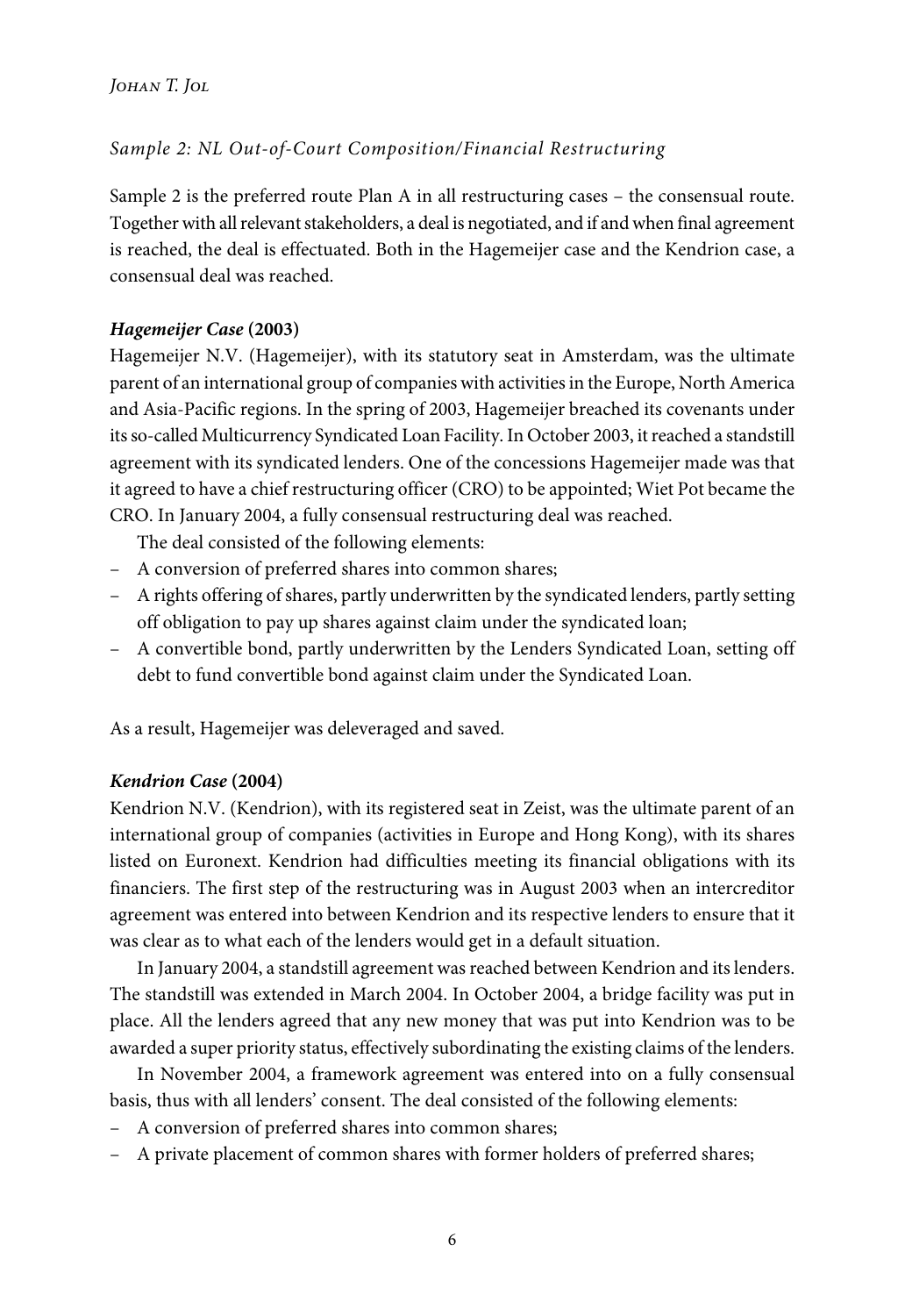– A rights offering, partly committed by common shareholders, partly underwritten by lenders (with the possibility to set off their claim as lenders against their debt to pay up the shares).

Thus, Kendrion was also deleveraged and saved.

# Sample 3: Enforcement in the Netherlands of Security by Security Trustee: The Schoeller Arca Case (2009)

The Schoeller Arca Case (SAS) was a restructuring case in 2009 in which SAS had senior and junior lenders. The restructuring process that used to force the restructuring upon a dissenting junior lenders was on the basis of article 251, paragraph 1, Book 3 Dutch Civil Code (a different way of sale of pledged shares). The asset value of the company was enough to redeem the entire senior debt but only part of the junior debt. One of the junior lenders disagreed with the valuation and refused to agree to the restructuring. As a result of the judicial sale of Dutch shares, the dissenting junior lender was forced to settle for a small amount in cash. The finance documentation governed by English law included the (standard) clause that on the instruction of the majority of senior lenders, the security trustee $^7$  could enforce the security arrangements and also that – insofar as the sale under execution comprised the judicial sale of pledged shares – the security trustee could discharge the company of which the shares were sold under execution (as well as the subsidiaries of this company) from any debts remaining after enforcement of the security interests. The dissenting junior lender still had a residual claim on the company holding the shares sold under execution, but following private sale under execution the company no longer possessed any relevant asset.

Figures 1 and 2, taken from the article wrote by the two attorneys of the company, Teun Struycken and Holly Neavill, explain what happened in this restructuring.<sup>8</sup>

<sup>7</sup> This represented security, which was given to the security trustee on behalf of the lenders, the customary manner to structure syndicated loans.

<sup>8</sup> Holly Neavill and Teun Struycken in European Debt Restructuring Handbook (2013), p. 115 e.f.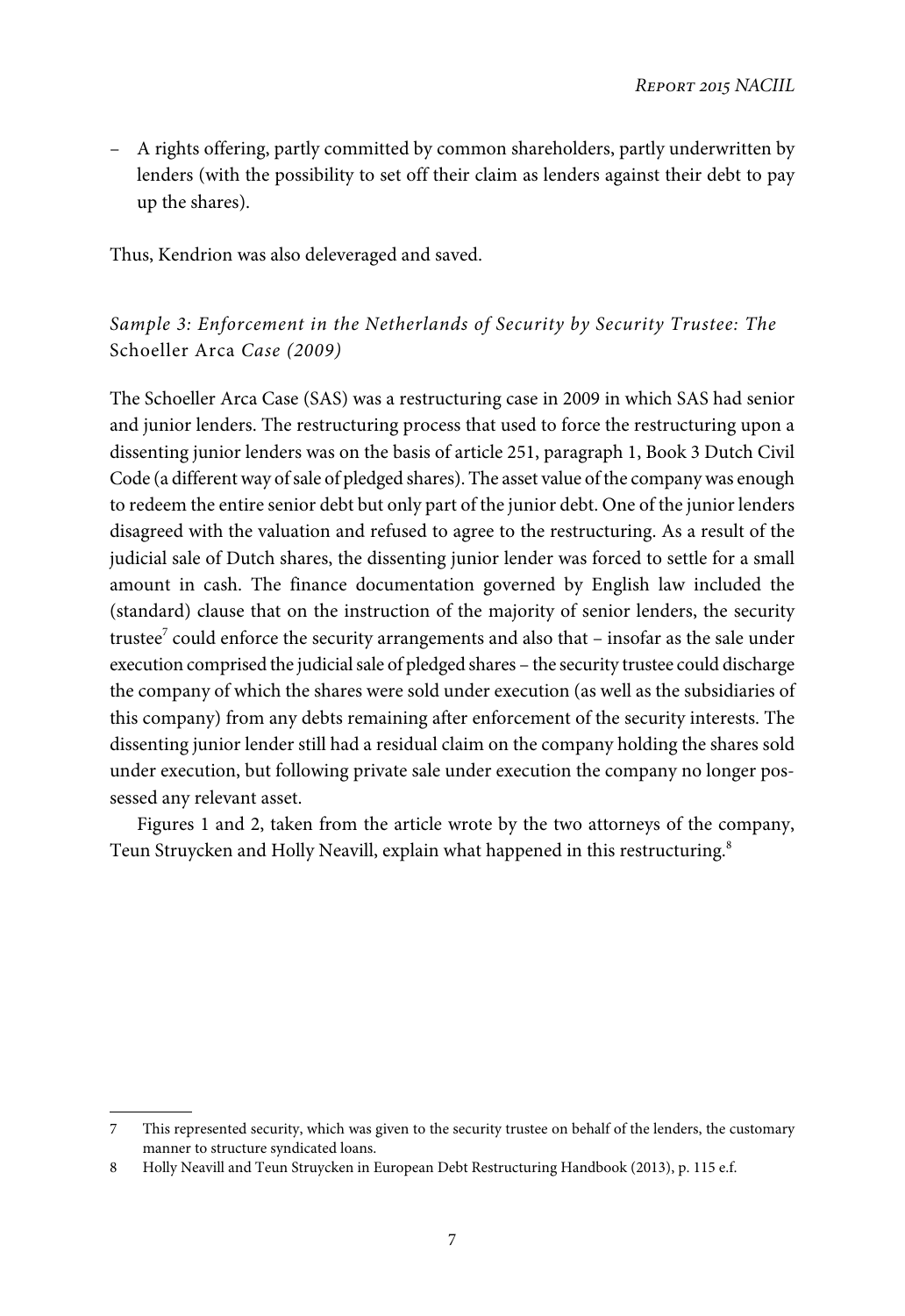

#### **Figure 1 Pre-transaction structure**

**Figure 2 Final closing structure**

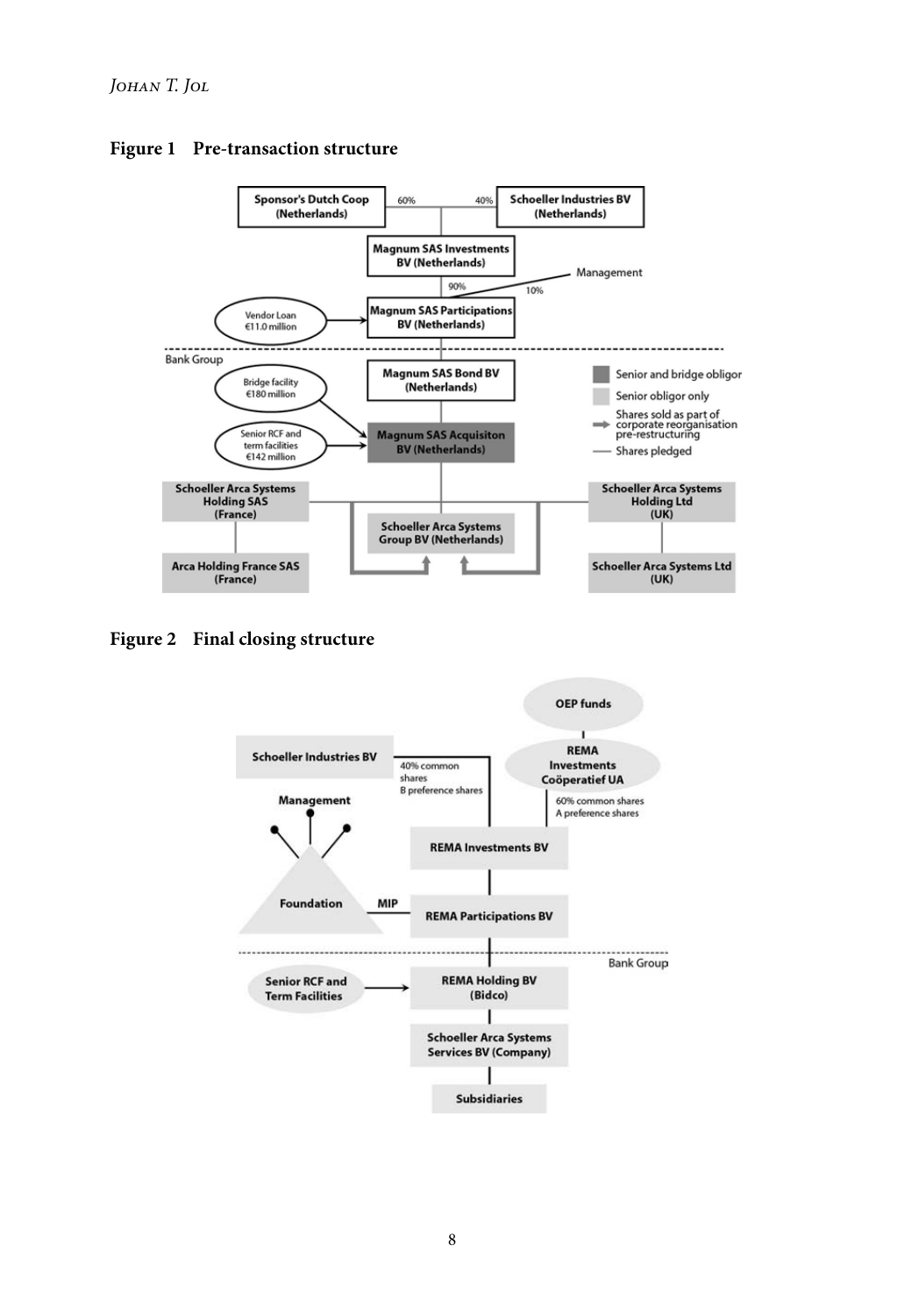The restructuring relied heavily on the effectiveness of a so-called release mechanism incorporated in the intercreditor agreement. This mechanism enables the security trustee when executing the forced sale of the shares to release the legal entity as to which shares are to be sold (including its subsidiaries), of all of its debts under the finance documents. Queen's Counsel had confirmed in the SAS case that the drafting of the intercreditor agreement was indeed, in his view, effective.

However, soon after the SAS restructuring, a similar clause in an intercreditor agreement was tested in a UK court in the European Directories case.<sup>9</sup> The relevant wording of the clause in that case was as follows:

(b) if the asset which is disposed of consists of all of the shares (which are held by an Obligor or European Directories (DH5) BV…) in the capital of an Obligor or any holding company of that Obligor, any release of the Obligor or holding company from all liabilities it may have to any Lender, Subordinated Creditor or other Obligor, both actual and contingent in its capacity as a guarantor or borrower (including any liability to any other Obligor by way of guarantee, contribution, subrogation or indemnity and including any guarantee or liability arising under or in respect of the Senior Finance Documents or Mezzanine Finance Documents) and a release of any Transaction Security granted by that Obligor or holding company over any of its assets under any of the Security Documents; and

if the asset disposed of consists of all of the shares held by an Obligor or the Parent in the capital of an Obligor or any holding company of that Obligor and if the Security Trustee wishes to dispose of any liabilities owed by that Obligor or Holding Company, any agreement to dispose of all or any part of those liabilities on behalf of the relevant Lenders, Subordinated Creditors, Obligors and Facility Agents (with the proceeds thereof being applied as if they were the proceeds of enforcement of the Transaction Security) Provided that the Security Trustee shall take reasonable care to obtain a fair market price...[.]

Mrs. Justice Proudman took a rather limited view on the effectiveness of this release clause $^{\rm 10}$ :

28. To my mind the defendants' interpretation of sub-clause 15.2 does not bear out what the clause actually stipulates. It seems to me plain that the reference to "Obligor or any holding company" is to the Obligor or holding company

<sup>9</sup> See also further in this report on this case, page 16 e.g. where the complete picture of the case is described, including company charts.

<sup>10</sup> The High Court of Justice Chancery Division September 23, 2010 [2010] EWHC 3472 (Ch), available at: <www.bailii.org/ew/cases/EWHC/Ch/2010/2406.html>.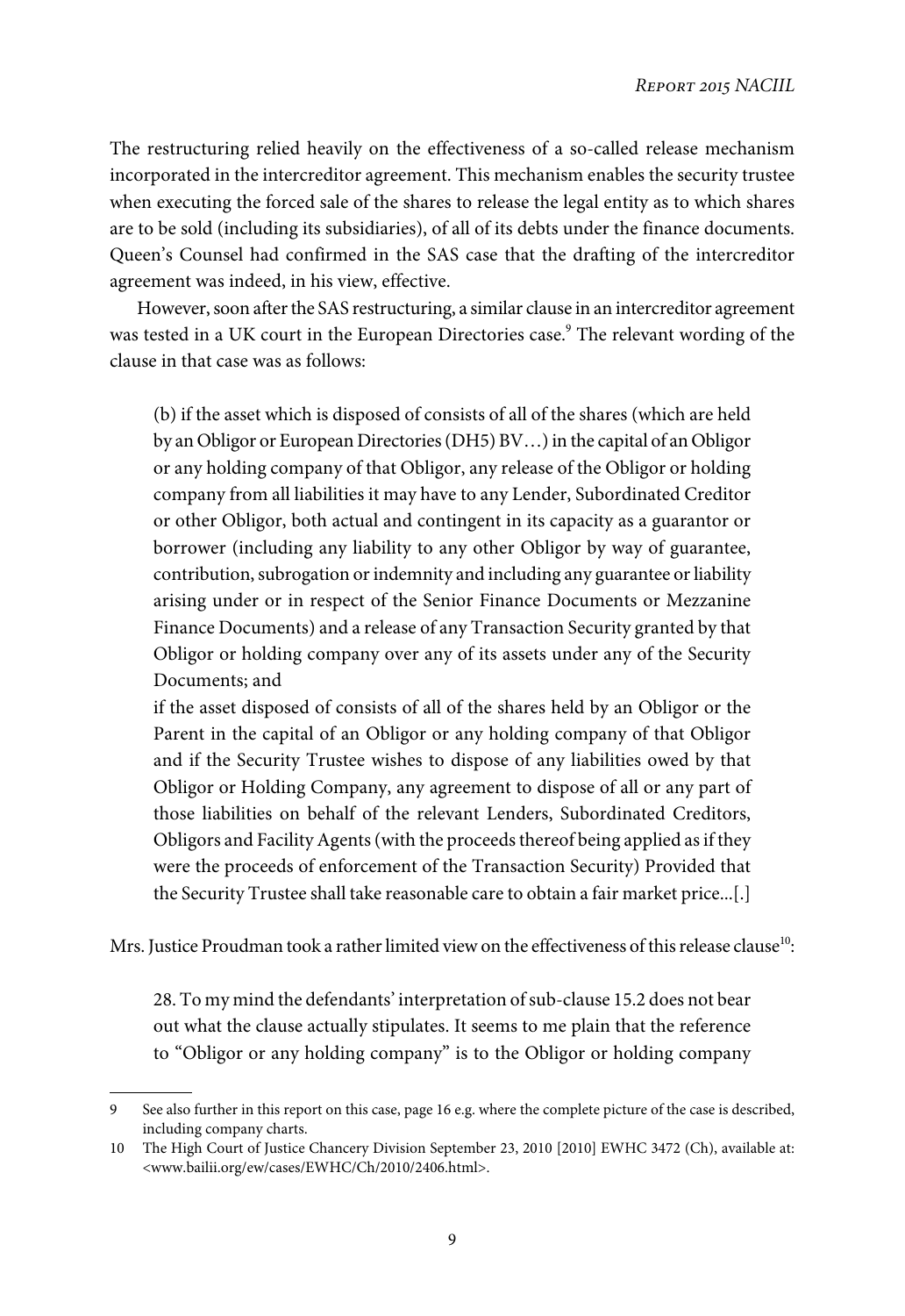whose shares are being disposed of, not to other Obligors (whether or not their holding companies are Obligors) whose shares are not being disposed of. It is to my mind artificial to dissociate the expression "an Obligor or any holding company of that Obligor" in the first part of clause 15.2(b) from the two references to release of "the Obligor or holding company" in the second part. As a matter of grammar the two expressions mean the same thing, namely, the Obligor or the holding company whose shares are sold. The Intercreditor Agreement already has a defined term "Subsidiary" which could have been used if release of the liabilities of subsidiaries had been intended.

29. Similar considerations apply to clause 15.2I. Again, the reference to "Obligor or holding company" is, grammatically, to the Obligor or holding company whose shares are being disposed of. Thus, where clause 15.2I provides that the Security Trustee is authorized to enter into any "agreement to dispose of all or part of those liabilities", the liabilities referred to mean only the liabilities owed by the Obligor or holding company whose shares are being disposed of, that is to say DH7 and only DH7.

30. I accept that the defendants' interpretation enables the Security Trustee to maximize the value on a disposal and thus to maximise the cash available to creditors or at any rate to those who now benefit under the priority waterfall provided for in the Intercreditor Agreement. However, the question is not what the clause ought to achieve in the events which have happened, but what it does provide on its true construction. It begs the question to say that the defendants' interpretation was potentially of benefit to all lenders. The issue is not what is or was beneficial, but what did the parties agree at the time.

In short, Judge Proudman did not allow for a release of the subsidiaries that would make the restructuring impossible. This interpretation might also have stopped a successful restructuring of SAS (if the clause in the SAS case would have been exactly the same). The Court of Appeal, however, set the matter straight and ensured that the customary release clause was interpreted as doing what it needed to do, release also the obligations of the subsidiaries<sup>11</sup>:

23. It is no misuse of language to use the words "disposal of all of the shares in the capital of an Obligor or any holding company of that Obligor" to refer to individual Obligors lower down the company chain and any holding company of such Obligors. It is agreed that the holding company can be both a direct and indirect holding company, and in such circumstances DH7 is indeed the

<sup>11 [2010]</sup> EWHC 3472 (Ch), available at: <www.bailii.org/ew/cases/EWCA/Civ/2010/1248.html>.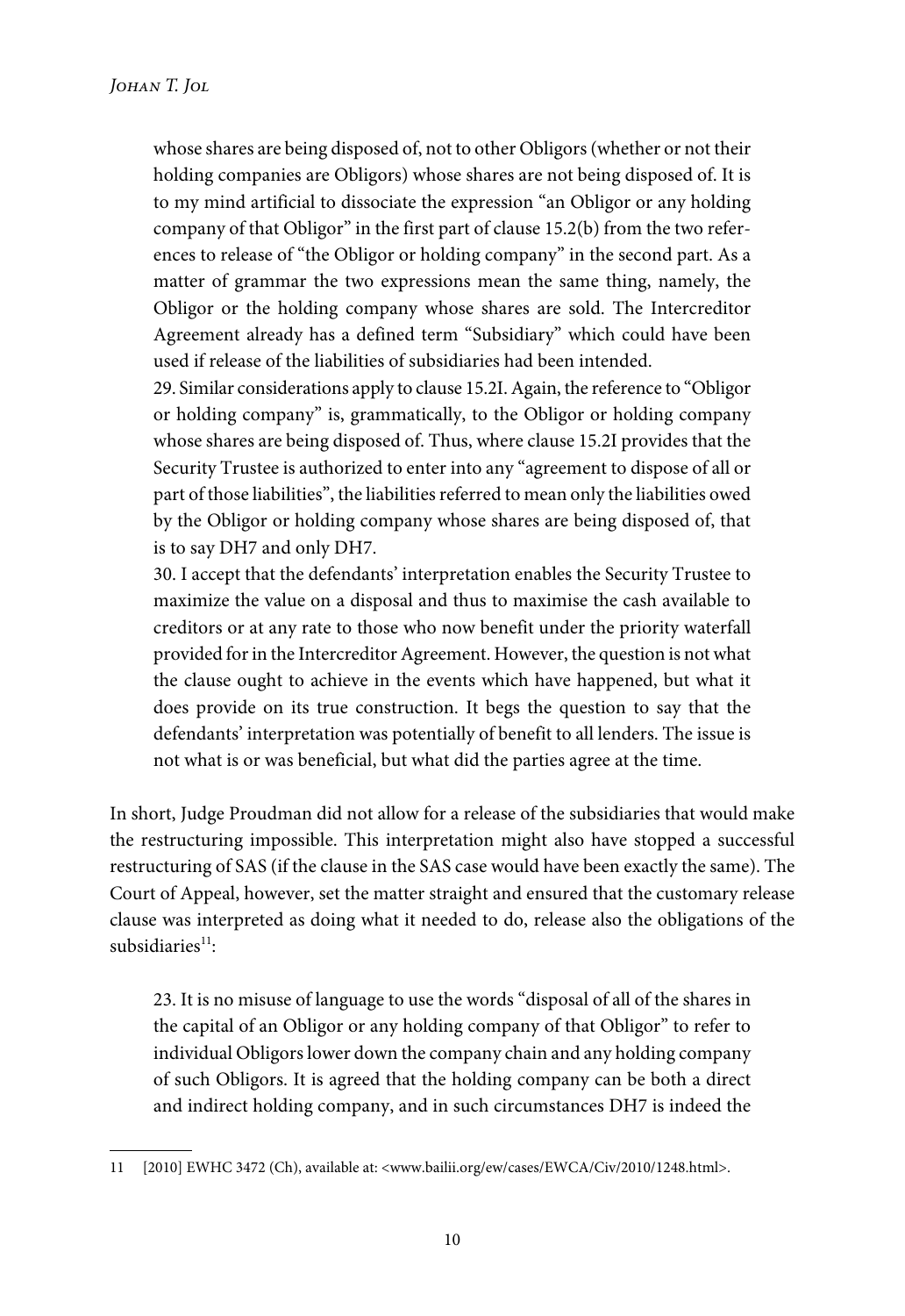Obligor's holding company and the company the shares in which it is proposed to dispose of.

An appeal to the Supreme Court was refused. The decision of the Court of Appeal was an important milestone in the European restructuring market. Or, as Kon Asimacopoulos, Parthe Kar, Ealaine Nolan and Freddie Powles write in their article on European Directo $ries<sup>12</sup>$ :

The Court of Appeal decision was crucial to the European restructuring market because of the prevalence of the drafting mechanisms under the dispute in a number of finance documents for leveraged acquisitions in this vintage[.]

When drafting an intercreditor agreement, legal counsels beware. Currently, such language is becoming less ambiguous.

# Sample 4: EU Forum Shopping

Sample 4 deals with European cases in which the restructuring of the business was done by changing the Centre of Main Interest of a debtor (COMI), thus choosing the preferred court to deal with the restructuring. Since the adoption of European Council (EC) Regulation No. 1346/2000 of May 29, 2000 on insolvency proceedings $^{13}$  in the EU, local courts in the EU have been asked to apply the notion of COMI to individual cases. COMI under the EIR is to be decided per individual debtor, even if such an individual debtor forms a part of an international group of businesses. The EIR uses the presumption of the registered office to deal with the COMI issue. If in an international group of businesses this presumption would hold for each individual legal entity that forms a part of the group, this would mean that main proceedings would be declared in the jurisdiction of the registered offices of the individual legal entity. Judges have, however, been creative in trying to get around the presumption, resulting in several cases in which it was decided that the COMI was actually in a different location than the registered office of such legal entity – a flexible COMI approach.

<sup>12</sup> European Debt Restructuring Handbook (2013), p. 175 e.f., esp., p. 181.

<sup>13</sup> In this paper, the abbreviation EIR is also used to distinguish between the current EIR and the future EIR 2017, which only comes into force as of 2017.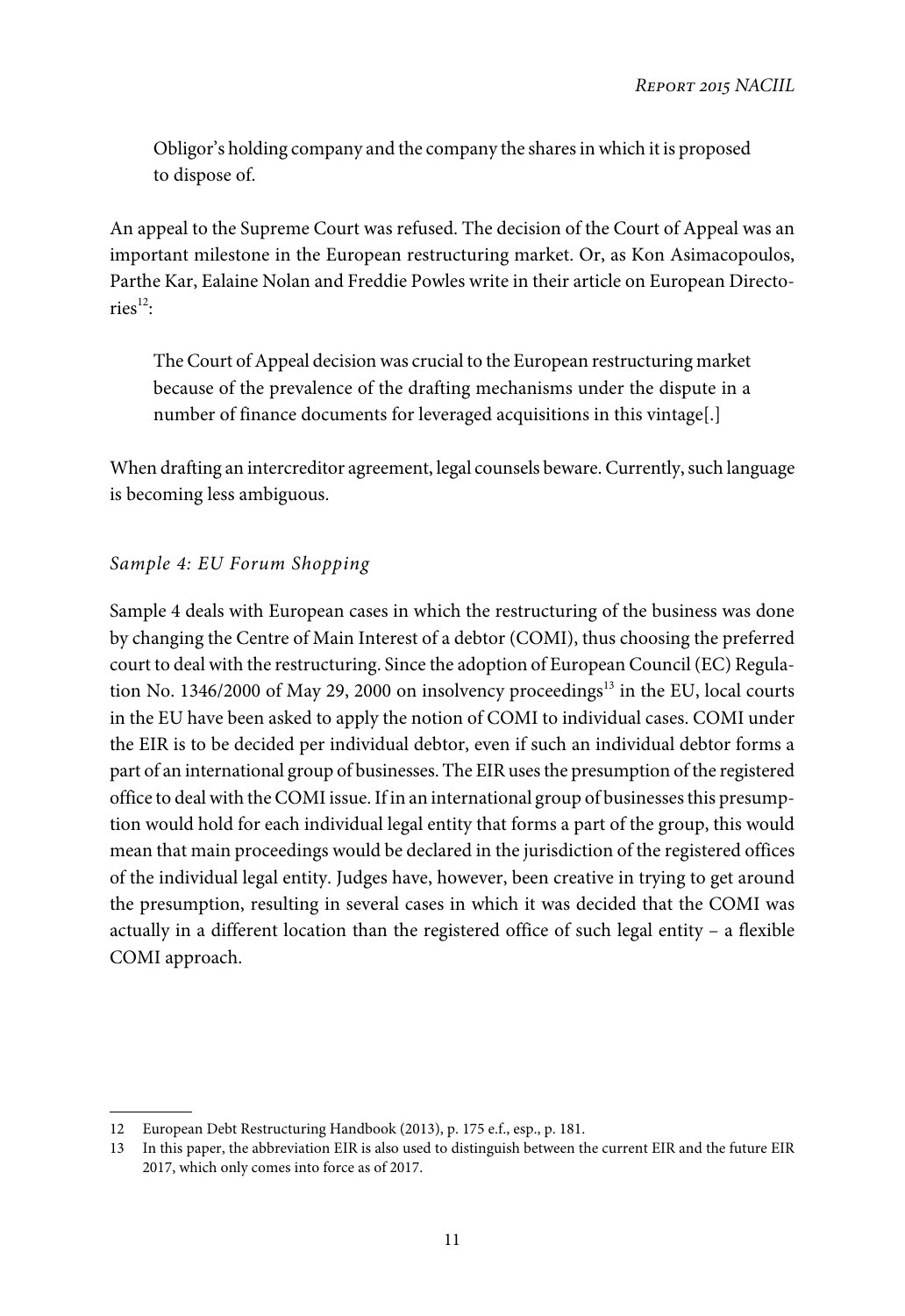# *Daisytek* **(2003)**

One of the earlier cases is the Daisytek case.<sup>14</sup> Daisytek group was headed by Daisytek Inc., a US company.<sup>15</sup> Daisytek Inc. filed on May 7, 2003 for US Chapter 11 proceedings. The sub-holding company for the pan-European business group was Daisytek-ISA Ltd., based in Bradford, UK. Daisytek-ISA Ltd. was a pan-European business that (i) operated as a reseller and wholesale distributor of electronic office supplies to retailers, and (ii) sold to end users. Daisytek-ISA Ltd. further served as a sub-holding company for all the other European companies. One of these companies was ISA International plc, which in turn performed the head-office function for the European group. In total, fourteen companies – ten companies with registered offices in the UK, three companies with registered offices in Germany and one company with its registered office in France – petitioned to the Leeds court for an administration order to be made in order to achieve a more advantageous realization of its assets than would be achieved in a winding-up. The Leeds court ruled that the COMI of all fourteen companies was in Bradford and gave a main proceedings administration order in respect of the ten UK companies. Furthermore, the court made administration orders in respect of the French and German companies.<sup>16</sup> The Leeds court referred to the following eight elements:

1. The finance function of the group was operated from Bradford. The business was funded by a sub of Daisytek-ISA through a UK bank, by a factoring agreement through a UK bank, while their finance function is in accordance with English accounting principles, and reviewed and approved by ISA International plc;

<sup>14</sup> In re Daisytek-ISA Ltd [2003] BCC 562, See Bob Wessels in International Insolvency Law, Volume X Insolvency Law (2012), p. 512 and further for more broad description of Daisytek case, see also Irit Mevorach in Insolvency within Multinational Enterprise Groups, p. 180 ff. Wessels considers the Daisytek case as the case that set the tone. See also Gabriel Moss in Coordination of Multinational Corporate Group Insolvencies: Solving the COMI Issue Group Insolvency – Choice of Forum and Law: The European Experience under the Influence of English Pragmatism, p. 1010 ff.

<sup>15</sup> The COMI of this US entity was apparently not in the EU, see or an example where the COMI of a US company was found to be in the EU: Re BRAC Rent-A-Car International Inc. [2003] EWHC (Ch) 128, [2003] 2 All E.R. 201; [2003] BCC also available through Wessels in International jurisdiction to open insolvency proceedings in Europe, in particular against (groups) of companies, p. 9 (Budget group restructuring) and Fletcher in Law on Insolvency, paras. 31-37; BRAC Rent-A-Car International Inc. was already subject to a Chapter 11 proceeding in US; the Model Law is applicable in the UK as of April 4, 2006 (source: Cross-Border Insolvency, A commentary on the UNCITRAL Model law [2006], p. 65) so if this Budget group restructuring would take place now, perhaps a different route would be taken to the Chapter 11 proceeding of the US been recognised in the UK. It shows how lively and therefore interesting the international insolvency arena is.

<sup>16</sup> See for reaction of German and French Courts: Bob Wessels in International Jurisdiction to Open Insolvency Proceedings in Europe, in Particular Against (Groups) of Companies, p. 22 e.f., available at <www.iiiglobal.org/sites/default/files/11-\_InternJurisdictionCompanies.pdf>. Especially the French courts decisions are interesting: French Nanterre Commercial Court May 23, 2003: COMI French company is France, French Versailles Court of Appeal September 4, 2003: COMI determined by another EU Court is to be upheld, thus UK, and finally French Cour de Cassation June 27, 2006: upheld decision Versailles Court, which is according to Wessels, the correct approach. See also Mevorach, note 14, p. 181.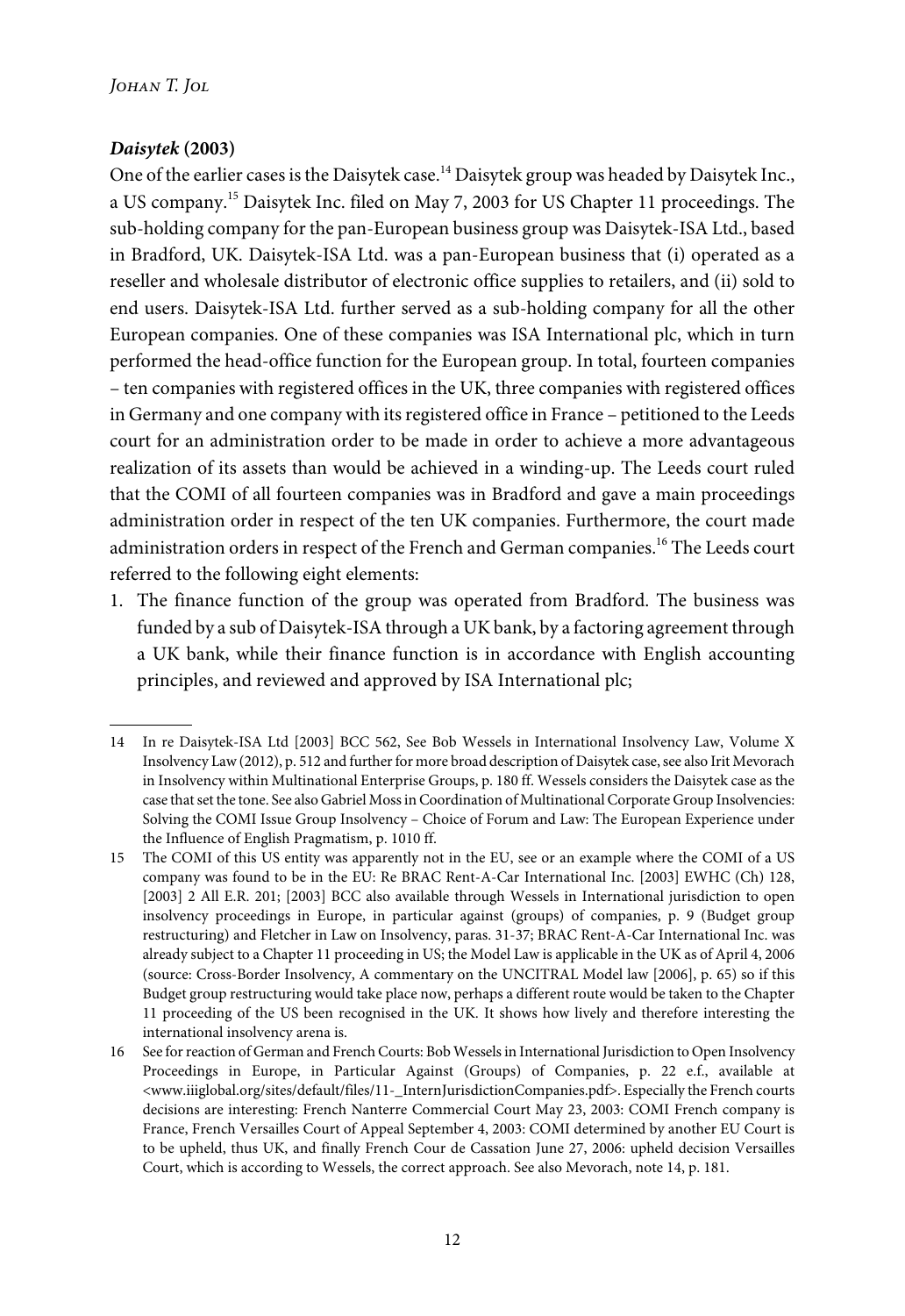- 2. The German companies required ISA International plc's approval for any buying in excess of €5000;
- 3. All senior employees in Germany were recruited in consultation with ISA International plc;
- 4. All information technology and support was run from the Bradford office;
- 5. All pan-European customers were serviced by ISA International plc; 15% of the sales of the German companies were derived from contracts negotiated and entered into by ISA International plc;
- 6. 70% of the purchases are under contracts negotiated and dealt with from Bradford;
- 7. All corporate identity and branding are run from Bradford; and
- 8. The business of the German companies derived from the CEO's strategy plan, who visits Germany two days a month and spends 30% of his time (mainly in Bradford) on the management of the German companies.

The flexible COMI approach resulted in a single COMI for the group and enabled the restructuring of the Daisytek group. Daisytek has been followed by numerous other cases, such as Collins & Aikman, TXU Europe, MG Rover and Eurotunnel.<sup>17</sup>

# *Eurotunnel* **(2006)**

The Eurotunnel as such does not need any further introduction than that it is the tunnel between France and the UK, an immense project. Legally, the project was structured as follows: SA Eurotunnel and Eurotunnel plc were the two holding companies, but there were other companies in France, UK, Germany, Spain, Belgium (Société Européenne) and the Netherlands. On August 2, 2006, the Paris Commercial Court came to the conclusion that all companies were considered to have their COMI in France. Arguments were as follows: Strategic and operational management of the relevant companies was handled in Paris, the head office of the main French companies was in Paris, the financial management was in Paris and the court concluded the main part of the business was in Paris (sic!).<sup>18</sup> Finally, the Court concluded that the negotiations regarding restructuring mainly took place in Paris under responsibility of the French chairman. Wessels takes the view that COMI is here (in his view incorrectly) replaced by the court by CANE, the centre where all the negotiations have taken place.<sup>19</sup>

<sup>17</sup> See Mevorach, note 14, p. 181, note 170 for references.

<sup>18</sup> Would the court not have realised that the cash flow generating part of the group, the tunnel was in between France and the UK? See for a case study of Eurotunnel: Eurotunnel plc & Eurotunnel S.A. and Associated Companies August 2, 2006 and January 15, 2007, Case Study Series – 1 INSOL International, available at: <www.insol.org/TechnicalSeries/documents/INSOLInternationalTechnicalCaseStudy1.pdf>.

<sup>19</sup> Wessels, note 14, para. 10600a, see also later in this report the Wind Hellas case.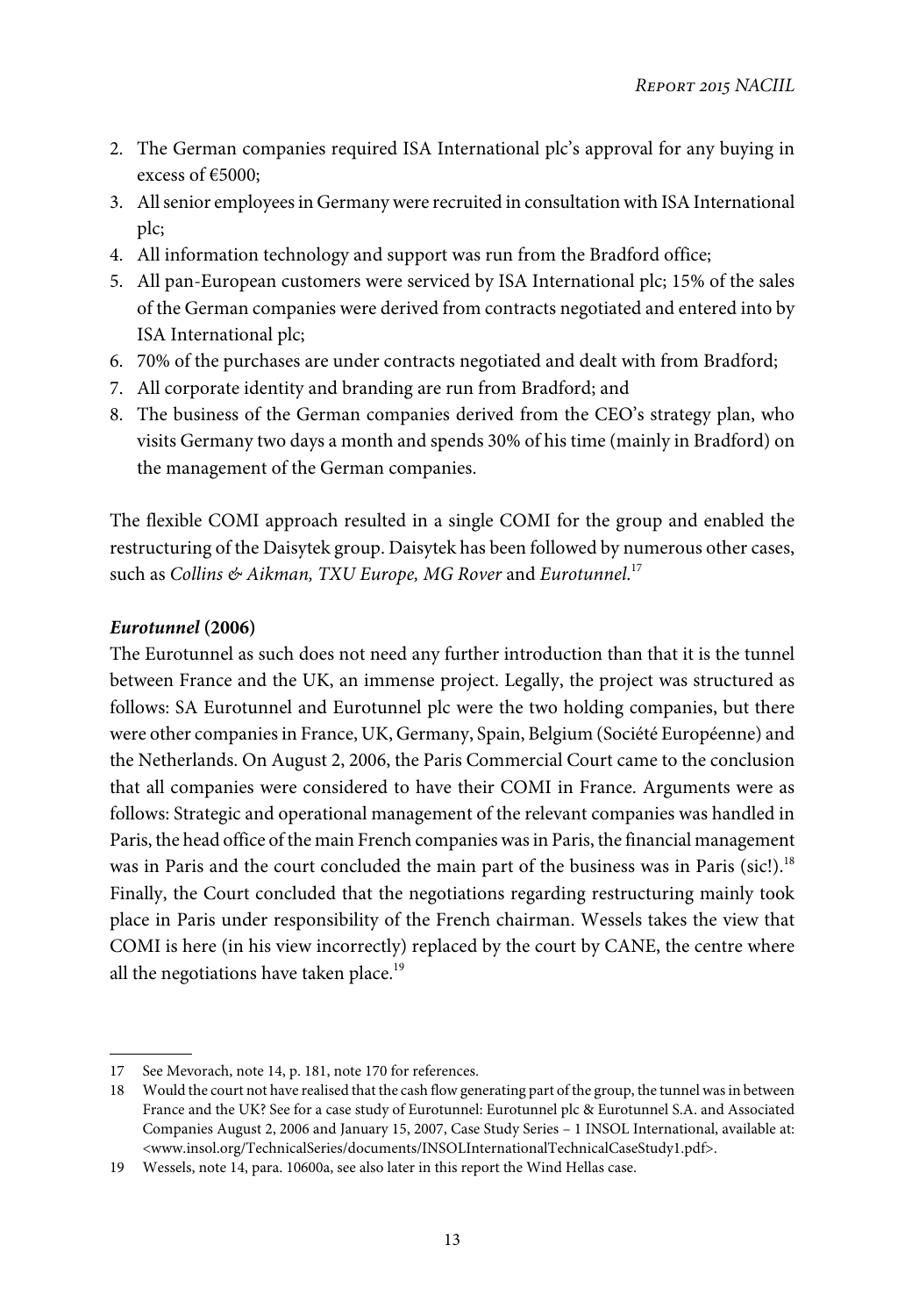# *Deutsche Nickel* **(2004)**

Deutsche Nickel is an interesting case out of 2004 with a specific new aspect in it – the socalled migration.<sup>20</sup> In essence, there is no COMI-shifting here but a creative approach to gain benefit of a foreign insolvency proceeding. Deutsche Nickel AG, German company, vanished from Germany and re-emerged in the UK as DNICK Ltd. DNICK Ltd went into administration and did a Company Voluntary Arrangement. The relevant steps were as follows:

- Step 1: Deutsche Nickel AG converted itself into a limited commercial partnership DNICK Ltd. (a newly incorporated Holding) and became one of the partners – the general partner.
- Step 2: Other partners quit the partnership, and DNICK Ltd. was automatically the full legal successor to the assets and liabilities.
- Step 3: The COMI of DNICK Ltd. was in UK, and a company voluntary administration proceedings was used to restructure the debts of the company.

# *Schefenacker* **(2007)**

Schefenacker AG was an automotive manufacturer of – inter alia – side and rear-view mirrors, with thirty-three locations worldwide.<sup>21</sup> However, the biggest plant was in Portchester, England, and less than 10% of its core assets were in Germany. Its headquarters in Germany were in Schwaikheim, Alfred Schefenacker Strasse 1 (sic!). Its plan to restructure its debt out of court in Germany seemed impossible to achieve. Problems it encountered were: a German law requirement to file for bankruptcy in case of illiquidity or over-indebtedness. Furthermore, 95% of the bondholders needed accept the proposed debt to equity swap. Schefenacker used the Deutsche Nickel design by migrating to a plc and changing its COMI to the UK, thereby restructuring its bond obligations. The followings steps were taken:

- Step 1: Internal corporate restructuring of operating subsidiaries was done to ensure that Schefenacker Management UK Ltd., a 100% subsidiary of Schefenacker AG, became the sub-holding of all operating companies.
- Step 2: Schefenacker AG converted itself into Schefenacker & Co KG, a newly incorporated UK legal entity; Schefenacker plc became the general partner.
- Step 3: Schefenacker AG exited the partnership, leaving behind Schefenacker plc as its universal successor.
- Step 4: Schefenacker plc proposed a UK Company Voluntary Arrangement, which was accepted by the relevant creditors with the required 75% majority.

<sup>20</sup> See Debt Restructuring (2011), Chapter 2, The EC Regulation on Insolvency Proceedings, part V, Forum Shopping as a Restructuring Tool by Alain Kornberg and Sarah Peterson, esp. p. 2.125 e.f.

<sup>21</sup> See Kornberg and Peterson, note 20, p. 2.127 e.f., see also Wessels, note 14, para. 10616a.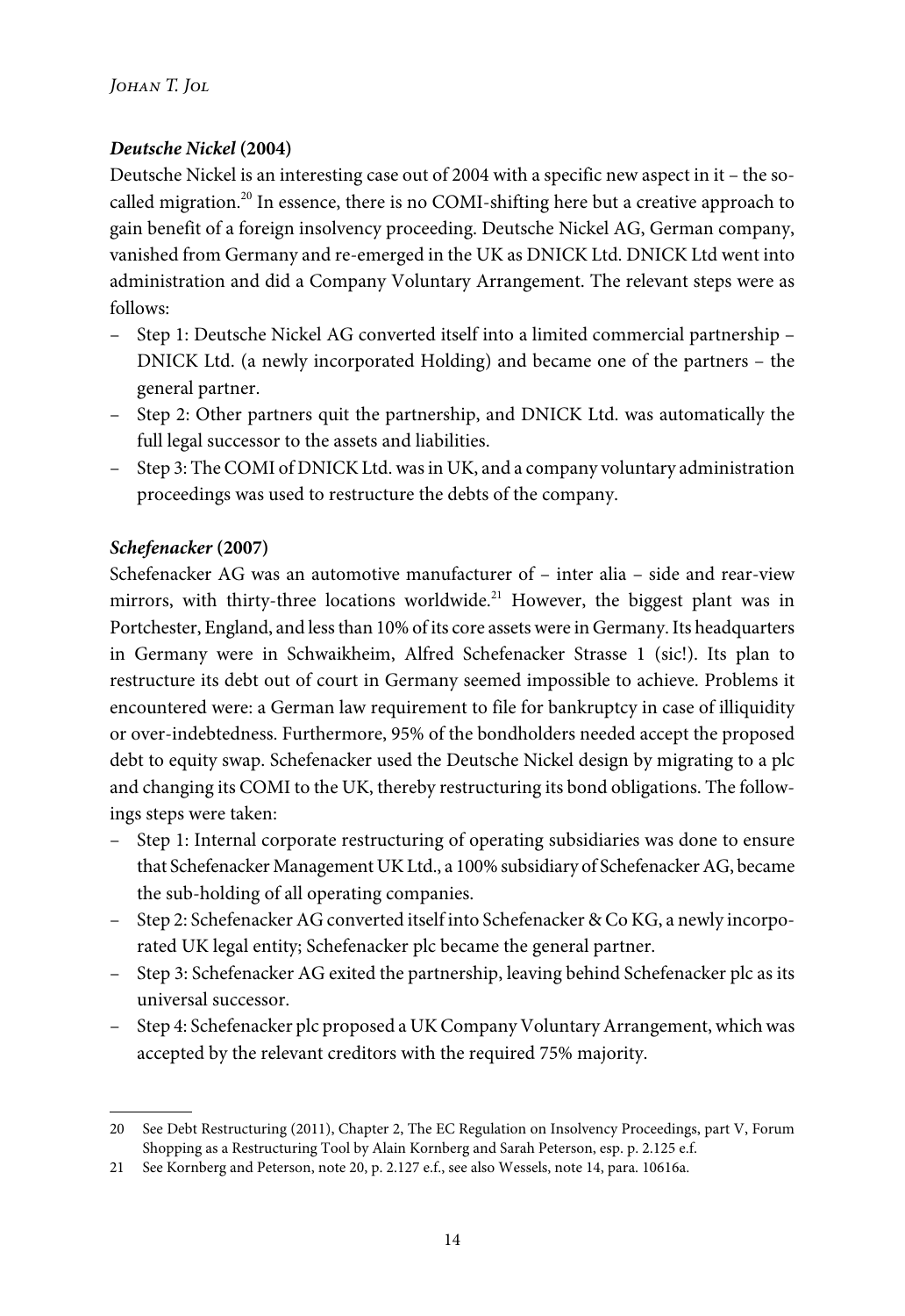## *Wind Hellas* **(2009)**

Wind Hellas is a Greek telecommunications business group. It supplies fixed-line and mobile telephone services, Internet access and broadband services. It started commercial operations in June 1993. In April 2007, Wind Hellas became the subject of a private equity transaction worth approximately €3.4 billion. At the beginning of 2009, the first signs of deteriorating performance were shown as a result of competitive, operational and market pressure. Costs reductions were initiated by Wind Hellas, and a first financial restructuring was successfully effectuated in 2009 using a UK administration process to do a so-called pre-pack.<sup>22</sup> The problem was, however, that Hellas Telecommunications (Luxembourg) II SCA (Hellas II) was a Luxembourg entity. A series of steps were taken to move the COMI from Luxembourg to the UK. These steps included appointing an English registered group company as corporate general partner of Hellas II and appointing individual residents in the UK as its directors and as members of the supervisory board of Hellas II. Its head office and principal operating address was moved to the UK, and its creditors were notified of this move. It opened a bank account in the UK, and all payments were made from that bank account (although Hellas II also had a bank account in Luxembourg). Finally, it registered under the UK Companies Act 2006 as a foreign company.<sup>23</sup> Hellas II successfully moved its COMI to the UK, at least in the eyes of the UK judge Justice Lewison $^{24}\!\!$ :

4. In the present case it is said that the company's COMI was changed from Luxembourg to England in the middle of August this year. I have to consider the position as at today's date. That is to say some three months on. The objective and ascertainable facts on which the company relies in support of its contention that it has shifted its COMI are that its head office and principal operating address is now in London, albeit that the premises it occupies are relatively modest since the company is no more than a financing and shareholding vehicle. The company's creditors were notified of its change of address around that time and an announcement was made by way of a press release that its activities were shifting to England. It has opened a bank account in London and all payments are made into and from that bank account although there still remains a bank account in Luxembourg to deal with minor miscellaneous payments. It has registered under the Companies Act in this country, although its registered office remains in Luxembourg and it may remain liable to pay tax in Luxembourg too.

<sup>22</sup> See on pre-pack further in this report in the Almatis Case.

<sup>23</sup> Debt Restructuring (2011), part 1, Corporate Debt Restructuring, part 2 V. Forum Shopping as a Restructuring Tool, nr. 2.142 by Alan Kornberg and Sarah Paterson.

<sup>24</sup> The High Court of Justice Chancery Division Mr. Justice Lewison November 29, 2009, [2009] EWHC 3199 (Ch), available at: <www.bailii.org/ew/cases/EWHC/Ch/2009/3199.html>.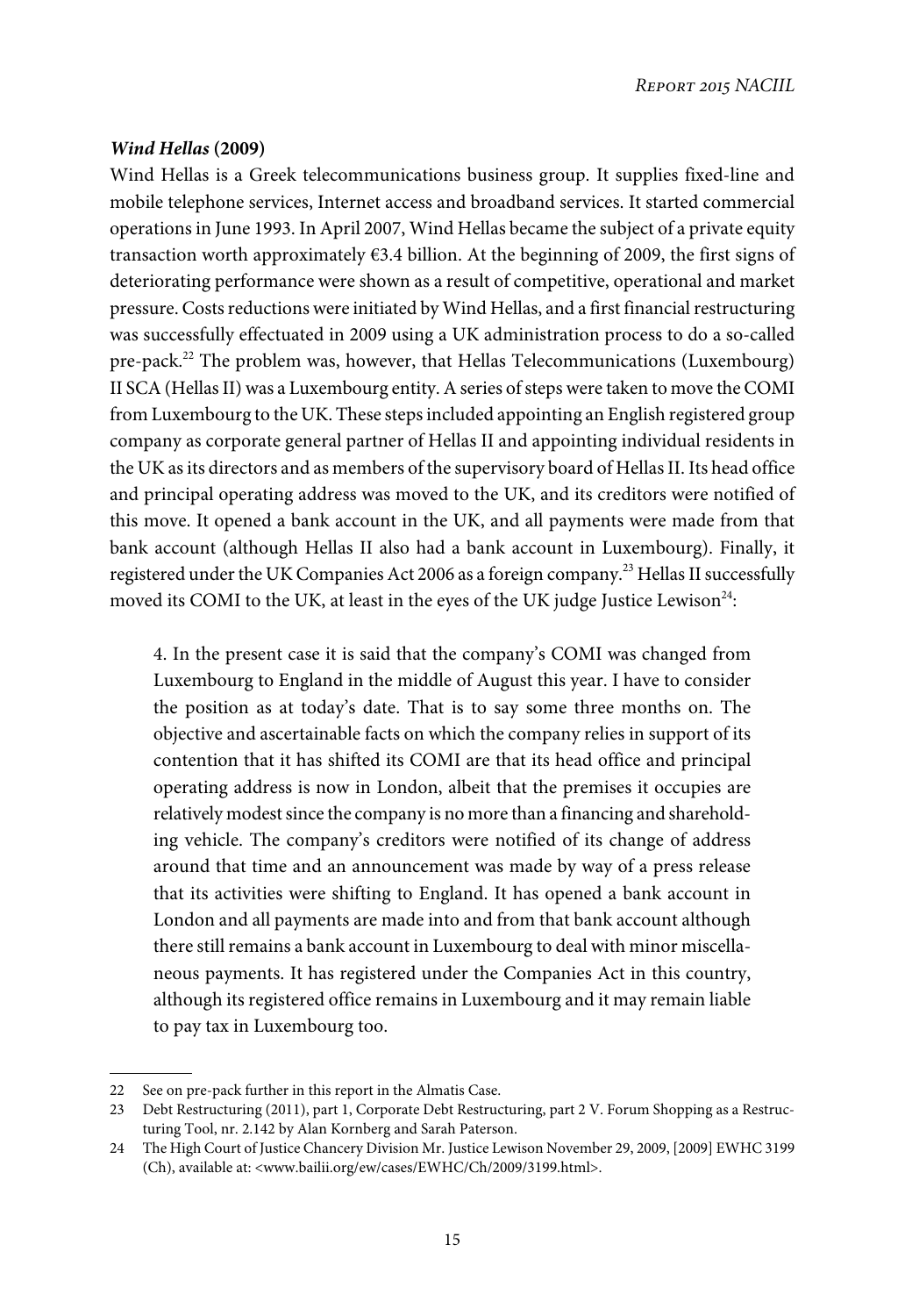5. The purpose of the COMI is to enable creditors in particular to know where the company is and where it may deal with the company. Therefore, it seems to me that one of the most important features of the evidence, which is the feature I mention next, is that all negotiations between the company and its creditors have taken place in London.

6. On that evidence I am satisfied that the company has moved its COMI from Luxembourg to England with the consequence that I have jurisdiction to make the order sought. There is no doubt on the evidence that the company is insolvent; and the evidence is compelling that administration will produce a better result for creditors than would be produced on a winding up. The application is no longer opposed although concerns have been raised by some creditors of the company not to the effect that the outturn proposed would be no better than would be achieved in a winding-up, but that the outturn proposed could have been even better than the sale currently in prospect. The sale currently in prospect is a sale of the company's asset, namely its shareholding in another company called WIND Hellas which is a telecoms company operating in Greece. The proposed buyer is a company called Weather which is part of the same group as the company. It is what is colloquially known as a pre-pack, in other words a prearranged sale which the administrators intend to effect as soon as or shortly after an administration order is made.

This restructuring was, however, based on the assumption that the Greek macroeconomic conditions would remain stable. Then the 2010 Greek economic crisis hit the group. Standard & Poor rated Wind Hellas CCC+ at the beginning of 2010 but was worried about the capital structure of the group, its limited financial flexibility, its exposure to the depressed Greek economy, its weak operating performance and last, but certainly not the least, the tougher regulation of telecommunications operations in Greece. Another financial restructuring was required.<sup>25</sup>

### *European Directories* **(2010)**

European Directories offered advertising products through a variety of online and offline media, ranging from printed directories to Internet directory services, affiliate marketing, search engine marketing and search engine optimization and directory assistance in nine European jurisdictions. The original focus of the group was the printing of yellow pages directories. The Dutch "Gouden Gids" was also one of its products. The Internet changed

<sup>25</sup> See for a detailed description of that restructuring combining a UK Scheme and UK pre-packaged UK administration proceedings, European Debt Restructuring Handbook (2013), p. 163 e.f. by Ben Davies and Mark Glengarry.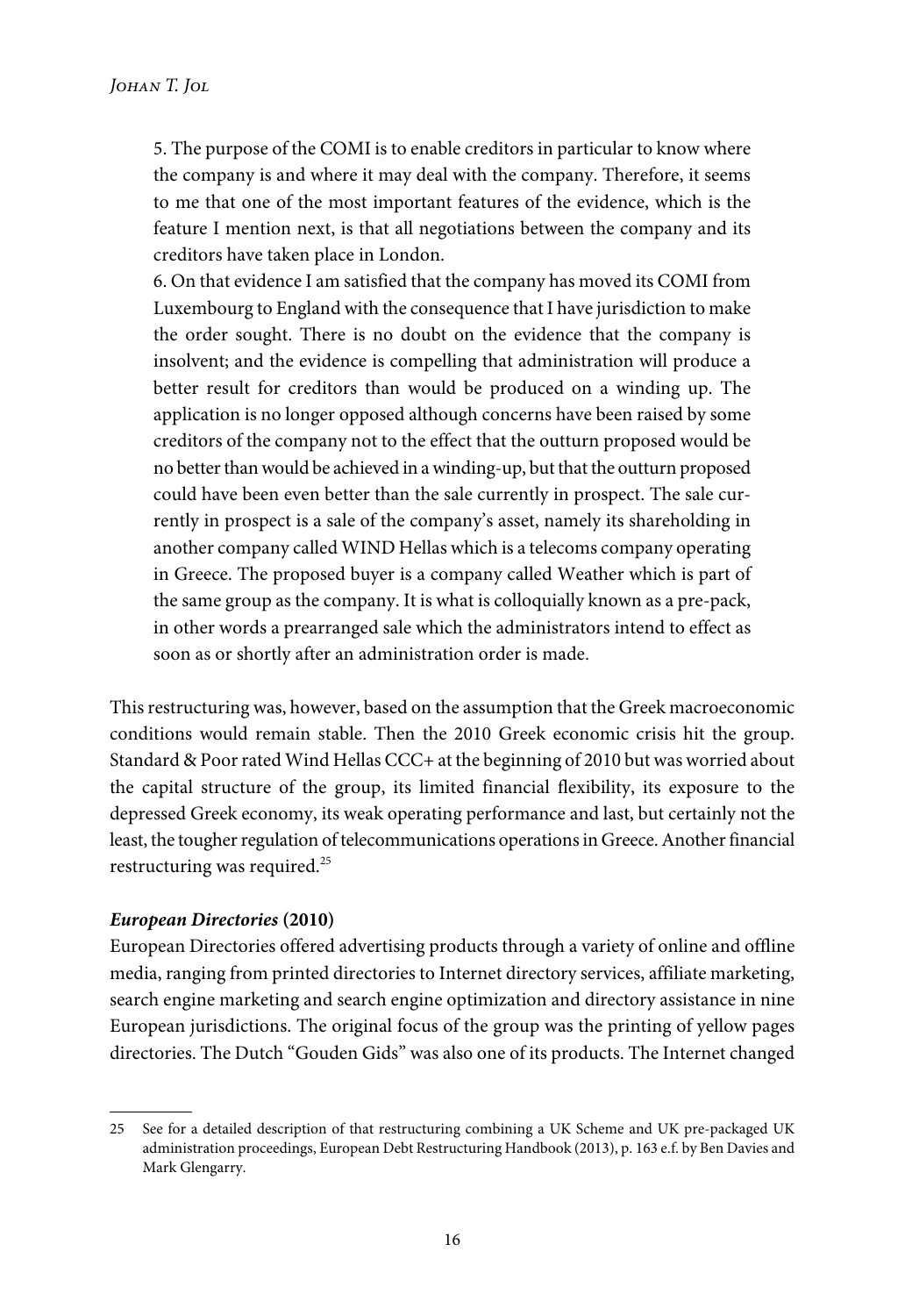the viability of its business model, and it was obliged to change its strategy. Its new strategy became providing leads for small- and medium-sized enterprises. It goes without saying that this forced change of strategy also had its effect on the financial health of the group. A financial restructuring was required. Pre-restructuring the group structure was as shown in Figure 3 $^{26}$ :





The financing structure is also partly<sup>27</sup> reflected in the company chart of the group and consisted of senior, mezzanine and payment-in-kind (PIK) facilities and certain hedging agreements. At the time of the restructuring, approximately  $E2.3$  billon was outstanding, split into the following amounts;  $\epsilon$ 1.4 billion of senior facilities,  $\epsilon$ 441 million of mezzanine facility and €349 million of PIK facilities.

In the second quarter of 2009, the management of European Directories understood that the group could be in breach of its financial covenants by the end of 2009, owing to the deterioration of its operating performance. The difficulties were exacerbated by operational difficulties especially in the Netherlands and Denmark. Costs reductions were put in place, and a financial and commercial review was performed by an external advisor. Its report showed that the group was unlikely to be able to satisfy its debt service obligations

<sup>26</sup> Charts are from European Debt Restructuring Handbook (2013), p. 175 e.f.

<sup>27</sup> Only bank debt and hedging arrangement, not the unsecured and structurally subordinated payment in kind loan.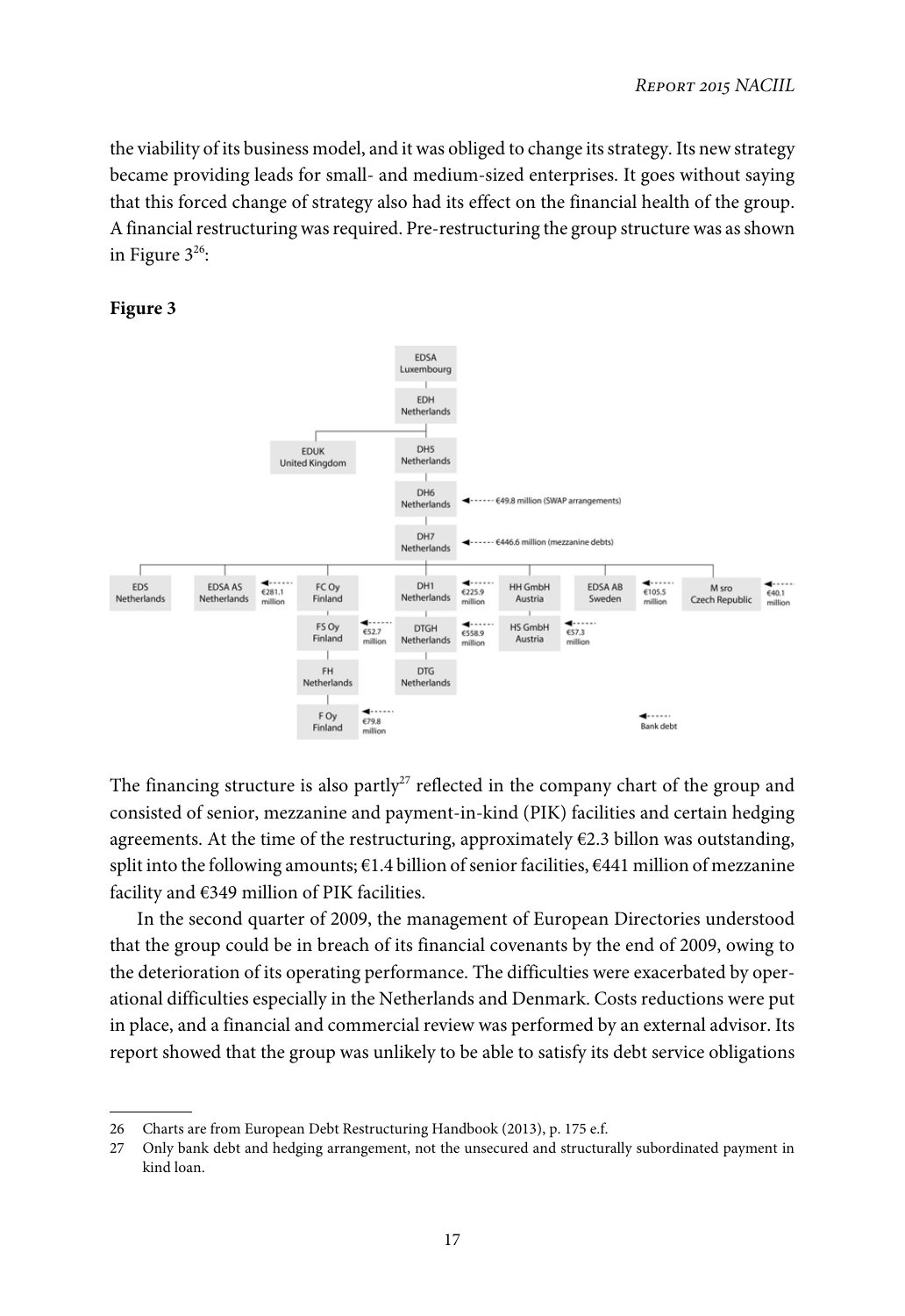in full. In March 2010, a restructuring committee was put in place at the level of European Directories DH6 B.V. (DH6) to consider a potential restructuring. A CRO was appointed.

In the beginning, the secured creditors acted as one stakeholders' group in the restructuring. However, soon (most likely based on perceptions of the valuation of the group), the first and second ranking secured creditors were at war with each other. Earlier in this report, the discussion in the UK courts on the release clause in this case was already described.<sup>28</sup> In order to be able to complete the restructuring, a COMI-shift of DH6 was required, in order to be able to enter into a UK administration in which a pre-packaged sale would be used, to sell the shares of DH7 together with some other asset of DH6 (an intercompany claim). Once again, the UK judge was satisfied that the COMI was indeed changed:

37. Next, the date by which reference to the location of the COMI must be determined will be the date when the court is required to decide whether to open insolvency proceedings.

38. It is possible for a company to change its COMI from its original or presumed location. The decision of Lewison J in the case of R v Hallas Telecommunications Luxembourg SCA [2010] ECC 295, was cited to me as a particularly helpful illustration in the context of this case, of a company changing its COMI from one jurisdiction to another. In that case it was said that the COMI was changed from Luxembourg to England, and indeed Lewison J found that such was the case and an administration order was made. At paragraph 4.26 of his judgment Lewison J said the following:

Quote taken out, see quote earlier in this report on Wind Hellas

Lewison J said that on the evidence he was satisfied the company had moved its COMI from Luxembourg to England.

39. In the present case the evidence before me may be summarised as follows. The company here acts as an intermediate holding company for the other companies within its group. It raises finance then made available to the operating subsidiaries within the group. It does not trade with third parties other than engaging legal and other advisors in connection with restructuring. Its assets mainly consist of intangible assets. It has no employees although of course the overall group has a large number of employees. The directors of the company are Mr Briggs, resident in London, Mr Cook, resident in the United States, and Mr Perisat, also resident in London.

<sup>28</sup> See page 9 e.f. of this report.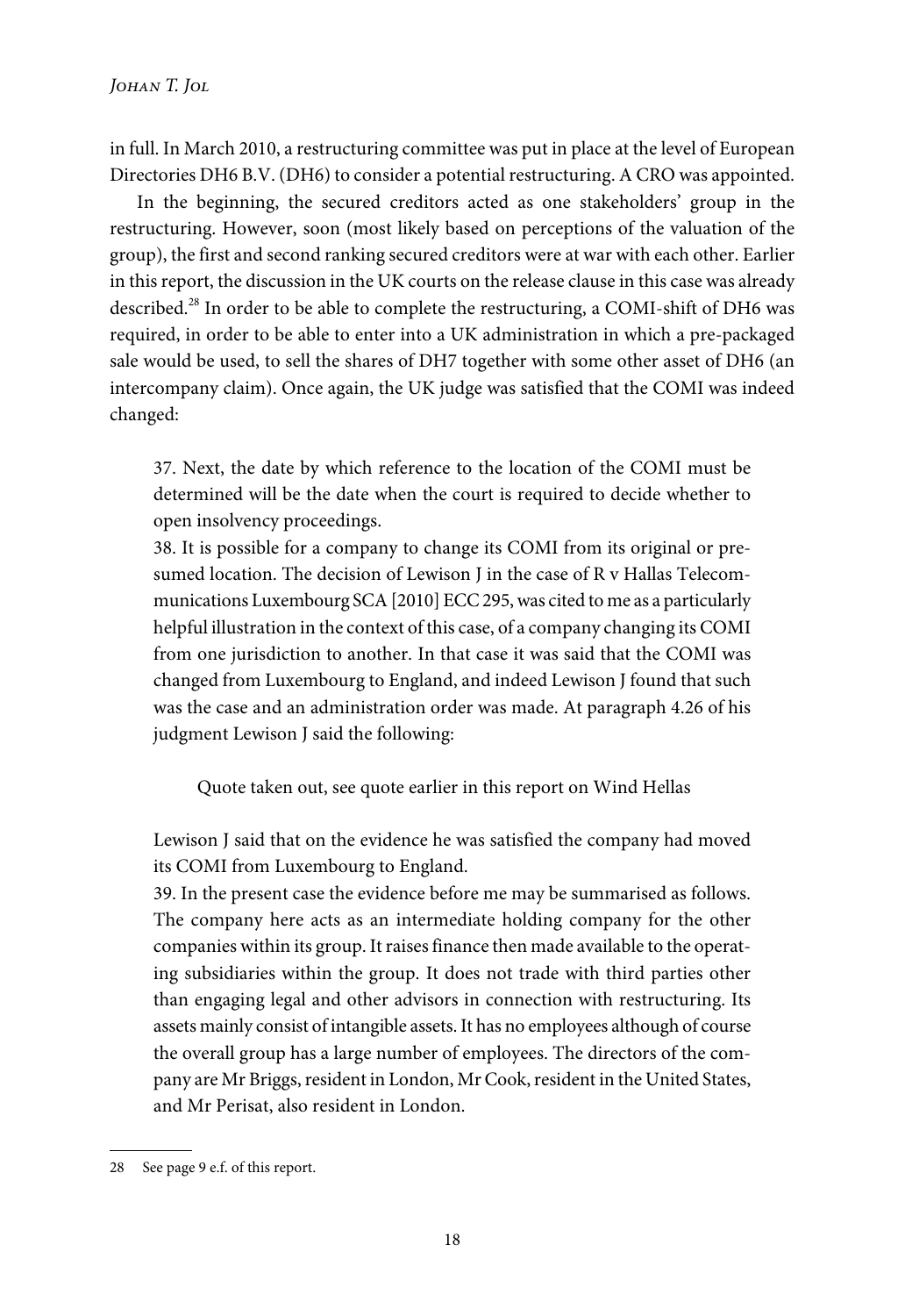40. All decisions, I am satisfied, relating to the company's strategic and financial arrangements, and in particular those concerning its financial dealings and the proposed group restructuring, are made by directors from the Chiswick office. The company and its directors do not operate from any office in The Netherlands in relation to the company's affairs. It created a restructuring committee with the role of considering the potential restructuring and that meets in London. The vast majority of its creditors are based in England. The principal financing agreements are governed by English law. The senior facilities agreement contains an exclusive jurisdiction clause in favour of England and the mezzanine facility and intercreditor agreements provide that the courts of England are the most appropriate and convenient forum. All of the first lien debt, second lien debt and mezzanine debt are, as I understand it, traded on the London secondary debt market.

41. Next, and this is of significance in the light of the observations of Lewison J in the Hallas case, since the onset of financial difficulties in the second half of 2009 the centre of discussions between the company's directors, its professional advisors and principal creditors in relation to the proposed restructuring and reorganisation has been in London. Numerous meetings have taken place between the company and its creditors in London to consider the proposed restructuring. The majority of the advisors to the company and its creditors are based in London and thus, in order to pursue a restructuring it has been determined that the only viable option is for the company to go into administration in England.

42. On 14 and 21 May the board resolved to take the necessary steps to confirm the location of the company's COMI in England, and on 20 May 2010 the company wrote to the senior co-ordinating committee to inform them of the steps the company would be undertaking to confirm the location of the COMI in England. Following that resolution a number of practical steps were taken with a view to confirming the COMI in England.

43. In summary, the company's business address registered at the Dutch Trade Registry has been designated as the Chiswick office. This address has been designated as the Head Office of the company, and the company does not have a business address in The Netherlands. It has a registered branch in England with the Registrar of Companies at Companies House. On 24 May of this year it wrote to its creditors and counterparties to notify them that the Chiswick address was the new address for correspondence. Its website lists the Chiswick office as the company's address and states, as is factually accurate now, that the company's operational headquarters is in London. The company has a bank account in London. The sole signatory to that is the chief financial officer who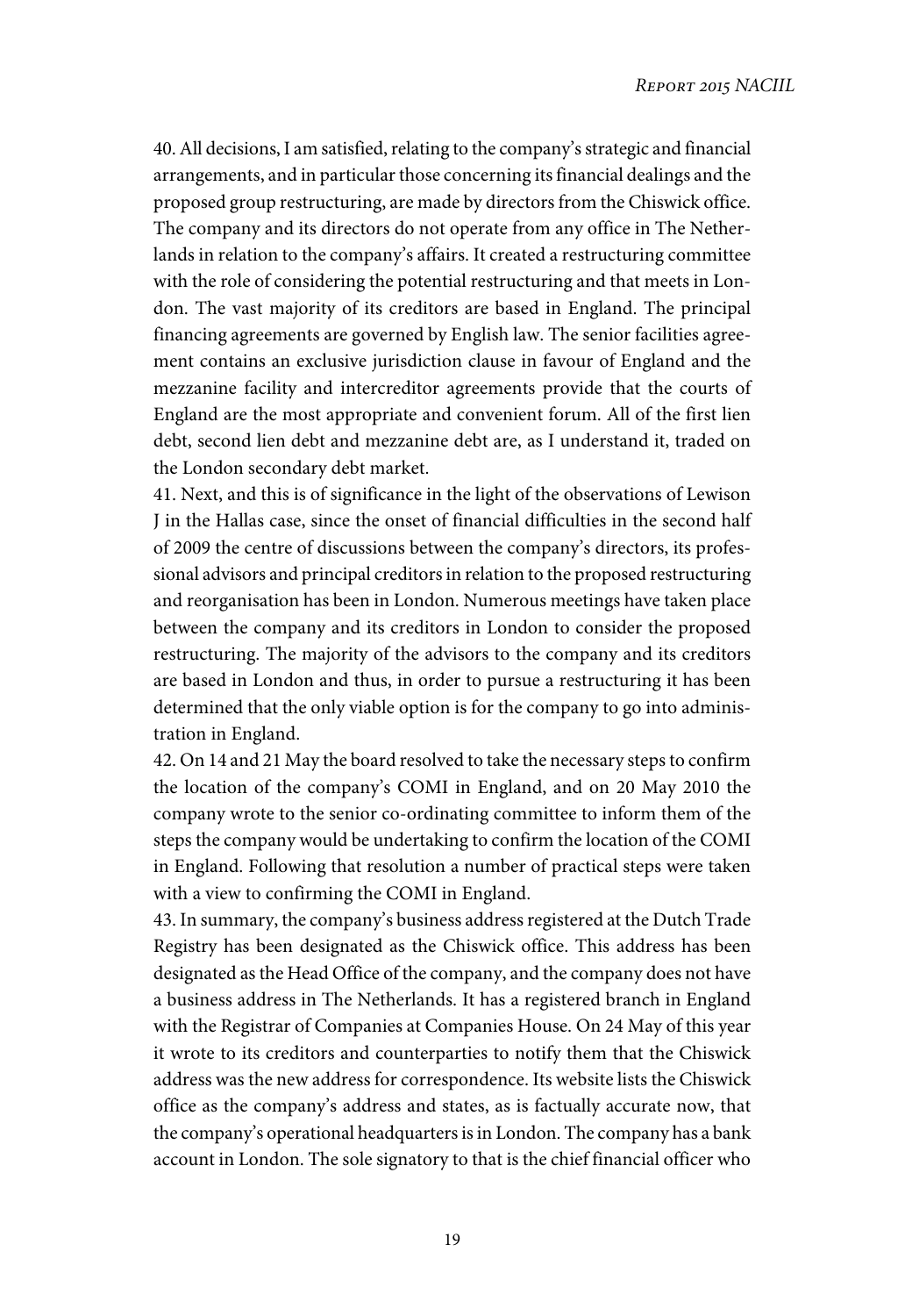is based at the Chiswick office. Creditors communicate with the company and its advisors in London.

44. On that evidence, which seems to me is entirely one way, I am perfectly satisfied that the company has discharged the onus which rests upon it to satisfy me that the rebuttable presumption that the COMI is the place of its registered office has indeed been rebutted. I am perfectly satisfied on the evidence before me that the COMI in the case of this company is England, and that there is thus jurisdiction to make the order which is sought to be made.

With this decision of the UK judge, the restructuring was possible. The company chart after the restructuring is as shown in Figure 4:



# **Figure 4**

# **Conclusion for EU Forum Shopping to Restructure Debt**

From these samples, it is evident that groups are using the possibility to forum shop within Europe in order to find the jurisdiction that meets the required criteria of the restructuring. There is ample literature available on the pros and cons of forum shopping in both Europe and the USA.<sup>29</sup> Forum shopping is heavily debated. In the USA, there is a split of forum

<sup>29</sup> See for example: Lynn M. LoPucki, Courting Failure (2005); Lynn M. LoPucki, Where Do You Get off? A Reply to Courting Failure's Critics, (2006), available at: <http://papers.ssrn.com/sol3/papers.cfm? abstract\_id=888325>; Todd J. Zywicki, Is Forum Shopping Corrupting America's Bankruptcy Courts? (2006), available at: <http://papers.ssrn.com/sol3/papers.cfm?abstract\_id=781487>; Kenneth Ayotte and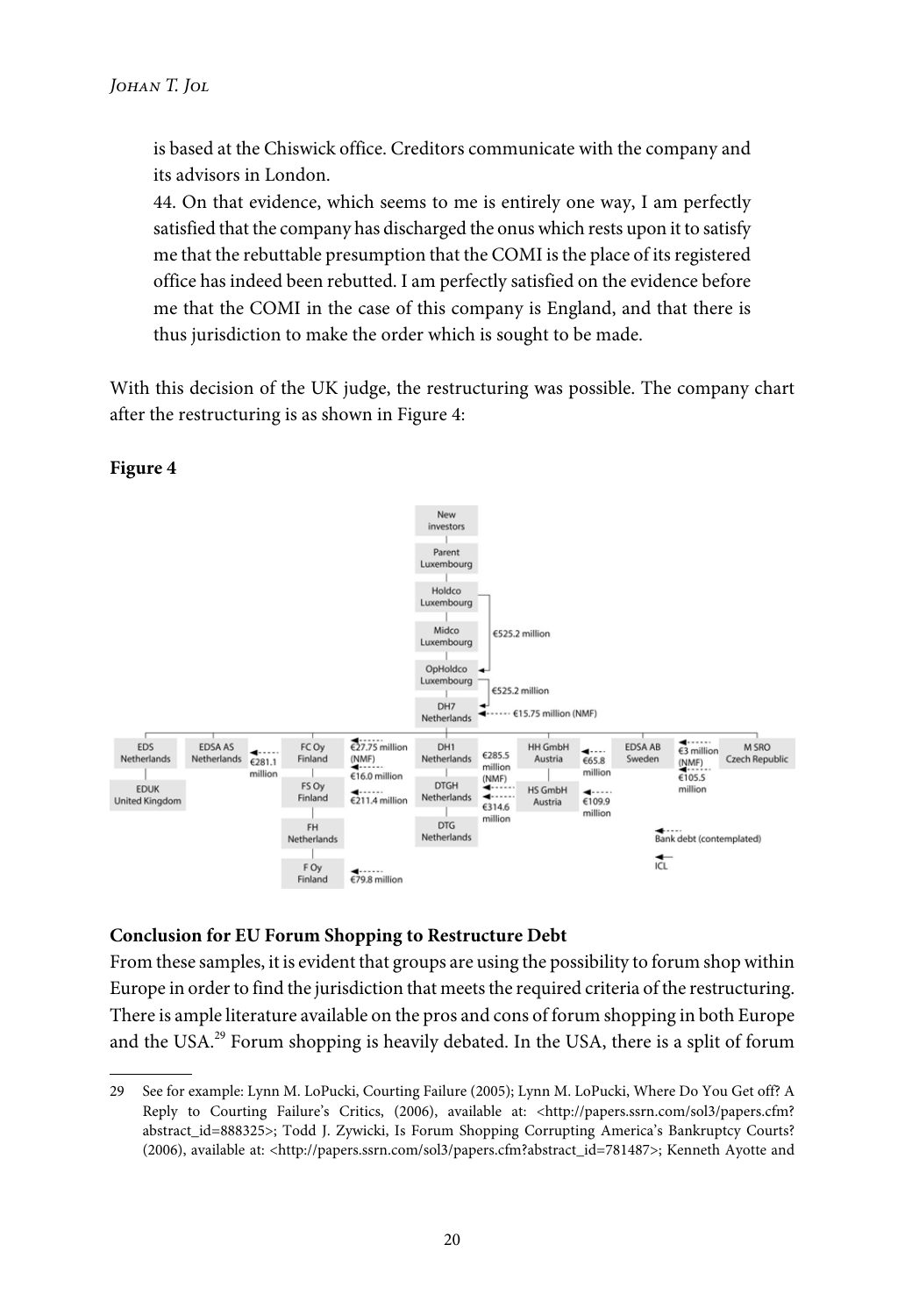shopping enthusiasts (the so-called Delaware enthusiasts) versus forum shop sceptics (the so-called Delaware sceptics). Lo Pucki is a forum shop sceptic and takes the view that the management of companies and bankruptcy professionals choose Delaware for their own interest and that as a result thereof, there are too many re-filings. Skeel takes the view that Delaware has simply superior judges and practices. In European context, although the EIR seems in recital  $4^{30}$  to argue that all forum shopping should be avoided, one can distinguish between good and bad forum shopping<sup>31</sup> or as A.G. Colomor points out in his opinion in the Seagon/Deko Mart Case:

As the regulation intimates, forum shopping, is not a completely unlawful practice. The Community legislation counters the opportunistic and fraudulent use of the right to choose a forum, which is very different to the demonisation for the sake of it of a practice which on occasions it is appropriate to encourage.<sup>32</sup>

This is also the view laid down in the recent External Evaluation of Regulation No. 1346/200/EC on Insolvency Proceedings by European Insolvency Law (the "Heidelberg-Luxembourg-Vienna Report") <sup>33</sup> on forum shopping. Forum shopping should not be regarded as abusive and illegitimate per se. $34$  Due to the fact that national insolvency laws in Europe are not harmonized, stakeholders may select the most favourable law to restructure their debts, but there is also abusive forum shopping. Especially, the flight of certain natural persons without permission of their creditors to another country to obtain

David A. Skeel Jr., Why Do Distressed Companies Choose Delaware? An Empirical Analysis of Venue Choice in Bankruptcy, European Corporate Governance Institute (ECGI) (2004), available at: <http:// papers.ssrn.com/sol3/papers.cfm?abstract\_id=463001> for USA and for Europe: Report 2011 of NVRII by reporter Prof Loes Lennarts who takes the view that the rebuttable presumption re registered office as COMI in the EIR should be changed in an irrebuttable presumption. I don't agree with that view, it is too simplistic and does not take into account the wishes of all the relevant stakeholders in an insolvency proceedings.

<sup>30</sup> Recital 4:"It is necessary for the proper functioning of the internal market to avoid incentives for the parties to transfer assets or judicial proceedings from one Member State to another, seeking to obtain a more favourable legal position (forum shopping)".

<sup>31</sup> See f.e. the Opinion of A-G Colomer in Case C-1/04 Staubitz-Schreiber [2006] ECR I-701 paras. 71-77, available at: <http://curia.europa.eu/juris/document/document.jsf?text=&docid=59558&pageIndex=0& doclang=en&mode=lst&dir=&occ=first&part=1&cid=23831>.

<sup>32</sup> See the Opinion of A-G Colomor in the Case C-339/07 Seagon v. Deko Marty Belgium N.V. [2009] ECR I-1767, fn 49, available at: <http://curia.europa.eu/juris/document/document.jsf;jsessionid=9ea7d2dc 30dd7a95a75e7bf142dcb1a38e86f2022ac7.e34KaxiLc3qMb40Rch0SaxuRaNj0?text=&docid=66608&pageIndex=0&doclang= en&mode=lst&dir=&occ=first&part=1&cid=22024>.

<sup>33</sup> Available at: <http://ec.europa.eu/justice/civil/files/evaluation\_insolvency\_en.pdf>. In the Netherlands there is currently a specific forum shopping issue due to the fact that a minority of bankruptcy courts refuses to cooperate with so-called pre-pack bankruptcies. This leads to a race to the majority bankruptcy courts which cooperate. See FD July 9, 2014 "Noodlijdend Estro omzeilt dwarse rechtbank via truc".

<sup>34</sup> Heidelberg-Luxembourg-Vienna Report, p. 75.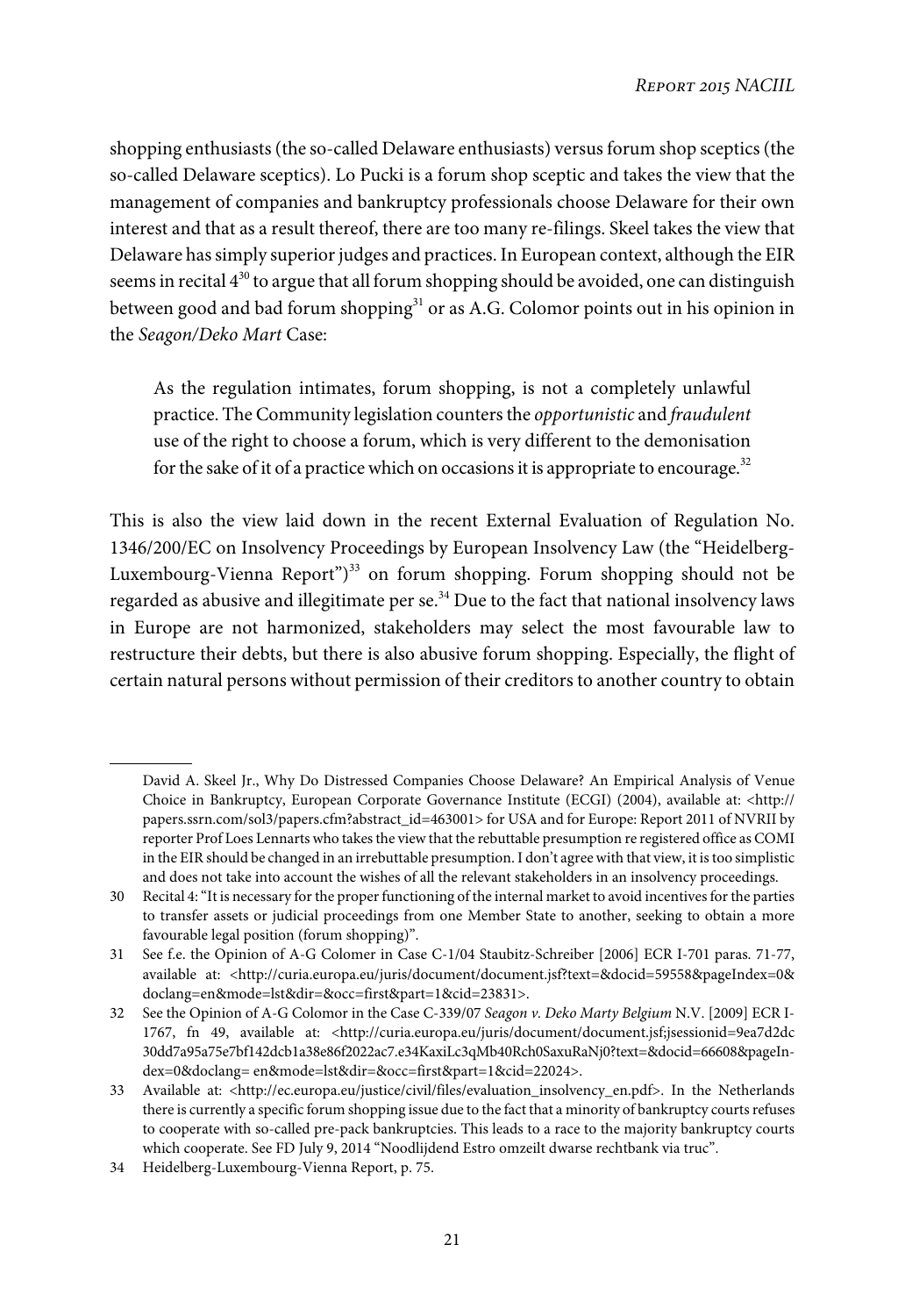a speedier discharge of their debts should be stopped.<sup>35</sup> If the debtor and a relevant majority of its creditors agree on the restructuring of the debts of the debtor, including a change of location of court that approves such restructuring, such forum shopping should, in my opinion, be allowed. $36$  Of course, the interest of local creditors, i.e., creditors who have lent money to the debtor depending upon the local law of the jurisdiction of the debtor should be taken into account, but the EIR has sufficient safeguards built in for that protection.<sup>37</sup>

Another question is what to do with groups with registered offices (and therefore COMIS) spread all over Europe. Courts have concluded that the individual COMI of each of the companies within an international business enterprise group is located in the same jurisdiction even if their registered offices were spread all over Europe, and sometimes even outside Europe. In order to protect the interests of local creditors, so-called secondary proceedings might be declared in jurisdictions where the relevant companies have an establishment.<sup>38</sup> These secondary proceedings are subject to the law of the Member State in which the establishment is situated. In order to avoid these secondary proceedings,<sup>39</sup> UK practitioners have, in several cases, successfully argued to the UK courts that with respect to the assets of the establishment, they would, in their UK-governed main proceedings, be allowed to apply the law that would have been applicable if a secondary proceedings had been declared, and thus ensured that the interests of the local creditors were protected.<sup>40</sup> I also concur with this practice because it is a balanced view on how to be able to restructure the group but still safeguard the position of local creditors. $41$ 

<sup>35</sup> See for example Bankruptcy tourists cross Irish Sea: FT December 13, 2011:"It takes 12 years to be discharged from bankruptcy in Ireland compared to just one year in the UK. It is a no-brainer for people to relocate to the UK for a few months to free themselves of debts".

<sup>36</sup> Or as Jennifer Payne says in her book Schemes of Arrangement (2014), p. 305: "However, forum shopping might not always be a bad thing. In some instances the debtor might be driven by a desire to utilize a form of proceeding in a particular jurisdiction with a view of maximizing returns to creditors or the company might wish to utilize a particular procedure that enables the most and efficient smooth resolution of its problems, in a manner that is beneficial to the creditors."

<sup>37</sup> See for example articles 5-7 EIR.

<sup>38</sup> Article 2 of the Insolvency Regulation provides, for the purposes of the Insolvency Regulation, several definitions, one of which is the one under (h), saying that an 'establishment' shall mean '… any place of operations where the debtor carries out a non-transitory economic activity with human means and goods'.

<sup>39</sup> The effect of the secondary proceedings might have a disrupted effect since the local insolvency practitioner could take a completely different view on the restructuring. See on the opening of secondary proceedings: Opening on Secondary Insolvency Proceedings in the EU by Bernard P.A. Santen, Fabian A. van de Ven and Gert-Jan Boon in Eurofenix (Autumn 2015), p. 20 e.f.

<sup>40</sup> See also Moss, note 14, p. 1017 ff. and Wessels, note 14, para. 10603b.

<sup>41</sup> See for more on COMI and international business enterprises groups: Johan Jol in Does an international business group have one COMI or not? That is the question, in the Liber Amicorum Mart Franken, available at: <www.vil.nl/nl/liberamicorum>.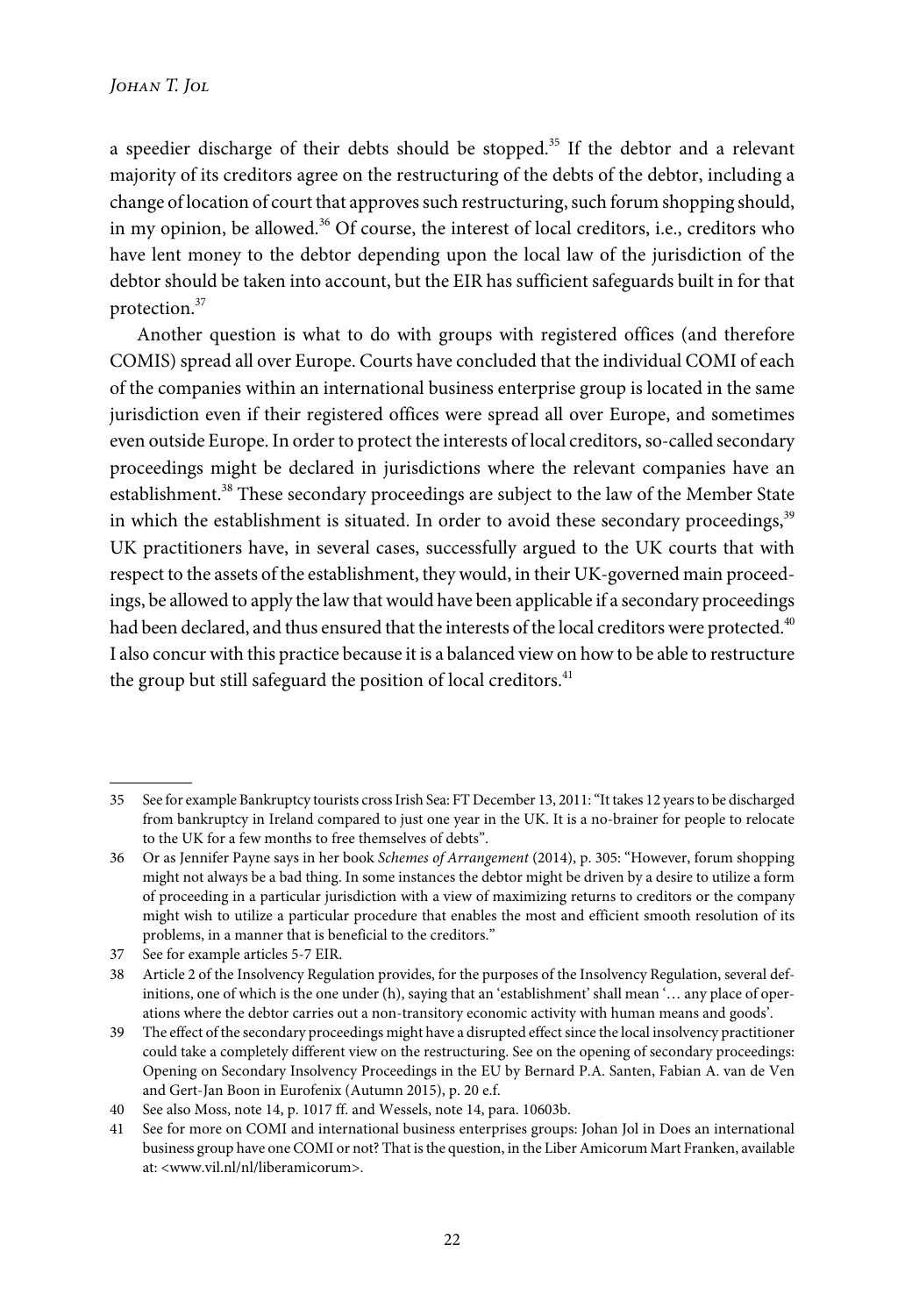## **Sample 5: The Scheme of Arrangement Route**<sup>42</sup>

As of 2011, a new practice occurred in Europe – the usage of the UK Scheme of Arrangement proceedings to restructure the debt of a non-UK company.<sup>43</sup> Prior to the restructuring, these non-UK companies had neither their registered seat nor their COMI in the UK. Nevertheless, the companies made use of the English scheme to restructure their debts. Strictly speaking, these UK scheme proceedings are not insolvency law proceedings but company law proceedings and are incorporated in Part 26 of the Companies Act 2006.<sup>44</sup> Under the relevant insolvency law proceedings, a secured creditor cannot be bound by a composition plan and no cramdown possibility exists.<sup>45</sup>

Non-UK companies can only make use of a UK scheme if they meet the criteria of the Companies Act 2006.<sup>46</sup> In short, a scheme is available for "any company liable to be wound up under the Insolvency Act 1986".<sup>47</sup> Under the Insolvency Act, both solvent and insolvent companies can be wound up irrespective of whether these are registered or unregistered.<sup>48</sup> Unregistered companies include foreign companies.<sup>49</sup> English courts take the view that if a foreign company has sufficient connection with the UK, the UK court has jurisdiction to wind up the company, and therefore a scheme might be sanctioned.<sup>50</sup> However, all relevant decisions of UK judges are only so-called "first instance judgements". In other words, no court of appeal has decided on the issue. Furthermore, the reasoning by the judges is (to put it in Jennifer Payne's words $51$ ) "inconsistent" and (to use Lucas Kortmann and

<sup>42</sup> For Dutch language readers: see on this issue also: Forumshopping, pre-adviezen 2014, uitgebracht voor de vereniging van burgerlijk recht, Prof. Mr. Drs. F.E.F. Beekhoven van den Boezem, p. 24 e.f.

<sup>43</sup> Strictly speaking the practice was not new but reinvented since there were already precedents in which the UK Scheme was used long before that date. See the decision Re DAP Holdings NV (a Dutch corporation) [2005] EWHC 2092 (Ch) and the discussion on that case, available at: <http://uk.practicallaw.com/uk/5- 201-4781#>, see Chris Howard and Bob Hedger in Restructuring Law and Practice, 2nd edition, 2014, pp. 492 and 493 for overview of relevant case until 2014.

<sup>44</sup> Available at: <www.legislation.gov.uk/ukpga/2006/46/part/26>, see also note 36.

<sup>45</sup> See Giving Effect to Debt Compromise Arrangements – Binding the Minority or out of the Money Classes of Creditors by Gabriel Moss, Daniel Bayfield and Adam A-Attar in The Law and Practice of Restructuring in the UK and US (2011), pp. 164-176: Two relevant insolvency proceedings are: company voluntary arrangement or CVA and administration. Such a CVA needs to be approved by 75% of the creditors voting in person or by proxy by reference to the value of their claims. It furthermore required the approval of 50% in value of the members/shareholders present at the meeting. However, rights of secured creditors cannot be affected, compare Vanessa Finch in Corporate Insolvency Law (2009), pp. 489 and 490. Secured creditors cannot be crammed down in an administration and compelled to accept a reorganization plan against their wishes, id., p. 384.

<sup>46</sup> Text available at: <www.legislation.gov.uk/ukpga/2006/46/contents>.

<sup>47</sup> Payne, note 36, p. 288, see for Insolvency ACT 1986, available at: <www.legislation.gov.uk/ukpga/1986/45/contents>.

<sup>48</sup> Payne, note 36, p. 288.

<sup>49</sup> Id.

<sup>50</sup> Id., pp. 288 and 290.

<sup>51</sup> Id., p. 292.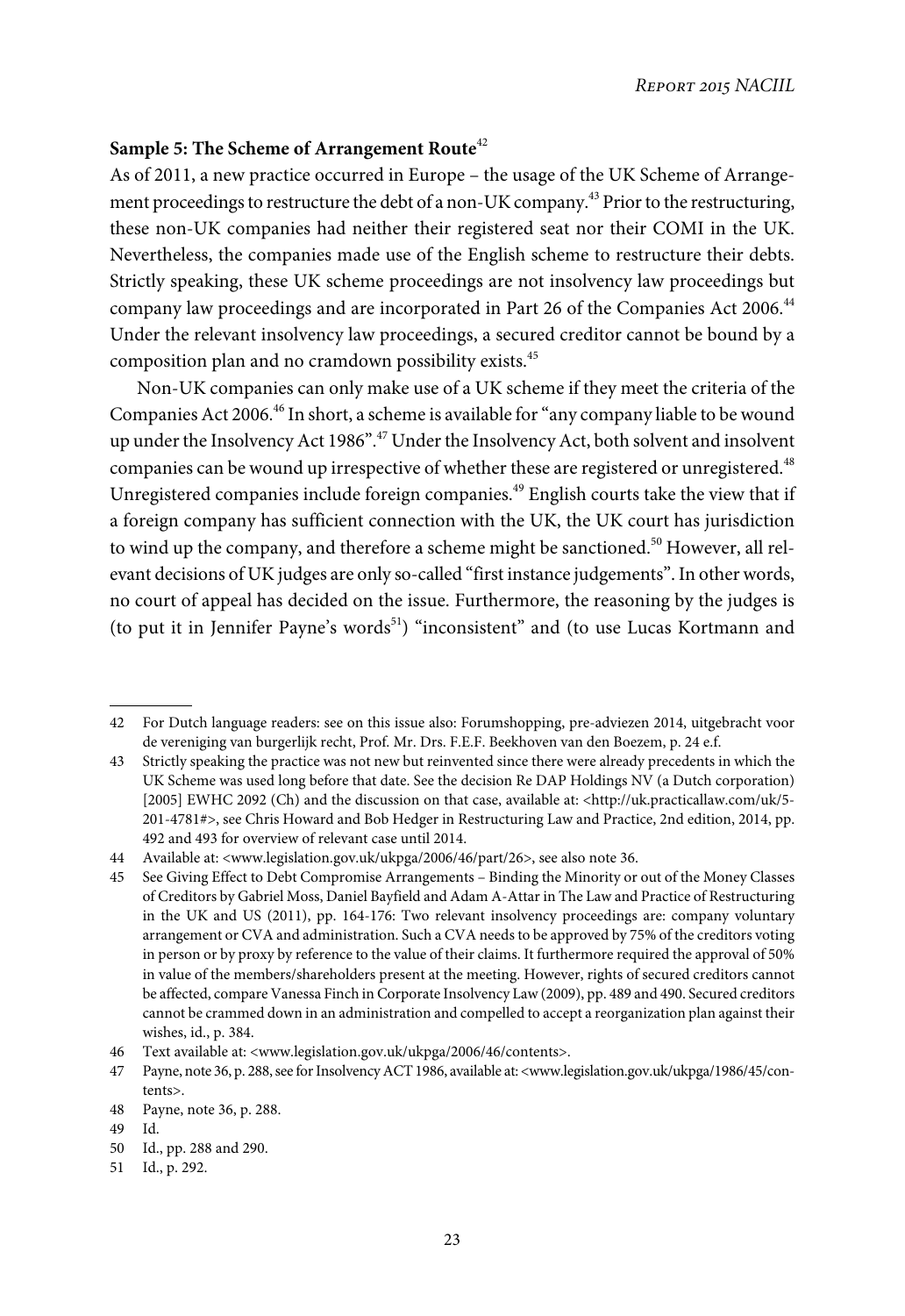Michael Veder's words<sup>52</sup>) "chameleonesque". Until a final decision in a higher UK court is reached, UK schemes for foreign companies are still to be treated with caution, and in any event, the (theoretical and practical) risk should take into account that the scheme route might be challenged successfully either in a higher UK court or in a court of a foreign jurisdiction.<sup>53</sup> Furthermore, the final verdict is still open on the question whether or not a UK scheme would fall under the Rome I or Brussel I Regulation, although Kortmann and Veder seem to have compelling arguments to vote for Brussel I.<sup>54</sup>

Rodenstock (2011), Estro (2013), Magyar (2013), Apcoa Parking (2014) and Van Gansewinkel (2015) are all cases in which the UK Scheme is used in the restructuring.

#### *Rodenstock* **(2011)**

Rodenstock was, at the time of its restructuring, Europe's fourth largest manufacturer and distributor of spectacle lenses and frames. The group was headquartered in Munich, had forty sales offices across the globe and major production facilities in Europe and Thailand. Ultimately owned by a private equity sponsor, the German parent was Rodenstock GmbH, a German corporate entity with limited liability. Rodenstock GmbH had neither its COMI nor an establishment in the UK. The group had an outstanding debt of more than €305 million under a senior facilities agreement. The group breached its financial covenants in the second quarter of 2009. Although the group continued to pay its principal and interest under its debts, it became evident that it would not be able to continue these payments in April 2011, triggering German insolvency proceedings. After a lengthy discussion, the majority of the stakeholders agreed on a restructuring. In order to ensure that the holdout creditors were also bound by the restructuring, a UK Scheme was envisaged. Judge Justice Brigges sanctioned the scheme. He concluded that there was sufficient connection between the company and the UK. Relevant elements were, in his view, the following: Lenders had agreed on UK Law-governed loan documentation including a UK jurisdiction clause; the majority of the senior creditors were based in the UK and according to the expert advice of two German law experts, the decision of UK judge would be acknowledged $^{55}\!$ :

<sup>52</sup> Lucas Kortmann and Michael Veder, The Uneasy Case for Schemes of Arrangement under English Law in Relation to Non-UK Companies in Financial Distress: Pushing the Envelope?, available at: <https://www.ntu.ac.uk/nls/document\_uploads/174827.pdf>.

<sup>53</sup> See Chapter 7 of the book Schemes of Arrangement (2014) by Jennifer Payne for more details, see also Kortmann and Veder, note 52, nr. 58 e.f.

<sup>54</sup> Id.

<sup>55</sup> May 6, [2011] EWHC 1104 (Ch), Case No: 2135 of 2011, available at: <www.bailii.org/ew/cases/ EWHC/Ch/2011/1104.html>, see for full description of the case, Florian Bruder, Wolfgang Nardi, Leo Plank and Freddie Powle, European Debt Restructuring Handbook (2013), p. 187 e.f. Strangely enough Mr Briggs takes the view that the Rodenstock case was a solvent scheme. I agree with Jennifer Payne that this classification can be doubted since Rodenstock was financially distressed and the only possibility to avoid German insolvency proceedings was to ensure that the scheme was sanctioned, see Payne, note 36, p. 298.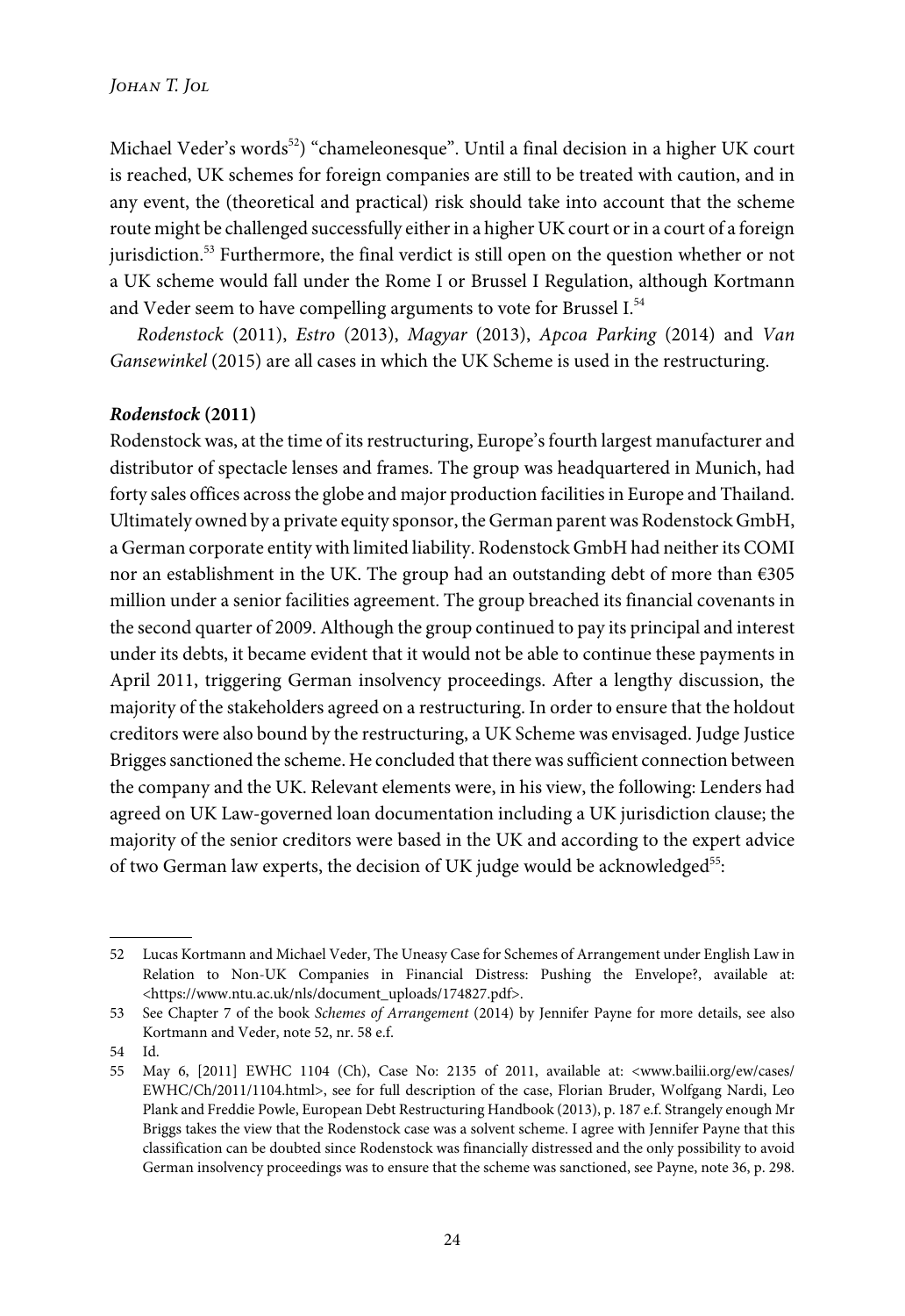68. I have, on a fairly narrow balance, come to the conclusion that the connection with this jurisdiction constituted by the choice of English law and, for the benefit of the Senior Lenders, exclusive English jurisdiction is on its own a sufficient connection for the purposes of permitting the exercise by this court of its scheme jurisdiction in relation to the Company. This is not a case where, merely by happenstance, a majority or even all of the Scheme Creditors have separately chosen English law and/or jurisdiction to govern their individual lending relationships with the Company. Rather, it is a case where they have collectively done so by a single agreement, governing what is in substance a single facility or set of facilities to which they have all contributed. The single agreement therefore regulates not merely a series of individual creditor/debtor relationships between each lender and the Company, but the relationship between each of the Senior Lenders inter se, and between them as a body and the Company.

69. I suggested by way of contrast during the hearing the hypothetical case of a Japanese shipping company, a majority of the creditors of which happened to be a series of shipowners based in various countries in the Far East, each of whom, separately from the others, chose to use charterparties governed, in accordance with typical maritime usage, by English law. I consider that a structure of that kind, in which each shipowner had an entirely separate relationship with the Company, governed by a separate contract, would be a less persuasive candidate for supplying the necessary connection with this jurisdiction for the purpose of permitting its exercise in sanctioning a scheme of arrangement for the Japanese company. Mr Snowden did not dissent from that analysis, but submitted that the unitary nature of the Existing Senior Facilities Agreement, binding all the Senior Lenders, and therefore all the Scheme Creditors, into a single English legal structure was sufficient to make the difference. I agree.

70. Mr Snowden also submitted that it fortified the necessary connection that the restructuring of the Company, and the Scheme itself, had been devised and negotiated in England. It occurred separately to me that the fact that all the Senior Lenders had voted at the court convened meeting, and that even the opposing creditors had, until a late stage, signified an intention to participate in the sanction hearing, might itself afford some fortification to the connection with the jurisdiction, by parity of reasoning with ordinary litigation in which a defendant had voluntarily submitted to the jurisdiction.

71. On reflection I am not persuaded that either of these factors adds anything of real substance to the connection afforded by the English legal structure which I have described. I have in mind in particular the fact that, throughout, the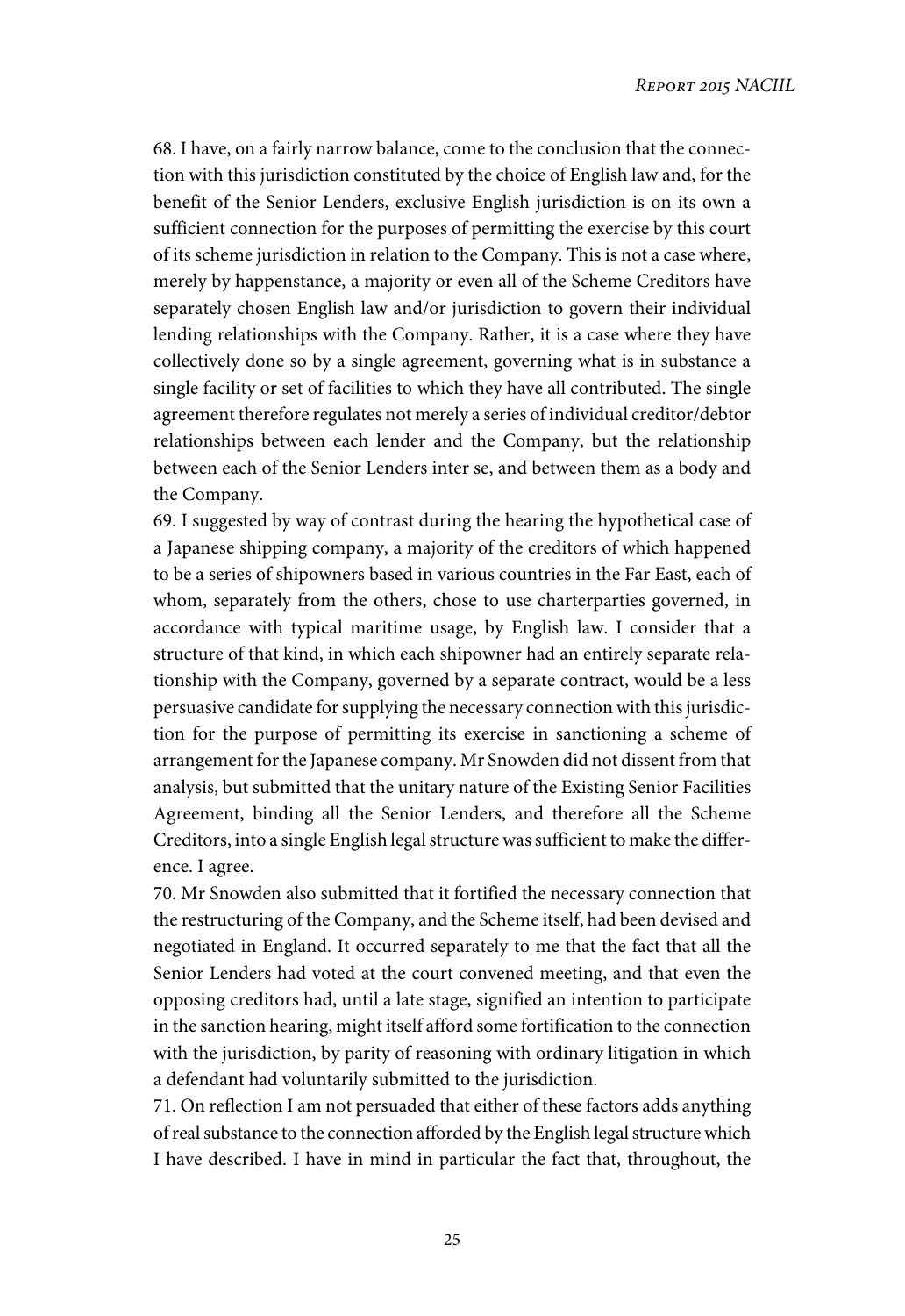opposing creditors' participation in the process has been subject to a clearly expressed denial both of the English court's jurisdiction to sanction the Scheme and of the existence of a connection sufficient to justify its exercise.

72. Nonetheless for the reasons which I have given, a sufficient connection is in my judgment established for that purpose.

#### Effectiveness

73. The essential question under this heading is whether the Scheme will be effective in practice in binding the opposing creditors into a variation of their rights as Senior Lenders to the Company, bearing in mind that they would be prima facie entitled to enforce those rights by litigating in Germany, since the jurisdiction clause in the Existing Senior Facilities Agreement is exclusive only for the benefit of the Lenders and may therefore be waived by them.

74. The principal difficulty with a conclusion that the Scheme would in practice be effective for this purpose lies in the decision of the Oberlandesgericht Celle in case 8U46/09 not to recognise the sanctioning by the English court of a scheme relating to Equitable Life, as varying the German law rights of certain policyholders against the company. Strictly, that case is distinguishable from the present case precisely because the relevant creditors' rights were governed by German rather than English law, but that was not the basis of the regional court of appeal's reasoning. Rather, its conclusion was that the English court's decision to sanction the Scheme could not be characterised as a judgment within the meaning of Article 32 of the Judgments Regulation, a conclusion which, if confirmed on the pending appeal to the Bundesgerichtshof with or without a reference to the ECJ, would be no less fatal to the automatic recognition of a sanction order made in this case, than it was in the Equitable Life case. 75. The opinions of the two German law experts, Mr Kirchof and Professor Peter Mankowski produced in evidence by the Company suggest that there is a real prospect that the appeal to the Bundesgerichtshof will succeed, but it seems to me that the two most likely outcomes in the short to medium term (which is the relevant period for practical purposes) must be either that the appeal will fail or that the issue will be referred to the ECJ, the Bundesgerichtshof having no alternative unless they regard the matter as acte claire. In short therefore, the effectiveness of the Scheme in binding the dissentient minority is unlikely to be achieved by automatic recognition of a sanction order in Germany under the Judgments Regulation.

76. Nonetheless, both experts are of the opinion that, in practice, a decision by this court to sanction the Scheme will be legally effective in Germany because the German courts will, pursuant to the Rome Convention, apply English law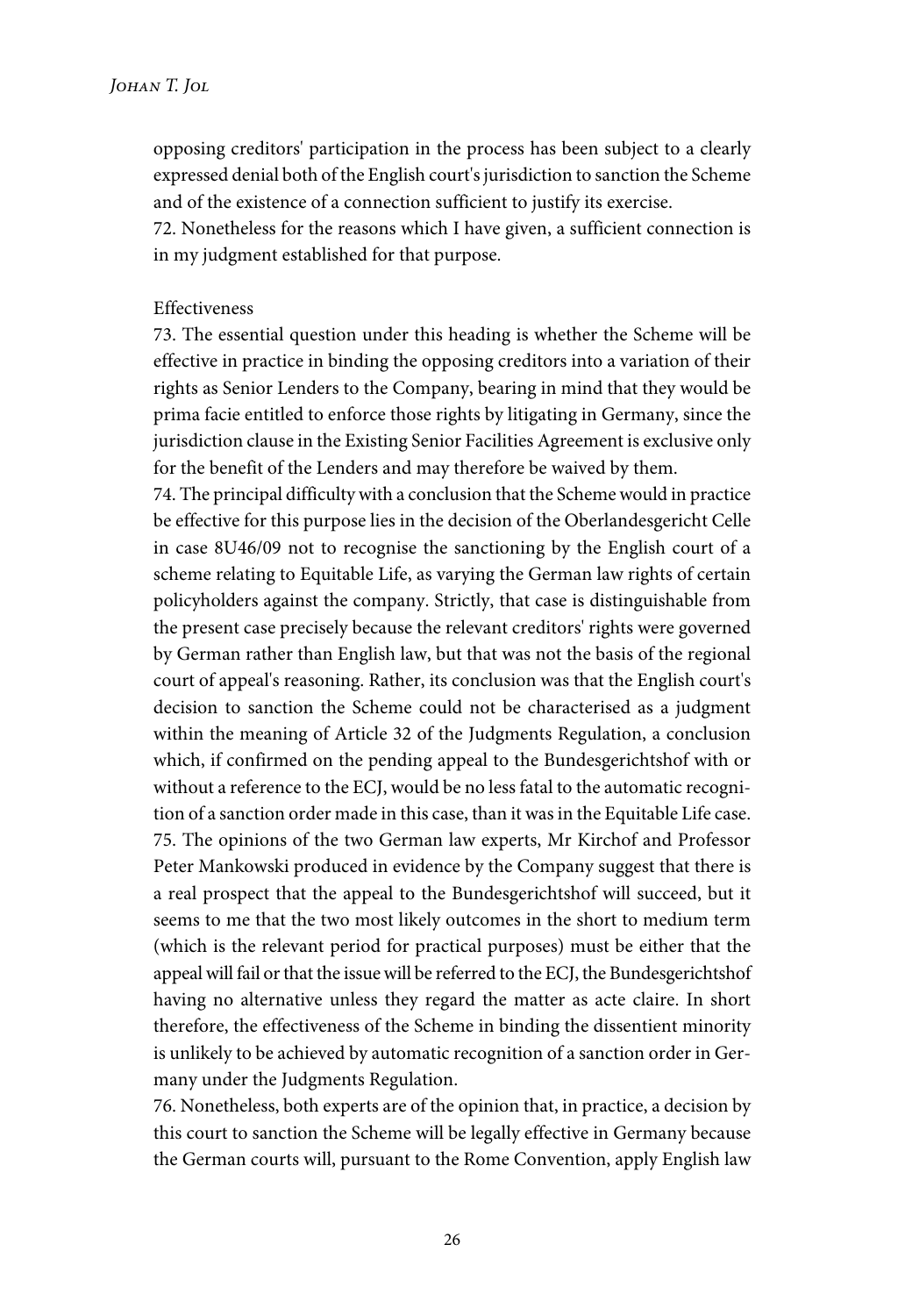to the question whether the Senior Lenders' rights against the Company have been varied by the Scheme. If so, it seems to me reasonably clear that in any litigation between the dissentient Senior Lenders and the Company in Germany, their rights will be found to have been varied after a trial on the merits, rather than by the shortcut of automatic recognition of the Scheme under chapter III of the Judgments Regulation.

77. That outcome, to which the German experts subscribe in their opinions, would be a precise vindication in practice of Lawrence Collins J's reasoning that, even if only ancillary to a scheme made in the courts of the place of incorporation of a company, a scheme made by the courts which habitually apply the law governing the relevant creditor/debtor relationship would be a valuable and efficacious means of ensuring its effectiveness.

### *Estro* **(2013)**

The case of Rodenstock was soon followed by other cases. Peter Declercq writes in his note to the 2012 NEF B.V. case involving a scheme of a Dutch company $^{56}\!$ :

In recent years also the use of English Schemes of Arrangements ("Schemes") has significantly grown in popularity as the restructuring tool of choice for implementing negotiated cross-border deals in respect of financially distressed companies – both English companies and foreign companies. Recent examples of the successful use of so-called "solvent<sup>57</sup> Schemes" to restructure foreign companies include: the Spanish company La Seda de Barcelona S.A. (in May 2010), the Spanish company Metrovacesa S.A. (in April 2011), the German company Rodenstock GmbH (also in April 2011), the German company PrimaCom Holding GmbH (in January 2012) and Seat Pagine Gialle S.p.A. (in August 2012). In view of this, the judgments published under «JOR» 2013/58 (the "August Judgment") and «JOR» 2013/59 (the "September Judgment"), which have created the first precedent for the successful use of a Scheme in respect of a Dutch company (NEF Telecom Company BV (the "Dutch HoldCo")) and a Bulgarian company (Bulgarian Telecommunications AD ("Bulgarian OpCo")), hardly come as a surprise. It was only a matter of time for this to happen in respect of a Dutch company as well and – as I understand it – another Dutch company (the Dutch nursery group Estro Groep BV) is already in the process of also using a Scheme to implement a consensual restructuring deal it was recently able to agree with its stakeholders.

<sup>56</sup> JOR 2013/58 and 59.

<sup>57</sup> See note 55 on the issue whether or not this is indeed a solvent scheme.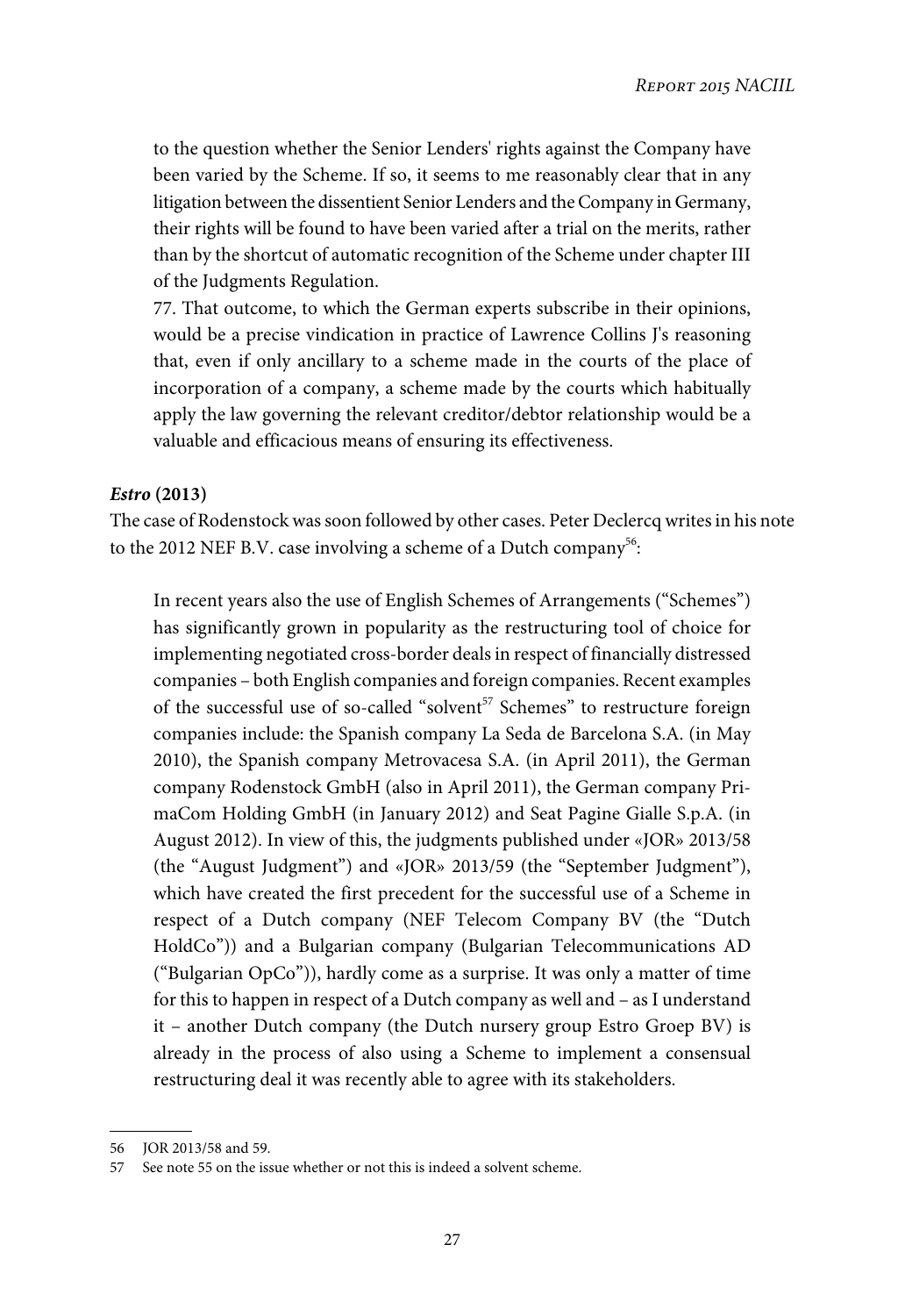Declercq's understanding was indeed correct. The Estro Group did its first<sup>58</sup> financial restructuring in the beginning of 2013. Lawfirm Freshfields Buckhaus Deringer used the case as marketing material<sup>59</sup>:

International law firm Freshfields Bruckhaus Deringer has advised leading Dutch daycare business Estro Groep BV on the successful restructuring of its €280 million leveraged loan facilities and related finance debt. Freshfields also advised Estro on the group's transition to new ownership.

The restructuring was completed on a consensual basis, but backed by two English law Schemes of Arrangement which were convened and approved by the relevant creditor classes. The Schemes did not proceed to sanction on the basis that the restructuring was completed consensually prior to the sanction hearing.

…. This restructuring for Estro Groep is highly significant, not least in that it marks another occasion where English Schemes of Arrangement were prepared to assist non-English companies execute their restructurings. There is a growing use of English Schemes of Arrangement to restructure English law governed debt even where the borrower and its creditors are located outside of England. We expect them to become increasingly mainstream in the coming months and years. …

#### *Magyar* **(2013)**

Magyar Telecom B.V. (Magyar Telecom) was incorporated and registered in the Netherlands. The principal business of the group was the operation of telecommunication services in Hungary. The main operating company was a Hungarian company called Invitel Távközlési Zrt (Invitel). All but a very small proportion of the share capital of Invitel was owned by Magyar Telecom. Magyar Telecom also acted as principal financing vehicle for the group. The ultimate parent of the group was Hungarian Telecom LP, a private investment firm incorporated in Guernsey.

Magyar Telecom had, inter alia, outstanding debts in the form of €345 million 9.5% Notes due 2016 (the Notes), which were issued pursuant to an indenture dated December 16, 2009. The Notes were governed by the law of the State of New York and were subject to the non-exclusive jurisdiction of the Courts of that state in favour of noteholders. The obligations of Magyar Telecom under the Notes were guaranteed by Invitel and other companies in the group. The Notes were secured by a pledge over shares in the company

<sup>58</sup> The second restructuring in 2014 was done through a Dutch pre-pack and has led to hefty debate in the Netherlands including several court cases.

<sup>59</sup> Source: <www.freshfields.com/en/deals/Freshfields\_advises\_Dutch\_daycare\_firm\_Estro\_Groep\_BV\_on\_its\_ successful\_restructuring/>.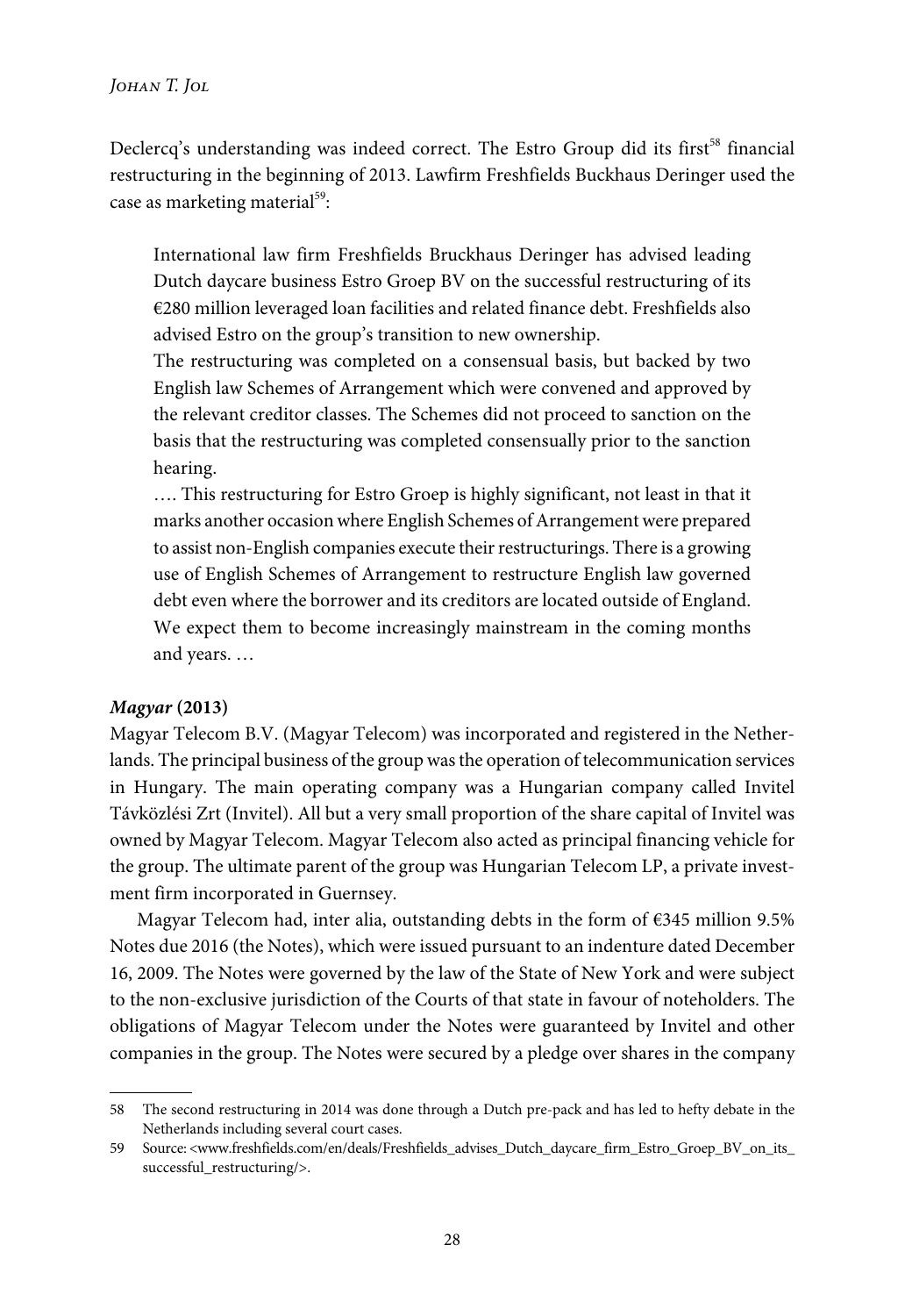and over the shares held by the company in Invitel and by other liens on substantially all the assets of the group. Interests in the Notes were traded through Euroclear and Clearstream. A scheme was proposed with the persons described in the scheme as the Note Creditors, the persons with a beneficial interest as principal in the Notes, excluding the company itself as owner of Notes with a principal value of  $E$ 21,041 million. The Note Creditors were, strictly speaking, not creditors of the company unless and until Notes were registered in their names. They were, however, under the indenture circumstances in which Notes may be registered in their names, and they were accordingly contingent creditors of the company and thus considered "creditors" for the purposes of Section 899 of the Companies Act 2006.

The proposed scheme was a part of a financial restructuring of the group. Magyar Telecom was unable to service its obligations under the Notes and had defaulted in the payment of half-yearly interest of more than  $€15.6$  million due in June 2013. The directors of the company concluded that if the restructuring is not implemented, and in the absence of some other restructuring, it is likely that the company and other companies in the group will be forced to enter formal insolvency proceedings.

To ensure that the UK Court would be able to take jurisdiction over the matter, Magyar Telecom moved its COMI to the UK. Justice Richard concluded $^{\rm 60}$ :

18. Steps were taken from mid-August 2013, some time before the application to convene the meeting of creditors was issued, but in anticipation of it, to move the centre of main interests (COMI) of the company from the Netherlands to England. Detailed evidence has been provided to the Court that as at the date of the application and for some time before then, the COMI was located in England for the purposes of Council Regulation (EC) No 1346/2000 (the Insolvency Regulation), as interpreted by decisions of the European Court of Justice in Re Eurofood IFSC Ltd (Case C-341/04) [2006] Ch 503 and Interedil Srl v Fallimento Interedil Srl (Case C-396/09) [2012] Bus LR 1582. On the application before him, Arnold J was satisfied that the COMI of the company was indeed in England and it is clear that it remains so. As the only practical alternative to the restructuring proposed in the scheme or some other restructuring would be a formal insolvency process for the company, it follows that the insolvency would proceed under English law and in the English Courts[.]

The scheme was sanctioned. Soon thereafter, the scheme was exported to the USA. On December 11, the New York Bankruptcy Court recognized the English scheme in respect

<sup>60</sup> High Court of Justice Chancery Division Companies Court [2013] EWHC 3800 (Ch), available at: <www.bailii.org/ew/cases/EWHC/Ch/2013/3800.html>.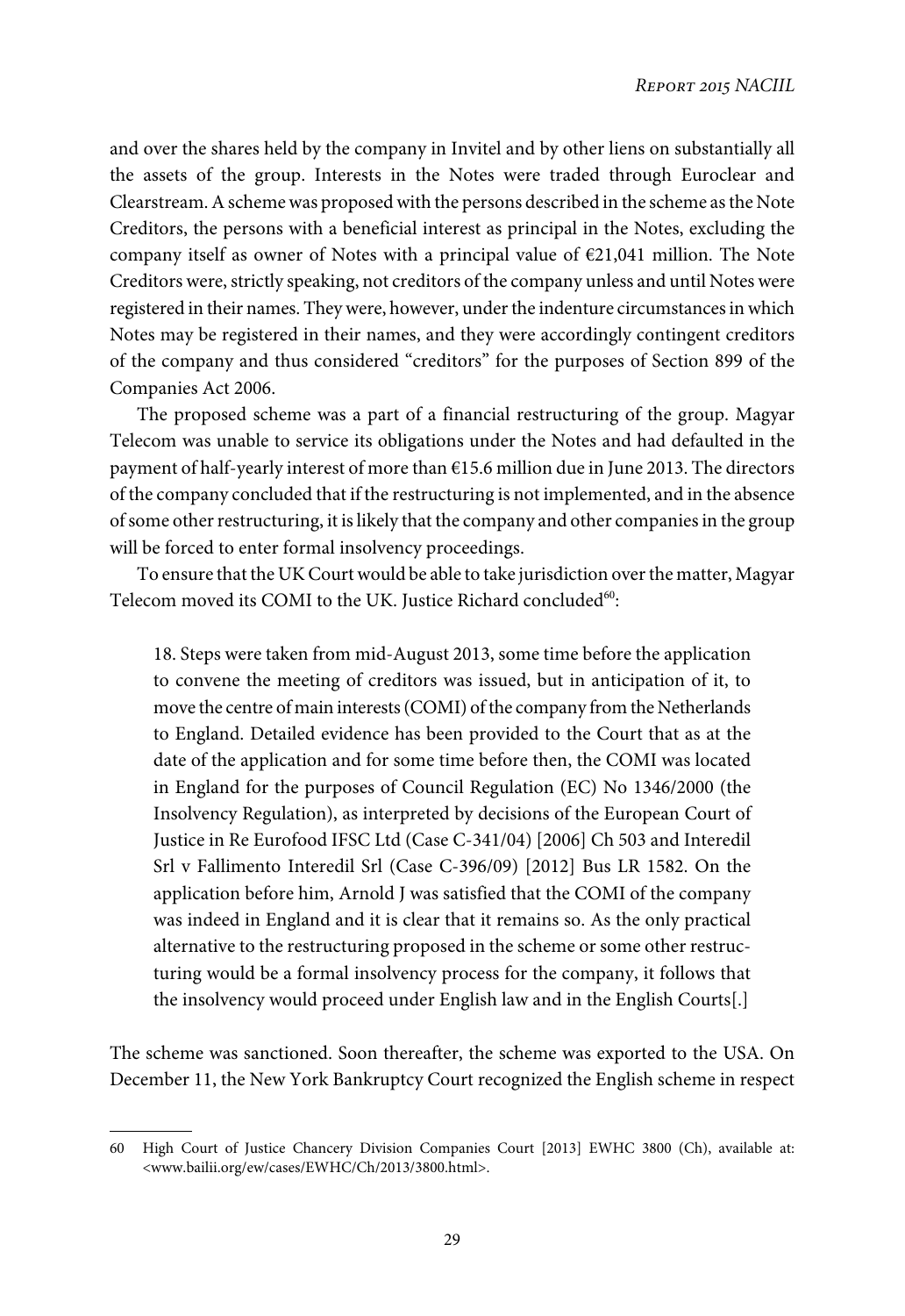of Magyar under Chapter 15 of the US Bankruptcy Code as a foreign main proceeding providing for related relief, and giving full force and effect to the scheme and related documents in the USA. $^{61}$  The case in the USA was, however, uncontested by third parties. $^{62}$ 

#### *Apcoa Parking* **(2014)**

Apcoa Parking Holdings GmbH (APHG) was the holding company of the Apcoa Group, a leading pan-European car park operator with (as at the end of July 2014) about 5,000 employees. APHG and its subsidiaries had entered into a facilities agreement originally in 2007. Originally, the facilities agreement was governed by German law with a jurisdiction clause for the German Court. The Apcoa Group had outstanding liabilities under the Existing SFA, with a total of about  $\epsilon$ 764 million.

Since September 2013, it was obvious that a restructuring of the liabilities under the facilities agreement was necessary and would have to be pursued to resolve the overleveraged position of Apcoa Group. On March 3, 2014, APHG made a request to the lenders for a three month extension of the maturity date under the facilities agreement and to amend the governing law and jurisdiction clauses from German law and jurisdiction to English law and jurisdiction. The latter request was made with a view to giving the English court jurisdiction over the schemes of arrangement to be proposed in the event that all lender consent to the extension request was not achieved. The requisite support was not obtained for the extension of the maturity date (which required unanimous lender support), but it was obtained for the amendments to the governing law and jurisdiction clauses (which required the support of only two-thirds by value of the lenders).

Apcoa Group then decided to go for the scheme route. Nine inter-conditional schemes were proposed by APHG and its subsidiaries: Apcoa Parking Deutschland GmbH, Apcoa Parking Austria GmbH, Apcoa Parking Belgium N.V., Apcoa Parking Holding Danmark ApS, Apcoa Parking Holdings (UK) Limited, Apcoa Parking (UK) Limited, EuroPark Holdings AS and EuroPark Scandanavia AS. Justice Hildyard sanctioned the schemes.<sup>63</sup> Justice Hildyard's decision is especially interesting with regards to the issues of change of choice of law and jurisdiction:

25. To summarise my views on the jurisdictional issues, I have concluded that the combination of the fact that: (a) the facilities agreement is now (albeit

<sup>61</sup> Sonya van de Graaf and Peter J. M. Declercq, Popularity of UK Scheme of Arrangements to Restructure Foreign Companies Continues — Boundaries of Application Further Extended available at: <documents.lexology.com/ff66332c-108a-4d54-aecf-9692caf231df.pdf>.

<sup>62</sup> Source: Client Alert Paul Hastings, note 11, available at: <www.paulhastings.com/docs/defaultsource/PDFs/stay-current-apcoa-uk-schemes-of-arrangement.pdf>.

<sup>63</sup> High Court of Justice Chancery Division Companies Court [2014] EWHC 1867 (ch), available at: <www.bailii.org/ew/cases/EWHC/Ch/2014/1867.html> and confirmed by [2014] EWHC 3849 (Ch), available at: <www.bailii.org/ew/cases/EWHC/Ch/2014/3849.html>.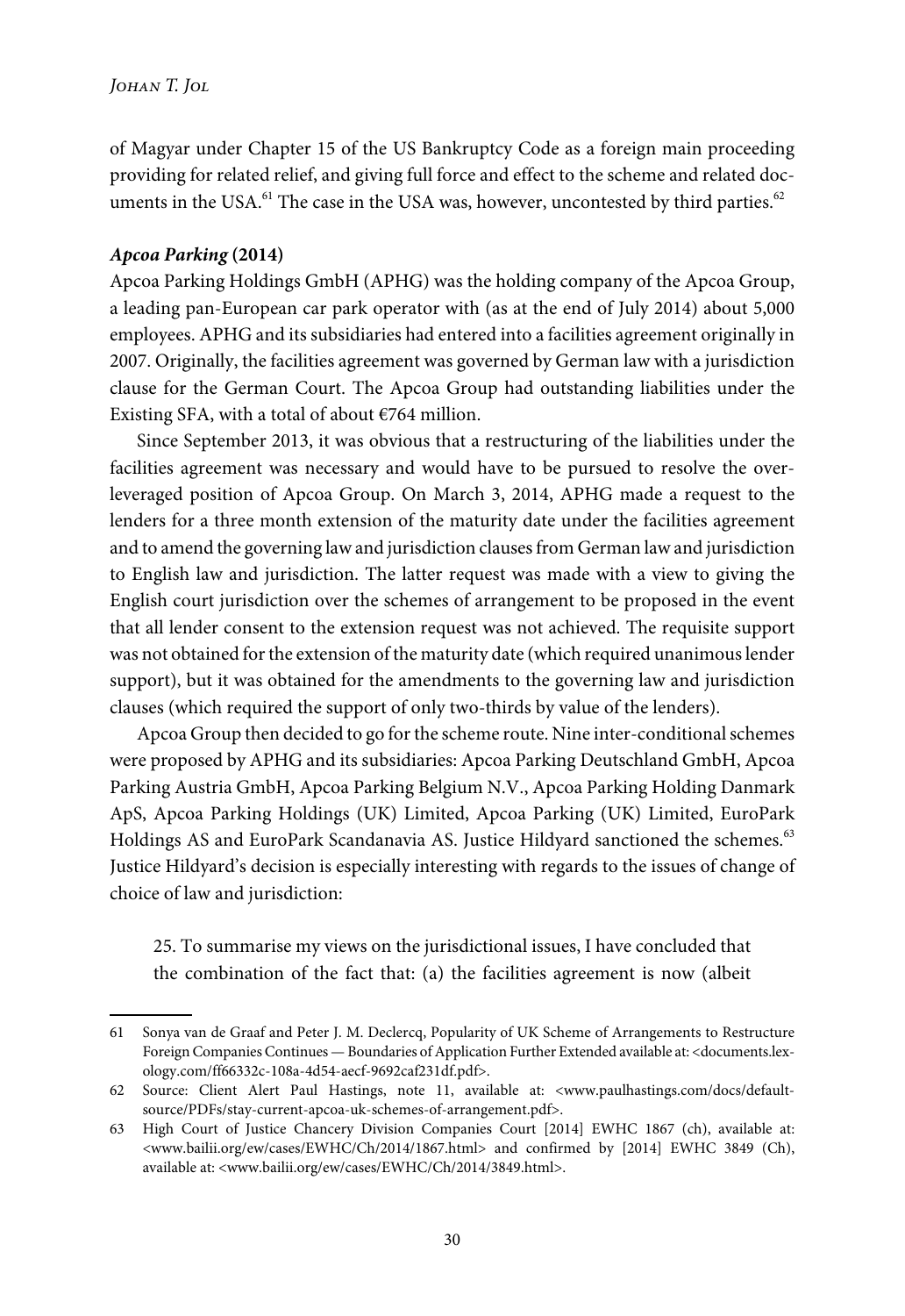pursuant to a change of law clause) governed by English law, (b) subject to one small issue, the creditors have selected the English court as having exclusive jurisdiction, and (c) the court has been provided with independent experts' opinions confirming that the courts in the jurisdiction where the creditors would have otherwise been likely to seek enforcement would indeed be likely to recognise the effectiveness of the orders if made, is sufficient to warrant the exercise of jurisdiction and the expectation that such exercise will be effective, given (of course) that I am otherwise satisfied that the schemes are fair and the relevant requirements of English law have been satisfied.

26. Accordingly, though the point they raise is a novel one, I think ultimately the schemes proposed fall into line with the sequence of cases to which I have referred. Although I acknowledge, as Mr Justice Vos emphasised in I think it was NEF Telecom B.V. [2012] EWHC 164, that where there is no contest the court can only do its best on the basis of the material which is offered by one side, and all (I think) of the cases were effectively decided ex parte, I see no reason to depart from that line.

27. In conclusion, I am satisfied on each of the matters which I have considered myself bound to assess, and I therefore sanction each of the schemes. I will consider the terms of the orders with Counsel.

In other words, the change of law and the jurisdiction clause enabled Apcoa to do the restructuring through UK Scheme proceedings.<sup>64</sup>

## *Van Gansewinkel* **(2015)**

Van Gansewinkel is a group that conducts waste management business across the Netherlands, Belgium and Luxembourg. Van Gansewinkel Groep B.V. (VGG) is a management holding company. It is the contractual party to several key contracts, and it per-

<sup>64</sup> It is questionable whether in the future this mechanism can be used with European loans which follow the so-called leveraged finance standard model of the Loan Market Association since in that model an amendment to governing loan should require all lenders consent, see James Watson in Foreign the Connection: Foreign Companies & English Scheme of Arrangement in Eurofenix (Autumn 2015), p. 24. See for another sample of changing law and jurisdiction DTEK Finance B.V. in which the governing law of high yield bonds was changed from US law to UK law and furthermore a COMI shift from the Netherlands to the UK was done, see client memorandum of Latham & Watkins dated May 5, 2015, available at: <https://www.lw.com/thoughtLeadership/lw-the-dtek-scheme>. See also Publication of Allen & Overy dated July 6, 2015, available at: <www.allenovery.com/publications/en-gb/Pages/Schemes-of-arrangementand-why-loan-note-investors-should-be-wary-of-governing-law-amendment-mechanisms.aspx> and the decision itself, available at: <www.bailii.org/ew/cases/EWHC/Ch/2015/1164.html>. Even if the text of the agreement allows for this conversion of law and jurisdiction, one could argue that parties to this agreement have never contemplated this possibility and that trying to convert is contrary to principles of reasonableness and fairness, see for UK law explanation: Howard and Hedger, note 43, p. 509.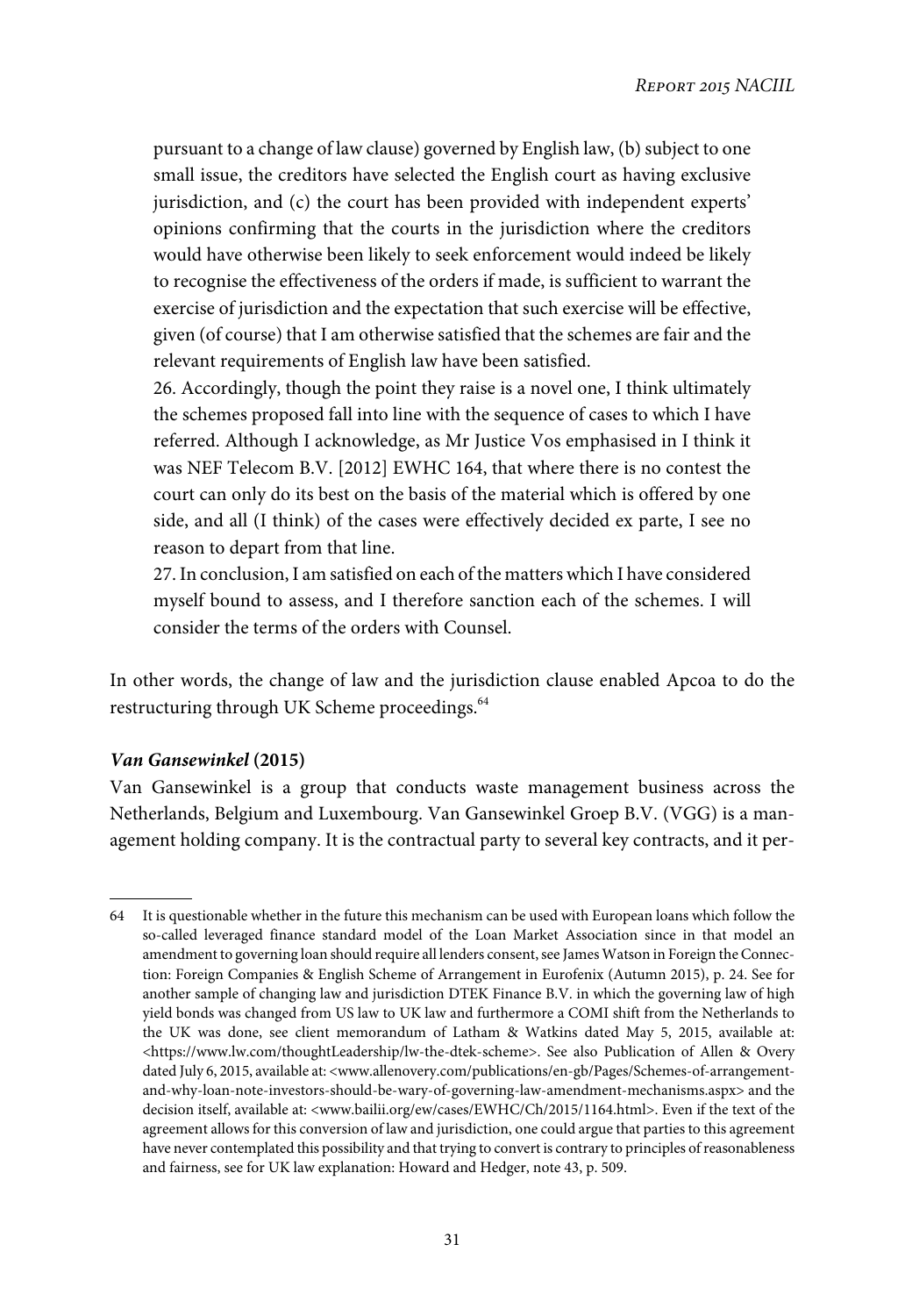forms the head-office function for the group. Van Gansewinkel Nederland B.V. (VGN) is the principal operating subsidiary of VGG and has approximately 1,500 employees and numerous operating contracts. Robesta Vastgoed B.V. (RV) operates as a real-estate holding company. Riebeeck Olie Amsterdam 1 B.V. (ROA), Van Gansewinkel Belgie NV (VGB) and Van Gansewinkel Industrie B.V. (VGI) are all investment holding companies.

When the Van Gansewinkel group needed a financial restructuring in 2015, it used six inter-conditional schemes proposed by VGG, VGN, RV, ROA, VBG and VGI. None of these companies had either a COMI or an establishment in the UK. Justice Snowden sanctioned the Schemes. He concluded<sup>65</sup>:

51. In Rodenstock at paragraphs 61-62, Briggs J suggested that on the assumption that the Judgments Regulation applied to schemes of arrangement, they might be capable of being "shoehorned" into this provision on the basis that the scheme creditors who are entitled to appear and oppose the relief sought, and who will be bound by the result, could be regarded as defendants for this purpose. In Rodenstock, more than 50% of the scheme creditors were domiciled in England and this provided some reassurance for Briggs J. That was not the situation of the Scheme Creditors in the instant case. The evidence contained no information as to the domicile of any of the Scheme Creditors, but after a short adjournment whilst inquiries were made, I was told by Mr. Allison (on instructions) that out of a total of 106 Scheme Creditors, 15 creditors with claims totaling about €135 million were domiciled in England, and that these creditors were spread across the various creditor classes. Although this number did not meet the 50% mentioned in Rodenstock, I cannot see that this makes any difference. On the assumption that the recast Judgments Regulation applies, Article 8(1) would be potentially engaged provided that at least one creditor is domiciled in England and it is expedient to hear the "claims" against all other scheme creditors together with the "claim" against him. In the instant case, the numbers and size of the Scheme Creditors domiciled in England were far from immaterial, and in my judgment they were sufficiently large that the test of expediency was satisfied. I therefore considered that I was entitled to regard all Scheme Creditors as coming within the jurisdiction of the English court under Article 8(1) for the purposes of the exercise of the scheme jurisdiction in relation to them.

52. That conclusion made it unnecessary for me to consider the third alternative basis for jurisdiction suggested in Rodenstock at paragraph 61, namely the

<sup>65</sup> High Court of Justice Chancery Division [2015] EWHC 2151 (Ch), available at: <www.bailii.org/ew/cases/EWHC/Ch/2015/2151.html>.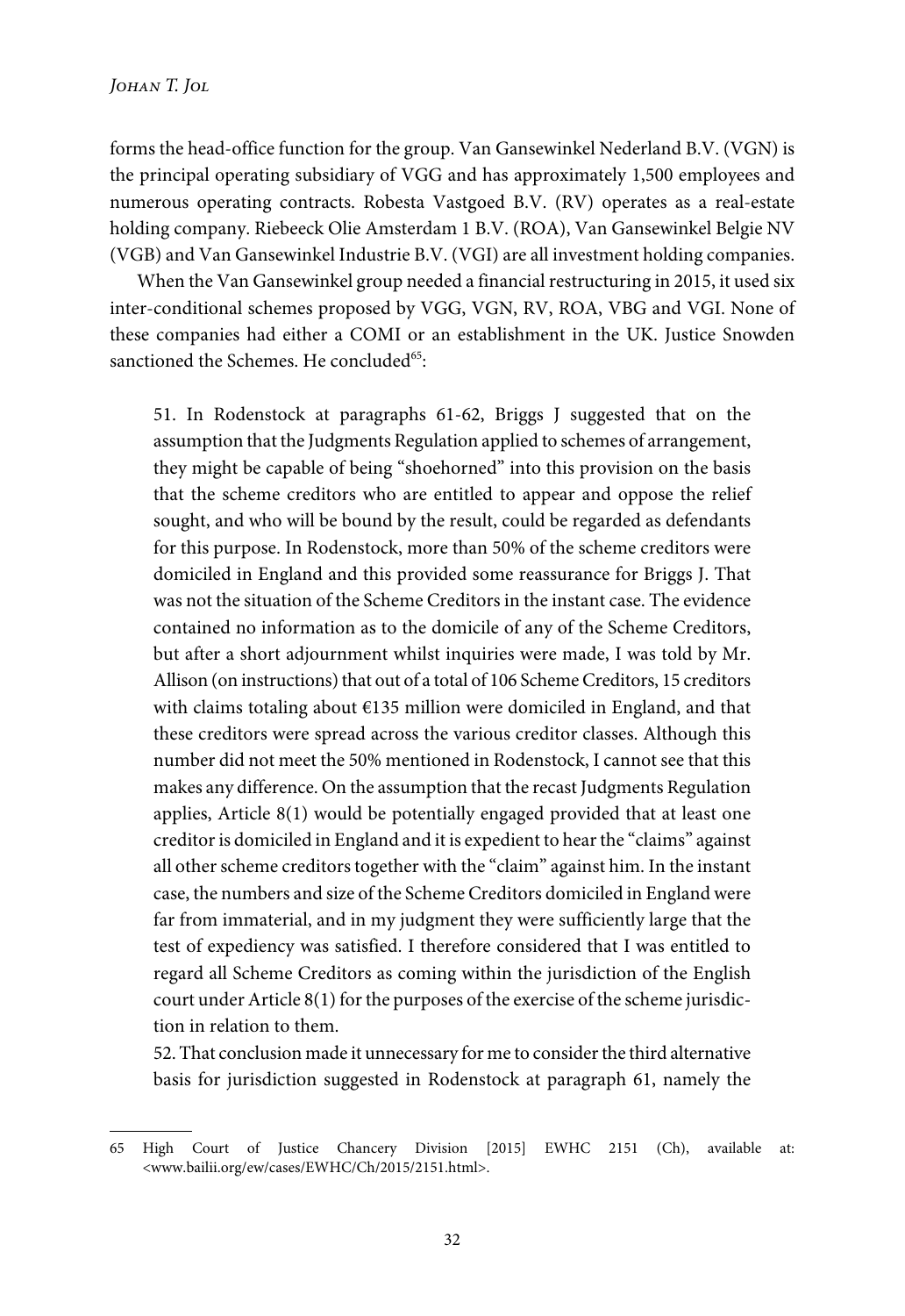possibility that the English court could simply apply its scheme jurisdiction rules by analogy with the provisions of Article 6 of the recast Judgments Regulation. That argument has not been much developed in subsequent cases, and I would prefer to express no view upon it.

53. Since the intention to ask Henderson J to determine the composition of the classes of Scheme Creditors had been fully disclosed in the Practice Statement letter, and there was no challenge to the class composition at the sanction hearing I was entitled to take the view that the jurisdictional requirements in that regard were satisfied, and in any event it seemed to me that Henderson J's order was plainly correct.

54. Accordingly, I concluded that I had jurisdiction to sanction the Schemes in the instant case[.]

Van Gansewinkel is at first sight just another sample case following Rodenstock. However, Justice Snowden made some interesting remarks about when a scheme should be used and in which cases it should not be used. Those remarks will be dealt with hereafter in this report in the Conclusion of Scheme of Arrangement Route to restructure the debt.

### **Conclusion for Scheme of Arrangement Route to Restructure the Debt**

The UK scheme of arrangement route has recently been very successful. It is especially helpful in those situations in which there is no other restructuring legislation available in the relevant country to put the restructuring deal in place. In other words, the scheme of arrangement route is not the main route but the fall-back plan, if nothing else is available. Or, as Jennifer Payne puts it<sup>66</sup>:

where a financially distressed company, such as Rodenstock, has no domestic option that allows it to restructure and to carry dissenting creditor with it, that would enable it to avoid insolvency, to deny access to a scheme might result in insolvency for the company. Such an outcome is likely worse to be worse for creditors than a successful debt restructuring under an English scheme. In such circumstances, to allow the company to utilise the scheme seems eminently sensible, particularly where the creditors have chosen English law to govern their lending arrangements. To demand that the company forgo this option and instead go through (domestic) insolvency will be of no benefit to the creditors or other stakeholders of the company. Thus, schemes may offer a valuable pre-insolvency solution that can transcend international borders.

<sup>66</sup> Payne, note 36, p. 305.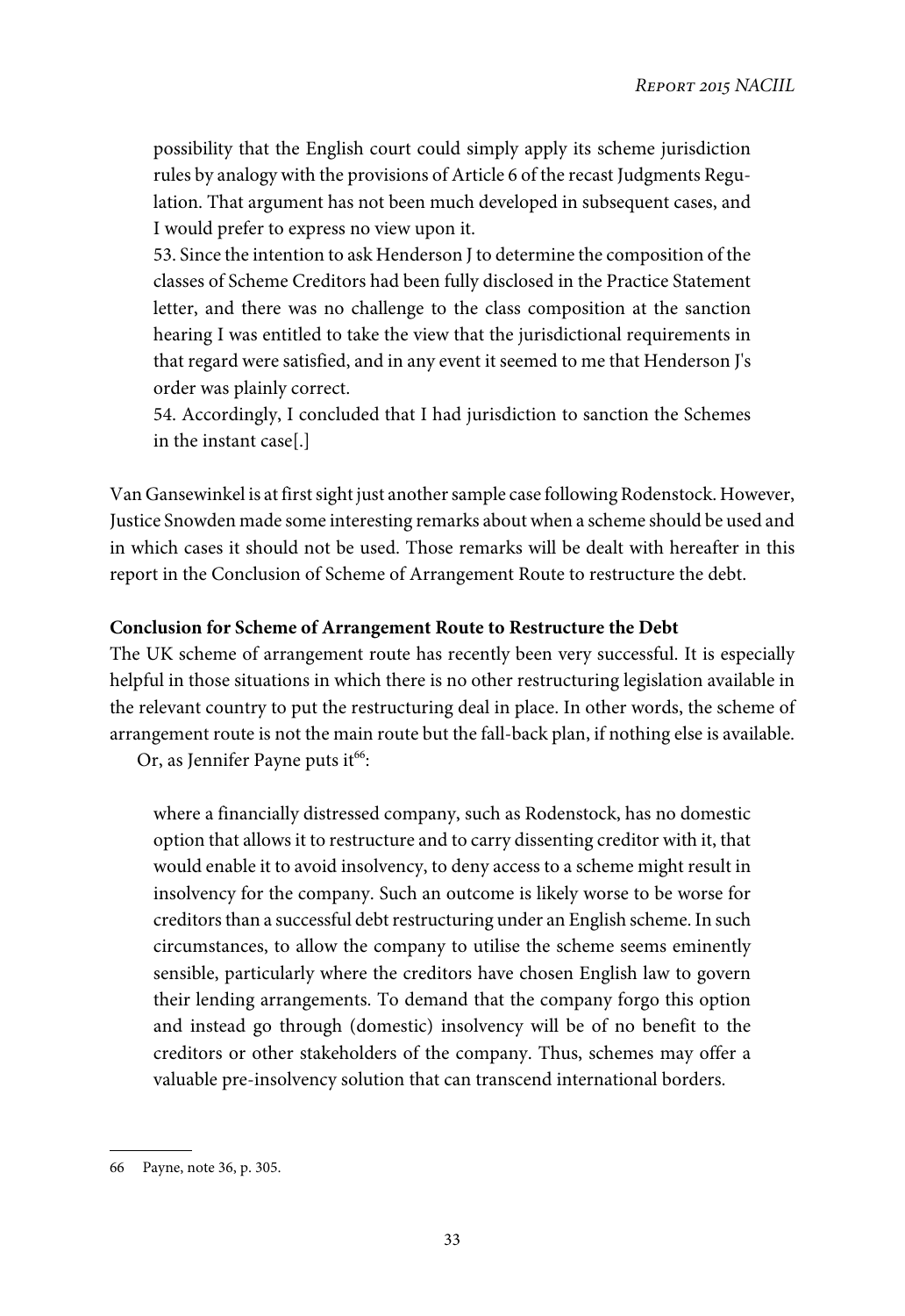My personal view is that indeed the UK legal system and its practitioners have come to rescue when everything else failed in the restructuring. Some may find this approach imperialistic, other even accuse the UK of being "the insolvency brothel of Europe".<sup>67</sup> I disagree and concur with the view of Kortmann and Veder in their article on the scheme $^{68}\!$ :

79. It seems that one of the reasons, if not the sole reason, why non UK-companies have sought assistance from the English law and English courts by means of a scheme of arrangement is that the relevant home jurisdiction did not provide for adequate similar restructuring tools. In the legal (restructuring) practice, the rather cooperative approach that the English courts have taken in accepting jurisdiction has therefore been welcomed and that approach has made several successful restructurings possible for companies that otherwise would have had to apply for the opening of insolvency proceedings.

80. As we have seen, several European countries have now introduced similar hybrid restructuring tools or are in the process of doing so. The European Commission in its Recommendation has also recommended that all Member States introduce a hybrid restructuring tool outside of formal insolvency proceedings. Thus, in the future there may be less need for non-UK companies to seek the assistance of the English courts and consequently, the English courts may not need to stretch their jurisdiction as far as they have done thus far.

One could read the same reasoning in the decision of Justice Snowden in Van Gansewinkel. I especially refer to his following arguments in the decision $^{69}$ :

Cross-border schemes of arrangement

4. In recent years schemes of arrangement have been increasingly used to restructure the financial obligations of overseas companies that do not have their COMI or an establishment or any significant assets in England. In such cases, the English court has been satisfied that neither the EC Insolvency Regulation (EC 1346/2000) nor the EC Judgments Regulation (EC 44/2001) (now recast and replaced by Regulation EU 1215/2012 with effect from 10 January 2015) has prevented the court from having jurisdiction; and a sufficient connection with England to justify the exercise of the scheme jurisdiction of the English court has been found to exist as a result of the fact that the debt obligations which are to be restructured under the scheme are governed by English

<sup>67</sup> See note Declercq in JOR 2013/59.

<sup>68</sup> On this issue I agree with Veder: Kortmann and Veder, note 52, nr. 79 e.f.

<sup>69</sup> High Court of Justice Chancery Division [2015] EWHC 2151 (Ch), available at: <www.bailii.org/ew/cases/EWHC/Ch/2015/2151.html>.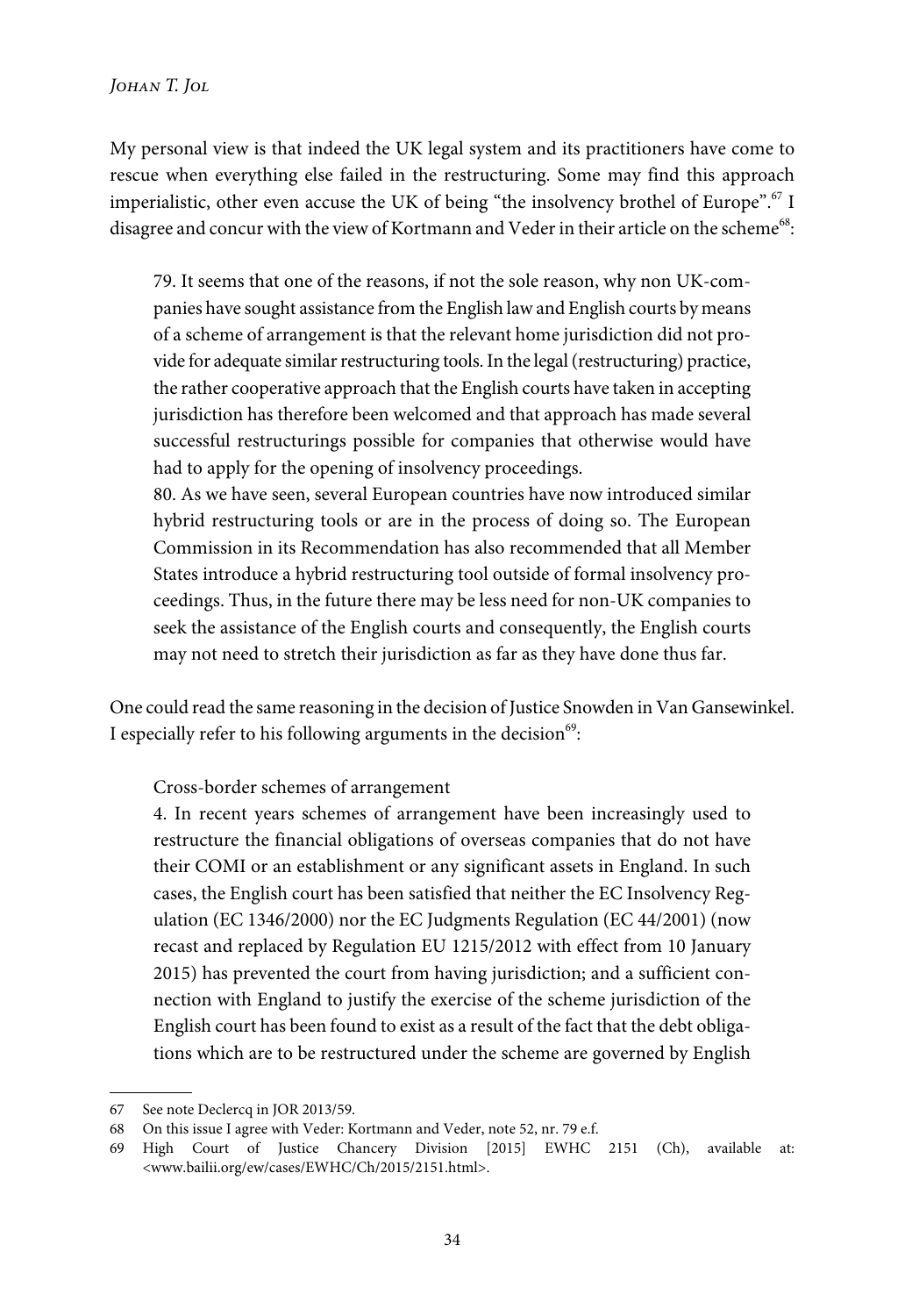law. The legal issues arising in such cases were first considered in depth by Briggs J in Re Rodenstock GmbH [2011] EWHC 1104 (Ch), [2011] Bus. L.R. 1245, [2012] BCC 459 ("Rodenstock") and were most recently tested before Hildyard J in Re Apcoa GmbH [2014] EWHC 3849 (Ch), [2015] Bus. L.R. 374, [2015] BCC 142 ("Apcoa") (a case in which permission to appeal to the Court of Appeal was granted, but the appeal was subsequently compromised).

5. The use of schemes of arrangement in this way has been prompted by an understandable desire to save the companies in question from formal insolvency proceedings which would be destructive of value for creditors and lead to substantial loss of jobs. The inherent flexibility of a scheme of arrangement has proved particularly valuable in such cases where the existing financing agreements do not contain provisions permitting voluntary modification of their terms by an achievable majority of creditors, or in cases of pan-European groups of companies where co-ordination of rescue procedures or formal insolvency proceedings across more than one country would prove impossible or very difficult to achieve without substantial difficulty, delay and expense.

6. In circumstances such as these, there is a considerable commercial imperative, and indeed pressure, upon the court to approve a scheme of arrangement. It should be emphasised, however, that even where the scheme in question has the support of an overwhelming majority of the creditors who are to be subject to it, the court does not act as a rubber stamp. Whether or not the scheme is opposed, the court requires those presenting the scheme to bring to its attention all matters relevant to jurisdiction and the exercise of its discretion. The court will then consider carefully the terms and effect of what is proposed, whether it has jurisdiction, and whether it is appropriate to exercise such jurisdiction. That is particularly the case when the court is considering a scheme for an overseas company which does not have its COMI or an establishment in England, where jurisdictional issues necessarily arise, and where recognition of the scheme in other countries will be important.

….

### Possible alternatives to the Scheme

21. The submissions to me indicated that the Group had considered various alternatives to the Schemes but concluded that the Schemes represented the only realistic means by which to achieve the restructuring of the financial indebtedness of the Group so as to enable the Group to continue to trade. The expert evidence on Dutch law from Prof. Dr. Paul Michael Veder was to the effect that although a consultation is currently underway in the Netherlands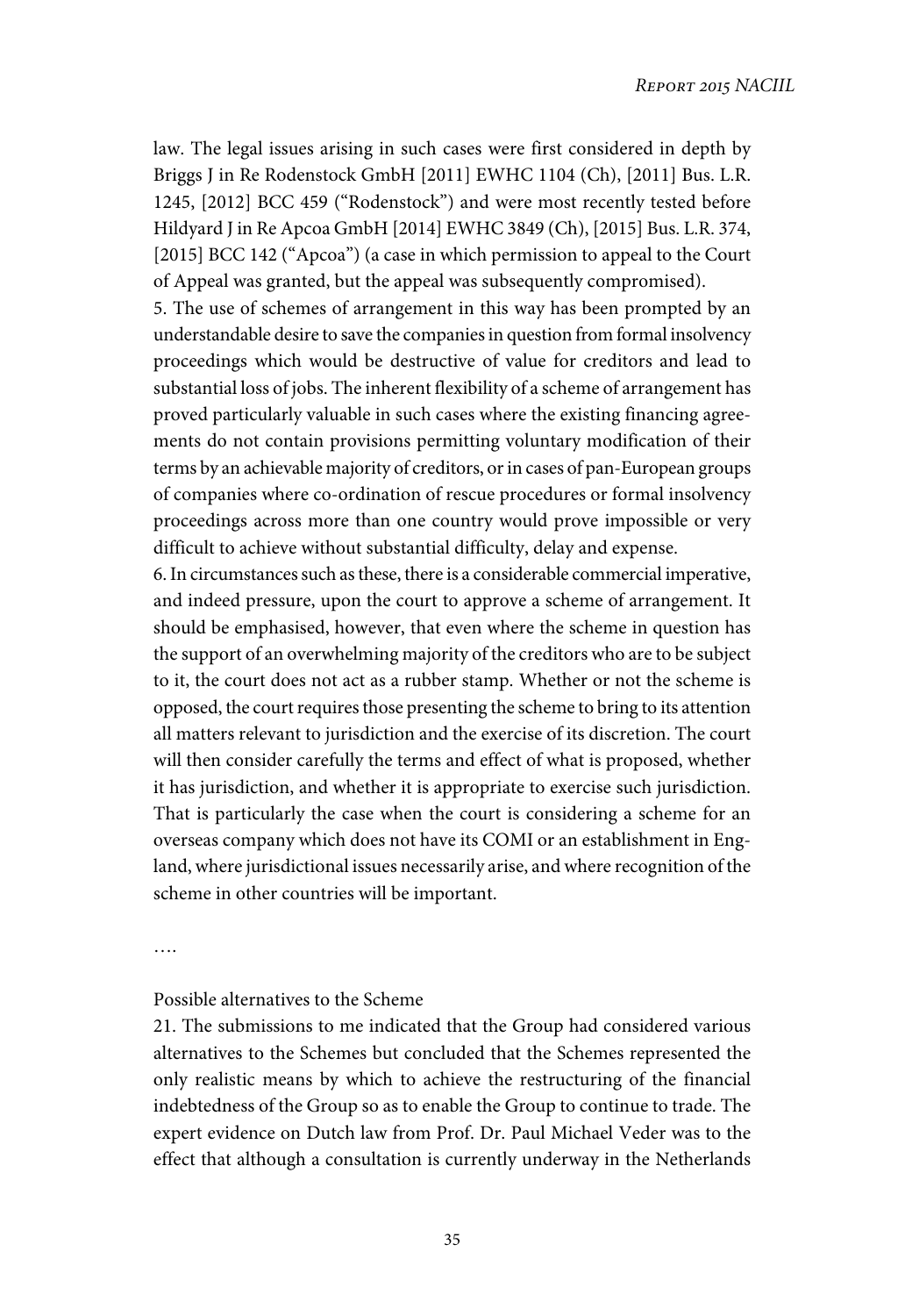in response to a recommendation of the European Commission that Member States of the EU should introduce a procedure similar to the scheme of arrangement into their national law, Dutch law does not yet provide a rescue procedure equivalent to a scheme of arrangement that could be used to bind a dissenting minority of creditors of a company outside a formal insolvency proceeding.

22. The evidence was that if the Schemes were not approved, then the Group would be likely to collapse into a series of formal insolvency proceedings in the Netherlands and Belgium. It was submitted that such a scenario would lead to a materially worse return to Scheme Creditors than the Schemes and would be likely to lead to the loss of the jobs of the Group's employees. There was, however, no detailed material provided either to the creditors or to me in support of these contentions as to the alternative to the Schemes. The only substantive information was that contained in the following paragraphs of the Explanatory Statement:

"8.2 If the Schemes are not approved by the requisite majority of Scheme Creditors so as to become effective on the presently proposed timetable, the Restructuring is not likely to be consummated. The Boards believe that, in light of the considerable effort and time taken to agree the proposed Restructuring with key stakeholders, the prospects of agreeing an alternative transaction which would leave the Group with a viable capital structure before it would become necessary to place the Scheme Companies (and possibly other companies in the Group) into insolvency procedures are remote.

8.3 Accordingly, in the absence of the Restructuring completing as planned, the Boards (and the directors of other companies in the Group) would expect to determine shortly after it became apparent that the Restructuring was not capable of being implemented (for example, if the requisite majority of each class of creditors of each Scheme did not vote in favour of each Scheme or if the Court failed to sanction any of the Schemes) that they have no reasonable option other than to take steps to put the companies into an insolvent liquidation to protect those companies' assets for the benefit of their respective creditors.

8.4 In forming their opinion in relation to the recoveries that the Scheme Creditors may receive in the event of the insolvency of the Group, the directors of each Scheme Company have considered the relevant information available to them and have obtained advice from both financial and legal advisers, as well as assistance from KPMG Advisory N.V. in the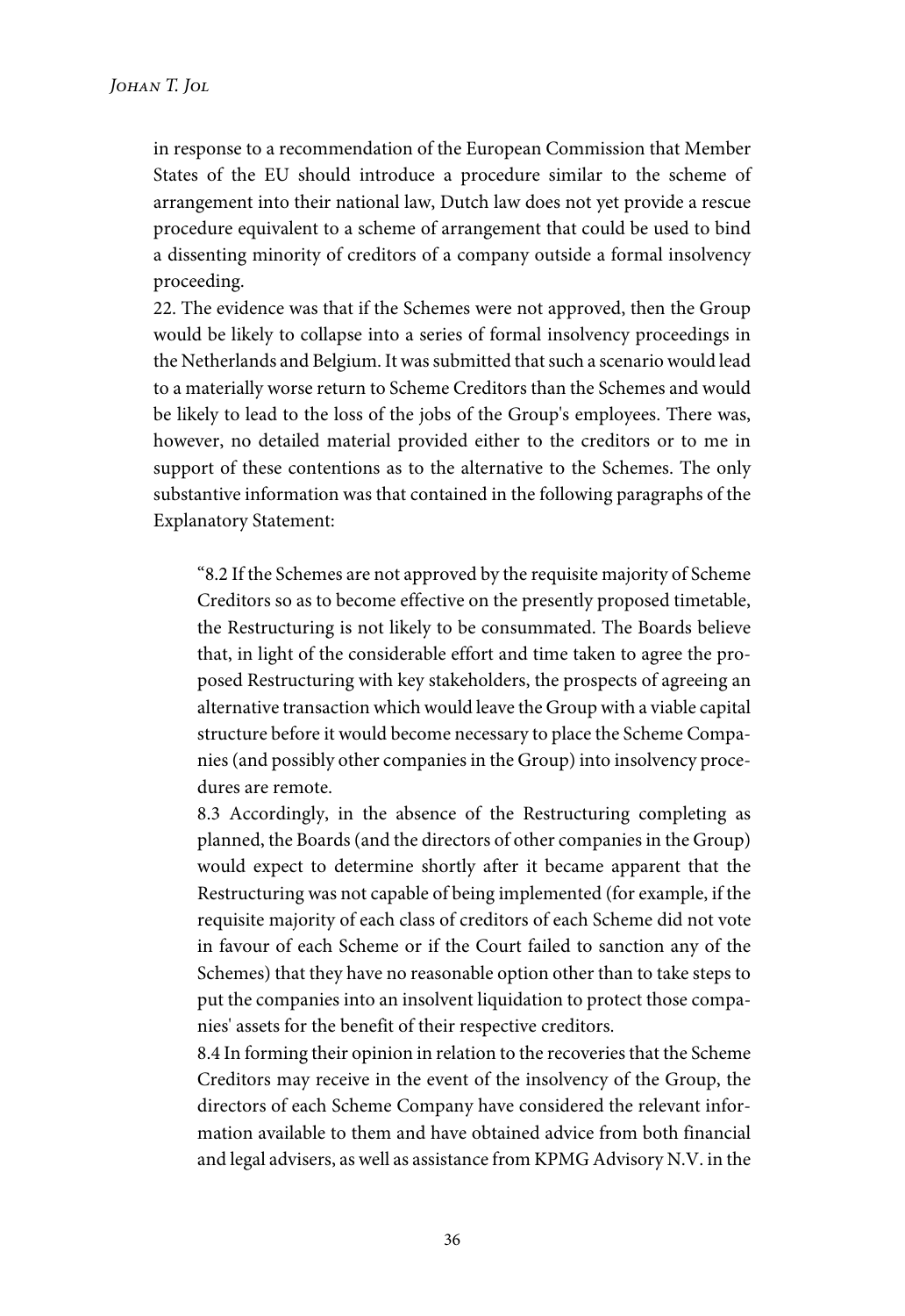form of an illustrative liquidation analysis of the possible outcomes for Scheme Creditors in the event that each Scheme Company and/or its Subsidiaries are placed into liquidation.

8.5 On the basis of considered and reasonable assumptions, the directors have concluded that the likely range of returns for Scheme Creditors in the event that each Scheme Company and/or its Subsidiaries are placed into liquidation would be between 38 per cent. (low case) and 46 per cent. (high case) in respect of their Scheme Claims.

8.6 In the absence of the Schemes being approved by the requisite majority of Scheme Creditors and becoming effective and the Restructuring being consummated, it is also acknowledged that a requisite majority of Scheme Creditors may then elect to take Enforcement Action in accordance with the terms of the Existing Senior Facilities Agreement."

23. On the basis of the Explanatory Statement, the accuracy of which was confirmed in the evidence in support of the application, I was prepared to accept that the Scheme Companies were indeed in urgent need of the restructuring proposed and that the alternative under formal insolvency proceedings was likely be far less advantageous for all concerned. I also accepted that the institutional Scheme Creditors in this case were likely to have been able to form their own view of the accuracy of the predictions in the Explanatory Statement. 24. I would, however, indicate for the future that companies that seek the consent of their creditors and the sanction of the court to a scheme of arrangement that is put forward as a more advantageous outcome for creditors than formal insolvency proceedings may be well advised to ensure that greater detail is provided, both in the Explanatory Statement and in the evidence before the court, as to the possible alternatives to the scheme and the basis for the predicted outcomes. The provision of such information is likely to be essential if there is a challenge to the scheme.

My reading is that if indeed another restructuring tool in Europe outside the UK is available, the UK judges (or at least Justice Snowden) will take (takes) a step back. And this is indeed how UK judges should, in my view, act.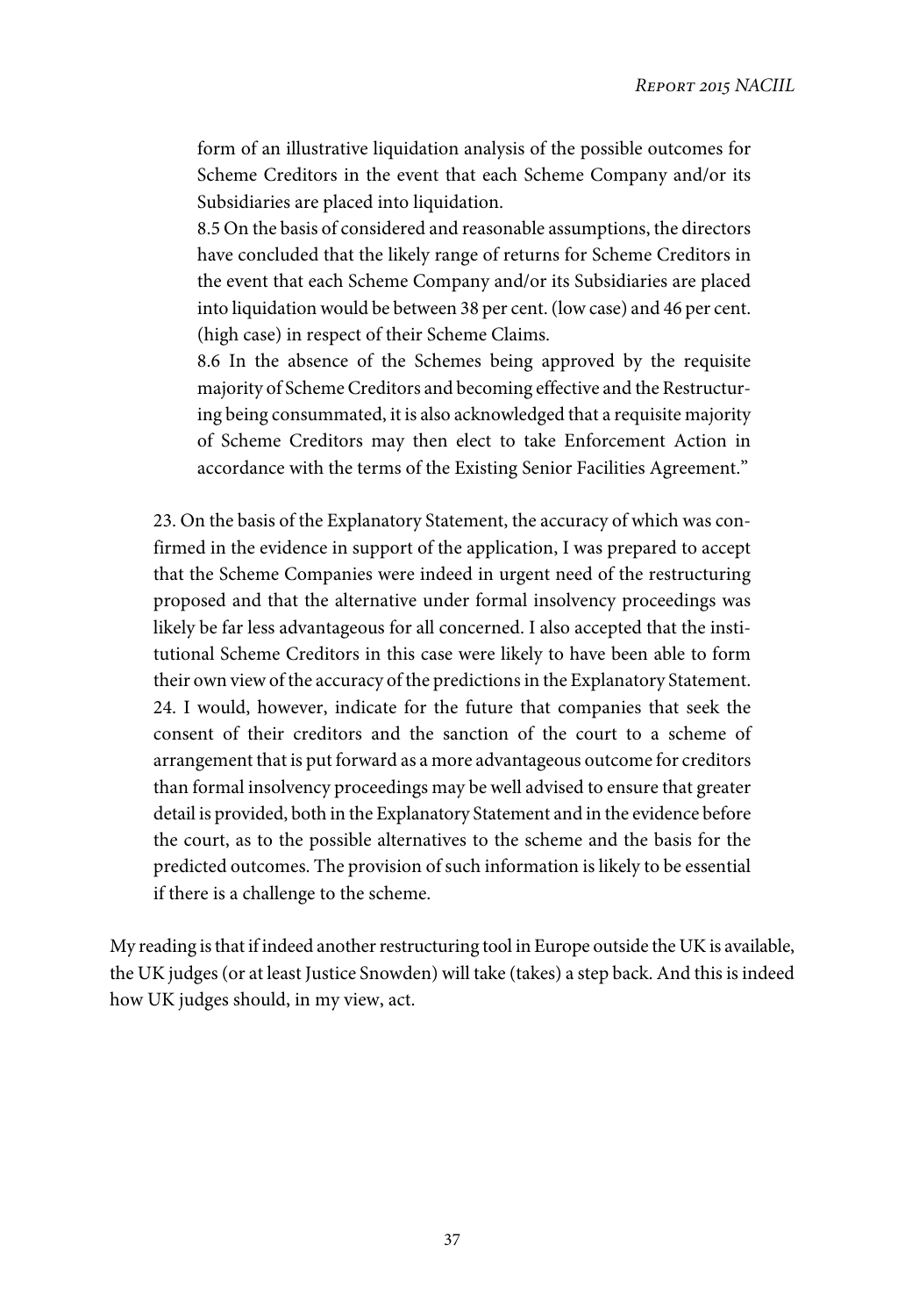*Johan T. Jol*

# Sample 6: The US Chapter 11 Route<sup>70</sup>

The final two samples of restructuring cases are two cases in which Chapter 11 of Bankruptcy Code of the US was used to ensure that a restructuring deal has the required effect: Almatis (2010) and Marco Polo (2011). The advantages of a Chapter 11 proceedings are that upon confirmation of a plan, secured and unsecured creditors are bound by a Chapter 11 proceeding and can be crammed down.<sup>71</sup> It is relatively easy to ensure that a judge in the USA is able to accept jurisdiction over a Chapter 11 case. The relevant paragraphs are 11 US Code par 109 and 28 US Code 1408 and read as follows $^{72}\!$ :

11 U.S. Code § 109

(a) Notwithstanding any other provision of this section, only a person that resides or has a domicile, a place of business, or property in the United States, or a municipality, may be a debtor under this title.

§1408. Venue of cases under title 11

Except as provided in section 1410 of this title, a case under title 11 may be commenced in the district court for the district-

(1) in which the domicile, residence, principal place of business in the United States, or principal assets in the United States, of the person or entity that is the subject of such case have been located for the one hundred and eighty days immediately preceding such commencement, or for a longer portion of such one-hundred-and-eighty-day period than the domicile, residence, or principal place of business, in the United States, or principal assets in the United States, of such person were located in any other district; or

(2) in which there is pending a case under title 11 concerning such person's affiliate, general partner, or partnership[.]

As a result of this legislation, the mere fact that a debtor has some assets in the US suffices to obtain jurisdiction, and US bankruptcy courts have a history of using nominal US property to assert jurisdiction over foreign entities.<sup>73</sup>

<sup>70</sup> See Howard and Hedger, note 43, p. 769 e.f. on Chapter 11 in general.

<sup>71</sup> See: Douglas G. Baird in Elements of Bankruptcy (2014), p. 239 e.f. See for the position of a secured creditor also p. 260 e.f.

<sup>72</sup> Available at: <https://www.law.cornell.edu/uscode/text/11/109> and <http://uscode.house.gov/view.xhtml? req=granuleid:USC-prelim-title28-section1408&num=0&edition=prelim> respectively.

<sup>73</sup> See Andrew DeNatale and Jonathan D. Canfield, Minimum Jurisdictional Threshold for U.S. Bankruptcy Courts in Cross-border Insolvency Cases, INSOL World Second Quarter (2013), note 4, see also Howard and Hedger, note 43, p. 785 e.f. and esp. pp. 788 and 789 on the Almatis Case. In Berau Capital Resources Pte Ltd. (Case No. 15-11804, October 28, 2015), Judge Glenn pushed this minimum jurisdictional threshold even further. Although also in that case other property existed (namely, an attorney retainer held by its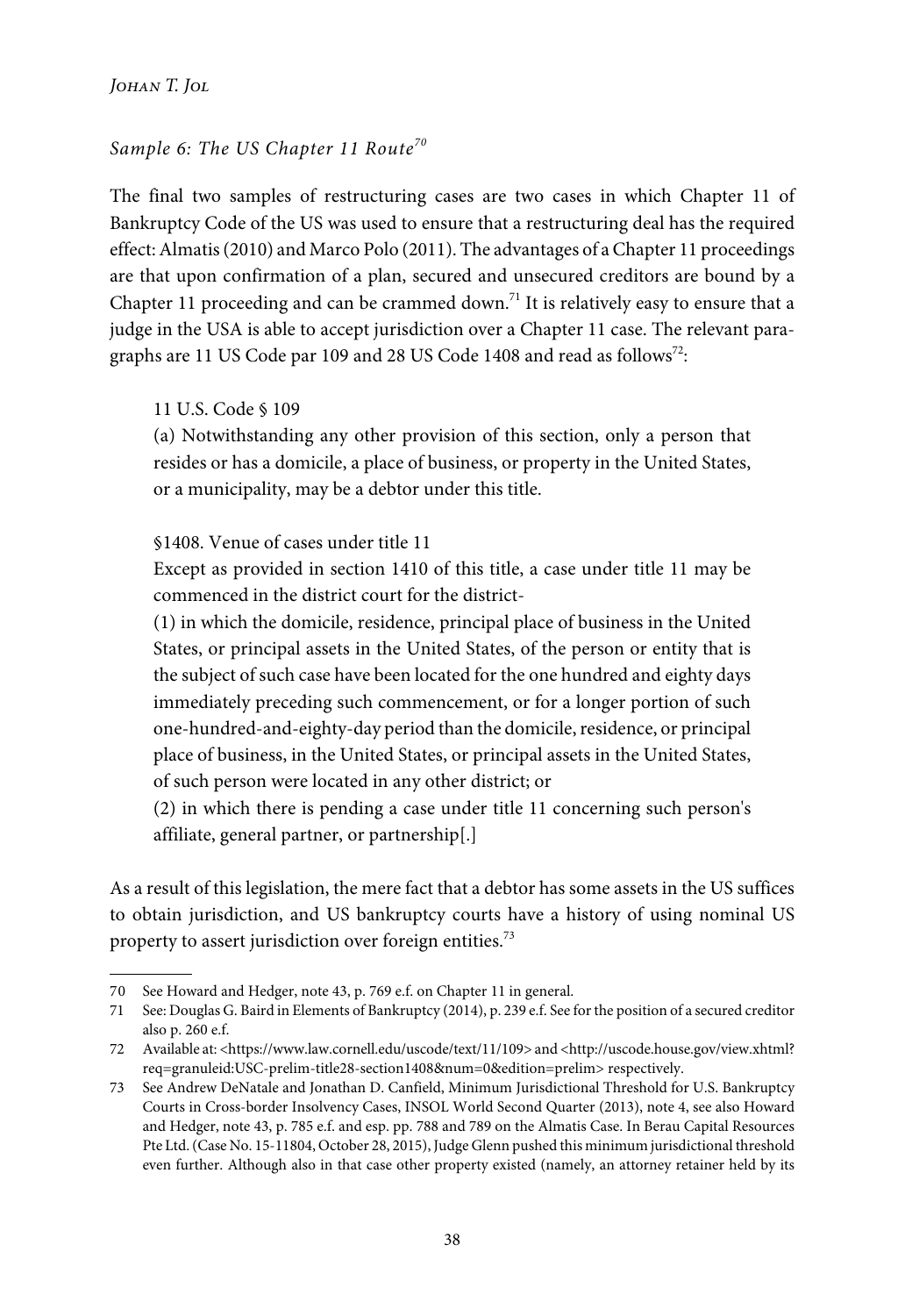## *Almatis* **(2010)**

Almatis Group was a global leader in the development and production of specialty alumina materials, employing 900 people worldwide.<sup>74</sup> The Almatis Group was domiciled in the Netherlands with a Dutch acquisition vehicle (DIC Almatis Bidco B.V.), which was used when Almatis was spun off in 2007 from its previous owner, Alcoa Inc., several other Dutch holdings companies and a large production facility in the Rotterdam harbour. Dubai International Capital LLC (DIC) was the ultimate shareholder of the Almatis Group. Almatis group included Dutch, German, US and other foreign subsidiaries. The slowdown of the global economy in general and of the steel industry in particular, combined with an increase in the costs of commodities, resulted in a substantial drop of the earnings of Almatis. In June 2009, the group needed and obtained the first waivers from its lenders. These waivers were prolonged several times. Several restructuring options were reviewed, including an option that involved multi-jurisdictional insolvency filings in the Netherlands, United States and Germany. Finally in early 2010, the relevant stakeholders agreed on a restructuring proposal that significantly deleveraged the group, provided a feasible plan that could be effected through a Chapter 11 filing in the USA and left senior lenders with the majority of the equity.

However, the ultimate shareholders, DIC, tried to stop the restructuring by filing a petition with the Enterprise Chamber of the Amsterdam Court of Appeal. The Enterprise Chamber rejected the petition of DIC on April 12, 2010.<sup>75</sup>

Almatis wanted to get in and out of the Chapter 11 proceeding as soon as possible and therefore decided to try to use a so-called pre-pack bankruptcy proceeding. A pre-pack proceeding in the USA is characterized by the fact that the debtor proposes a plan of reorganization and solicits votes on it before entering into a Chapter 11.<sup>76</sup> As a result thereof, the composition plan is already agreed between the company and its majority of creditors before entering into the Chapter 11 proceedings, allowing the company to exit

New York counsel) which was sufficient to satisfy the requirements of §109(a), Judge Glenn nevertheless went on to note that "it is apparent that another substantial (and frequently recurring) basis for chapter 15 eligibility exists here" in the form of the dollar denominated notes subject to a New York law governed Indenture appointing a New York based trustee and subject to a New York forum selection clause. Under New York state law, contracts create property rights which are intangible property of the debtor and, per Judge Glenn, satisfy the "property" requirement of §109(a).

<sup>74</sup> See for an extensive description of the Almatis Case: European Debt Restructuring Handbook (2013), p. 153 e.f. by Kon Asimacopoulos, Justin Bickle and Adam Paul, see also the Disclosure Statement in the Almatis Case, available at: <http://bankrupt.com/misc/ALMATIS\_DisclosureStatement.pdf>. For a short Dutch description of both Almatis case and the Marco Polo case, the master thesis:"Surseance van betaling of Chapter 11; waarom vennootschappen kiezen voor een buitenlandse reorganisatieprocedure" of H.M.J.T. Ceelen, available at: <http://arno.uvt.nl/show.cgi?fid=128582>, see also: Howard and Bob, note 43, p. 785.

<sup>75</sup> The decision of the Enterprise Chamber is published in the Dutch language in JOR 2010/183.

<sup>76</sup> See for a description of both UK and US pre-pack: Out-of-Court vs Court Supervised Restructurings, Alan Kornberg and Sarah Paterson in Debt Restructuring (2011), Chapter 3.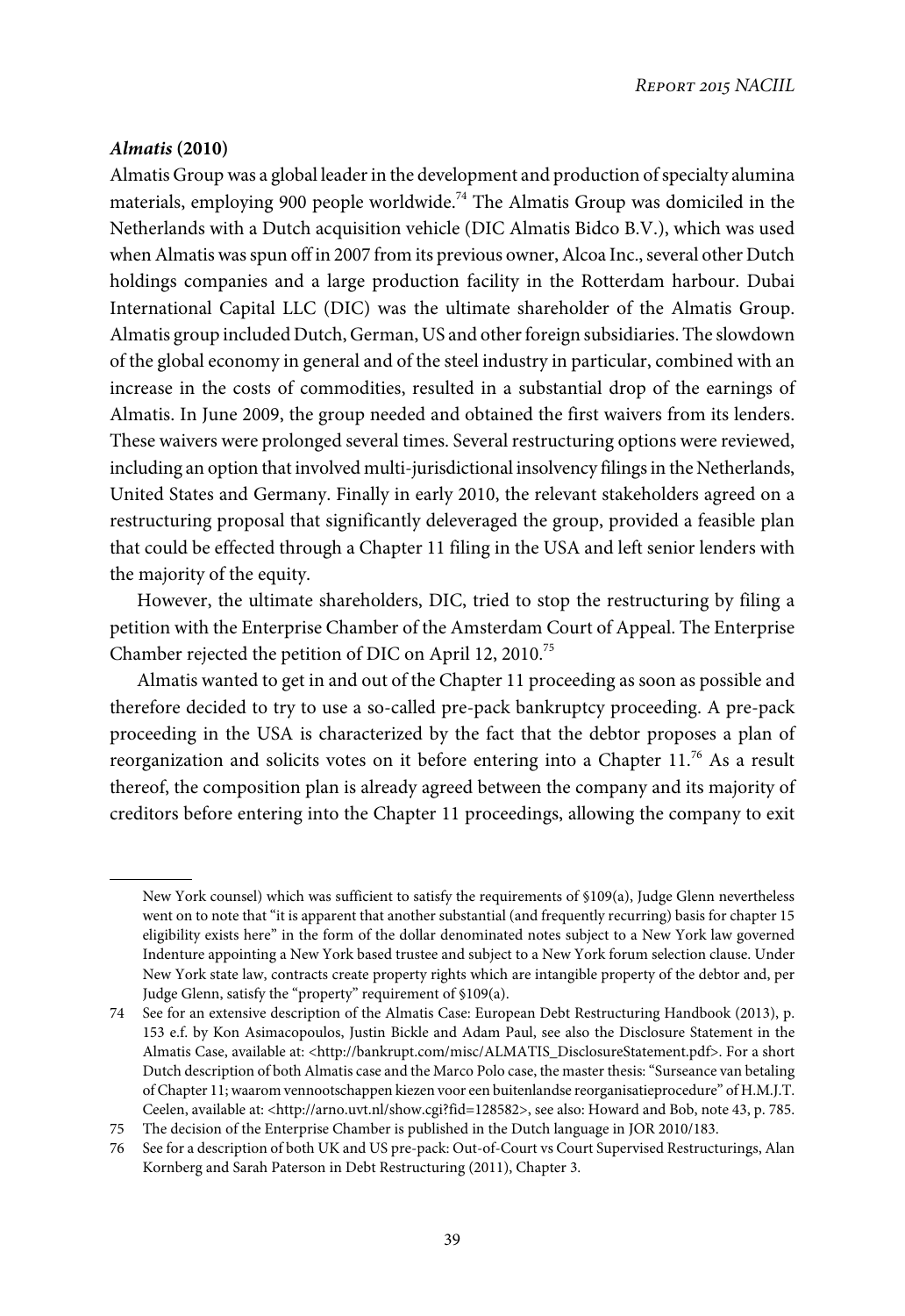the Chapter 11 proceedings within as little as sixty days of the time of the filing.<sup>77</sup> As such, the US pre-pack is not to be compared with the UK and Dutch pre-packs. Those EU prepacks look more like what in the US is called a  $363$ -sale,<sup>78</sup> i.e., a sale of the assets of the company is prepared before the insolvency proceedings, which is effectuated in the insolvency proceedings.<sup>79</sup> A Chapter 11 proceedings has extraterritorial effect as a matter of US law. Breach outside the USA of an order of a US bankruptcy judge decision is considered to be contempt of court and in some instances, as such a criminal offense.<sup>80</sup> So even if the breach of the order would take place outside the USA, the US bankruptcy judge would consider the act to be breach of his order. Any creditor with commercial interests in the USA would most likely accept the court order, even though there is no official recognition of US court order in its country. In the Almatis Chapter 11 Proceedings, this effect was noted in the Disclosure Statement as follows $^{\mathrm{81}}$ :

A significant percentage of the Financial Lenders have connections in the United States. This connection provides some measure of assurance that these parties will not take actions in violation of the Bankruptcy Code and, if they do, that the Bankruptcy Court has an adequate remedy. (p. 59)

The relevant legal entities that filed for Chapter 11 were companies in the Netherlands, Germany and the USA. Neither the Netherlands nor Germany had implemented the Model Law<sup>82</sup>; so a formal recognition of the decision of the Bankruptcy Court on that basis was impossible. In order to try to ensure that the deal would not fall apart, several interesting requests were made to the bankruptcy judge in relation to cross-border issues. One of the first-day motions was a "Debtors' Motion for Interim and Final Orders (A) Authorizing, but not Directing, Debtors to Pay Prepetition Obligations Owed to Foreign Creditors; and

<sup>77</sup> Kon Asimacopoulos, Justin Bickle and Adam Paul in European Debt Restructuring Handbook (2013), p. 159 and Emergency Sales in the US and the UK by Scott Simpson and Jay M. Goffman in The Law and Practice of Restructuring in the UK and US (2011), p. 7 e.f.

<sup>78</sup> Text 11 US Bankruptcy Code section 363, available at: <https://www.law.cornell.edu/uscode/text/11/363>.

<sup>79</sup> For description of US pre-pack and UK pre-pack, see also Vanessa Finch, Corporate and Insolvency Law (2009), p. 454 e.f., See on 363 sale Douglas Baird in Elements of Bankruptcy, 6th edition, 2014, p. 235 e.f. and Kornberg and Paterson, note 76, p. 122 e.f.

<sup>80</sup> Definition of contempt of court: "A contempt of court is an act of disobedience or disrespect towards the judicial branch of the government, or an interference with its orderly process. It is an offense against a court of justice or a person whom the judicial functions of the sovereignty have been delegated', United States Attorney's, United States Attorney's Manual, Title 9 Criminal Division, no. 9-39.000 Contempt of Court, available at: <www.justice.gov/usam/usam-9-39000-contempt-court>.

<sup>81</sup> The Disclosure Statement in the Almatis Case, p. 57, available at: <http://bankrupt.com/misc/ALMATIS\_DisclosureStatement.pdf>.

<sup>82</sup> See further Part 2 of this Report.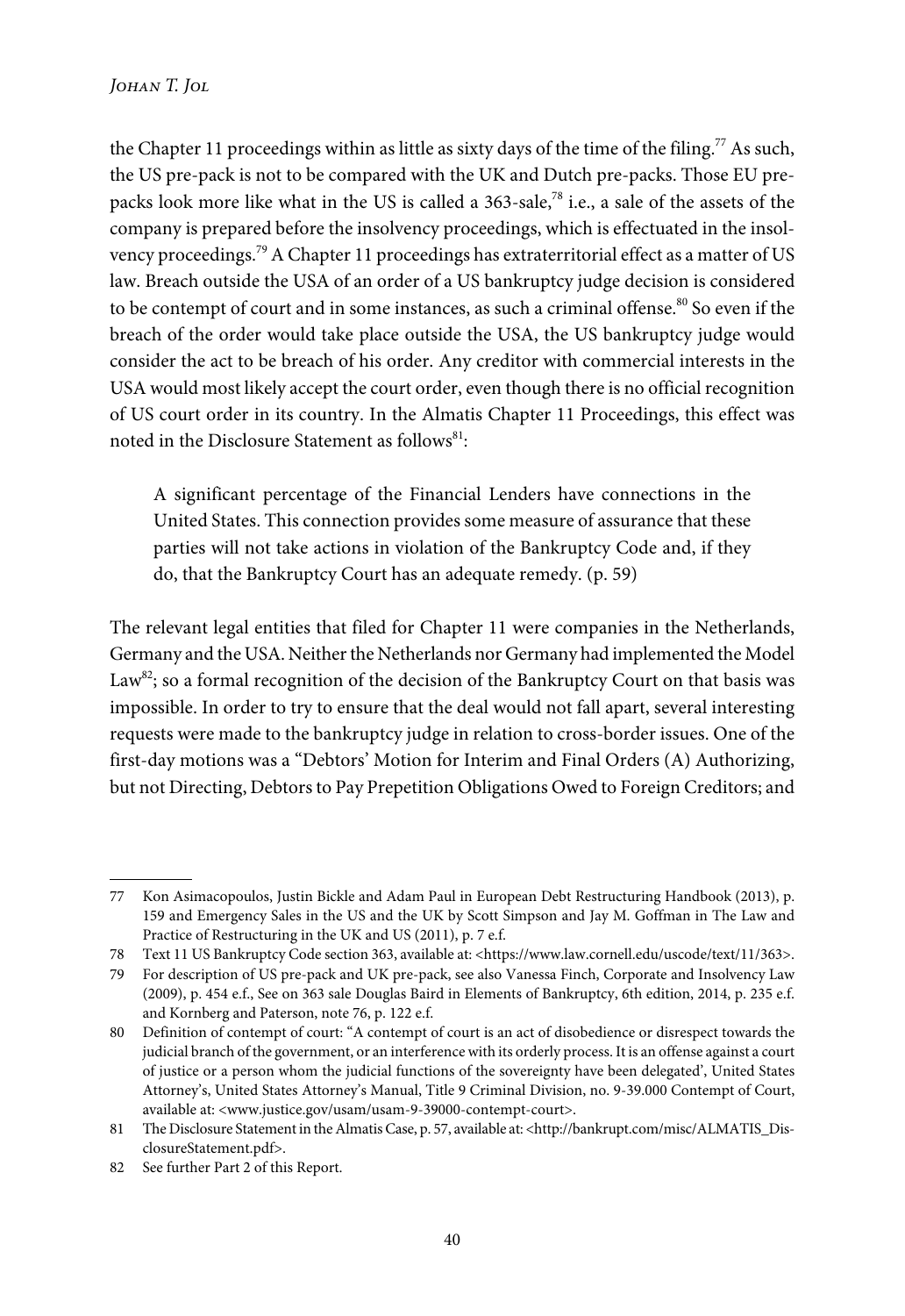(B) Authorizing Financial Institutions to Honor and Process Related Checks and Transfers". This motion was explained as follows $^{83}$ :

In light of the international scope of the Debtors' businesses, the Debtors incur obligations to numerous foreign creditors, including, but not limited to, vendors, landlords, suppliers, trade creditors, contractors, shippers, common carriers, private concessionaires, public facility operators, warehousemen, distributors, brokers, mechanics, materialmen, utility providers, service providers, customs agents, duty collectors, governmental agencies, quasigovernmental agencies, and taxing authorities (collectively, the "Foreign Creditors") in connection with their core business operations. The Foreign Creditors supply goods and services without which the Debtors' businesses could not operate, and therefore the continued cooperation of these Foreign Creditors is an essential element in bringing the Debtors' specialty alumina products to market. The success of the Debtors' operations depends upon the continued supply by Foreign Creditors' of the high quality goods and services necessary for the Debtors to produce and transport their specialty alumina products to customers located throughout the world. The Debtors will request authority to pay the Foreign Creditors all prepetition amounts due to them in an aggregate amount not to exceed \$25 million. While the Foreign Creditors are subject to the automatic stay as a matter of U.S. bankruptcy law, as a practical matter the Debtors' ability to enforce the stay provisions may be limited. Indeed, based on the substantial experience of the Debtors' management in the industry and their knowledge of the Foreign Creditors, there is a significant risk that the Foreign Creditors may consider themselves to be beyond the jurisdiction of the Bankruptcy Court, disregard the automatic stay, and engage in conduct that disrupts the Debtors' domestic and international operations, including, but not limited to, commencing competing insolvency proceedings in foreign countries. In Germany and The Netherlands, the commencement of insolvency proceedings would require the Debtors to liquidate, thereby thwarting any attempt to reorganize under Chapter 11.

A second motion in relation to cross-border issues – "Debtors' Motion for Interim and Final Orders Confirming the Protections of Sections 362 and 365 of the Bankruptcy Code and Restraining Any Action in Contravention Thereof" – was explained as follows $^{84}\!$ :

<sup>83</sup> See note 81, p. 56.

<sup>84</sup> Id., p. 57.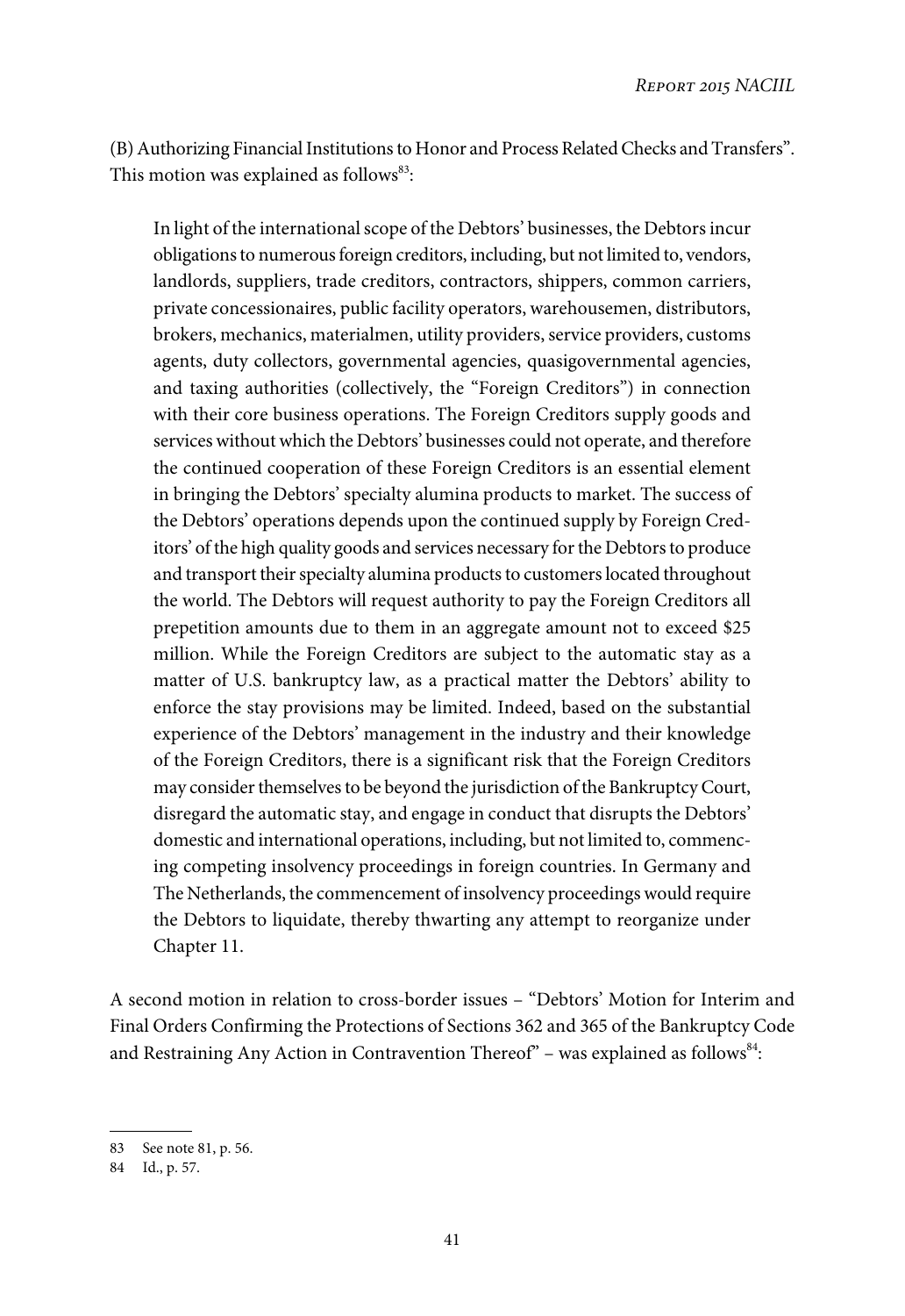As a result of the Debtors' worldwide operations, the Debtors have thousands of foreign creditors, customers and counterparties to contracts that may be unfamiliar with the global-reach of the protections afforded by the Bankruptcy Code. Due to this lack of familiarity, certain Foreign Creditors may attempt to seize assets located outside of the United States to the detriment of the Debtors, their Estates, and creditors, or may take other actions in contravention of the automatic stay imposed by section 362 of the Bankruptcy Code. In addition, Foreign Creditor counterparties to unexpired leases and executory contracts may attempt to terminate those leases or contracts due to the commencement of the Chapter 11 Cases in contravention of section 365 of the Bankruptcy Code. To assist the Debtors in explaining the bankruptcy protections to the Foreign Creditors, the Debtors will seek an order that confirms, restates, and restrains any action taken in violation of two key protections afforded to the Debtors by the Bankruptcy Code: (a) the automatic stay provisions of section 362; and (b) the prohibition of section 365 against terminating agreements and leases due to ipso facto provisions. The Debtors believe that a specific order from the Court that the Debtors can present to the Foreign Creditors will assist the Debtors to explain these protections to the Foreign Creditors and dissuade many, if not all, of such Foreign Creditors from taking actions that would violate the Bankruptcy Code.

A third motion in relation to cross-border issues was entitled:"Debtors' Motion for Interim and Final Orders Pursuant to Sections 105(a) and 362(a) of the Bankruptcy Code (A) Limiting Certain Transfers of Claims Against the Debtors, and (B) Approving Related Notice Procedures". This motion stated as follows<sup>85</sup>:

A significant percentage of the Financial Lenders<sup>86</sup> have connections in the United States. This connection provides some measure of assurance that these parties will not take actions in violation of the Bankruptcy Code and, if they do, that the Bankruptcy Court has an adequate remedy. This benefit is lost, however, to the extent that a Financial Lender is able freely to transfer its Claims to an entity that lacks minimum contacts with the United States and is not likely to be subject to the jurisdiction of this Court or the provisions of the Bankruptcy Code (a "Foreign Transferee"). A Foreign Transferee might consider itself to be beyond the jurisdiction of the Bankruptcy Court, disregard the

<sup>85</sup> Id.

<sup>86</sup> Financial Lenders are defined on p. 4 of the Disclosure Statement of Almatis as: "the Senior Lenders, the Second Lien Lenders, the Mezzanine Lenders and the Junior Mezzanine Lenders".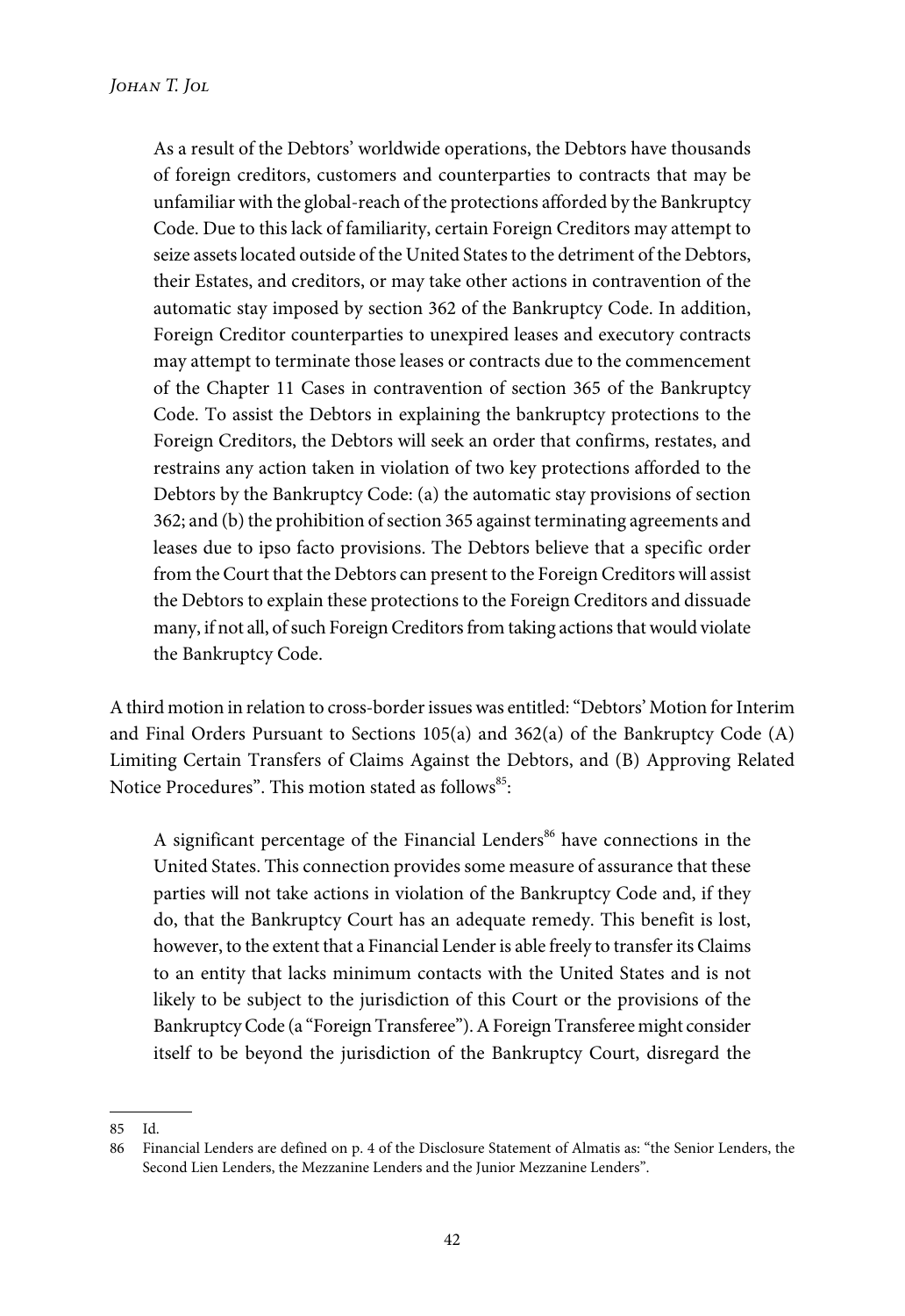automatic stay, and institute proceedings to enforce a Claim in a foreign jurisdiction that has not agreed to give effect to the bankruptcy laws of the United States. Such a scenario could result in drastic remedies that could threaten the Debtors' ability to preserve their assets and business operations, such as the triggering of an involuntary liquidation of some or all of the Debtors' foreign operations. The Senior Lenders that are parties to the Plan Support Agreement have agreed not to transfer their Claims unless the transferee agrees to be bound by the Plan Support Agreement and consents to the jurisdiction of the Bankruptcy Court. On the Petition Date, the Debtors intend to file a motion (the "Trading Motion") that would provide the Debtors with some protection against transfers by Financial Lenders that are not parties to the Plan Support Agreement. The Trading Motion will seek an order that (1) prevents the transfer of Claims against the Debtors to a Foreign Transferee unless such Foreign Transferee agrees to the jurisdiction of the Bankruptcy Court and to be bound by the automatic stay, and (2) provides the Debtors' advance notice, and an opportunity to object, to any proposed transfers of Claims against the Debtors to a Foreign Transferee.

Finally, by another motion filed on the petition date, the debtors requested authority to pay the Foreign Creditors all pre-petition amounts due to them in an aggregate amount not to exceed US\$23 million. A final order authorizing the Debtors to do so was entered by the Bankruptcy Court on May 17, 2010. After a plan has been voted for in the Chapter 11 proceedings, a confirmation hearing is set. In the Almatis case, just before the confirmation hearing for the original plan, with which the company had filed and to which the relevant creditors had subscribed in the pre-pack, DIC, the existing shareholder, proposed a new plan. Under that new plan, DIC would (briefly summarized) not lose its equity to the creditors, but inject a significant amount of new money and remain majority shareholder. The group's debt burden would still be relieved very significantly, whereby the existing creditors would get new debt, part of the equity or various other instruments depending on their position in the capital structure. Almatis then, as is possible in a Chapter 11, abandoned the original plan and filed the DIC proposed plan with the court and the creditors instead. That amended joint plan of reorganization was eventually supported by the requisite majorities of the creditors. The Southern District of New York Bankruptcy Court confirmed the DIC plan in September 2010, successfully deleveraging the company and fixing its capital structure.

Almatis case demonstrates that non-US companies can use US bankruptcy proceedings to restructure their debt. The Marco Polo case is another sample of this technique.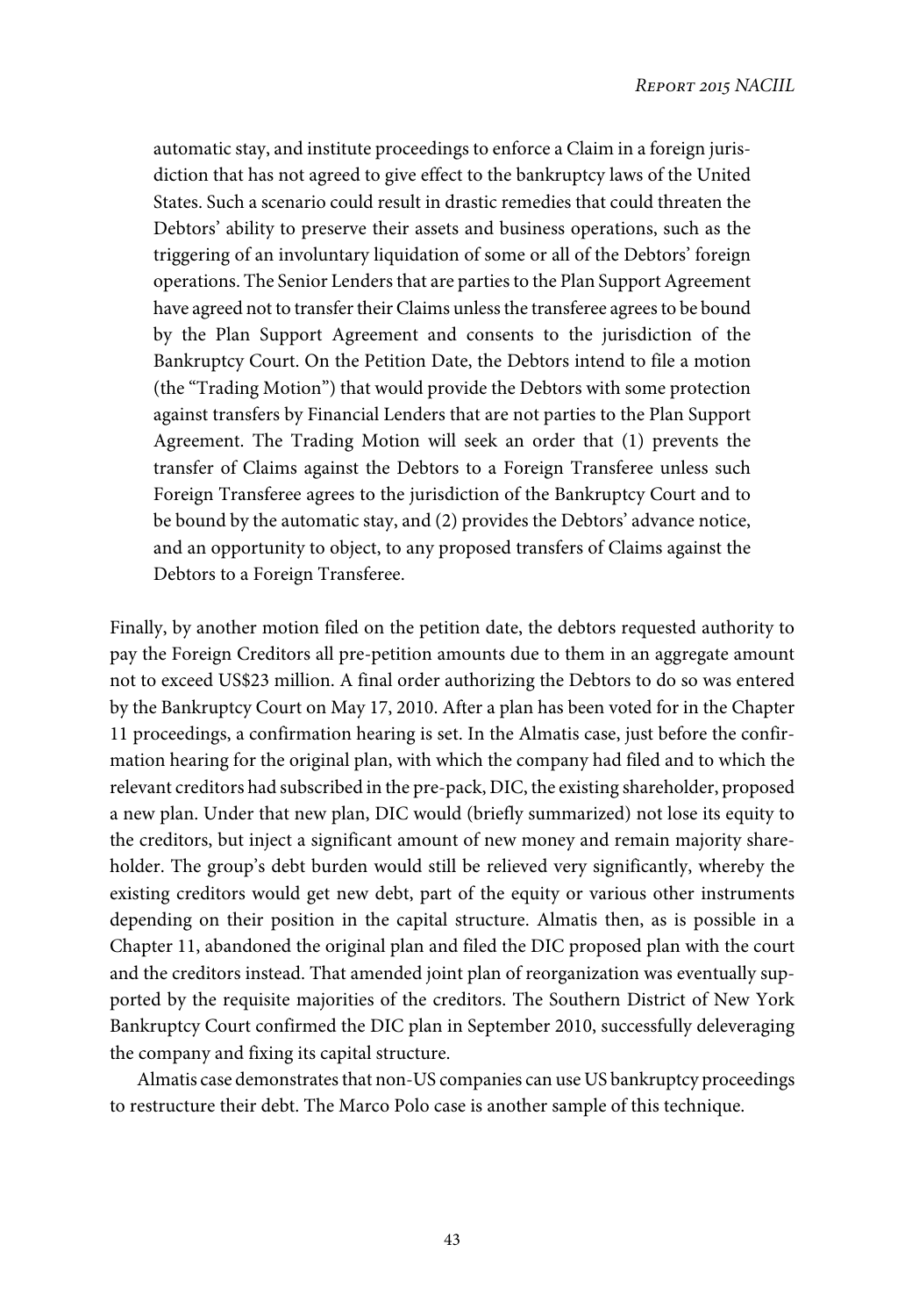# *Marco Polo* **(2011)**<sup>87</sup>

Marco Polo Seatrade B.V. with three affiliated companies – Seaarland Management B.V., Magellano Marine B.V. and Cargoship Maritime B.V. – filed on July 29, 2011 for Chapter 11 in USA. Marco Polo was an international maritime shipping company, with almost US\$210 million of secured debt outstanding. Its two principal lenders Crédit Agricole and Royal Bank of Schotland (RBS) filed motions to dismiss the case contesting the propriety of US jurisdiction on the basis, among other things, that the Marco Polo debtors (MPD) did not meet the requirements of §109(a) of the Bankruptcy Code. The principal lenders noted that

- 1. MPD were foreign entities lacking places of business in the USA;
- 2. MPD's vessels all operated under foreign flags;
- 3. MPD had no domestic employees;
- 4. MPD had no satellite offices or employees in the USA;
- 5. MPD's businesses operated primarily in foreign waters;
- 6. the loan documents were governed by foreign law and provided for foreign courts to have exclusive jurisdiction over disputes thereunder;
- 7. MPD's secured creditors were foreign entities; and
- 8. the members of the unsecured creditors' committee were foreign entities.

The principal lenders argued that MPD links to the USA consisted mainly of an interest in a co-mingled, pooled working capital reserve account maintained by MPD's New Yorkbased pool manager and an unused fee retainer in the amount of US\$250,000 held by its counsel in New York. The principal lenders asserted that these property holdings were too insubstantial to provide proper jurisdiction.

The Southern District of New York (SDNY) bankruptcy court disagreed and concluded that MPD's property interests in both the pooled account and in the unearned portion of the retainer were sufficient to satisfy "the relatively low bar that is necessary under Section 109 for there to be property sufficient to establish eligibility". Interestingly, not all four MPD legal entities possessed US property interests at the time of the Chapter 11 filing. Only one of them paid for, and thereby owned an interest in the retainer, and yet another

<sup>87</sup> At the time of this writing, Bracewell & Giuliani LLP, counsel to the Marco Polo had opened a website for the public's convenience with relevant info, free of any charge, available at: <https://www.kccllc.net/marcopolo>. Most interesting document is Motion of The Royal Bank of Scotland plc Pursuant to 11 U.S.C. §§105(a), 362(d), 305(a), and 1112(b) for Entry of an Order (I)(A) Suspending All Chapter 11 Cases or Granting Relief from the Automatic Stay, and (B) Dismissing the Chapter 11 Cases, or Alternatively, (II) Dismissing the Chapter 11 Cases or Granting Relief from the Automatic Stay, available at: <https://www.kccllc.net/marcopolo/document/1113634111103000000000005/related>. This part of the report is heavily based on the description in the article Minimum Jurisdictional Threshold for U.S. Bankruptcy Courts in Cross-border Insolvency Cases, Andrew DeNatale and Jonathan D. Canfield published in INSOL World Second Quarter 2013.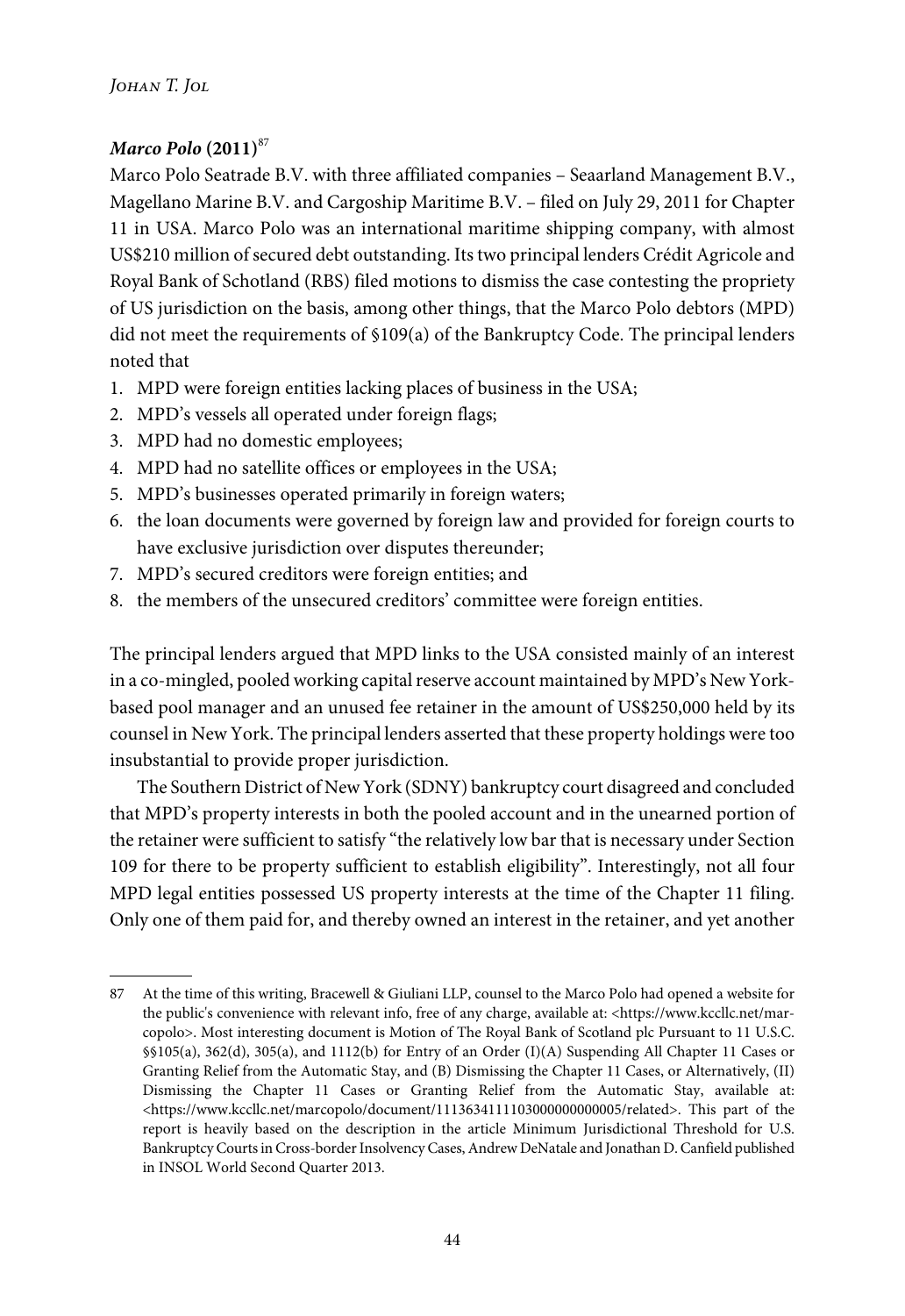individual MPD debtor was the sole owner of an interest in the pooled account. Ultimately, the SDNY bankruptcy court concluded that the retainer was on behalf of all the MPD debtors and thus created a US-based property interest for each MPD debtor. This, in addition to the money contained in the pooled account, was sufficient for the SDNY bankruptcy court to find that jurisdiction was proper. Finding otherwise would have prevented the SDNY bankruptcy court from exercising jurisdiction over all of the MPD debtors.

The principal lenders also argued that the SDNY bankruptcy court should suspend or dismiss the Chapter 11 proceeding under §305(a) of the Bankruptcy Code because "the interests of creditors and the debtor would be better served by such dismissal or suspension". <sup>88</sup> In their view, there was"no prospect of a recovery for unsecured creditors or equity holders". The SDNY bankruptcy court denied the principal lenders' request for abstention, stating that "at least for the time being, the interests of the creditors are better served by maintaining the case as a fully active Chapter 11 case, not dismissing it". The fact that no foreign insolvency proceeding was pending and the existence of some US-based unsecured creditors supported the Southern District of New York court's decision.

## **Conclusion for Chapter 11 Route to Restructure the Debt**

Personally, $^{89}$  the basis for this route seems to me rather thin. A debtor is able, by simply putting some asset in the USA to shift the restructuring court to the USA, even if the (secured) creditors, who are in a restructuring the economic owners of the business, do not agree.<sup>90</sup> In order to execute a successful restructuring in Chapter 11, creditors get their day in court and are allowed to vote on the reorganization plan.<sup>91</sup> However, US bankruptcy judges are able to cram down decisions on dissenting classes of creditors, even on the

<sup>88</sup> Section 305 a reads as follows:

<sup>&</sup>quot;(a) The court, after notice and a hearing, may dismiss a case under this title, or may suspend all proceedings in a case under this title, at any time if—

<sup>(1)</sup> the interests of creditors and the debtor would be better served by such dismissal or suspension; or

<sup>(2) (</sup>A) a petition under section 1515 for recognition of a foreign proceeding has been granted; and

<sup>(2) (</sup>B) the purposes of chapter 15 of this title would be best served by such dismissal or suspension." Available at: <https://www.law.cornell.edu/uscode/text/11/305>.

<sup>89</sup> I am fully aware of the fact that this personal taste is influenced by my position as a counsel of secured creditors.

<sup>90</sup> I take the view the majority of the stakeholders which are in the money should have a say on which restructuring forum is used since they are in the money and the restructuring therefore is all about their money. See (only in Dutch) on this aspect: "Wettelijk Faciliteren van (financiële) herstructureringen: het dwangakkoord", onder meer verschenen in Herstructurering en insolventie: naar een Scheme of Arrangement? Uitgave 2013 in de Zifo reeks nr. 9, available at: <www.rechten.vu.nl/nl/Images/ZIFO\_deel\_9\_Herstructurering\_tcm247-407976.pdf>.

<sup>91</sup> See for description of how Chapter 11 reorganization plan works: Baird, note 71, chapters 10-12, see also Kornberg and Paterson, note 76, p. 103 e.f. and Restructuring Through US Chapter 11 and UK Prepack Administration by Ben Larkin, Berwin, Leighton, Paisner and Joseph Smolinksy in The Law and Practice of Restructuring in the UK and US (2011).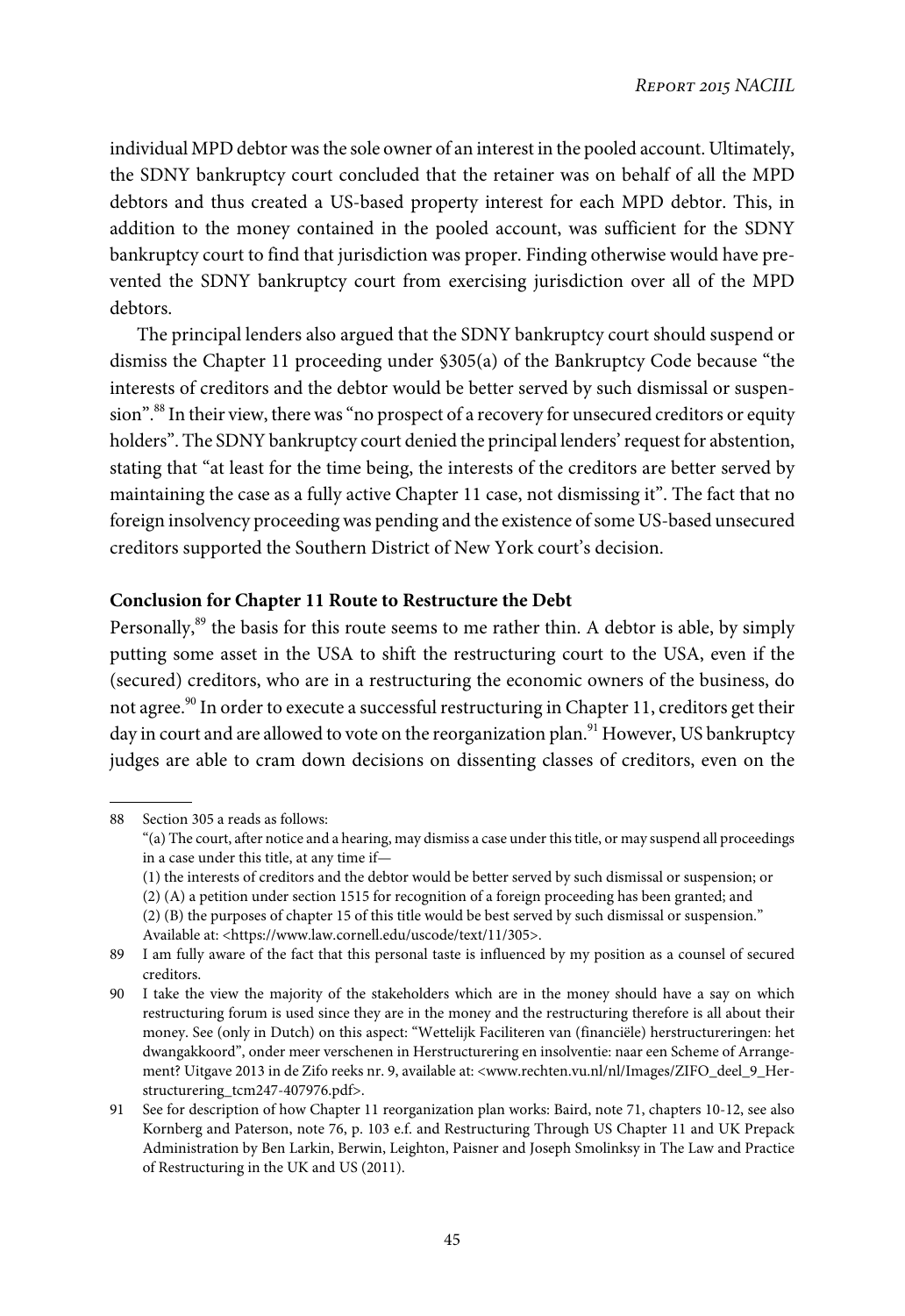whole of the class of the secured creditors. Or, as Howard and Hedger put it:"Importantly, unlike many other jurisdictions, cram down also is applicable to classes of secured creditors". 92

These secured creditors are entitled to what is called "adequate protection"<sup>93</sup> for their secured claim in the Chapter 11 proceeding, but in practice such adequate protection fails due to valuation issues of the collateral.<sup>94</sup> If the debtor argues successfully in front of a bankruptcy court that the collateral has a certain value and that therefore the secured creditor is already adequately protected, the secured creditor is stuck with that value, even if it is wrong. In any event, even if and when the secured creditor in the Chapter 11 proceeding obtains its adequate protection, it is still forced to accept the use of its collateral by the debtor at terms that might be unacceptable to the secured creditor but which are forced upon it by the bankruptcy court.<sup>95</sup>

Furthermore, unless management is replaced, which in a US Chapter 11 proceedings is difficult to  $do^{96}$  given its so-called debtor-in-possession character, the secured creditor might be stuck with the same management that put the business in trouble, and another Chapter 11 could arise at the horizon soon. $97$ 

If on the other hand the vast majority of the creditors (including the secured creditors) supports the move to the USA, I concede this route as a fallback option, particularly where

<sup>92</sup> See note 43, p. 784.

<sup>93</sup> See Section 361, available at: <https://www.law.cornell.edu/uscode/text/11/361>; see for a recent discussion on adequate protection: American Bankruptcy Institute Commission to Study the Reform of Chapter 11, p. 67 e.f.

<sup>94</sup> Interestingly enough, the American Bankruptcy Institute Commission to Study the Reform of Chapter 11 suggests that the foreclosure value of the collateral needs to be protected, describing the foreclosure value as the net value that a secured creditor would realize upon a hypothetical, commercially reasonable foreclosure sale of the secured creditor's collateral under applicable non bankruptcy law. In evaluating foreclosure value, a court should be able to consider a secured creditor's ability to structure one or more sales, or otherwise exercise its rights, under applicable non bankruptcy law, in a manner that maximizes the value of the collateral. See page 67.

<sup>95</sup> See for a recent case and discussion the Momentous Decision as commented by the Weil Bankruptcy Blog. In short the secured creditor were forced to accept a post chapter 11 interest rate, which was lower the secured creditor had in mind. Momentous Decision in Momentive Performance Materials: Cramdown of Secured Creditors – Part I (available at: <http://business-finance-restructuring.weil.com/chapter-11 plans/momentous-decision-in-momentive-performance-materials-cramdown-of-secured-creditors-parti/>) deals with cram down of secured creditors in general. Momentous Decision in Momentive Performance Materials: Cramdown of Secured Creditors – Part II (available at: <http://business-finance-restructuring.weil.com/chapter-11-plans/momentous-decision-in-momentive-performance-materials-cramdownof-secured-creditors-part-ii/>) deals more specifically with the applicable interest rate.

<sup>96</sup> In practice, management is often replaced, see Stuart C. Gilson, Managing Default: Some Evidence on How Firms Choose between Workouts and Chapter 11 in Corporate Bankruptcy, Economic and Legal Perspectives (1996), p. 319.

<sup>97</sup> The so-called Chapter 22 Debtors, see Edward I. Altman and Edith Hotchkiss in Corporate Financial Distress and Bankruptcy, 3rd edition, p. 24 (electronic edition); see also critical on the US Chapter 11 process, LoPucki, note 29.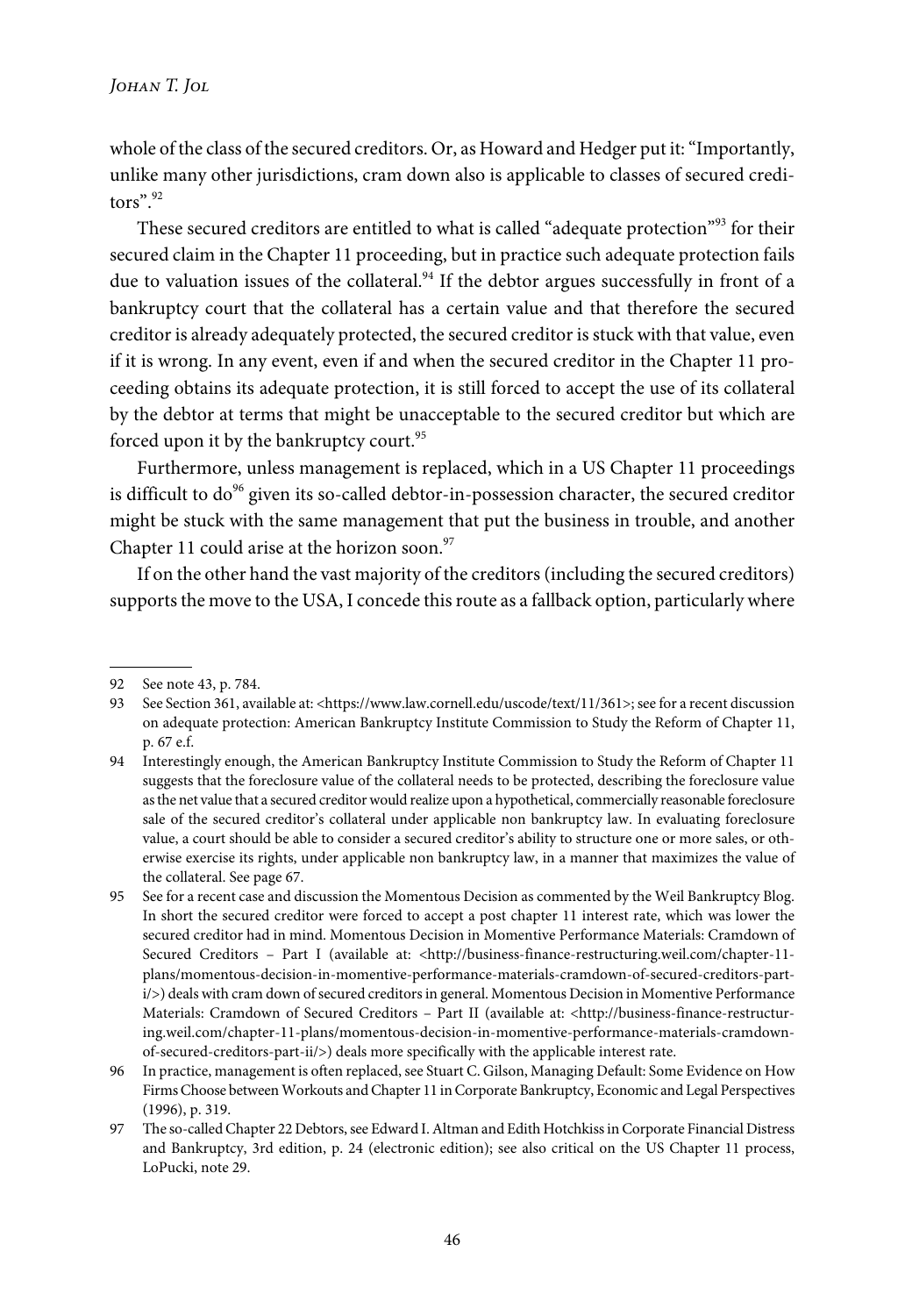other possibilities are simply unavailable to ensure that a restructuring takes place against the wishes of the minority holdout creditors.<sup>98</sup>

# **Part 2: (Legislative) Changes in the International Restructuring Landscape**

## Trends

In the period 2002-2015, a lot of research and attention has been focused on the so-called out-of-court debt restructurings.<sup>99</sup> Out-of-court debt restructuring<sup>100</sup> involves changing the composition and/or structure of assets and liabilities of debtors in financial diflculties, without resorting to a full judicial intervention with the objective of promoting eflciency, restoring growth and minimizing the costs associated with the debtor's financial diflculties. The restructuring activities may include measures that restructure the debtor's business (operational restructuring) and measures that restructure the debtor's balance sheet (financial restructuring). Out-of-court debt restructuring performs an important role in countries all over the world. In numerous situations of financial diflculties, the respective interests of the debtor, the creditors and other stakeholders are more effectively and efficiently protected if an informal solution is implemented. There are pros and cons to outof-debt restructuring compared to formal insolvency proceedings. Workouts are flexible. Negotiations take place in a free format and they can be confidential, which might result in less stigma for the business activities. Thus, such business activities are able to continue, the management of the business stays in place, there is no court involvement required and the costs of restructuring are less. However, on the other hand: the analysis of the debtor could be more difficult since no court-appointed officer is put in place, there is no governmental punishment for fraud, there are no avoidance actions available and the remedies available in a formal insolvency proceeding such as stay are lacking. Furthermore, the multiparty negotiation should end in an all-lender consent.<sup>101</sup>

<sup>98</sup> My conclusion seems to be in line with that of Chris Howard and Bob Hedger in Restructuring Law and Practice, 2nd edition, 2014, p. 789 re: Almatis: "Almatis illustrates that Chapter 11 works best when there is a general consensus among the major creditor classes. The most successful examples of cross-border use of Chapter 11 involve balance sheet deleveraging with significant creditor support."

<sup>99</sup> World Bank Study 2012 Out-of-Court Debt Restructuring, available at: <https://openknowledge.worldbank.org/handle/10986/2230>.

<sup>100</sup> Out-of-court restructuring is quite often also described as a work out.

<sup>101</sup> Unless appropriate collective actions are in place, see my article Forced cooperation on a debt for equity swap; (im)possible?, available at: <www.legalhoudini.nl/images/upload/ENG-DES%20artikel%20versie%20concept%2017\_septemberdefuk.pdf>.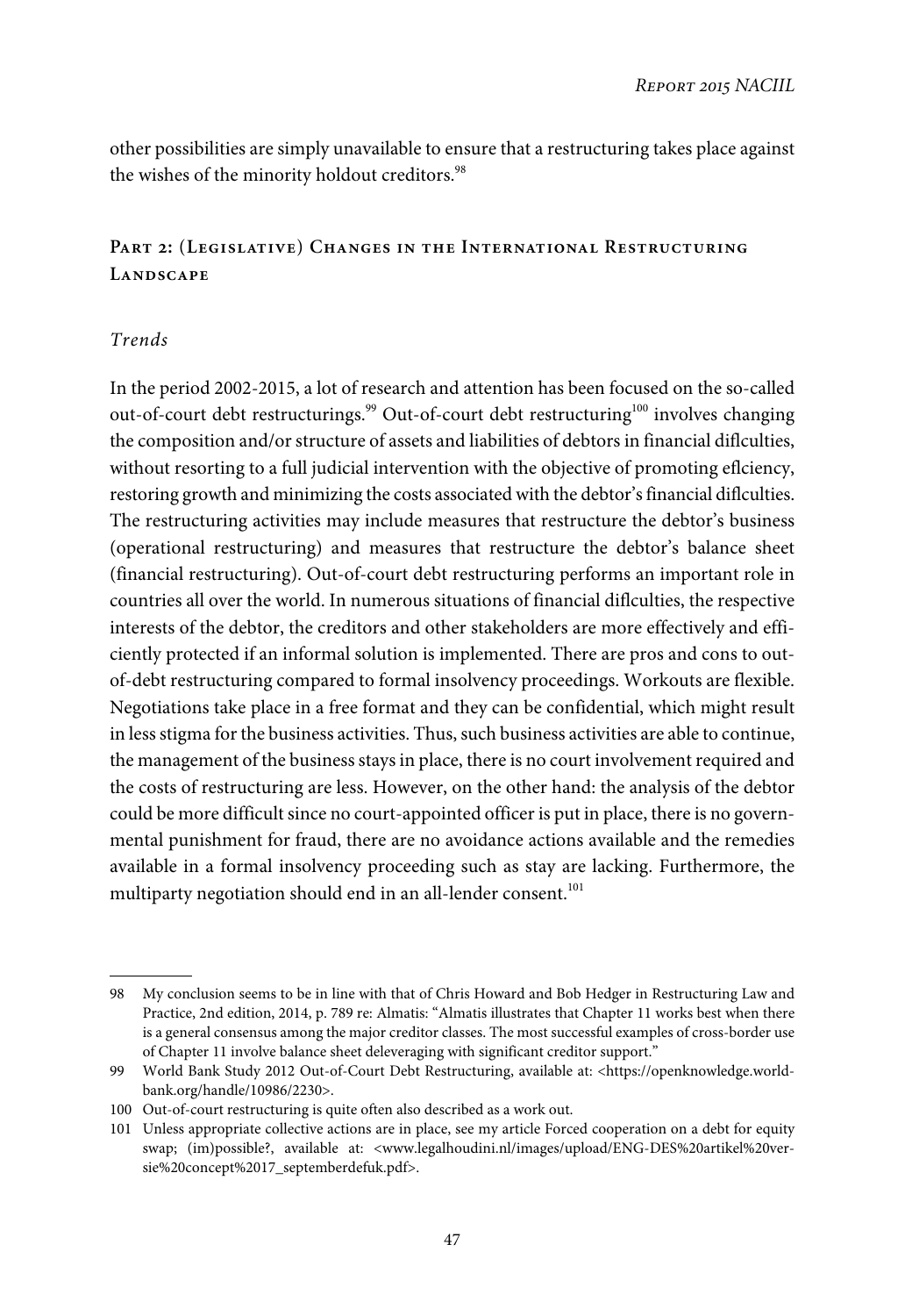# *Johan T. Jol*

The World Bank study published in  $2012^{102}$  showed that in reality, the treatment of indebtedness problems can be represented by a continuum (Figure 5), with informal workouts at one extreme and formal insolvency proceedings at the other:





In this continuum, enhanced restructurings are also purely contractual workouts that are enhanced by the existence of norms or other types of contractual or statutory arrangements. The expression "hybrid procedures" refers to all procedures in which the involvement of the judiciary or other authorities is an integral part of the procedure, but it is less intensive than in formal insolvency proceedings.

Looking at the Dutch restructuring world, the continuum of procedures currently could be described as discussed in the following sections.

# Informal Out-of-Court Restructuring, Purely Consensual

Almost any restructuring starts indeed with an effort to do an informal out-of-court restructuring on a consensual basis. This is always the preferred route, since it is the most efficient and less costly possibility. Plan A, as it is called in the restructuring jargon, is this pure consensual route.

# Enhanced Restructuring, Consensual Supported by Code of Practices

An example of this practice is the so-called London Approach, which was popular in the UK as of 1990.<sup>103</sup> There was no formal code or set of rules. The approach relied on consensus, persuasion and banking collegiality. However, the fact that the Bank of England as regulator endorsed this practice and sometimes stepped into talk persuasively to a non-

<sup>102</sup> See note 99.

<sup>103</sup> Inception date of London Approach is earlier as of 1970, see Esteban C. Buljevich in Cross-Border Debt Restructurings (2005), p. 7.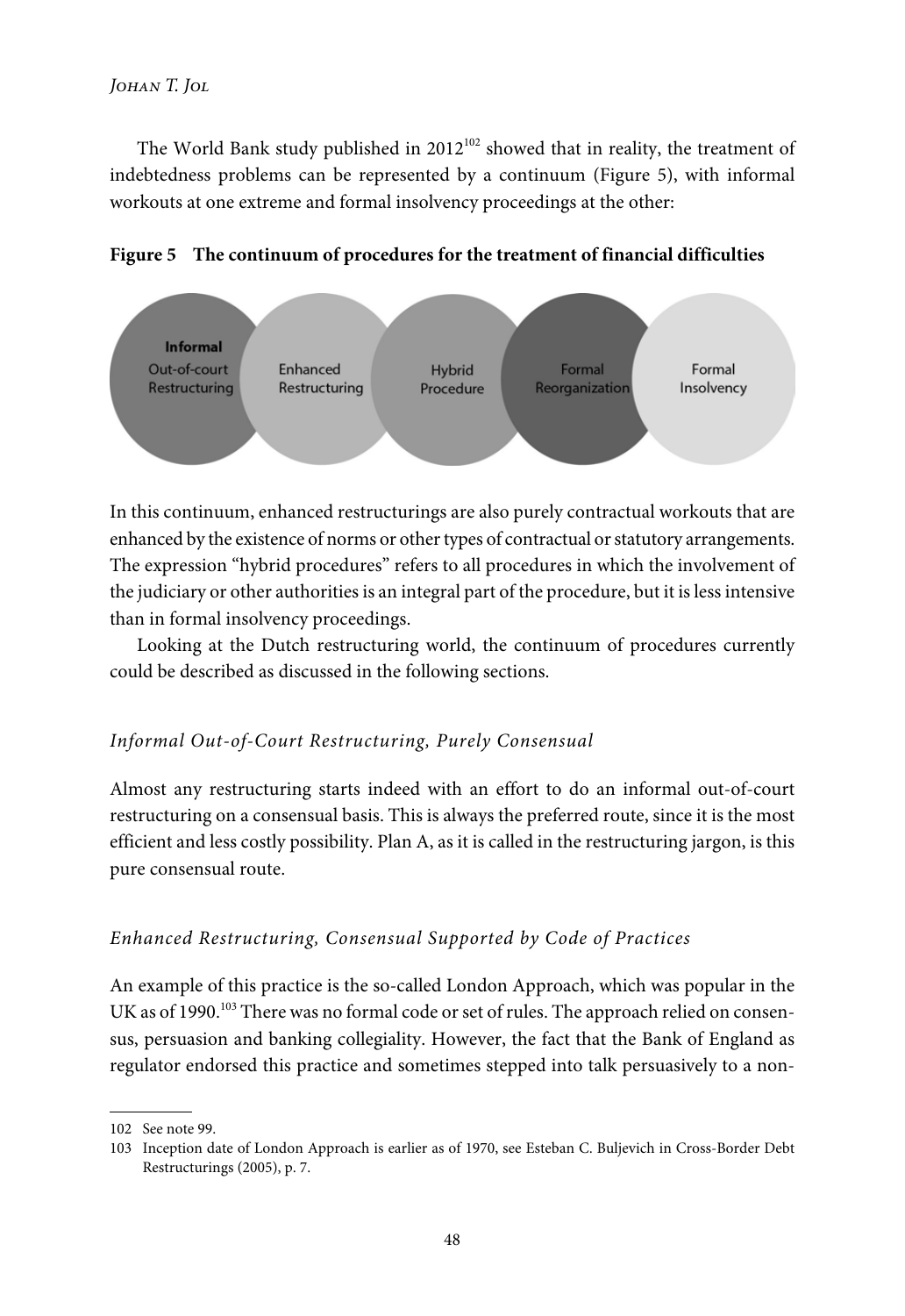willing bank made this approach quite often successful.<sup>104</sup> The elements of the London Approach (sometimes also called the London Rules<sup>105</sup>) are the following<sup>106</sup>: Lenders should have a reasonable and constructive attitude towards companies experiencing financial difficulty. Banks should remain supportive when they receive bad news. Banks should make decisions based on accurate information that it shared with the other creditors. Banks should work together towards a consensus view. In a workout, the different levels of seniority of debt should be recognized and used to share the pain of the restructuring. Lenders should properly coordinate their restructuring efforts. Finally, additional liquidity should be afforded priority both prior to and following insolvency.

Although the London Approach was not officially endorsed, the informal out-of-court restructuring practice, as it is currently in international cases, is heavily influenced by the norms laid down in the INSOL Global Principles for Multi-Creditor Workouts 2000, which was heavily influenced by the London Approach.<sup>107</sup> The eight principles (the "Principles") set out by INSOL Global Principles for Multi-Creditor Workouts 2000 are in practice regarded as statements of best practice for all multi-creditor workouts.

The eight principles read as follows:

- 1. Where a debtor is found to be in financial difficulties, all relevant creditors should be prepared to co-operate with each other to give sufficient (though limited) time (a "Standstill Period") to the debtor for information about the debtor to be obtained and evaluated and for proposals for resolving the debtor's financial difficulties to be formulated and assessed, unless such a course is inappropriate in a particular case.
- 2. During the Standstill Period, all relevant creditors should agree to refrain from taking any steps to enforce their claims against or (otherwise than by disposal of their debt to a third party) to reduce their exposure to the debtor

105 Howard and Hedger, note 43, p. 7.

<sup>104</sup> See on the London Approach: Jan Adriaanse in Restructuring in the Shadow of the Law: Informal Reorganisation in the Netherlands (2005), p. 39 e.f.; Howard and Hedger, note 43, p. 5 e.f.; Vanessa Finch, note 45, p. 307 e.f.; Esteban C. Buljevich, note 103, p. 7. e.f.; Pen Kent in Corporate Workouts-a UK Perspective, International Insolvency Review (1997), 6(3), pp. 165-182; John Armour and Simon Deakin (2000)"Norms in private insolvency procedures: the 'London approach' to the resolution of financial distress." CBR Working Paper Series, No.173, Cambridge: University of Cambridge. See for an interesting sample on how in 2009 in the Yell restructuring the Bank of England seemed to have intervened, Howard and Hedger, note 43, p. 7. and "Yell's restructuring heralds the return of the 'London approach', Old Lady secretly mediates on major financial restructurings to ensure approval by creditors, Independent November 29, 2009, available at: <www.independent.co.uk/news/business/news/yells-restructuring-heralds-the-return-of-the-londonapproach-1830370.html>.

<sup>106</sup> Id., p. 8 e.f.

<sup>107</sup> Available at: <www.insol.org/pdf/Lenders.pdf>, see also: See on also Finch, note 45, p. 315 and Howard and Hedger, note 43, p. 11 e.f.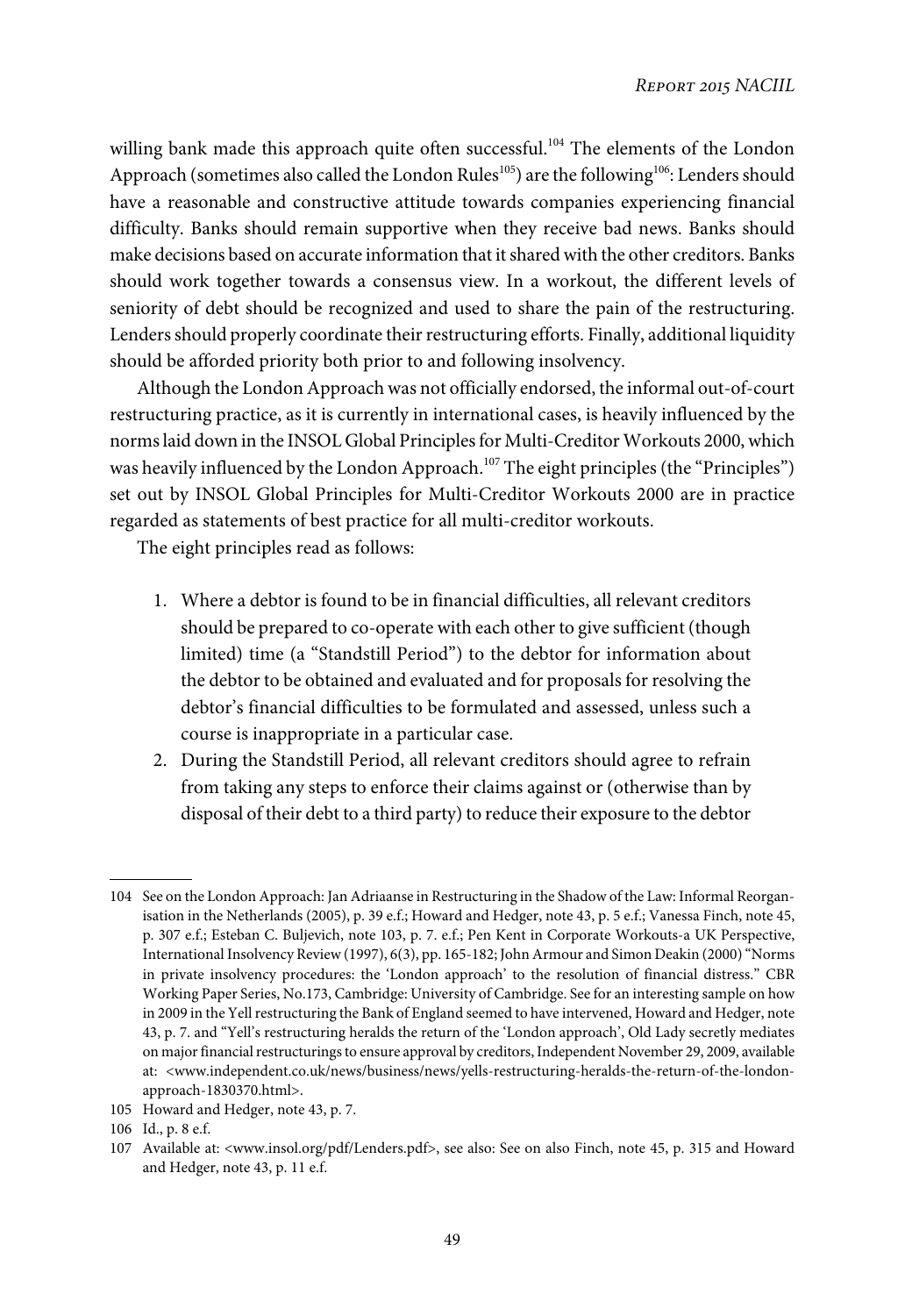but are entitled to expect that during the Standstill Period their position relative to other creditors and each other will not be prejudiced.

- 3. During the Standstill Period, the debtor should not take any action which might adversely affect the prospective return to relevant creditors (either collectively or individually) as compared with the position at the start of the Standstill Period.
- 4. The interests of relevant creditors are best served by coordinating their response to a debtor in financial difficulty. Such coordination will be facilitated by the selection of one or more representative coordination committees and by the appointment of professional advisers to advise and assist such committees and, where appropriate, the relevant creditors participating in the process as a whole.
- 5. During the Standstill Period, the debtor should provide, and allow relevant creditors and/or their professional advisers reasonable and timely access to all relevant information relating to its assets, liabilities, business and prospects, in order to enable proper evaluation to be made of its financial position and any proposals to be made to relevant creditors.
- 6. Proposals for resolving the financial difficulties of the debtor and, so far as practicable, arrangements between relevant creditors relating to any standstill should reflect applicable law and the relative positions of relevant creditors at the start of the Standstill Period.
- 7. Information obtained for the purposes of the process concerning the assets, liabilities and business of the debtor and any proposals for resolving its difficulties should be made available to all relevant creditors and should, unless already publicly available, be treated as confidential.
- 8. If additional funding is provided during the Standstill Period or under any rescue or restructuring proposals, the repayment of such additional funding should, so far as practicable, be accorded priority status as compared to other indebtedness or claims of relevant creditors.

As is noted earlier, at the beginning of an international financial restructuring, parties enter into a so-called standstill agreement.<sup>108</sup> Standstill agreements usually contain elements of these principles, so that those principles become binding to the parties on a contractual basis, although the exact usage depends upon the relevant local insolvency laws and customs.

<sup>108</sup> Howard and Hedger, note 43, p. 53 e.f. on standstill agreement.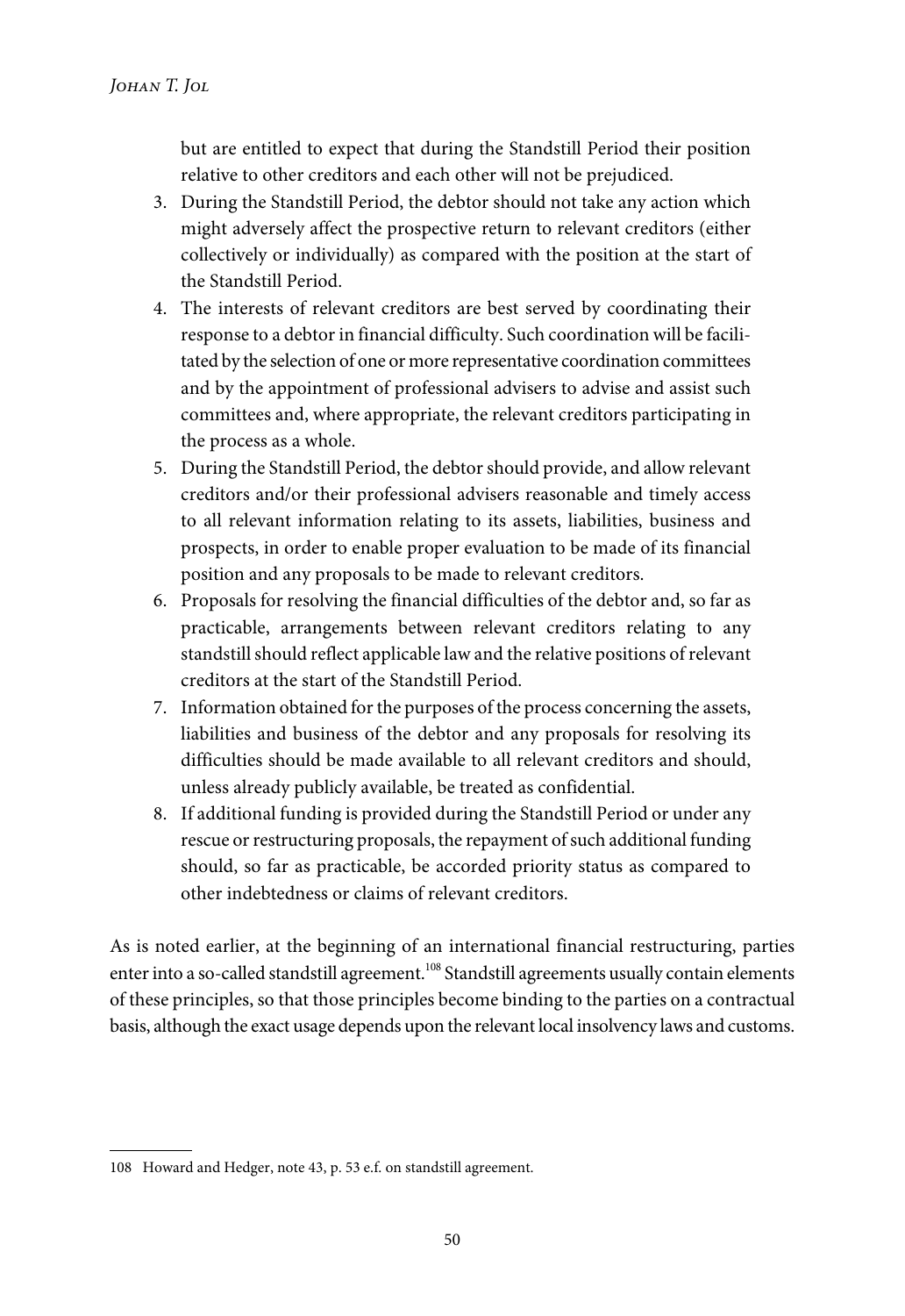### Hybrid Proceedings (Pre-pack)

The "hybrid proceedings" could be in the form of a pre-pack in the Netherlands. Although in the Netherlands the so-called WCO  $I^{109}$  is not yet in force, the majority of the District Courts in the Netherlands cooperate with a pre-pack proceeding where, even before a bankruptcy is declared, a future receiver is informally appointed and oversees the preparing by the debtor of an assets sale, which is then after the bankruptcy is declared, executed by the trustee after his official appointment as a trustee upon the declaration of bankruptcy. WCO I (if and when it becomes into force) will simply put this practice in statutory law by giving the possibility to apply with the district court for the appointment of a trustee and a supervising judge before the bankruptcy order to facilitate a pre-packaged assets sale in the bankruptcy by the liquidator. WCO I has been in consultation with the public and advice of the Counsel of State was given before the legislation was sent to parliament in the first half of 2015. The debate is still on at the date of finalization of this report. The informal practice is, however, already been used and in a lot of cases quite successfully.

Other possibilities are the so-called enforcement in the Netherlands of security using the Schoeller Arca case route as described earlier in this report.<sup>110</sup> Another alternative is the Scheme of arrangement route, using a UK scheme of arrangement proceeding for a Dutch company, such as the Estro case, the Magyar case and the Van Gansewinkel case. Currently, the so-called WCO II, Draft bill on the Continuity of Companies Act II (WCO II) is being prepared by the Dutch legislator.<sup>111</sup> If and when this comes into force, the Netherlands has its own extrajudicial debt restructuring composition tool available.

#### Formal Reorganization

The official Dutch insolvency law tool that was meant to reorganize a business was the suspension of payments proceeding. In rare cases, i.e., if only the minority of unsecured creditors block the restructuring, this tool can be effectively used, such as in the UPC and Versatel case described in Part 1 of this report.<sup>112</sup> However, the majority of Dutch suspension of payments proceedings end up in a bankruptcy proceedings. Reasons for that are that preferred and secured creditors are not bound by (a composition in) a suspension of payment, and furthermore under Dutch law any transfer of a business in a suspension of

<sup>109</sup> de Wet continuïteit ondernemingen I, currently pending in parliament under number 34218, see (only Dutch speakers), available at: <https://zoek.officielebekendmakingen.nl/dossier/34218>.

<sup>110</sup> See this report page 7 e.f.

<sup>111</sup> See for extensive coverage of WCO II also in English the website of De Brauw, available at: <www.debrauw.com/draft-bill/#>.

<sup>112</sup> See this report page 4 e.f.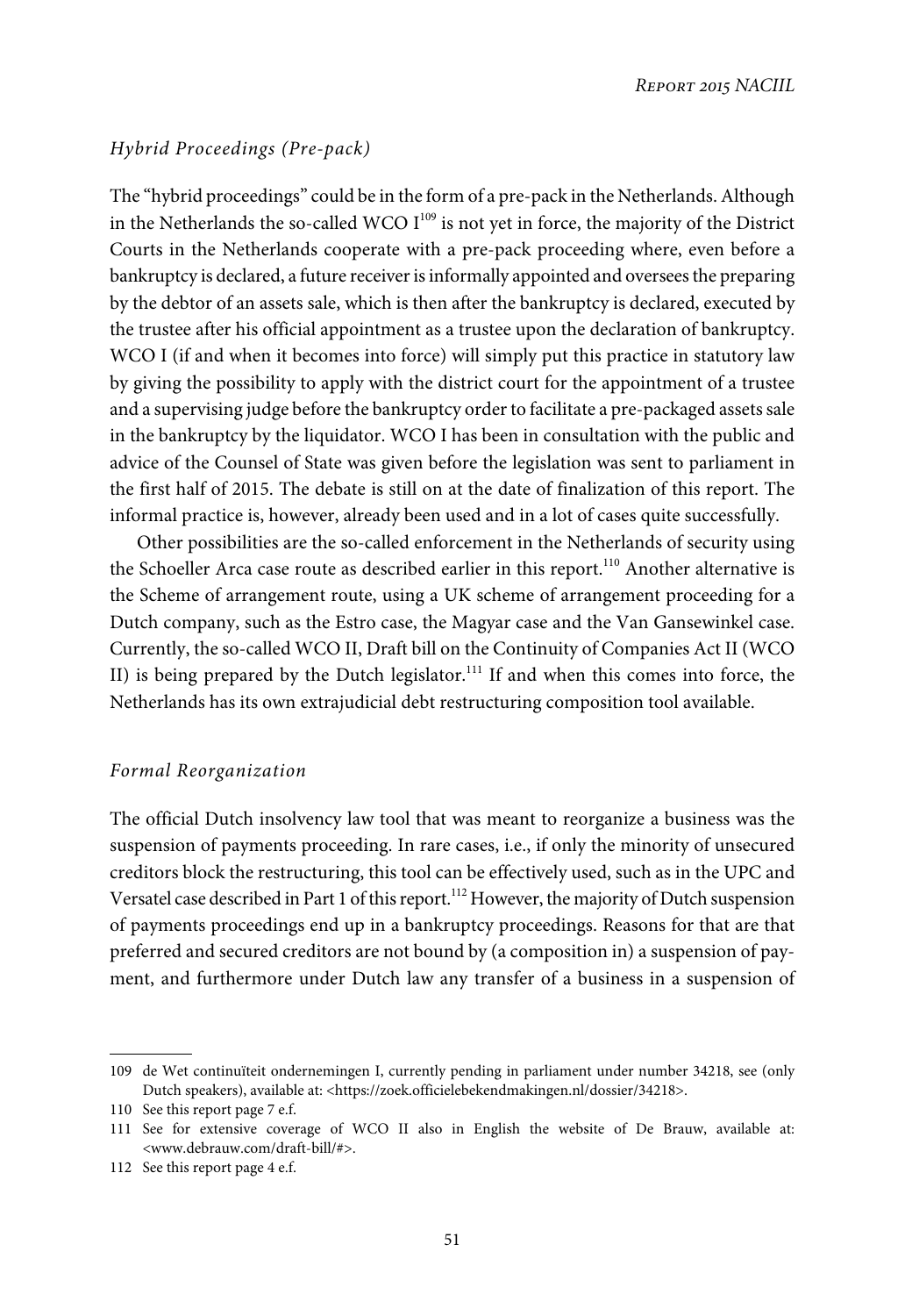payment proceedings simply means that the acquirer of the assets is forced to take over all the employees.

# Insolvency

Bankruptcy proceedings rarely end up in a restructuring proceeding in the Netherlands, although in theory a composition is possible. However, as in a suspension of payment proceedings, the preferred and secured creditors cannot be bound by a composition. In most cases, if stakeholders take the view that (a part of) the business is worth saving, an asset sale is prepared and executed in the bankruptcy proceeding, preferably after the sale has already been prepared in the so-called silent phase of a pre-pack. The old debts are left behind.

In rare cases, Chapter 11 is used for Dutch companies as restructuring too (see the Alamatis and the Marco Polo sample).<sup>113</sup> Also, in rare cases, the UK pre-pack is used (see the European Directories sample).<sup>114</sup>

## Uncitral Model Law Code<sup>115</sup>

Although the Model Law, which was developed and adopted by the United Nations Commission on International Trade Law (UNCITRAL), was already endorsed by the General Assembly in December 1997, it nevertheless deserves a place in the overview of this report. The reason is simple – its implementation took a long time to pick up and is still ongoing. The Model Law does not purport to address substantive domestic insolvency law and needs to be implemented in local law to become statutory law. It provides procedural mechanisms to facilitate more efficient disposition of cases in which an insolvent debtor has assets or debts in more than one State. Most of the countries that implemented the Model Law did so only after 2002.<sup>116</sup> In Dutch literature, Van Galen has called the Model Law "State of the Art". 117

<sup>113</sup> See this report page 38 e.f.

<sup>114</sup> See this report page 13 e.f.

<sup>115</sup> See Cross-Border Insolvency, note 15, general editor Look Chan Ho (2006), newest edition is third edition (2012), See the Guide on enactment explanatory piece of work, available at: <www.uncitral.org/uncitral/ en/uncitral\_texts/insolvency/1997Model.html>.

<sup>116</sup> The Mode Law is adopted and his hard law in Australia (2008), British Virgin Islands; overseas territory of the United Kingdom of Great Britain and Northern Ireland (2003), Canada (2009), Colombia (2006), Chile (2013) Eritrea (1998), Great Britain (2006), Greece (2010), Japan (2000), Mauritius (2009), Mexico (2000), Montenegro (2002), New Zealand (2006), Poland (2003), Republic of Korea (2006), Romania (2003), Serbia (2004), Slovenia (2007), South Africa (2000), Uganda (2011), the United States of America (2005) and Vanuata (2013).

<sup>117</sup> Van Galen, Ondernemingsrecht 2008, afl. 13., nr. 137.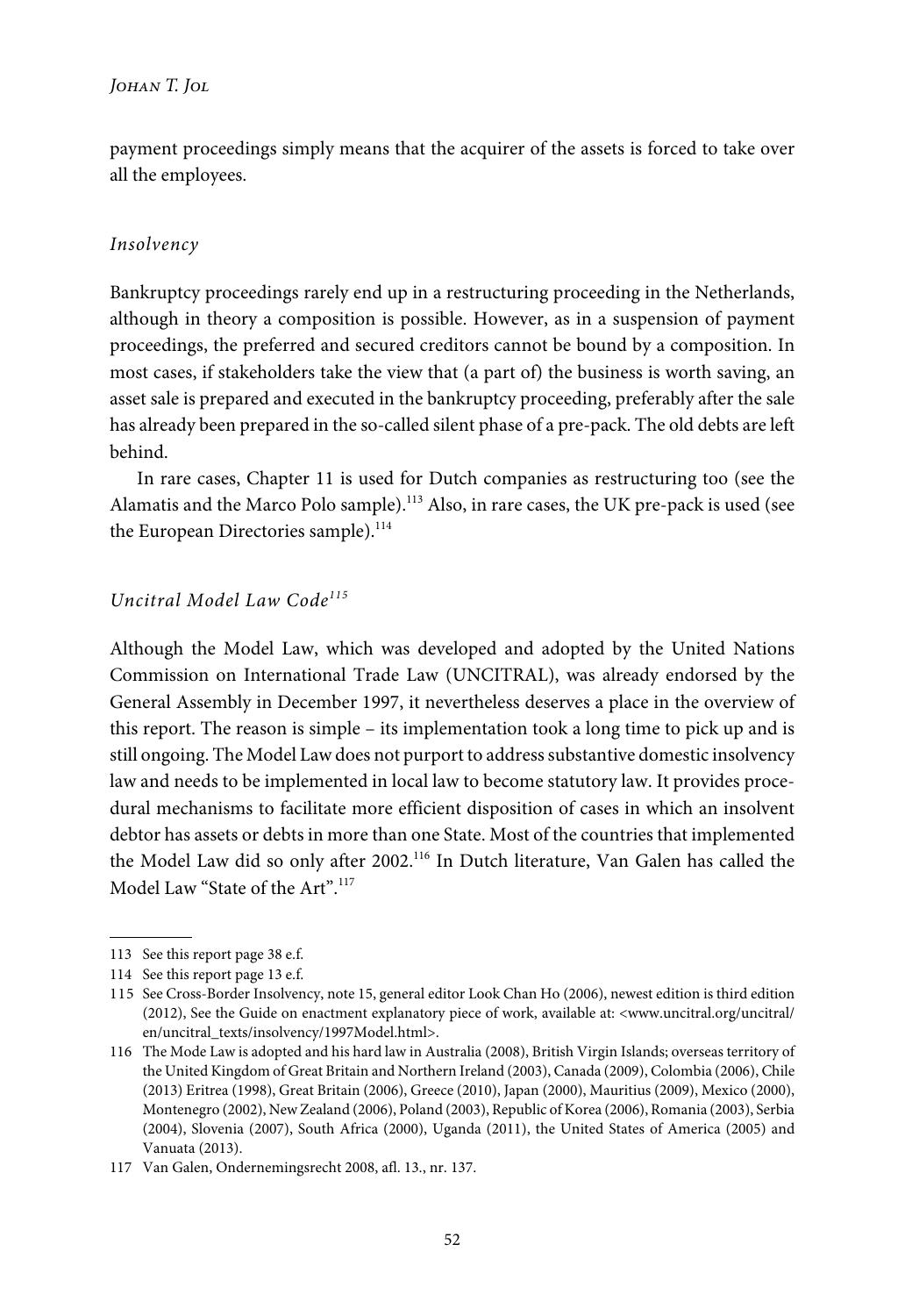The Model Law is designed to apply where:

- assistance is sought in a state (the enacting state) by a foreign court or a foreign representative in connection with a foreign insolvency proceeding;
- assistance is sought in the foreign state in connection with a specified insolvency proceeding under the laws of that state;
- a foreign proceeding and an insolvency proceeding under specified laws of the enacting state are taking place concurrently, in respect of the same debtor; and
- creditors or other interested persons have an interest in requesting the commencement of, or participating in, an insolvency proceeding under specified laws of the enacting state.

The Model Law anticipates that a representative (the foreign representative) will have been appointed to administer the insolvent debtor's assets in one or more States or to act as a representative of the foreign proceedings at the time an application under the Model Law is made.

There are four principles on which the Model Law is built. These are as follows:

- 1. The "access" principle: This principle establishes the circumstances in which a "foreign representative" has rights of access to the court (the receiving court) in the enacting State from which recognition and relief is sought.
- 2. The "recognition" principle: Under this principle, the receiving court may make an order recognizing the foreign proceeding, either as a foreign "main" or "non-main" proceeding.
- 3. The "relief" principle: This principle refers to three distinct situations. In cases where an application for recognition is pending, interim relief may be granted to protect assets within the jurisdiction of the receiving court. If a proceeding is recognized as a "main" proceeding, automatic relief follows. Additional discretionary relief is available in respect of"main" proceedings, and relief of the same character may be given in respect of a proceeding that is recognized as "non-main". The scope of relief depends on bankruptcy law of the state acknowledging.
- 4. The "cooperation" and "coordination" principle: This principle places obligations on both courts and insolvency representatives in different States to communicate and cooperate to the maximum extent possible, to ensure that the single debtor's insolvency estate is administered fairly and efficiently, with a view to maximizing benefits to creditors.

The Model Law consists of five chapters. Chapter 1 contains the general provisions such as scope, definitions, public policy exception, additional assistance under other laws, interpretation and exclusion. Chapter 2 is called "access of foreign representatives and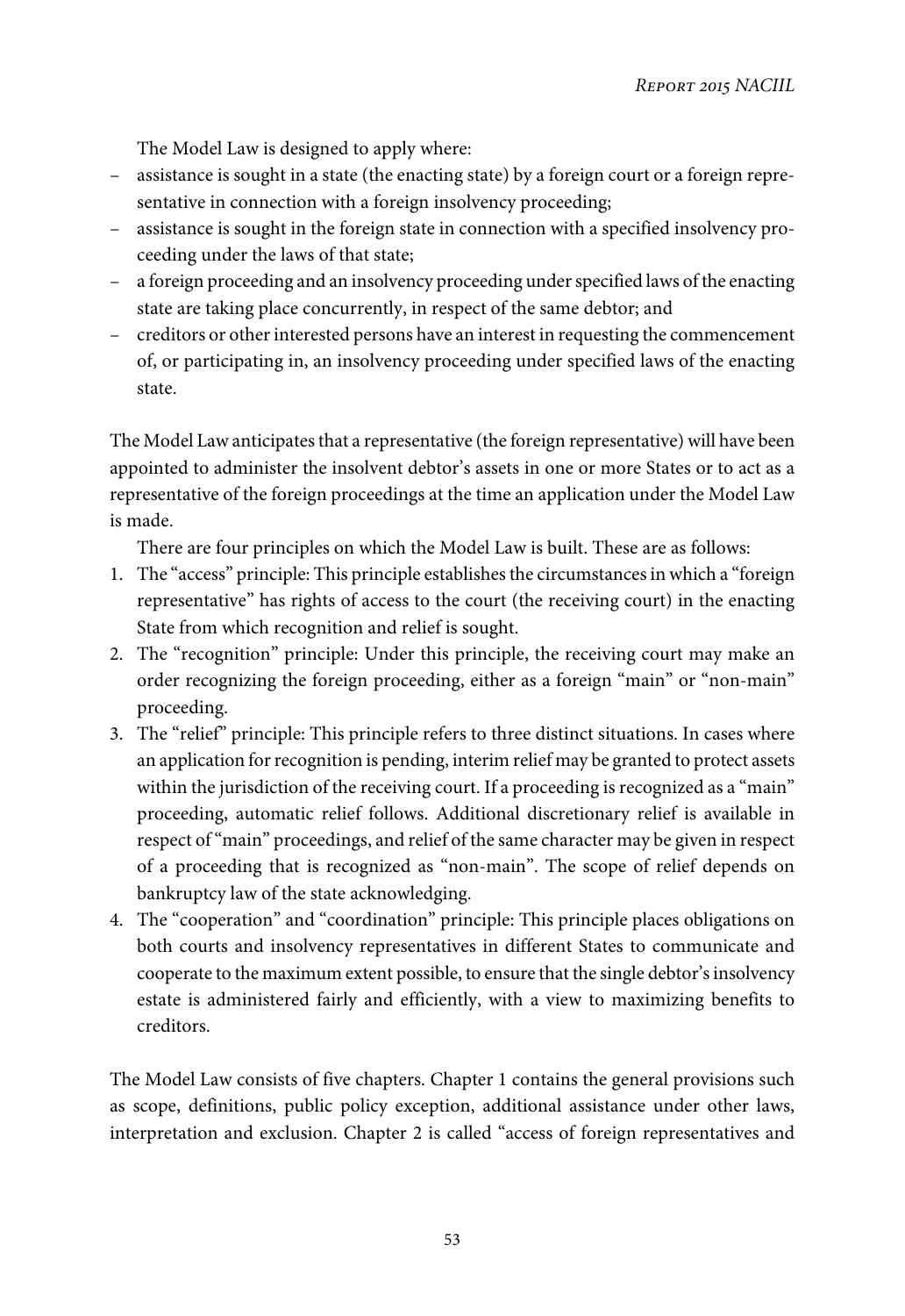creditors to courts in a state" and deals with issues such as right of access, limited jurisdiction, application, participation and notification.

Chapter 3 is named "recognition of a foreign proceeding and relief" and deals with the application, a presumption concerning recognition,<sup>118</sup> decision to recognize, provisional relief, relief to be granted upon application for recognitions and relief to be granted upon request for relief and protection of creditors.

Recognition of the foreign proceeding is possible either as main or as non-main. If no recognition is done, in some cases due to principles of comity, recognition as so-called tertiary proceeding is possible. $119$ 

As said, the Model Law needs to be implemented in the local foreign law. The implementation of the automatic relief provisions of a main proceeding in the USA and UK with regards to the position of secured creditors is described here as illustration of implementation in local law.

The position of the secured creditor in the Model Law is dealt with in article 22. Article 22 reads as follows:

Article 22. Protection of creditors and other interested persons

1. In granting or denying relief under article 19 or 21, or in modifying or terminating relief under paragraph 3 of this article, the court must be satisfied that the interests of the creditors and other interested persons, including the debtor, are adequately protected.

2. The court may subject relief granted under article 19 or 21 to conditions it considers appropriate.

3. The court may, at the request of the foreign representative or a person affected by relief granted under article 19 or 21, or at its own motion, modify or terminate such relief.

The automatic relief of a main proceedings is implemented in the USA in section  $1520$ .<sup>120</sup>

(a) Upon recognition of a foreign proceeding that is a foreign main proceeding—

<sup>118</sup> See article 16.3 includes a reference to the COMI principle, see further One Comi or Not, that's the question, Johan Jol in Vriendenbundel ter ere van het veertig jarig advocatenbestaan van Mart Franken, available at: <www.vil.nl/app/webroot/img/userfiles/files/18.%20Johan%20Jol%281%29.pdf>.

<sup>119</sup> See on Comity: Cross-Border Insolvency in the US, a chapter in The Law and Practice of Restructuring in the UK and US (2011), p. 453; Samuel L. Bufford in Tertiary and Other Excluded Foreign Proceedings under Bankruptcy Code Chapter 15 in The American Bankruptcy Law Journal (Winter 2009) 83, p. 165.

<sup>120</sup> In restructuring jargon to be referred to simply as Chapter 15, available at: <https://www.law.cornell.edu/uscode/text/11/1520>, see R. Craig Martin and Cullen Drescher Speckhart in Chapter 15 for Foreign Debtors (2016), available at: <www.abi.org/bookstore/chapter-15-for-foreign-debtors>.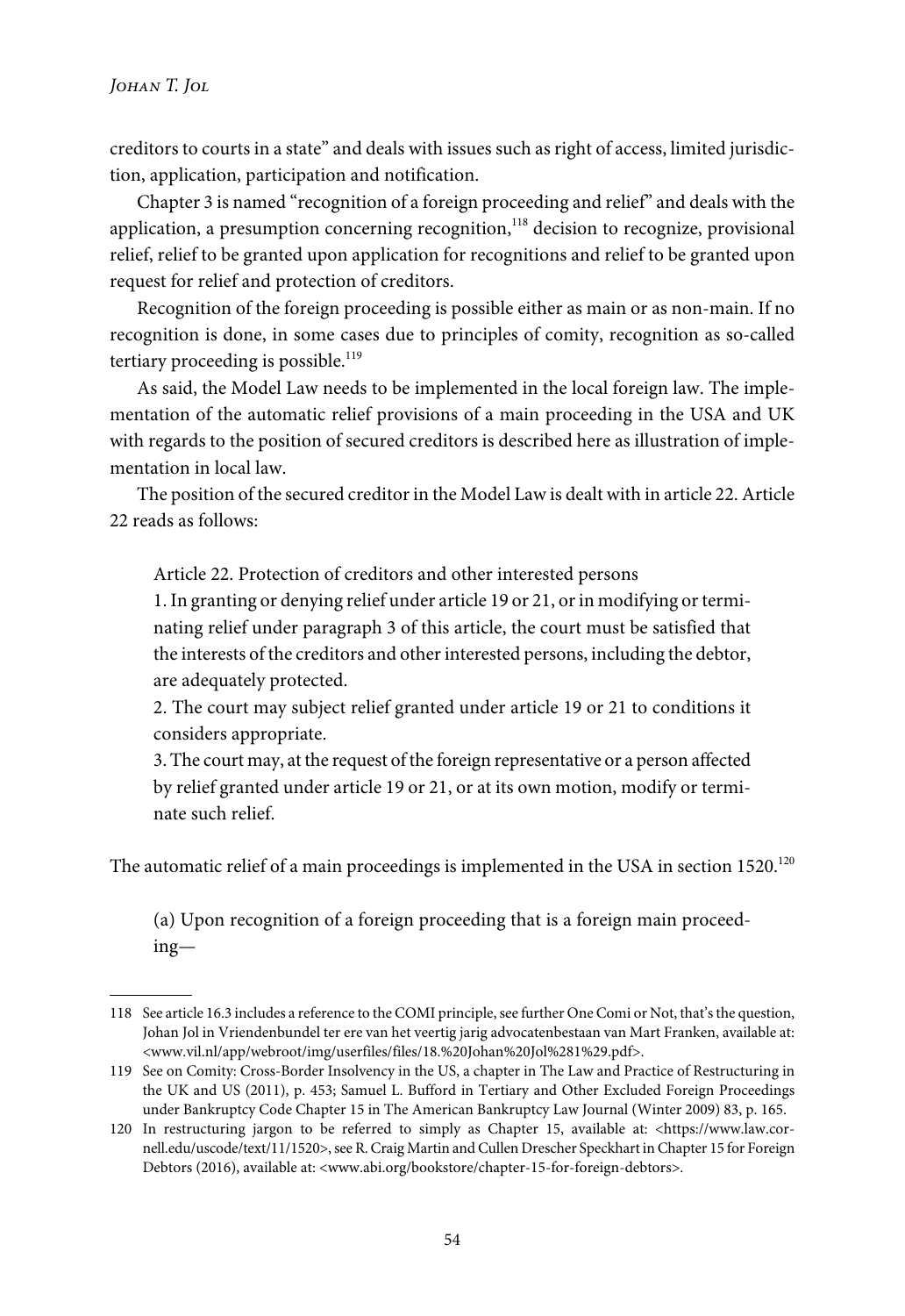(1) sections 361 and 362 apply with respect to the debtor and the property of the debtor that is within the territorial jurisdiction of the United States;

In short, the recognition of a foreign main proceeding will result in an automatic stay as if a US bankruptcy proceeding would have been declared, including the entitlement of secured creditors to so-called "adequate protection".<sup>121</sup>

In case of a main proceeding in the UK, the automatic relief provisions is dealt with section 20 and 21 Schedule 1 Cross-Border Insolvency regulation 2006 apply.<sup>122</sup>

Article 20. Effects of recognition of a foreign main proceeding

1. Upon recognition of a foreign proceeding that is a foreign main proceeding, subject to paragraph 2 of this article—

(a) commencement or continuation of individual actions or individual proceedings concerning the debtor's assets, rights, obligations or liabilities is stayed;

(b) execution against the debtor's assets is stayed; and

(c) the right to transfer, encumber or otherwise dispose of any assets of the debtor is suspended.

2. The stay and suspension referred to in paragraph 1 of this article shall be— (a) the same in scope as if the debtor, in the case of an individual, had been adjudged bankrupt under the Insolvency Act 1986 (a) or had his estate sequestrated under the Bankruptcy (Scotland) Act 1985 (b), or, in the case of a debtor other than an individual, had been made the subject of a winding-up order under the Insolvency Act 1986; and

(b) subject to the same powers of the court and the same prohibitions, limitations, exceptions and conditions as would apply under the law of Great Britain in such a case, and the provisions of paragraph 1 of this article shall be interpreted accordingly.

3. Without prejudice to paragraph 2 of this article, the stay and suspension referred to in paragraph 1 of this article, in particular, does not affect any right— (a) to take any steps to enforce security over the debtor's property;

(b) to take any steps to repossess goods in the debtor's possession under a hirepurchase agreement; (c) exercisable under or by virtue of or in connection with the provisions referred to in article 1(4);or (d) of a creditor to set off its claim against a claim of the debtor, being a right which would have been exercisable if the debtor, in the case of an individual, had been adjudged bankrupt under

<sup>121</sup> See Douglas Baird in Elements of Bankruptcy 6th edition, 2014, p. 203 e.f., See for text Sections 361 and 362 11 U.S. Code available at: <https://www.law.cornell.edu/uscode/text/11/chapter-3/subchapter-IV>.

<sup>122</sup> Available at: <www.legislation.gov.uk/uksi/2006/1030/pdfs/uksi\_20061030\_en.pdf>.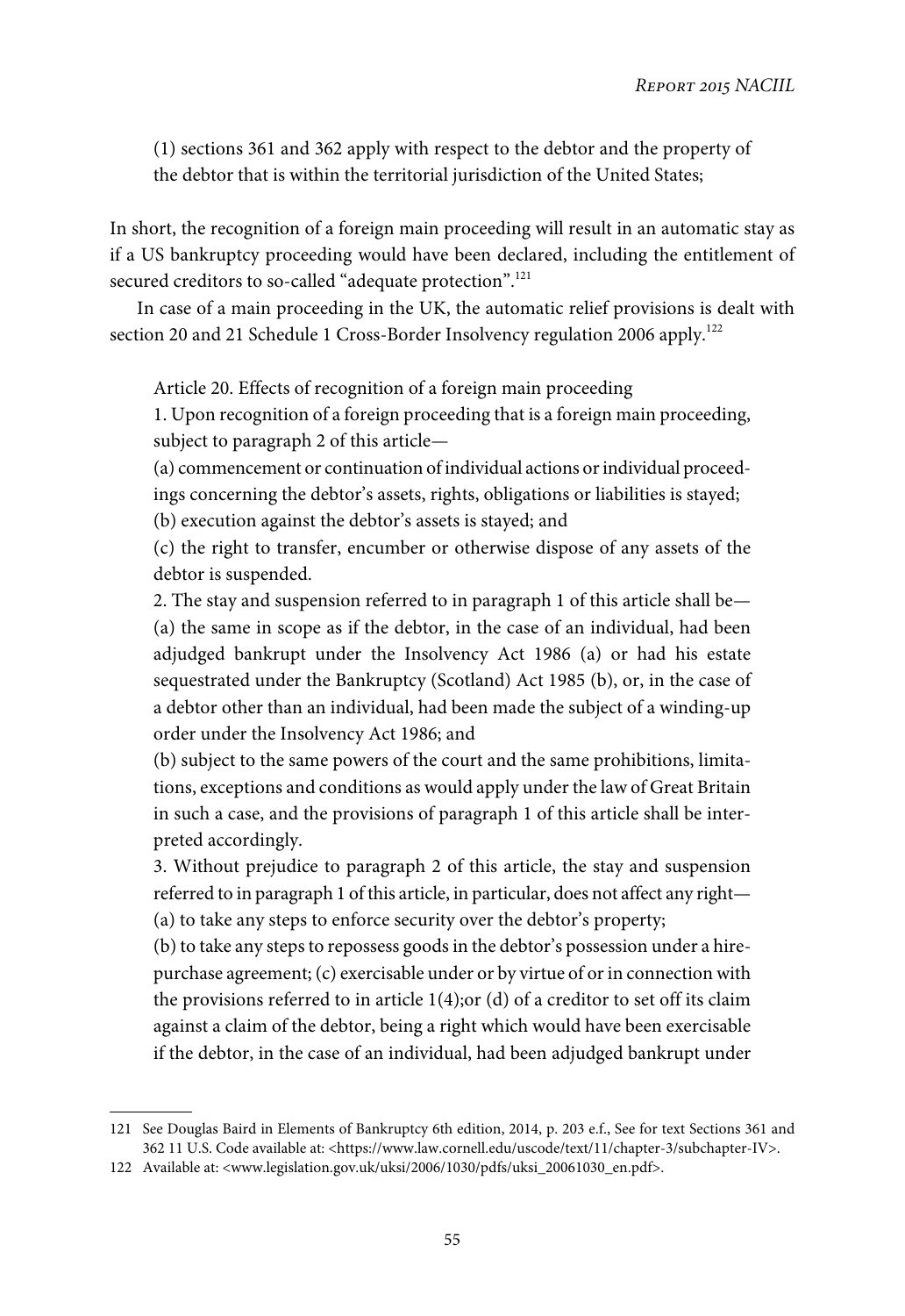the Insolvency Act 1986 or had his estate sequestrated under the Bankruptcy (Scotland) Act 1985, or, in the case of a debtor other than an individual, had been made the subject of a winding-up order under the Insolvency Act 1986.

Article 21. Relief that may be granted upon recognition of a foreign proceeding 1. Upon recognition of a foreign proceeding, whether main or non-main, where necessary to protect the assets of the debtor or the interests of the creditors, the court may, at the request of the foreign representative, grant any appropriate relief, including—

(a) staying the commencement or continuation of individual actions or individual proceedings concerning the debtor's assets, rights, obligations or liabilities, to the extent they have not been stayed under paragraph 1(a) of article 20; (b) staying execution against the debtor's assets to the extent it has not been stayed under paragraph 1(b) of article 20;

(c) suspending the right to transfer, encumber or otherwise dispose of any assets of the debtor to the extent this right has not been suspended under paragraph 1(c) of article 20;

(d) providing for the examination of witnesses, the taking of evidence or the delivery of information concerning the debtor's assets, affairs, rights, obligations or liabilities; (e) entrusting the administration or realization of all or part of the debtor's assets located in Great Britain to the foreign representative or another person designated by the court;

(f) extending relief granted under paragraph 1 of article 19; and

(g) granting any additional relief that may be available to a British insolvency officeholder under the law of Great Britain, including any relief provided under paragraph 43 of Schedule B1 to the Insolvency Act 1986(c).

2. Upon recognition of a foreign proceeding, whether main or non-main, the court may, at the request of the foreign representative, entrust the distribution of all or part of the debtor's assets located in Great Britain to the foreign representative or another person designated by the court, provided that the court is satisfied that the interests of creditors in Great Britain are adequately protected[.]

In short, upon recognition, a UK law stay applies as if the debtor were subject to a UK insolvency proceedings.<sup>123,124</sup>

<sup>123</sup> Cross-Border Insolvency, note 15, p. 82.

<sup>124</sup> It is suggested in literature that the application of article 21(2) should not override the protection afforded to secured creditors under paragraphs 70 and 71 of Schedule B1 to the Insolvency Act 1986, see Cross-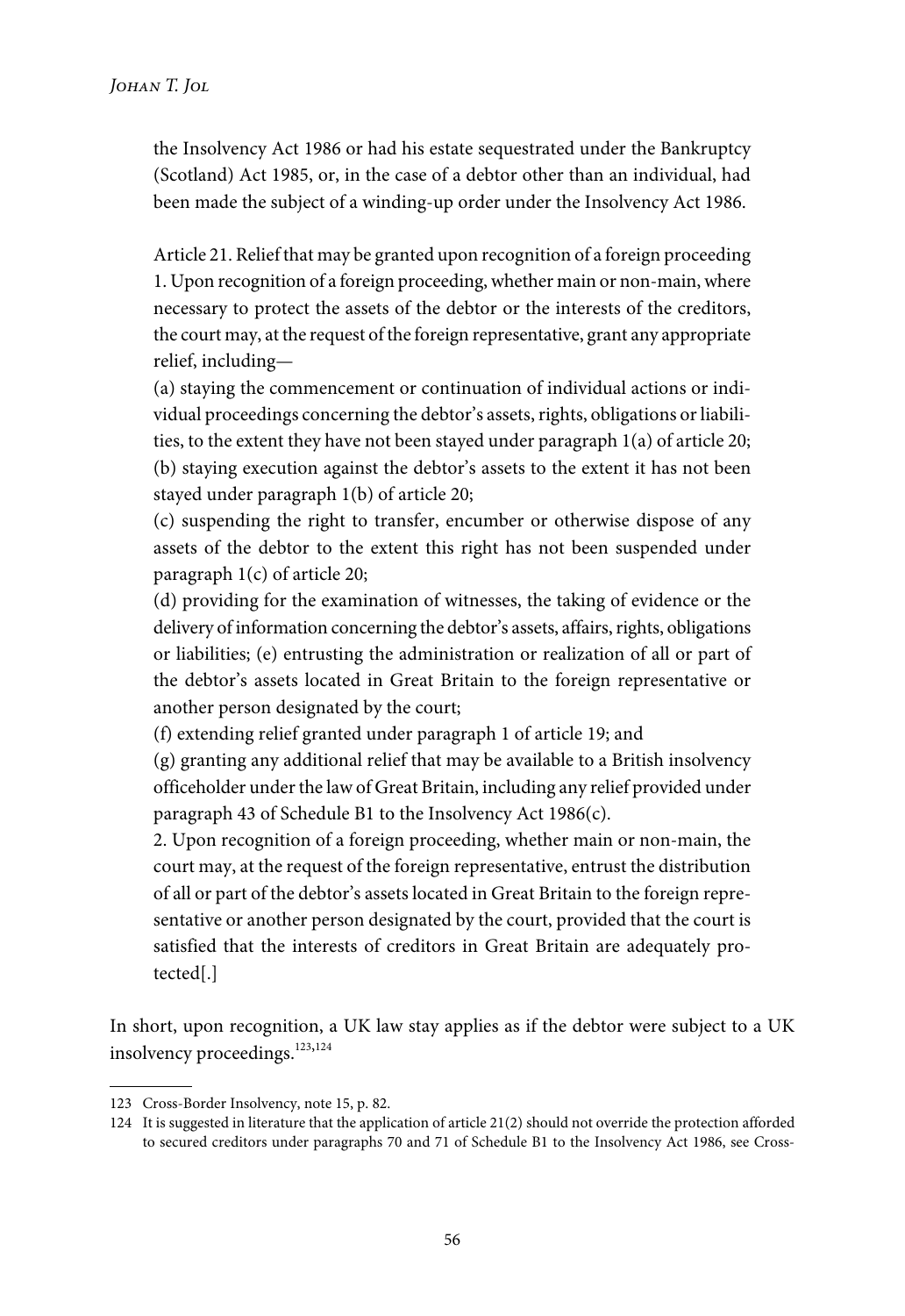Chapter 4 contains rules in relation to the cooperation with foreign courts and foreign representatives to enable cooperation and direct communication between courts and foreign representatives. The idea is to enable cooperation between courts as much as possible using direct communication. It also contains an enunciative list of cooperation possibilities. Chapter 5 deals with concurrent proceedings for the same debtor. Of those proceedings, all non-main proceedings are strictly local proceeding to local assets. Coordination should take place between main and local proceedings.

The Netherlands have not implemented the Model Law. On November 1, 2007, a draft of the new Insolvency Act was proposed to the legislator by the Insolvency Commission (Commissie Insolventierecht). This new draft included in Title 10 a proposal to incorporate in Dutch law rules implementing the Model Law. However, the draft bill never came into force. Currently, the Dutch legislator is working on the fine-tuning ("recalibration") of Dutch insolvency law. It remains to be seen whether or not as a part of this recalibration the Model Law will be implemented. In the Dutch literature, it has been defended that indeed it is time to ensure that the Netherlands join the counties that have already done so.<sup>125</sup> I agree, and I take the view that the Model Law should, as soon as practically possible, be implemented in the Netherlands in order to ensure that Dutch bankruptcy law is – in this respect – to use the words of van Galen: "State of the Art".<sup>126</sup>

## EIR/IVO Amendment as of June 26, 2017

#### **History of Amendment**

Article 46 of EIR of 1992 states that no later than June 1, 2012, the Commission shall present to the European Parliament, the Council and the Economic and Social Committee a report on the application of the EIR. Article 46 further states that the report shall be accompanied, if need be, by a proposal for adaptation of the EIR.

The report was delayed by six months and highlighted the following key problems with the  $EIR<sup>127</sup>$ : The first key problem was that the EIR contained obstacles to the rescue of business and to the free movement of entrepreneurs and debt-discharged persons. The second problem stated was that there were difficulties in determining the right jurisdiction to open proceedings. A third problem was that cross-border procedures were inefficient.

Border Insolvency, note 15, p. 87, see text of relevant articles available at: <www.legislation.gov.uk/ukpga/1986/45/schedule/B1>.

<sup>125</sup> See Van Galen, note 117 enBerends, de Insolventie in het internationaal privaatrecht, 2e druk, p. 102 e.v. See also Wessels, note 14, p. 281. Wessels notes on p. 284 that to his knowledge no countries are clearly hesitant or have rejected the Model law.

<sup>126</sup> Van Galen, note 117.

<sup>127</sup> Report and executive summary available at: <http://ec.europa.eu/justice/civil/files/insolvency-ia\_en.pdf> and <http://ec.europa.eu/justice/civil/files/insolvency-ia-summary\_en.pdf>.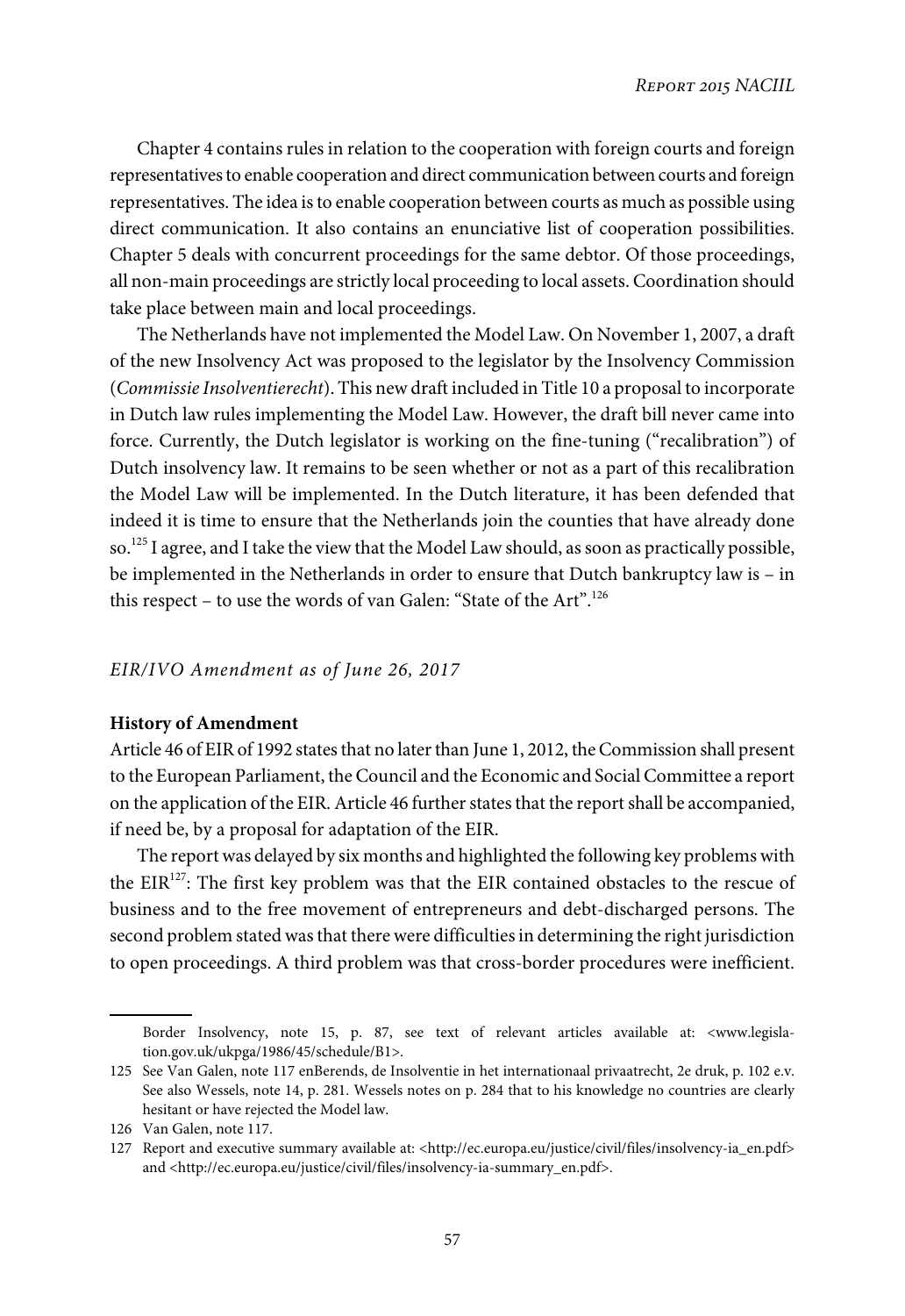The fact that there was no legal framework to cover insolvency of groups of companies was the fourth problem mentioned. The report went on to say that there were three policy options have been identified to tackle the foregoing problems and achieve the aforementioned objectives. These are: (1) keeping the status quo, (2) an option A, i.e., updating the existing Regulation, while maintaining the current balance between creditors and debtors and between universality and territoriality, the so-called Updating the framework for crossborder insolvency option and (3) Option B, to change the basic premises of the Regulation and requiring some approximation or convergence of national insolvency laws and proceedings and to strive towards the approximation of national insolvency laws and proceedings. Personally, I would assume that in a common economic market, the latter should have been the preferred option.<sup>128</sup> The European Commission report contained an interesting overview of the different options (Table 1).

| Problem                                                        | <b>Status Quo (Baseline</b><br>scenario)                                                                                               | <b>Option A 'Updating</b><br>the framework for<br>cross-border insol-<br>vency proceedings'                                                                                                                                           | <b>Option B</b> Towards<br>approximation of<br>national insolvency<br>laws and proceedings'                                                                                 |
|----------------------------------------------------------------|----------------------------------------------------------------------------------------------------------------------------------------|---------------------------------------------------------------------------------------------------------------------------------------------------------------------------------------------------------------------------------------|-----------------------------------------------------------------------------------------------------------------------------------------------------------------------------|
| Limited scope of the<br><b>Insolvency Regulation</b>           | The scope and defini-<br>tion of the EIR do not<br>cover pre-insolvency,<br>hybrid and most per-<br>sonal insolvency pro-<br>ceedings. | Extend the scope of the EIR to include hybrid<br>proceedings, pre-insolvency proceedings and<br>personal insolvency proceedings, and do away<br>with the requirement that secondary proceedings<br>have to be winding-up proceedings. |                                                                                                                                                                             |
|                                                                | No rules for groups of<br>companies.                                                                                                   | Coordination of main<br>proceedings through<br>general cooperation<br>mechanisms, with the<br>option, when appropri-<br>ate, to nominate a lead<br>insolvency practitioner.                                                           | Single court competent<br>for all main proceed-<br>ings; single insolvency<br>administrator<br>appointed for all mem-<br>bers of the group (pro-<br>cedural consolidation). |
| Difficulties in imple-<br>menting the Insolvency<br>Regulation | No obligation to pub-<br>lish and not all MS have<br>an electronic insolvency<br>register.                                             | Require Member States to publish all relevant<br>decisions of insolvency proceedings in a national<br>electronic register, and define common categories<br>to be able to link national registers in the e-justice<br>portal.          |                                                                                                                                                                             |
|                                                                | No standard forms for<br>lodging claims. The<br>procedures are entirely<br>left to national law.                                       | Introduce procedures and a standardised form<br>at EU level for lodging claims, and encourage<br>Member States to set-up electronic means for<br>lodging claims.                                                                      |                                                                                                                                                                             |

### **Table 1**

<sup>128</sup> According to an interview with Klaas Knot, President of Dutch Central Bank, as published in the FD of October 8, 2015, capital markets union of the European Union will ensure that pressure will be built up to harmonise and modernise bankruptcy laws in the European Union. I agree that although harmonization will never be perfect until also the tax and civil law in the countries (including position of secured and preferred creditors) is harmonized, we still have a long way to go.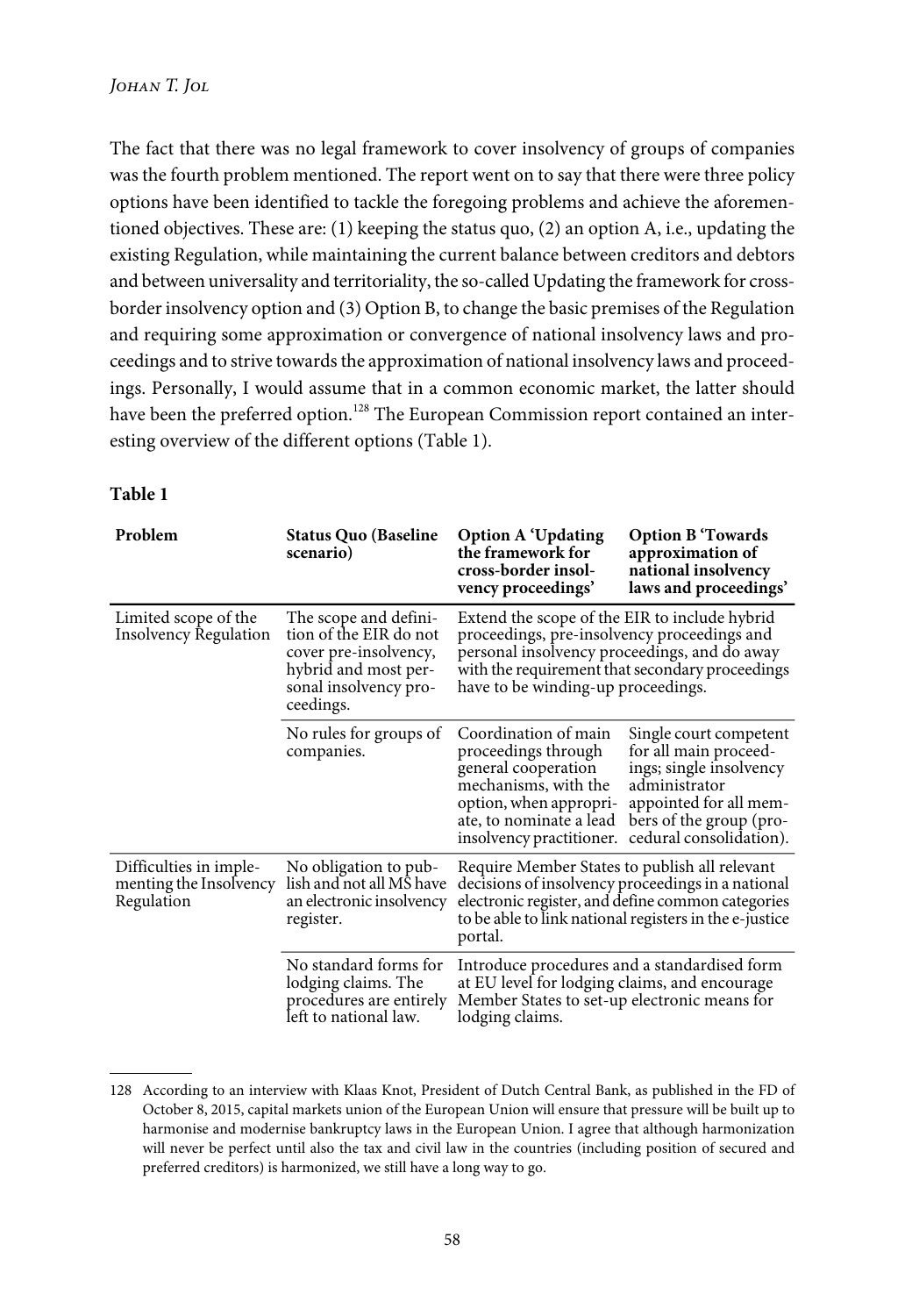| Problem | <b>Status Quo (Baseline</b><br>scenario)                                                | <b>Option A 'Updating</b><br>the framework for<br>cross-border insol-<br>vency proceedings'                              | <b>Option B</b> Towards<br>approximation of<br>national insolvency<br>laws and proceedings' |
|---------|-----------------------------------------------------------------------------------------|--------------------------------------------------------------------------------------------------------------------------|---------------------------------------------------------------------------------------------|
|         | the COMI, which is<br>defined by case law.                                              | Jurisdiction remains at Improve the procedural Harmonise elements of<br>framework and train<br>judges on the EIR.        | national insolvency<br>laws.                                                                |
|         | Coordination is limited Maintain secondary<br>to coordination<br>between practitioners. | proceedings, but<br>improve coordination<br>with the main proceed-<br>ings prior to and during<br>secondary proceedings. | Abolish secondary pro-<br>ceedings.                                                         |

The report concluded, however, in my view, as a result for failure of getting political consensus on option B, that "Option A seems a more proportionate option at this stage. Accordingly, the preferred option for the revision of the Insolvency Regulation is Option A". The report also contained a proposal for an amendment of the EIR.<sup>129</sup>

The report includes the following summary of the proposed amendments $^{130}$ :

The elements of the proposed reform of the Insolvency Regulation can be summarised as follows:

- Scope: The proposal extends the scope of the Regulation by revising the definition of insolvency proceedings to include hybrid and pre-insolvency proceedings as well as debt discharge proceedings and other insolvency proceedings for natural persons which currently do not fit the definition;
- Jurisdiction: The proposal clarifies the jurisdiction rules and improves the procedural framework for determining jurisdiction;
- Secondary proceedings: the proposal provides for a more efficient administration of insolvency proceedings by enabling the court to refuse the opening of secondary proceedings if this is not necessary to protect the interests of local creditors, by abolishing the requirement that secondary proceedings must be winding-up proceedings and by improving the cooperation between main and secondary proceedings, in particular by extending the cooperation requirements to the courts involved;
- Publicity of proceedings and lodging of claims: The proposal requires Member States to publish the relevant court decisions in cross-border insolvency cases in a publicly accessible electronic register and provides for

<sup>129</sup> Proposal for a Regulation of the European Parliament and of the Council amending Council Regulation (EC) No. 1346/2000 on insolvency proceedings. Available at: <http://ec.europa.eu/justice/civil/files/insolvency-regulation\_en.pdf>.

<sup>130</sup> Id., p. 5.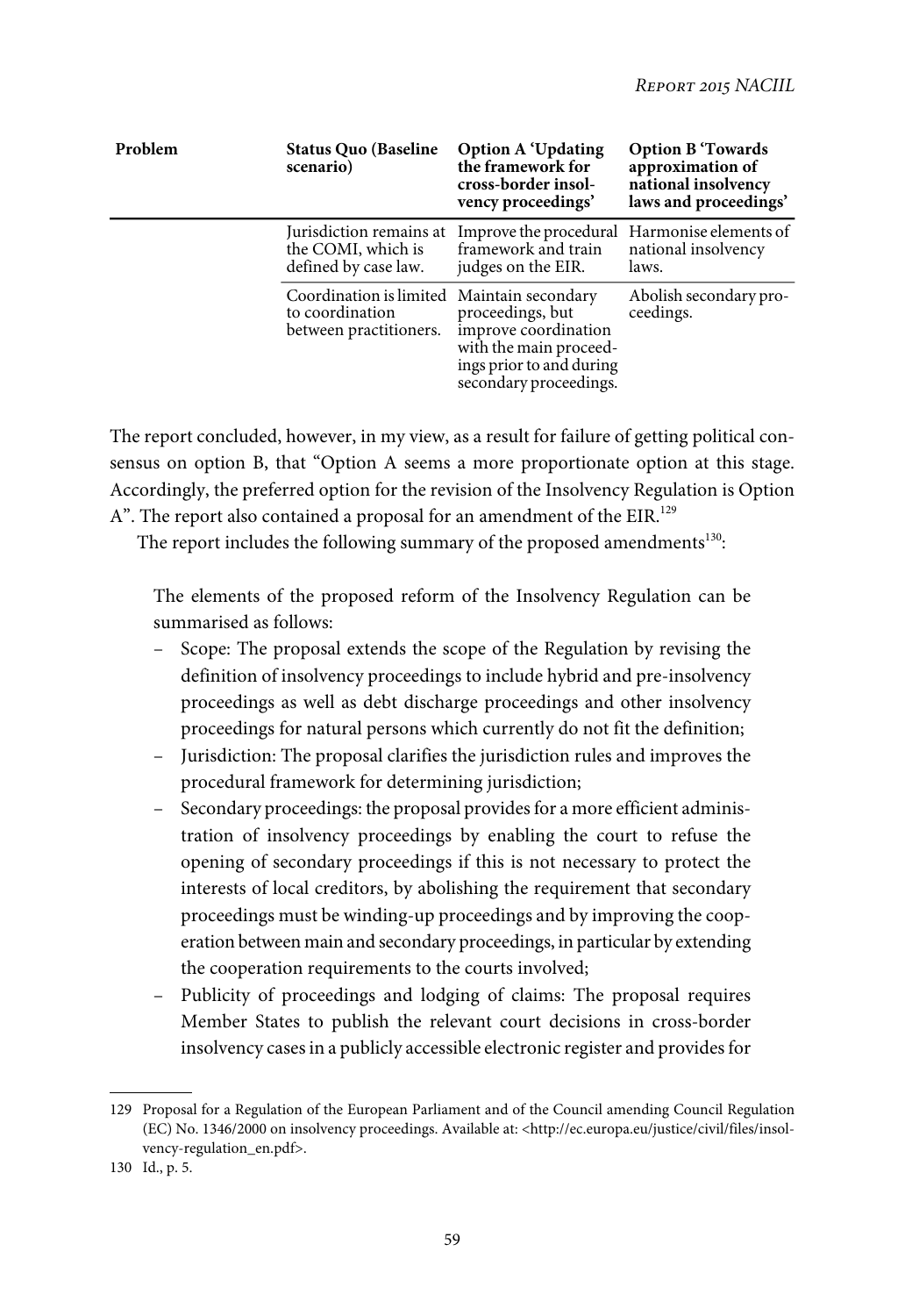the interconnection of national insolvency registers. It also introduces standard forms for the lodging of claims;

– Groups of companies: The proposal provides for a coordination of the insolvency proceedings concerning different members of the same group of companies by obliging the liquidators and courts involved in the different main proceedings to cooperate and communicate with each other; in addition, it gives the liquidators involved in such proceedings the procedural tools to request a stay of the respective other proceedings and to propose a rescue plan for the members of the group subject to insolvency proceedings.

The European Commission continued to work on the amendments of the EIR and an interesting recommendation of the European Commission called "Commission recommendation on a new approach to business failure and insolvency came out on March 12, 2014" (the "Recommendation").<sup>131</sup> The European Commission takes in the Recommendation the view that the rescue culture for businesses should be enhanced. Whereas clauses 1 and 10 to and including 12 of the report are specifically enlightening:

The objective of this Recommendation is to ensure that viable enterprises in financial difficulties, wherever they are located in the Union, have access to national insolvency frameworks which enable them to restructure at an early stage with a view to preventing their insolvency, and therefore maximise the total value to creditors, employees, owners and the economy as a whole. The Recommendation also aims at giving honest bankrupt entrepreneurs a second chance across the Union. (Whereas 1)

Several Member States are currently undertaking reviews of their national insolvency laws with a view to improving the corporate rescue framework and the second chance for entrepreneurs. Therefore it is opportune to encourage coherence in these and any future such national initiatives in order to strengthen the functioning of the internal market. (Whereas 10)

It is necessary to encourage greater coherence between the national insolvency frameworks in order to reduce divergences and inefficiencies which hamper the early restructuring of viable companies in financial difficulties and the possibility of a second chance for honest entrepreneurs, and thereby to lower the cost of restructuring for both debtors and creditors. Greater coherence and increased efficiency in those national insolvency rules would maximise the returns to all types of creditors and investors and encourage cross-border

<sup>131</sup> Text available at: <http://ec.europa.eu/justice/civil/files/c\_2014\_1500\_en.pdf>.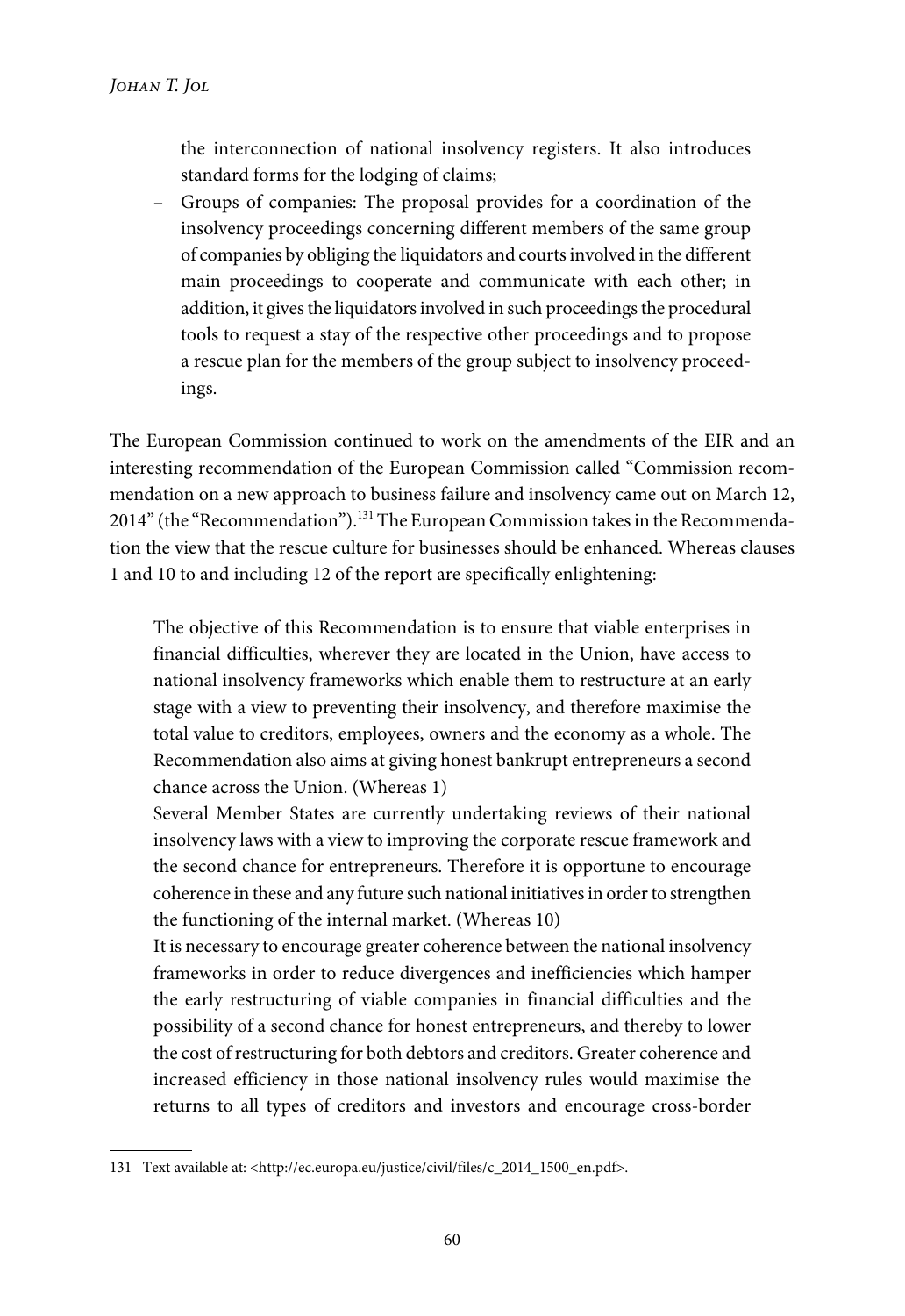investment. Greater coherence would also facilitate the restructuring of groups of companies irrespective of where the members of the group are located in the Union. (Whereas 11)

A restructuring framework should enable debtors to address their financial difficulties at an early stage, when their insolvency could be prevented and the continuation of their business assured. (Whereas 12).

Member states are invited to implement the principles set out in the Recommendation. The European Commission takes the view that in Europe the corporate rescue framework should be enhanced. For international restructurings, the topic of this report, this should mean that these international restructurings should also be facilitated if and to the extent these international restructurings lead to the salvation of viable businesses.

Although the Recommendation suggests that viable business should be saved sooner rather than later and that the law should facilitate this, the Recommendation in my view missed a few things. First of all, it seems that the focus has been on the fresh start principle, which is in principle only relevant for natural persons, and legal entities could simply be liquidated if and when there is too much debt in the entity and no viable business case is to be made. If there is still a viable business case, a restructuring of the capital structure is the essence of the restructuring, not a fresh start. Perhaps this is meant by the European Commission, since it appears that the fresh start is only meant to be for an entrepreneur as a natural person, but a clear definition of the word "entrepreneur" is missing.<sup>132</sup> Secondly, the Recommendation does not give any guidance on the question when a business is still viable and when it is not. Moreover, clear guidance on which entrepreneurs are to be considered honest or not is lacking.

Finally, what is in my view really a missed opportunity is the fact that the European Commission seems to have forgotten to deal with the question of the shareholders' position of a company is in these situations.<sup>133</sup> Most likely, the inability to reach political consensus is the reason behind this.

<sup>132</sup> Confusing in this regard is whereas 7 of the Recommendation which states: "To this end, the Commission announced that it would analyze how the efficiency of national insolvency laws could be further improved with a view to creating a level playing field for companies, entrepreneurs and private persons within the internal market." This reference seems to include the possibility that there are also entrepreneurs who are not private persons. In Recommendation 32 c, however, it appears that entrepreneurs are only private persons, given the reference to family: "(c) safeguard the livelihood of the entrepreneur and his family by allowing the entrepreneur to keep certain assets."

<sup>133</sup> See for a description on the role of shareholders in restructuring in the Netherlands, including suggestions how to deal with it: Forced cooperation on a debt for equity swap; (im)possible, unofficial translation of the Dutch article "Gedwongen medewerking aan debt for equity swap: een (on)mogelijkheid", published in Insolad Jaarboek 2010, De Insolvente Vennootschap. English translation is available at: <www.legalhoudini.nl/images/upload/ENG-DES%20artikel%20versie%20concept%2017\_septemberdefuk.pdf>, Dutch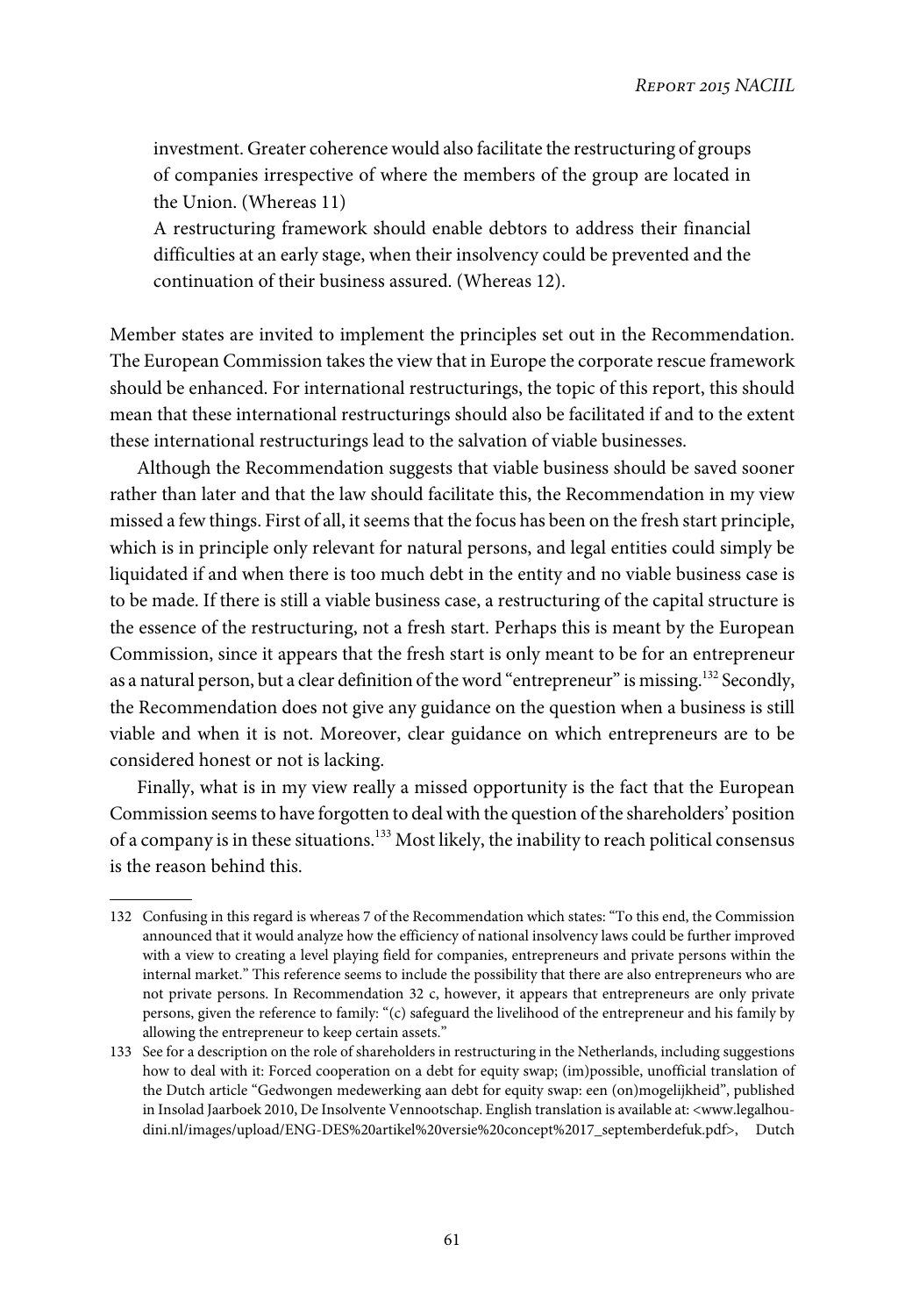The European Commission states in the Recommendation that "The Member States are invited to implement the principles set out in this Recommendation by 12 months from the publication of the Recommendation".

The Dutch State quickly jumped on the Recommendation when preparing the draft WCO II in the consultation phase. From the draft explanatory memorandum of WCO II, it appears that indeed the Dutch government wants to ensure that WCO II complies with the Recommendation.<sup>134</sup> The Dutch legislator assessed whether the draft WCO II did indeed meet the Recommendation and went – rightfully in my view – a step further and also ensured that the position of the unwilling shareholder is taken into account in its WCO II draft proposal. WCO II is still work in progress and needs to pass Dutch parliament.

On September 30, 2015, a report called the Evaluation of the implementation of the commission recommendation of December 3, 2014 on a new approach to business failure and insolvency (the "Evaluation") was published.<sup>135</sup> The conclusion of the Evaluation is:

As a general rule, it can be noticed in Member States with weak preventive restructuring frameworks the number of restructurings is low or very low. As for the recent reforms, although it is still too early to make a comprehensive assessment of their impact, the initial results in the Member States are already visible. For example, in Member States which have introduced a preventive restructuring procedure for the first time, the number of restructurings has increased significantly while the amount of debt-overhang has decreased.

….

In conclusion, it can be seen that among the Member States who replied, several Member States consider that they already largely comply with the Recommendation, and that a significant number of those which do not comply have not launched any reforms to date. While it is clear that the Recommendation has provided useful focus for those Member States undertaking reforms in the area of insolvency, it has not succeeded in having the desired impact in facilitating the rescue of businesses in financial difficulty and in giving a second chance to entrepreneurs because of its only partial implementation in a significant

original available at: <www.legalhoudini.nl/images/upload/DES%20artikel%20versie%20concept%2017% 20septemberdef.pdf>.

<sup>134</sup> See draft explanatory memorandum WCO II 2.5., unofficial English translation available thanks to De Brauw at their website: <www.debrauw.com/wp-content/uploads/NEWS%20-%20PUBLICATIONS/WCO-II-Draft-Bill-14-August-2014-Explanatory-Memorandum-Unofficial-English-Translation\_FO.pdf>.

<sup>135</sup> Available at: <http://ec.europa.eu/justice/civil/files/evaluation\_recommendation\_final.pdf>.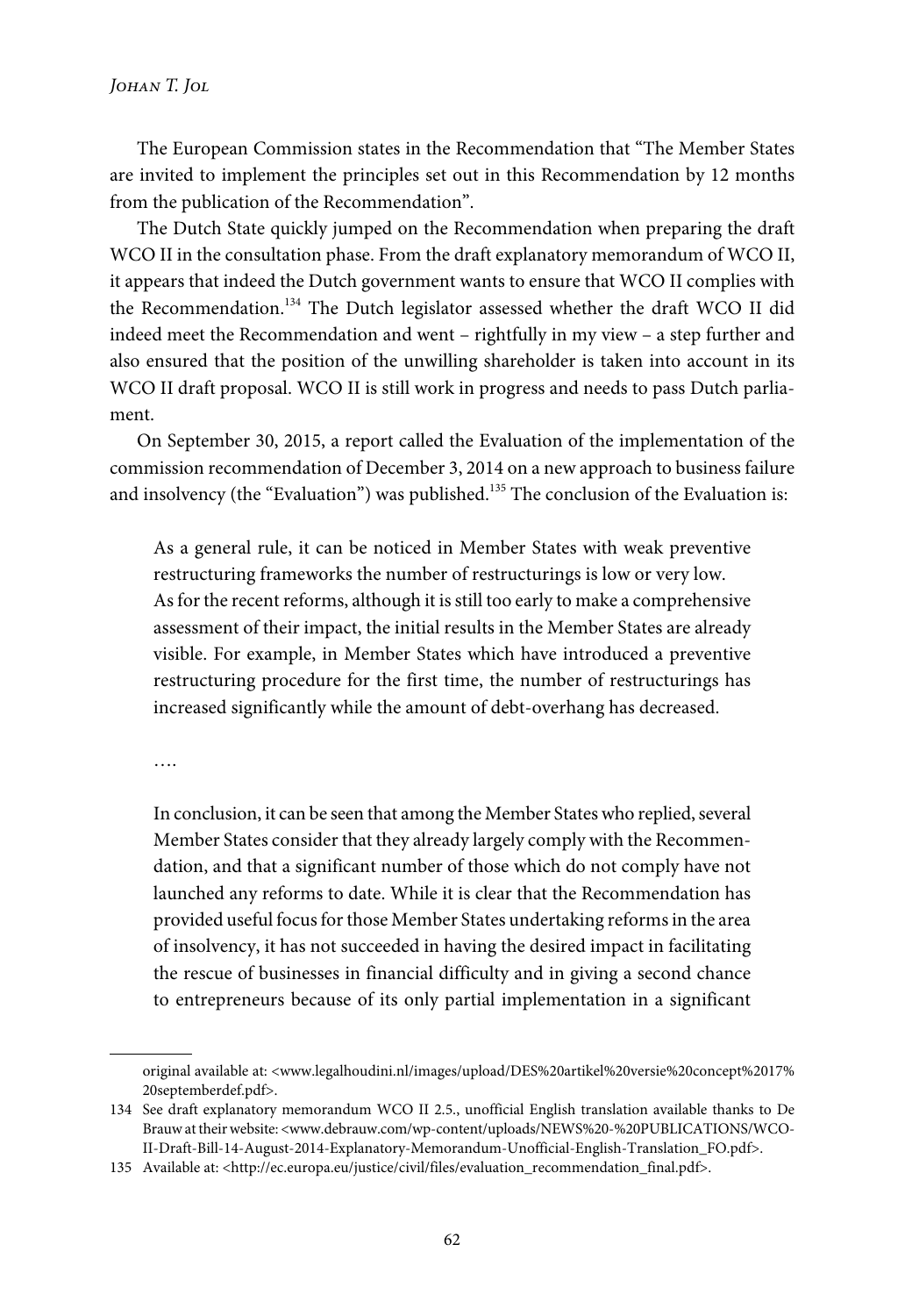number of Member States, including those having launched reforms. These differences in the implementation of the Commission Recommendation mean continuing legal uncertainty and additional costs for investors in assessing their risks and continuing barriers to the efficient restructuring of viable companies in the EU, including cross-border enterprise groups.

The European Commission is not yet satisfied with the progress. It will be interesting to see if anything comes out of Brussels soon to further enhance the rescue culture of Europe. A first step, be it as will be explained hereafter in this paper, in my view too small a step, has been taken by an amendment of the EIR. The Evaluation, however, succeeds this recast of the EIR so apparently in the eyes of the European Commission, the work is not yet done and further amendments of the legislation to enhance the rescue culture might follow.

# EIR/IVO Amendment as of June 26, 2017 Itself

On May 20, 2015, the European Parliament and the Council adopted a recast of the EIR, which will enter into force on June 26, 2017 ("EIR 2017").<sup>136</sup> The four main areas on which the recast is focused are: extension of the scope, prevention of forum shopping, change of rules in relation to group companies and an online insolvency register.

By extending the scope, the recast aims to promote rescue of economically viable businesses.<sup>137</sup> The updated rules on cross-border insolvency proceedings aim to shift the focus away from liquidation and help businesses overcome financial difficulties by extending the scope of the regulation to proceedings that promote rescue of economically viable businesses. The regulation includes provisions governing jurisdiction for opening insolvency proceedings, recognition and enforcement of judgements and the law applicable to insolvency proceedings.

The prevention of forum shopping is done by way of a clarification of the definition of COMI, the principal element to determine in which Member State the main proceeding will be opened. COMI is, as a rule, the place of debtor's registered office or, in the case of

<sup>136</sup> Available at: <http://eur-lex.europa.eu/legal-content/EN/TXT/HTML/?uri=CELEX:32015R0848&from=NL>.

<sup>137</sup> Once again, focus on the rescue of viable business, see whereas 10 of EIR 2017: "(10) The scope of this Regulation should extend to proceedings which promote the rescue of economically viable but distressed businesses and which give a second chance to entrepreneurs. It should, in particular, extend to proceedings which provide for restructuring of a debtor at a stage where there is only a likelihood of insolvency, and to proceedings which leave the debtor fully or partially in control of its assets and affairs. It should also extend to proceedings providing for a debt discharge or a debt adjustment in relation to consumers and selfemployed persons, for example by reducing the amount to be paid by the debtor or by extending the payment period granted to the debtor. Since such proceedings do not necessarily entail the appointment of an insolvency practitioner, they should be covered by this Regulation if they take place under the control or supervision of a court. In this context, the term 'control' should include situations where the court only intervenes on appeal by a creditor or other interested parties."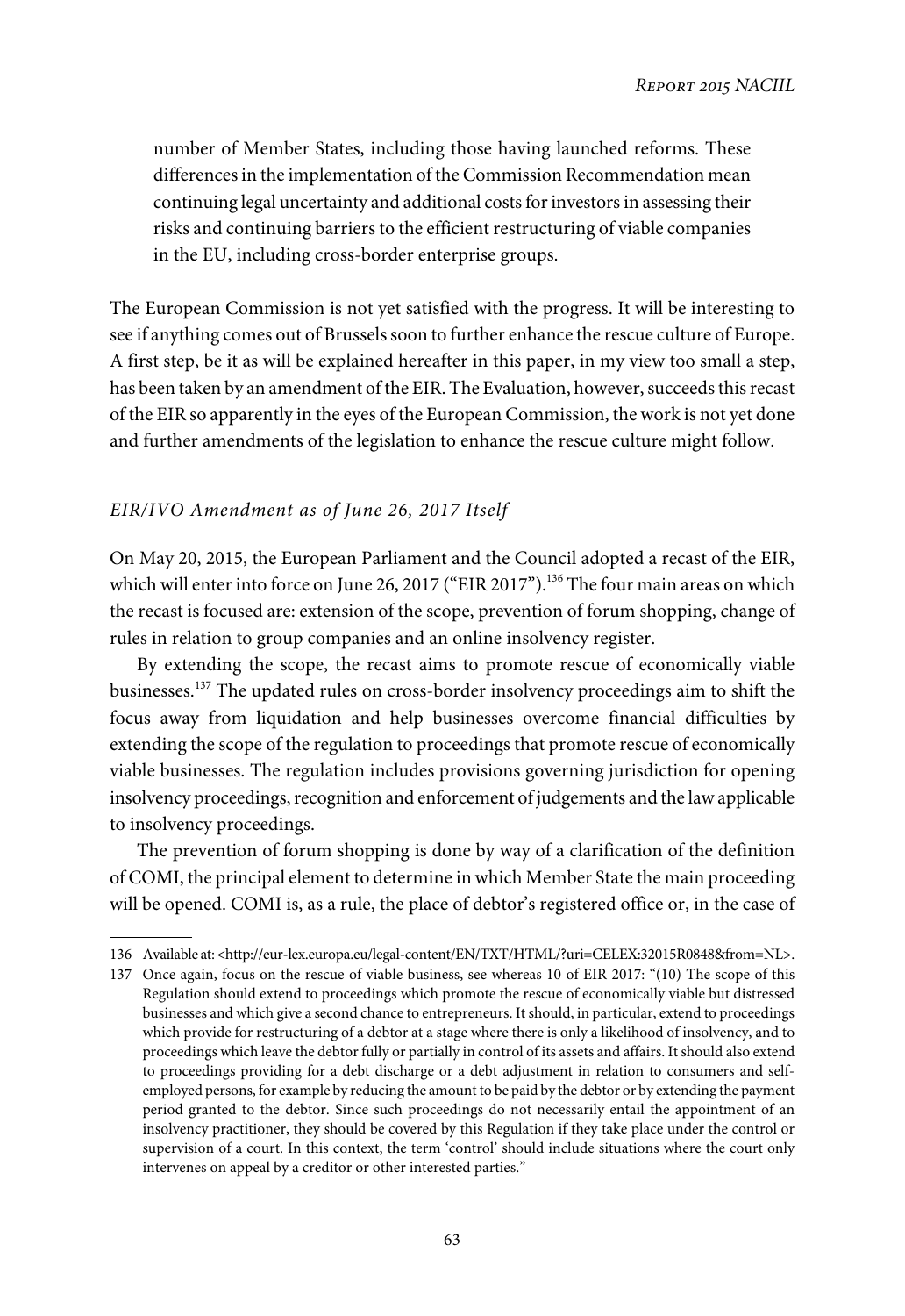an individual exercising an independent business or professional activity, principal place of business. To prevent parties exploiting differences between national legislations, the text adds that the rule should only apply if the registered office has not been moved to another Member State within three months prior to the request for the opening of insolvency proceedings, unless the debtor can provide sufficient evidence to support his assertions. For the consumer insolvency, this period was extended to six months.

The new rules with respect to groups of companies subject to insolvency proceedings before different national courts include tools to enhance cooperation between Member States in order to ensure efficient proceedings and to save assets.

The online insolvency register should ensure that cross-border creditors are well informed and have the opportunity to protect their interests. The law would require Member States to publish relevant information on cross-border insolvency proceedings in an electronic register.

It goes beyond the scope of this report to comment extensively on the amendment; so only a first initial reaction is given here based upon my practical experience with the EIR in international restructurings.

The amendment regarding scope makes sense. These days, the focus is much more of a pre-insolvency process and deal, and inclusion of pre-insolvency processes is supported wholeheartedly. The UK Scheme of Arrangement will still fall outside the scope; the UK ensured in its lobby that it is by putting in whereas 16: "This Regulation should apply to proceedings which are based on laws relating to insolvency. However, proceedings that are based on general company law not designed exclusively for insolvency situations should not be considered to be based on laws relating to insolvency." In other words, UK Schemes are still excluded from the scope of EIR 2017. The UK could, of course, decide to make a distinction between solvent and insolvent schemes, whereby the first would be a general corporate law proceedings and the latter, an insolvency proceeding, which could then be put on Annex A by the UK government. However, as Jennifer Payne puts it, putting schemes on Annex A is "very unlikely to happen, since the effect would de facto limit the use of [insolvent, JTJ] schemes to companies with a COMI in the UK, and therefore their inclusion will be resisted strongly by practitioners within the UK". $^{\rm 138}$ 

The amendment regarding COMI might have some effect on the success of last minute COMI change. However, I doubt whether in relation to the move of the COMI of businesses with the aim of restructuring, this will make much difference in practice. In the Magyar case, the COMI was moved before the three months period, which is relevant under the EIR 2017. The six months period for natural persons could, in theory, indeed help creditors against natural persons fleeing to an easier<sup>139</sup> jurisdiction. What is helpful is that in the

<sup>138</sup> Payne, note 36, p. 294.

<sup>139</sup> Easier in the sense that a discharge of debt is obtained quicker, within a shorter time frame.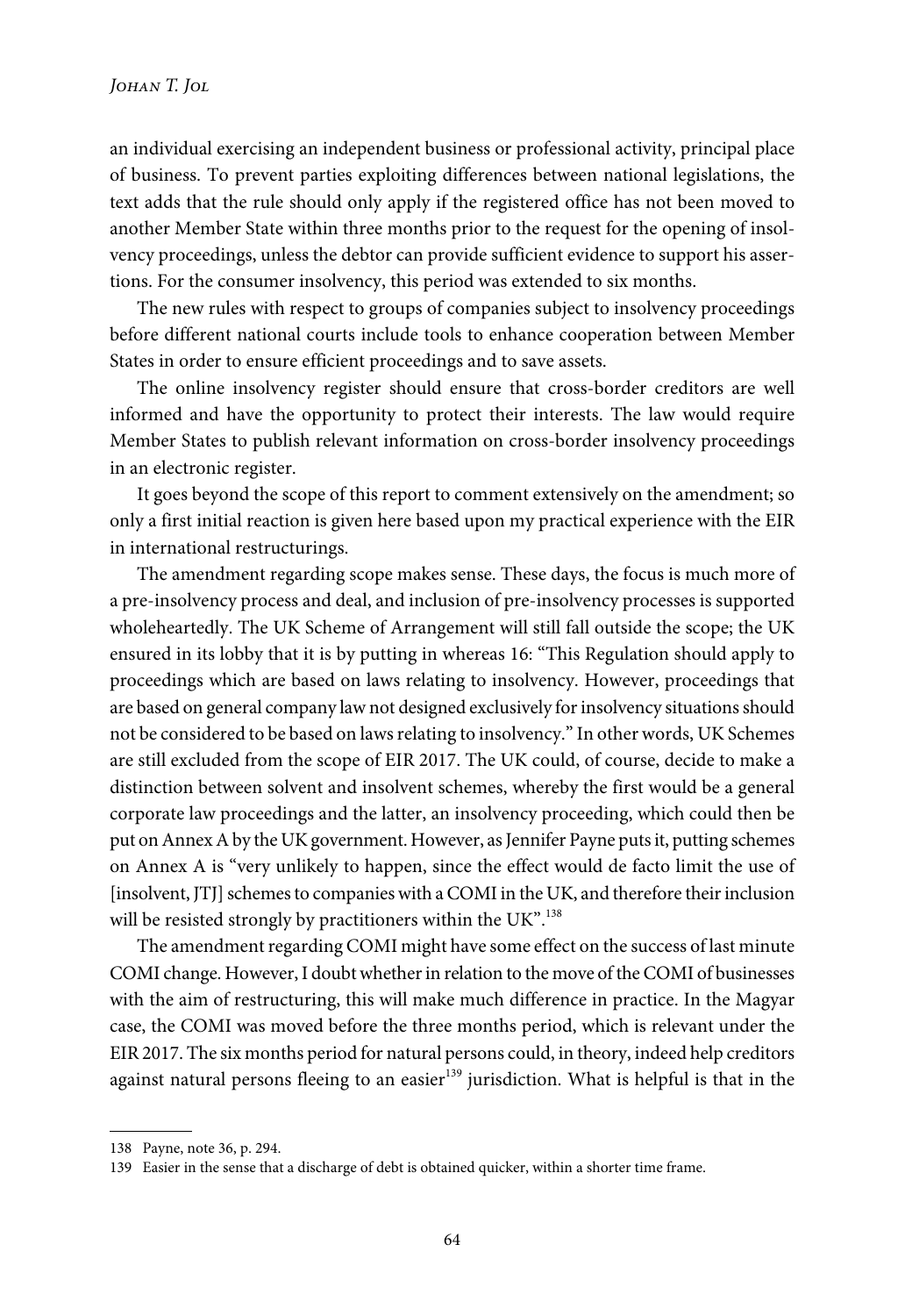considerations of EIR 2017, some indications are available when forum shopping is unacceptable and under which circumstances forum shopping is acceptable and if so, what should be done in order to ensure that the COMI is moved:

(5) It is necessary for the proper functioning of the internal market to avoid incentives for parties to transfer assets or judicial proceedings from one Member State to another, seeking to obtain a more favourable legal position to the detriment of the general body of creditors (forum shopping).

(28) When determining whether the centre of the debtor's main interests is ascertainable by third parties, special consideration should be given to the creditors and to their perception as to where a debtor conducts the administration of its interests. This may require, in the event of a shift of centre of main interests, informing creditors of the new location from which the debtor is carrying out its activities in due course, for example by drawing attention to the change of address in commercial correspondence, or by making the new location public through other appropriate means.

(29) This Regulation should contain a number of safeguards aimed at preventing fraudulent or abusive forum shopping.

(30) Accordingly, the presumptions that the registered office, the principal place of business and the habitual residence are the centre of main interests should be rebuttable, and the relevant court of a Member State should carefully assess whether the centre of the debtor's main interests is genuinely located in that Member State. In the case of a company, it should be possible to rebut this presumption where the company's central administration is located in a Member State other than that of its registered office, and where a comprehensive assessment of all the relevant factors establishes, in a manner that is ascertainable by third parties, that the company's actual centre of management and supervision and of the management of its interests is located in that other Member State. In the case of an individual not exercising an independent business or professional activity, it should be possible to rebut this presumption, for example where the major part of the debtor's assets is located outside the Member State of the debtor's habitual residence, or where it can be established that the principal reason for moving was to file for insolvency proceedings in the new jurisdiction and where such filing would materially impair the interests of creditors whose dealings with the debtor took place prior to the relocation. (31) With the same objective of preventing fraudulent or abusive forum shopping, the presumption that the centre of main interests is at the place of the registered office, at the individual's principal place of business or at the individual's habitual residence should not apply where, respectively, in the case of a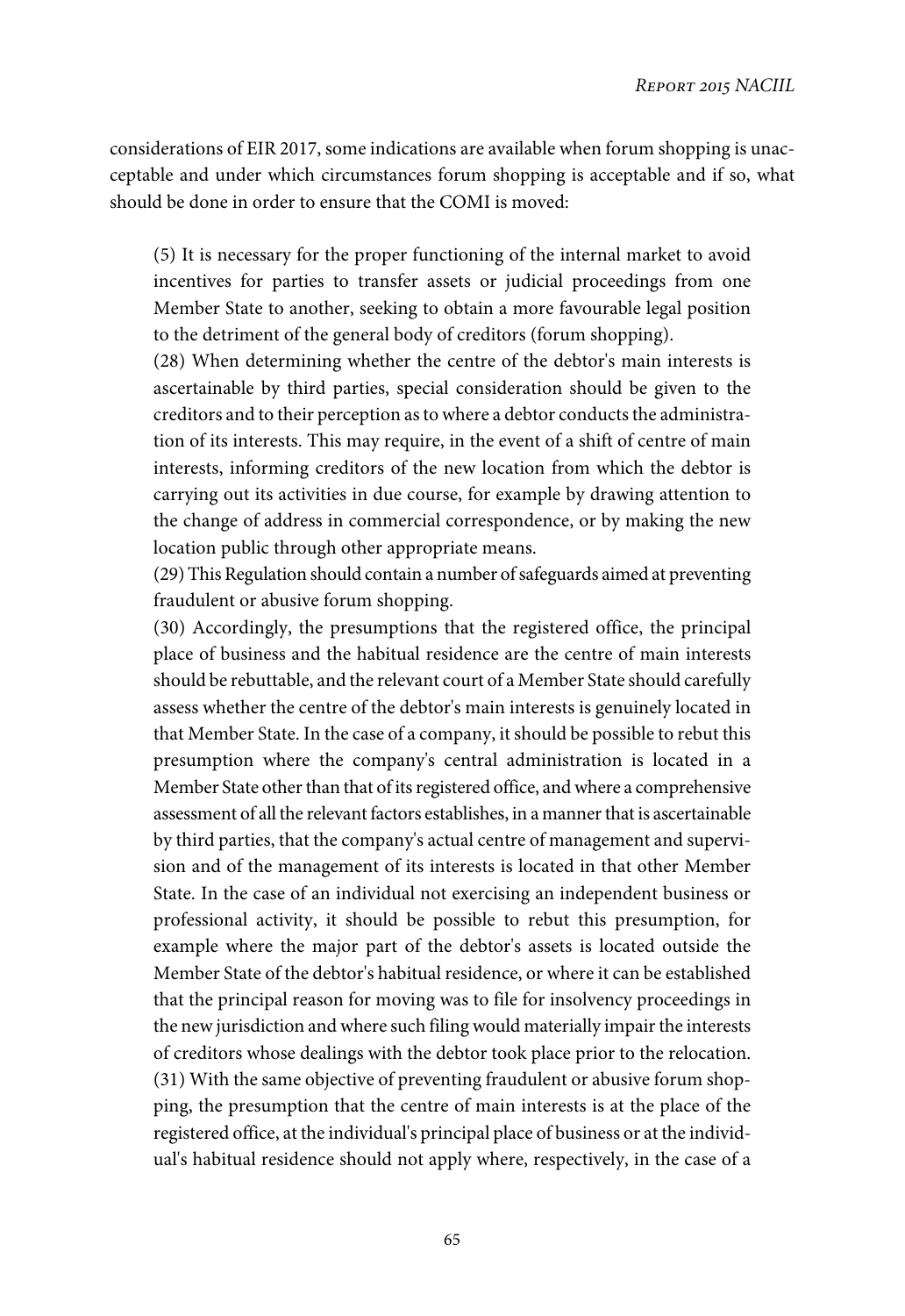company, legal person or individual exercising an independent business or professional activity, the debtor has relocated its registered office or principal place of business to another Member State within the 3-month period prior to the request for opening insolvency proceedings, or, in the case of an individual not exercising an independent business or professional activity, the debtor has relocated his habitual residence to another Member State within the 6-month period prior to the request for opening insolvency proceedings.

(32) In all cases, where the circumstances of the matter give rise to doubts about the court's jurisdiction, the court should require the debtor to submit additional evidence to support its assertions and, where the law applicable to the insolvency proceedings so allows, give the debtor's creditors the opportunity to present their views on the question of jurisdiction.

(33) In the event that the court seised of the request to open insolvency proceedings finds that the centre of main interests is not located on its territory, it should not open main insolvency proceedings.

(34) In addition, any creditor of the debtor should have an effective remedy against the decision to open insolvency proceedings. The consequences of any challenge to the decision to open insolvency proceedings should be governed by national law.

The restructuring practice is, in my view, helped by this clarity, although the appeal route mentioned in whereas 34 might give rise to unforeseen complications.

The new group rules are very elaborated, seem very complicated and all work only on a voluntary basis. One does not need legislation to say what happens if parties are able to agree, that is just the consensual route that is always tried before a plan B kicks in.<sup>140</sup> The new group rules might be effective if a coordinated approach of all European bankruptcies in a group is already prepared prior to the bankruptcies together with both the relevant courts and the liquidators to be appointed. This seems – to put it mildly – a challenging task, or perhaps – to put it realistically – an impossible route to take. But I might be just too sceptical, and perhaps the creative international restructuring practice is able to find its way through the myriad of articles on the group, coordinator and group coordinating proceedings with the possibility to opt out of or opt in to the EIR 2017.

<sup>140</sup> See in more detail: Stephan Madaus in Insolvency Proceedings for Corporate Groups under the New Insolvency Regulation, in International Insolvency Law Review (2015), 3, p. 235 e.f. Madaus concludes: "The legislative process in Europe does not yet seem to allow for solutions that make a considerable difference in the practice of administration insolvent corporate groups." See also Prof. Dr. Jessica Schmidt, Group Insolvencies under the EIR recast in Eurofenix (Autumn 2015), p. 17 e.f. Schmidt concludes: "However, it remains to be seen whether the system will work in practice (especially the reliance on a "comply-or-explain" mechanisme and the "opt-out"-model raise some concerns)."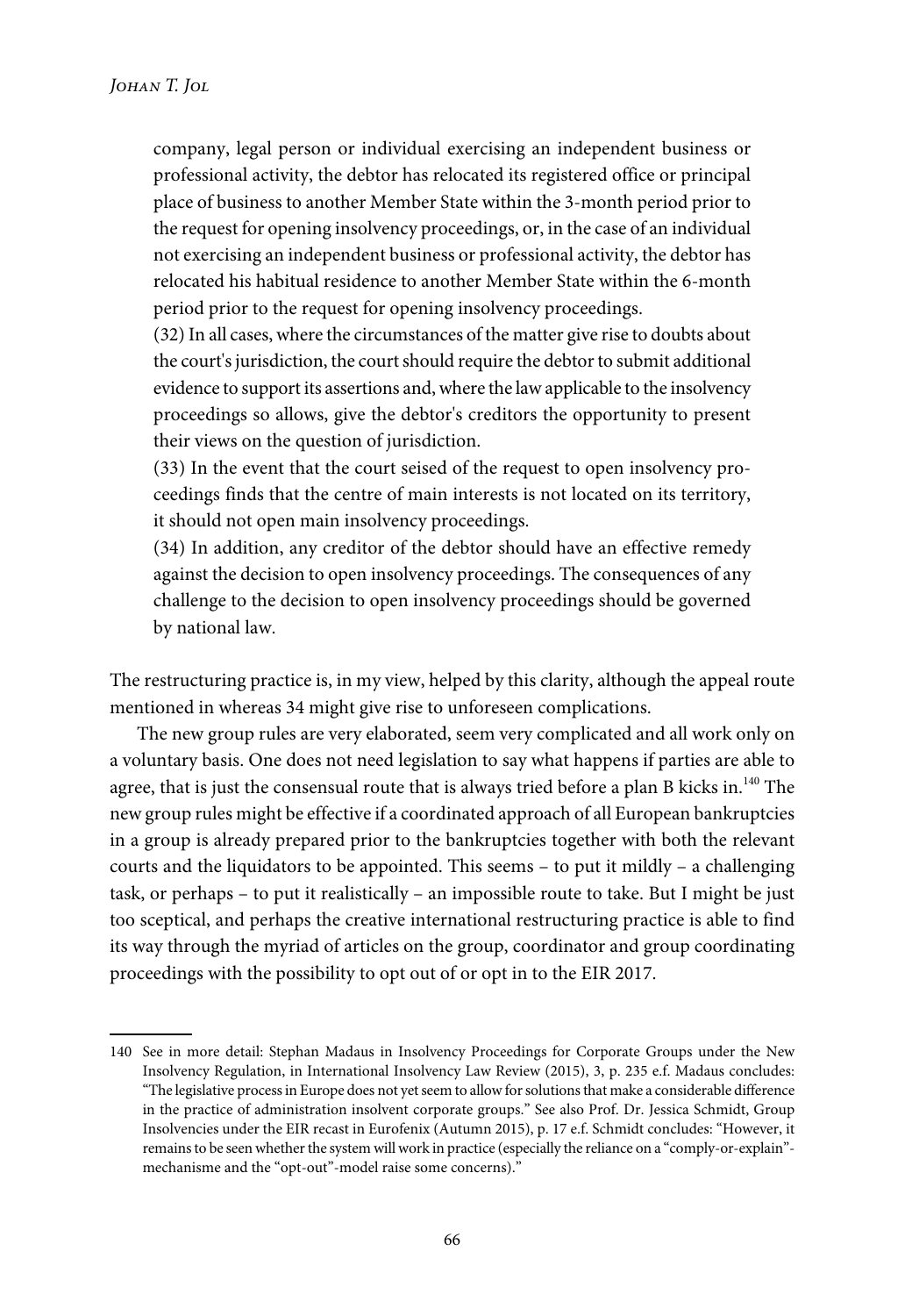I fully endorse the online insolvency register to ensure that cross-border creditors are well informed and have the opportunity to protect their interests, although that is more of an issue on the recovery of assets and not on the restructuring of a business.

# A New Interpretation of the Secured Creditor Exception under the EIR/IVO and the Synthetic Secondary Proceedings and a Solution

What is even more interesting is the fact that despite a hefty debate in literature (old) article 5, the section of the EIR that deals with the question of a secured creditor in member state is bound by an insolvency proceeding in another member state, has not been clarified, but only been renumbered to article 8. The text of (currently) article 5 (and the future identical article 8) reads as follows:

## Article 5

1. The opening of insolvency proceedings shall not affect the rights in rem of creditors or third parties in respect of tangible or intangible, moveable or immoveable assets, both specific assets and collections of indefinite assets as a whole which change from time to time, belonging to the debtor which are situated within the territory of another Member State at the time of the opening of proceedings.

2. The rights referred to in paragraph 1 shall, in particular, mean:

(a) the right to dispose of assets or have them disposed of and to obtain satisfaction from the proceeds of or income from those assets, in particular by virtue of a lien or a mortgage;

(b) the exclusive right to have a claim met, in particular a right guaranteed by a lien in respect of the claim or by assignment of the claim by way of a guarantee; (c) the right to demand assets from, and/or to require restitution by, anyone having possession or use of them contrary to the wishes of the party so entitled; (d) a right in rem to the beneficial use of assets.

3. The right, recorded in a public register and enforceable against third parties, based on which a right in rem within the meaning of paragraph 1 may be obtained shall be considered to be a right in rem.

4. Paragraph 1 shall not preclude actions for voidness, voidability or unenforceability as referred to in point (m) of Article 7(2).

The debate in the literature with respect to this clause is focused on the question as to what is meant by the words "shall not affect". The Heidelberg-Luxembourg-Vienna Report concludes that this clause should be understood as a so-called substantive restriction rule: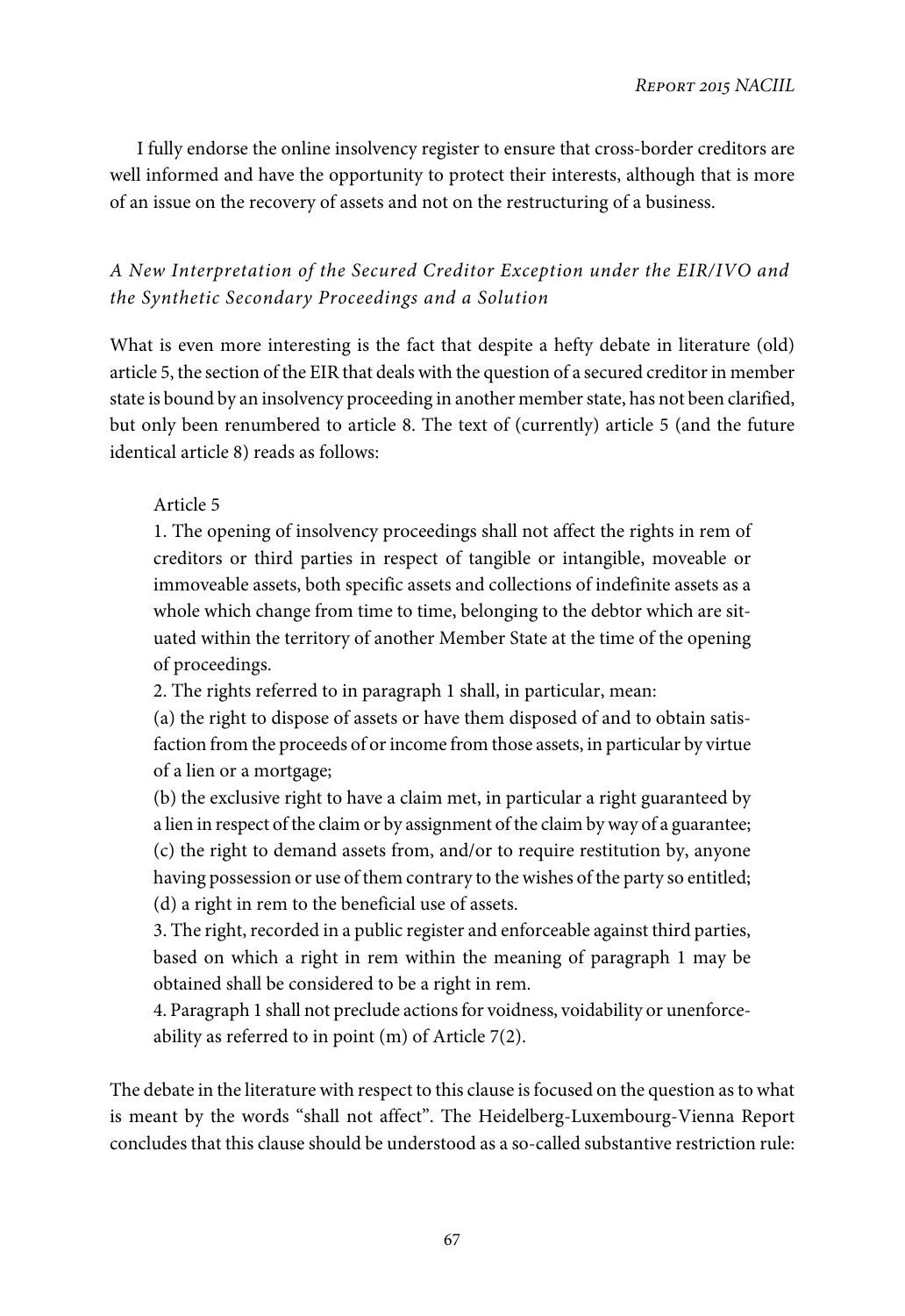## 6.2.2.1 How to achieve policy goals

If Article 5 (1) EIR was a choice of law rule, the opening of the main proceedings in the Member State A ("member state in which the main proceedings is opened, LHA") would automatically have the effects on rights in rem for which the insolvency law of Member State B provides. Therefore, the original meaning of the provision in question is not to adapt the effects from the jurisdiction of the Member State A to the jurisdiction of the Member State B (choice of law rule), but instead to restrict the effects to the assets situated in the territory of Member State A. It is therefore a substantive rule restricting the effects of the opening of insolvency procedures on rights in rem assets located in the territory of Member State A in derogation of the general concept of Article 17 EIR …

In short, if an insolvency proceeding has been declared in Member State A, this insolvency proceeding does not have any effect on the secured assets in Member State B.

It is, however, important to take a step back in history. The Virgós/Schmit-report contains some indication of how article 5 should be interpreted.<sup>141</sup>

94. This provision excludes from the effects of the proceedings rights in rem of third parties and creditors in respect of assets belonging to the debtor which, at the time of the opening of proceedings, are situated within the territory of another Contracting State. If the assets are situated in a non-Contracting State, Article 5 does not govern the issue (see points 44 and 93).

95. In order to understand the functioning of Article 5, account should be taken of the fact that main insolvency proceedings based on Article 3(1) have a universal scope. All the assets of the debtor shall be subject to the main proceedings irrespective of the State where they are situated unless territorial proceedings are opened. The law of the State of the opening of the main proceedings shall determine which of those assets shall be regarded as forming a part of the estate in the main proceedings and which shall be excluded (see Article 4(2)(b)). A part of those assets may be subject to third parties' rights in rem. The Convention does not make it obligatory for these assets to be included in or excluded from the estate in the main proceedings. The Convention imposes only an obligation to respect third parties' rights in rem over assets located within the territory of a Contracting State different from the State of the opening of pro-

<sup>141</sup> Report of May 1996, containing the Report on the Convention of Insolvency Proceedings, designated for the delegation of the Members States, delivered by Miguel Virgós and Etienne Schmit, available at: <http://aei.pitt.edu/952/1/insolvency\_report\_schmidt\_1988.pdf>. The status of the report is described by Wessels, note 14, pp. 353 and 354: it has an important interpretative status.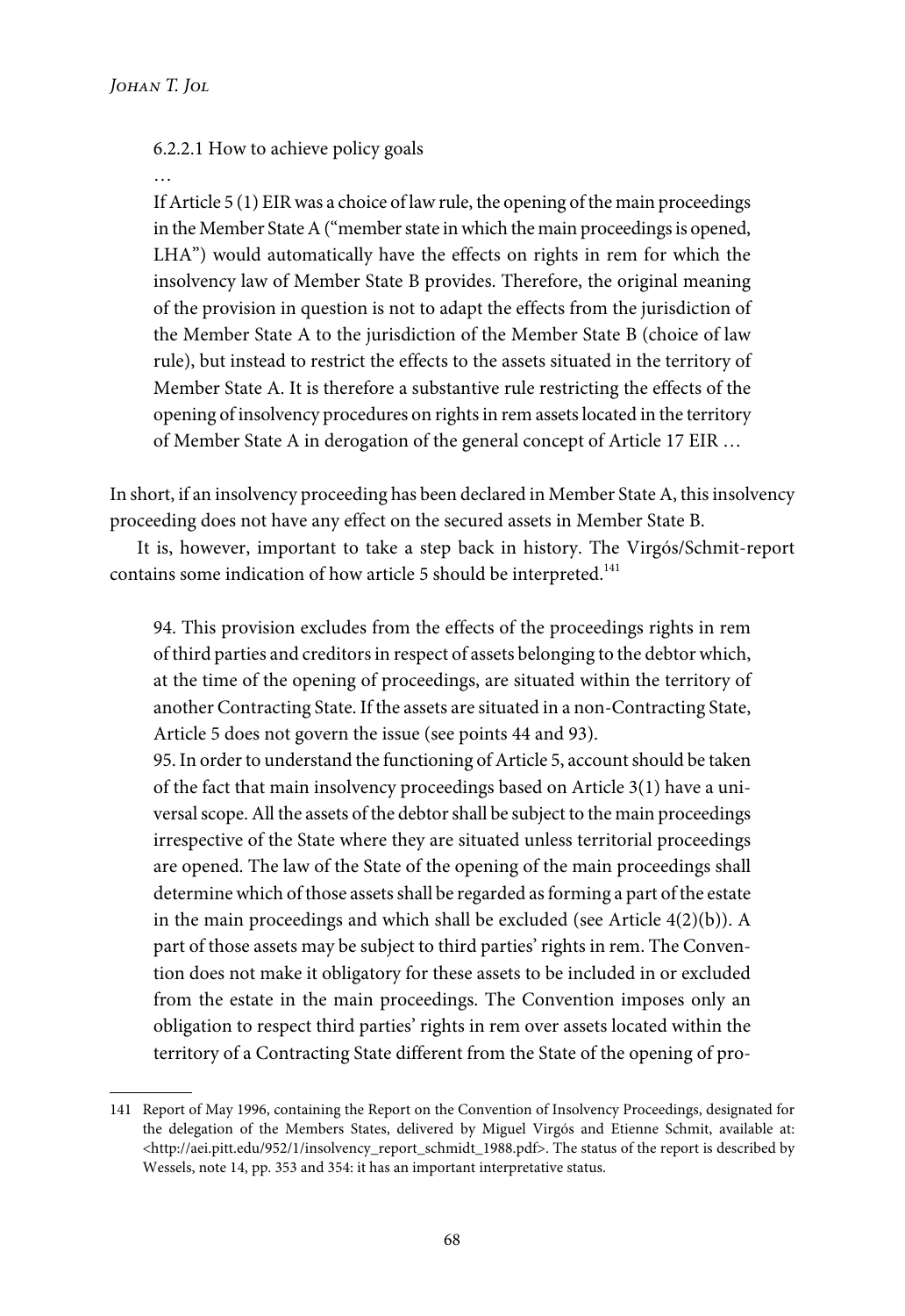ceedings. The creation, validity and scope of these rights in rem are governed by their own applicable law (in general, the "lex rei sitae" at the relevant time) and cannot be affected by the opening of insolvency proceedings. This means that although the law of the State of the opening stipulates that all assets are part of the estate, the holder of the right in rem retains all his rights in respect of the assets in question. For instance, the holder of the right in rem may exercise the right to separate the security from the estate and, where necessary, to realize the asset individually to satisfy the claim. On the other hand, the liquidator, even if he is in possession of the asset, cannot take any decision on that asset which might affect the right in rem created on it, without the consent of its holder (see also point 161).

96. Article 5 only applies to the rights in rem created before the opening of proceedings. If they are created after the opening, Article 4 shall apply without exception (without prejudice to Article 14).

97. The fundamental policy pursued is to protect the trade in the State where the assets are situated and legal certainty of the rights over them. Rights in rem have a very important function with regard to credit and the mobilization of wealth. They insulate their holders against the risk of insolvency of the debtor and the interference of third parties. They allow credit to be obtained under conditions that would not be possible without this type of guarantee. Rights in rem can only properly fulfil their function insofar as they are not more affected by the opening of insolvency proceedings in other Contracting States than they would be by the opening of national insolvency proceedings. This aim could be achieved through alternative solutions which were in fact discussed in the working party. However, to facilitate the administration of the estate the simplicity of the formula laid down in the current Article 5 was preferred by the majority: insolvency proceedings do not affect rights in rem on assets located in other Contracting States.

98. The rule does not"immunize" rights in rem against the debtor's insolvency. If the law of the State where the assets are located allows these rights in rem to be affected in some way, the liquidator (or any other person empowered to do so) may request secondary insolvency proceedings be opened in that State if the debtor has an establishment there. The secondary proceedings are conducted according to national law and allow the liquidator to affect these rights under the same conditions as in purely domestic proceedings.

99. Article 5 states that the proceedings shall not affect rights in rem in respect of assets located in other Contracting States and not that the proceedings shall not affect assets located in another State. As main proceedings are universal (ex. Article 3(1)) they encompass all the debtor's assets. This is important if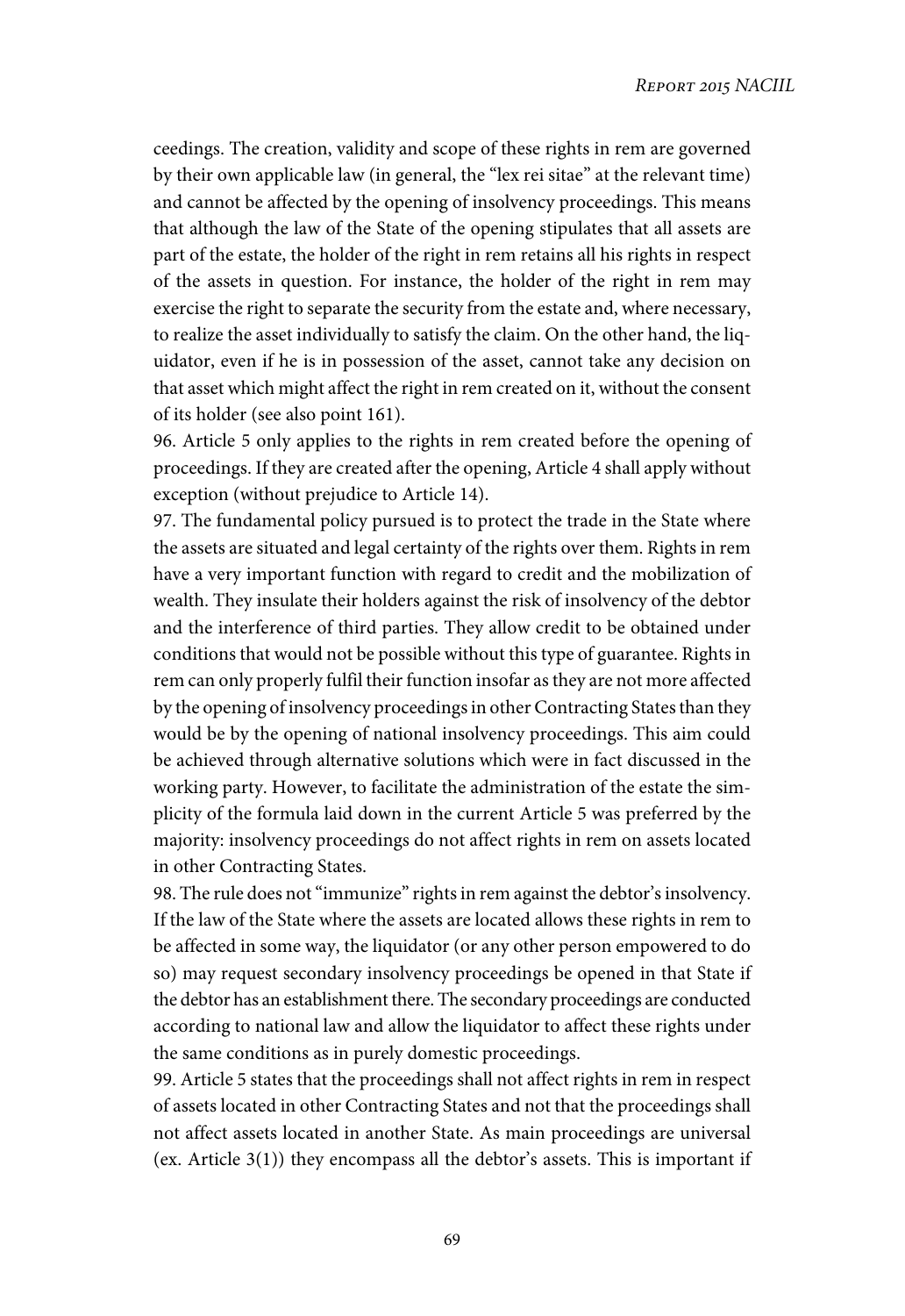the value of the security is greater than the value of the claim guaranteed by the right in rem. The creditor will be then obliged to surrender to the estate any surplus of the proceeds of sale.

Article 5 should be read on conjunction with recital 24 and 25 of the EIR:

(24) Automatic recognition of insolvency proceedings to which the law of the opening State normally applies may interfere with the rules under which transactions are carried out in other Member States. To protect legitimate expectations and the certainty of transactions in Member States other than that in which proceedings are opened, provisions should be made for a number of exceptions to the general rule.

(25) There is a particular need for a special reference diverging from the law of the opening State in the case of rights in rem, since these are of considerable importance for the granting of credit. The basis, validity and extent of such a right in rem should therefore normally be determined according to the lex situs and not be affected by the opening of insolvency proceedings. The proprietor of the right in rem should therefore be able to continue to assert his right to segregation or separate settlement of the collateral security. Where assets are subject to rights in rem under the lex situs in one Member State but the main proceedings are being carried out in another Member State, the liquidator in the main proceedings should be able to request the opening of secondary proceedings in the jurisdiction where the rights in rem arise if the debtor has an establishment there. If a secondary proceeding is not opened, the surplus on sale of the asset covered by rights in rem must be paid to the liquidator in the main proceedings.

To put this in the words of the Heidelberg-Luxembourg-Vienna Report $^{\rm 142}$ :

Therefore, the effects on rights in rem under the insolvency law of Member State B, such as a restriction of foreclosure, are not triggered by the opening of the main proceedings in Member State A, but rather only by the opening of the secondary proceedings in Member State B.

A question that has been heavily debated in legal literature is whether or not article 5 also restricts the possibility to restructure the debtor's liabilities in a main proceeding through

<sup>142</sup> The Heidelberg-Luxembourg-Vienna Report, p. 178, available at: <http://ec.europa.eu/justice/civil/files/evaluation\_insolvency\_en.pdf>.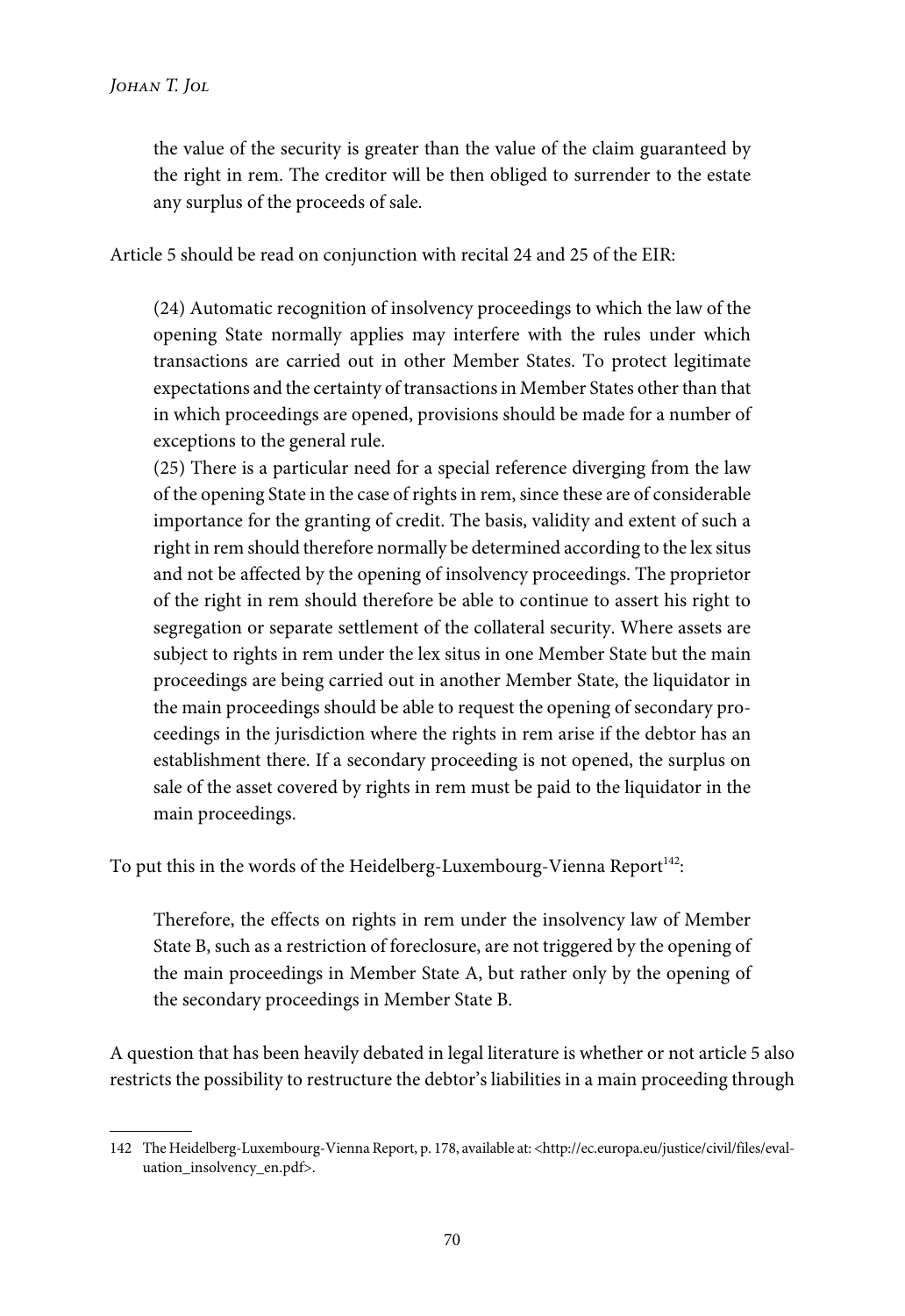a composition or reorganization plan. This debate was complicated by the fact that the EIR secondary proceedings could only be liquidation proceedings rather than restructuring proceedings.<sup>143</sup> This debate continues since no decisive case law on article 5 is available. One of the reasons for this lack of case law is the manner in which companies are financed and in which the security for this financing is put in place. In cross-border financing, a typical security arrangement is that one legal person (the "Security Trustee") obtains the security rights on behalf of all the lenders.<sup>144</sup> The Security Trustee is most of the time instructed by a majority decision of the lenders. However, in cases where a restructuring is envisaged, most of the lenders do not want any use of the security rights but want to wait until a final restructuring agreement is in place. Even if such a restructuring agreement is not in place, an individual lender is not able to force the Security Trustee to take action, lacking an instruction of the majority lenders.<sup>145</sup>

What is the legal debate among the scholars all about, and what is the status of the discussion? Pursuant to article 4.2 of the EIR,<sup>146</sup> the law of the State of the opening of the proceedings shall determine the conditions for the opening of those proceedings, their conduct and their closure, and in particular the conditions for and effects of closure of insolvency proceedings, such as composition.

Scholars in Germany and Austria haven taken the view that article 5(1) EIR does not protect secured creditors against a reduction or even the discharge of the secured claim during insolvency proceedings.<sup>147</sup> Some of these authors even take the view that article 5 does not hinder an adjustment of a secured claim through a reorganization plan and advise secured creditors to realize their securities as soon as possible.<sup>148</sup>

Other scholars take the view that rights in rem falling in the scope of article 5 EIR should not be affected by reorganization plans.<sup>149</sup> In his thesis of 2004, Michael Veder took the view that article 5 EIR entails a general exemption of security rights from the effects of the main proceeding. In his view, any measure taken in the main proceeding that affects the position of the security rights, including measures that indirectly affect security rights

<sup>143</sup> Article 27 EIR. In article 35 EIR 2017 this restriction to liquidation proceedings is taken out.

<sup>144</sup> See extensively on this topic: Collective Security Arrangements by Angelique Thiele (2003) and (in Dutch) Collectieve zekerheidsarrangementen; onzekere zekerheid by Angelique Thiele in Zekerhedenrecht in ontwikkeling KNB (2009).

<sup>145</sup> An interesting question, which is to the best of my knowledge is yet unanswered, is the question whether the beneficiary of the security, i.e., the lender who is entitled to the proceeds of the security realised by the security trustee, could also benefit from article 5.

<sup>146</sup> Article 7 of EIR 2017.

<sup>147</sup> See for references note 110 of p. 195 of the Heidelberg-Luxembourg-Vienna Report.

<sup>148</sup> See further p. 195 of the Heidelberg-Luxembourg-Vienna Report.

<sup>149</sup> See further p. 196 of the Heidelberg-Luxembourg-Vienna Report, see already (in Dutch) R.J. van Galen in Enkele praktische opmerkingen over de werking van de Europese Insolventieverordening en de belangen die daarbij betrokken zijn TvI 2002/Special – Parallelle procedures, p. 140. Van Galen takes the view that the main proceeding could adjust the secured debt itself and that article 5 does not protect the secured creditor in such a case.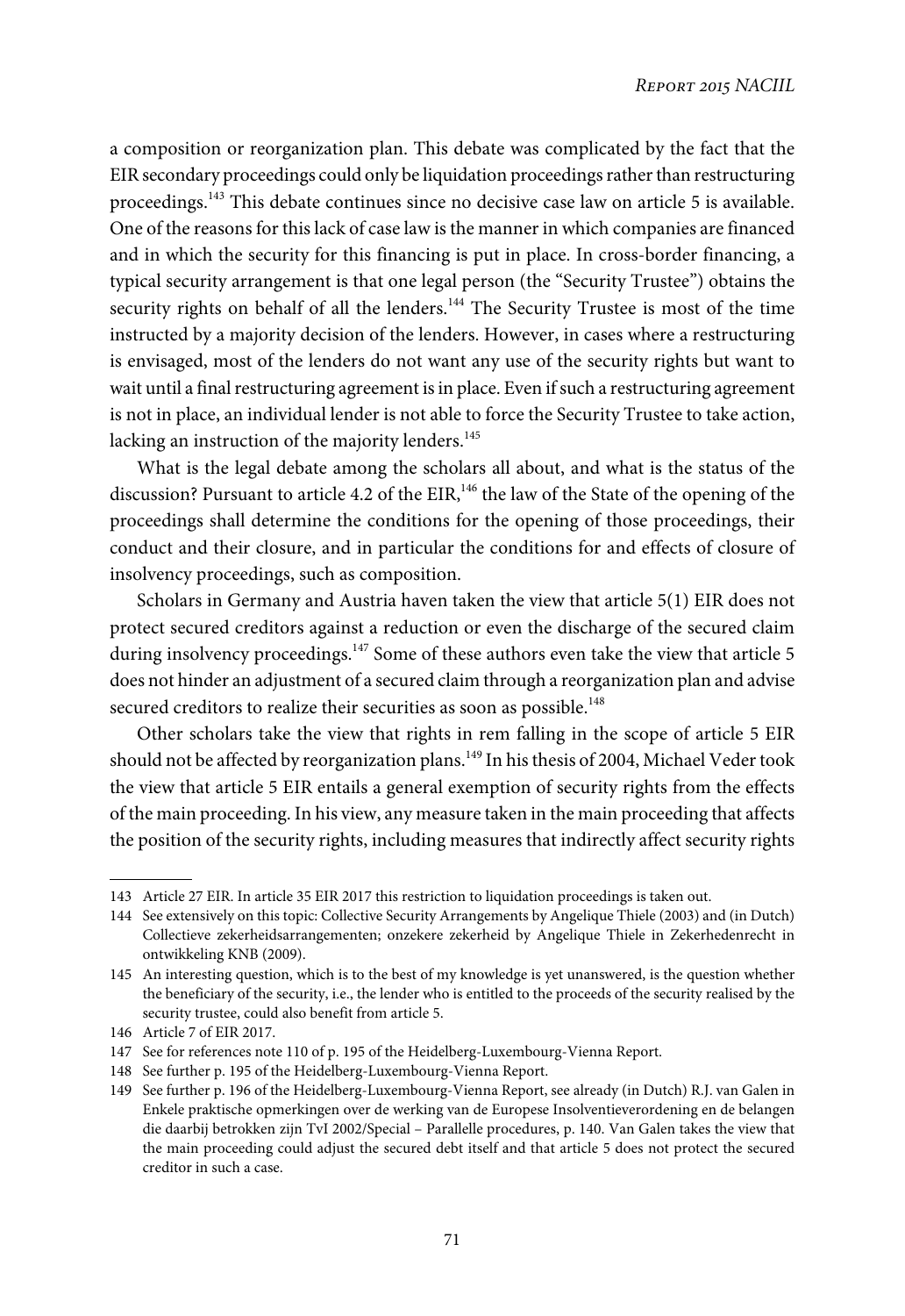in assets situated in other Member States cannot affect security rights. A reduction of liabilities enforced on creditors bound by the plan can, in his opinion, not lead to an infringement on the right to enforce the secured claim to their full extent to the encumbered assets. Article 25 EIR does not change that. The only exception Veder saw (and still sees) is if a secured creditor has voluntarily acceded and accepted the plan.<sup>150</sup> UK practitioners have a similar view. Jennifer Marshall, solicitor at Allen & Overy UK wrote in her paper for the future of the European Insolvency Conference as follows<sup>151</sup>:

Perhaps the most fundamental question regarding Article 5 is unanswered by the EIR and is not addressed in the Virgós-Schmit Report. The question is this: does the Article merely protect the right in rem in the strict sense (i.e. the security interest over the relevant assets) or does it also protect the underlying secured debt? In order words, does Article 5 prevent a composition plan or proceeding which would be effective under the state of the opening of proceedings (and which other Member States would be required to recognize under Article 25) from amending or discharging the debtor's secured indebtedness and therefore protect the secured lender's rights to enforce its security in respect of that indebtedness over assets located in another Member State? Although an English company voluntary arrangement (which is available as a main proceeding in the United Kingdom) cannot, by virtue of section 4(3) of the Insolvency Act 1986, affect the right of a secured creditor to enforce its security without its concurrence, it may well be that main proceedings opened in another Member State (for example French safeguard proceedings) could provide for the variation or charge of a secured debt governed by English law without the express consent of the secured creditor and this could have an effect on the enforcement of security in England. The composition plan or proceeding could, for example, purport to discharge the secured indebtedness or the indebtedness could be reduced to 50% (or even 99.9%) of its face value. In these circumstances, having a right in rem in relation to the remaining 0.1% of the debt would seem fairly pointless. I would argue that, for these reasons, Article 5 must protect the secured indebtedness as well as the security interest but clarification is needed on this point.

<sup>150</sup> Michael Veder in Cross-Border Insolvency Proceedings and Security Rights (2004), p. 353 and Applicable law, in particular security rights proposal paper presented it at the congress The Future of the European Insolvency Regulation in Amsterdam in April 2011, available at: <www.eir-reform.eu/uploads/papers/ PAPER%204-3.pdf>. Further (but only in Dutch) in Goederenrechtelijke zekerheidsrechten in de int. Handels- en financieringspraktijk, p. 314, Zekerhedenrecht in ontwikkeling KNB 2009 and Zekerheidsrechten en de Insolventieverordening: op zoek naar balans NTHR 2013-2, p. 91.

<sup>151</sup> Jennifer Marshall in article 5 (rights in rem) paper for the future of the European insolvency regulation, available at: <www.eir-reform.eu/uploads/PDF/Jennifer\_Marshall.pdf>.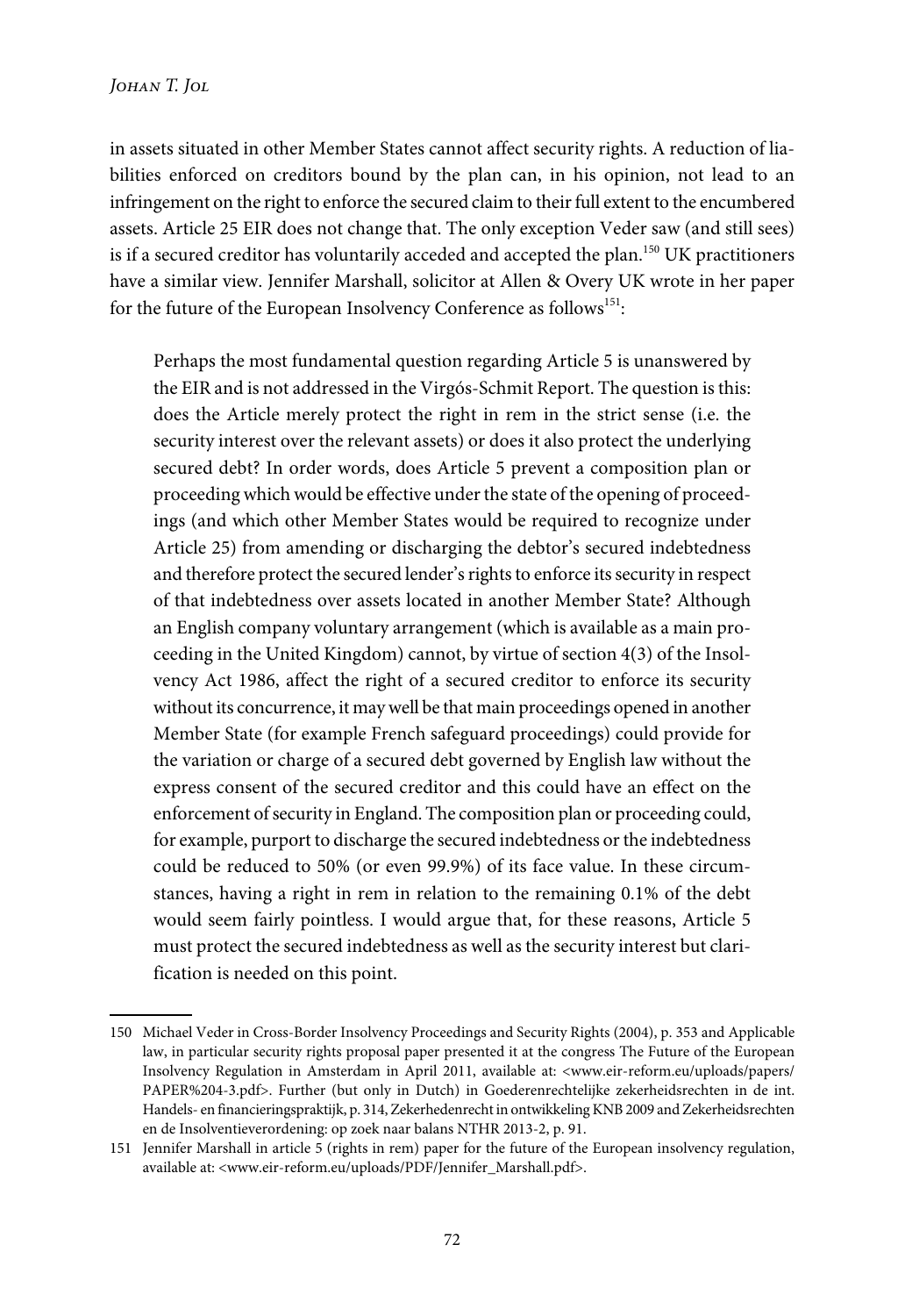The UK lawyers are aware of the fact that decisive case law is not available. In the EC Regulation on insolvency proceedings, a commentary and annotated guide, UK commentators give their view on how article 5 EIR could be interpreted<sup>152</sup>:

One important question is unanswered by the Regulation and is not addressed in the Virgós-Schmit Report. Does the Article (5, JTJ) merely protect the right in rem in the strict sense (i.e. the security interest over the relevant asset) or does it also protect the underlying secured debt? In other words, does Article 5 prevent a composition plan or proceeding which would be effective under the state of the opening of proceedings from amending or discharging the debtor's secured indebtedness and therefore protect the bank's rights to enforce its security interest in respect of that indebtedness over assets located in another Member State? Although an English voluntary arrangement (which is available as a main proceeding in the United Kingdom) cannot, by virtue of section 4(3) of the Insolvency Act 1986, affect the right of a secured creditor to enforce its security interest without its concurrence, it may well be that main proceedings opened in another Member State could provide for the variation or discharge of a secured debt governed by English law without the express consent of the secured creditor and this could have an effect on the enforcement of security in England. Although such a result would seem to be far from the intentions of the draftsman, it cannot be excluded.

The UK practitioners accept the fact that the EIR is not clear on this issue $^{153}$ :

If, as a matter of the insolvency law of the relevant Member State referred to above, the main proceedings had the effect of discharging the obligation of the debtor in all jurisdictions, the question arises whether Article 5 would allow the secured creditor to enforce its security in another Member State notwithstanding the discharge of the secured liability pursuant to the main proceeding. The Regulation is not clear in this regard. Whilst Article 5 states that the opening of proceedings shall not"affect" the rights in rem of creditors in respect of assets in another Member State, it could be argued that this does not prevent the discharge of secured liability. However, without the any underlying secured liability for the security to secure, the rights in rem would be worthless. This

<sup>152</sup> Chapter 6.56, The effect of the Regulation on Cross-Border Security and Quasi-security. The EC Regulation on insolvency proceedings, a commentary and annotated guide, 2nd edition edited by Gabriel Moss, Ian Fletcher and Stuart Isaacs This chapter was written by Stuart Isaacs QC, Felicity Toube, Nick Segal and (again) Jennifer Marshall.

<sup>153</sup> Chapter 6.129, Id.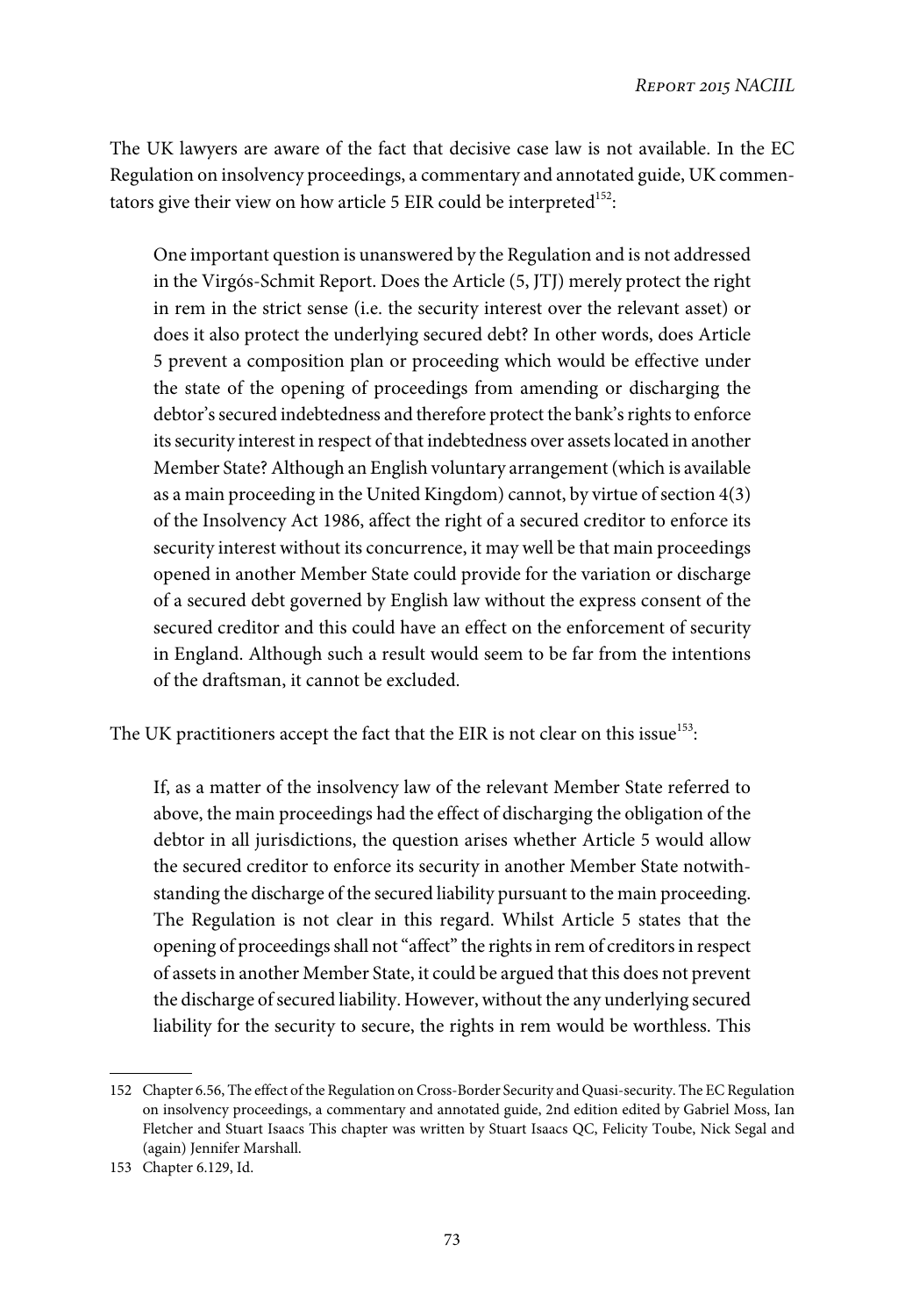is a matter which it might be appropriate to refer to the European Court of Justice.

UK QC Mark Arnolds recently wrote the following in relation to article  $5^{154}\!$ :

'Shall not affect'

2.75 As other commentators have pointed out, article 5(1) has given rise to a question which is unanswered, at least in terms which admit of no doubt, by the Insolvency Regulation itself or in the Virgós-Schmit Report. That is whether a distinction is to be drawn the purposes of Article 5 between the rights in rem and the debt to which it relates, so as to permit the reduction or compromise of the debt (without the consent of the holder of the right in rem) as a result of the opening of insolvency proceedings, leaving the right in rem itself to apply only in relation to the reduced balance.

2.76 That is a question which neither the CJEU nor the English courts have so far considered. Until they have spoken, it is suggested that the better view is that no such distinction is to be drawn for the purposes of Article 5, where it applies, and that the debt in the respect of which the right in rem is held cannot be reduced or compromised without the consent of the holder of that right. The very reason for including Article 5 at all was because rights in rem are 'of considerable importance for the granting of credit. As already stated, this is reinforced by Virgós-Schmit report. In practical terms, the value attributable to wright in rem will ultimately only be as much as the amount of the debt to which it relates or, if lower, the realisable value of the asset. It follows that, if the amount of the underlying debt is reduced as a result of the opening of insolvency proceedings, so too the value of the right in rem will be reduced. But if the value of the right in rem were to be reduced in this matter, it is difficult to see how it could not be said to have been "affected", which is the very thing Article 5 prohibits. Such a result could hardly be said to "insulate [the holders of in rem rights] against the risk of insolvency of the debtor or the interference of third parties", nor would it facilitates the provision of credit.

2.77 That said, it is with restating that Article 5 only applies in any event in relation to the rights in rem over assets situated in another Member State at the time of the opening of proceedings (or at the time of accession if the Member State acceded after the proceedings were opened). It does not provide any protection in relation to rights in rem over assets situated within the State of the opening of the proceedings, because it simply does not apply in such

<sup>154</sup> General Editor Richard Sheldon in Cross-Border Insolvency, 4th edition, 2015, p. 52.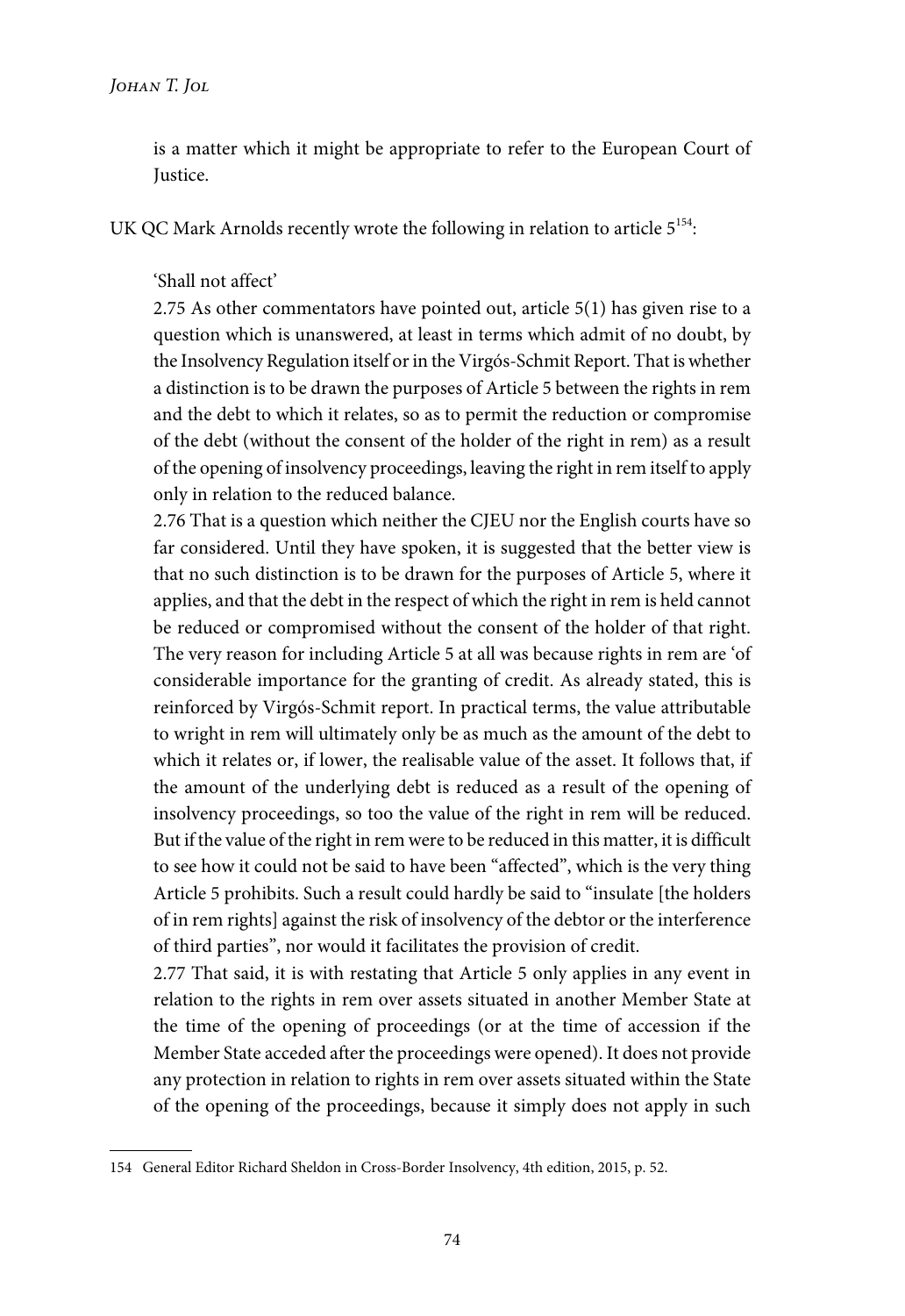circumstances. If insolvency proceedings are opened in the Member State in which the relevant assets are situated, therefore, and the law of that Member State permits rights in rem to be affected in this or any other way, Article 5 will provide no protection.

During the process of the amendment of the EIR into the EIR 2017, the correct interpretation of article 5 has been discussed. Estonia raised precisely this question in its national report.<sup>155</sup>

The Heidelberg-Luxembourg-Vienna Report itself came with a suggestion to amend article  $5^{156}$ :

## 6.2.6. Recommendations

The recommendations of this report are the following:

- 1. Article 4(2) (n) EIR is added, reading as follows:"the effects of the insolvency proceedings on right in rem of creditors or third parties in respect of tangible or intangible, moveable or immoveable assets – both specific assets and collection of indefinite assets as a whole which change from time to time belonging to the debtor which are situated within the territory of any Member State at the time of the opening of proceedings."
- 2. Article  $5(1)$  is amended as follows: "Article  $4(2)(n)$  shall not apply insofar as a creditor or a third party provided proof that: (a) The secured assets have been situated within the territory of another Member State than the State of the opening of the proceedings at the time of the opening of proceedings, and (b) The substantial effects of insolvency proceedings on rights in rem provided for under the law of that State of the opening proceedings do not comply with the insolvency law of the Member State within the territory of which the assets were situated at the time of the opening of proceedings."
- 3. Article 5 (2) EIR is amended as follows: "The courts of the Member State, within the territory of which the assets were situated at the time of the opening of proceedings, have special jurisdiction for claims based on paragraph 1.

The purpose of this recommendation was to ensure that – in the words of the Heidelberg-Luxembourg-Vienna Report – article 5 is transformed into a so-called opposition rule. The secured creditor may invoke the opposition rule if the adjustment in the main pro-

<sup>155</sup> Annex Systematic Summary of National reports, p. 471 from Heidelberg-Luxembourg-Vienna Report.

<sup>156</sup> Heidelberg-Luxembourg-Vienna Report, p. 197.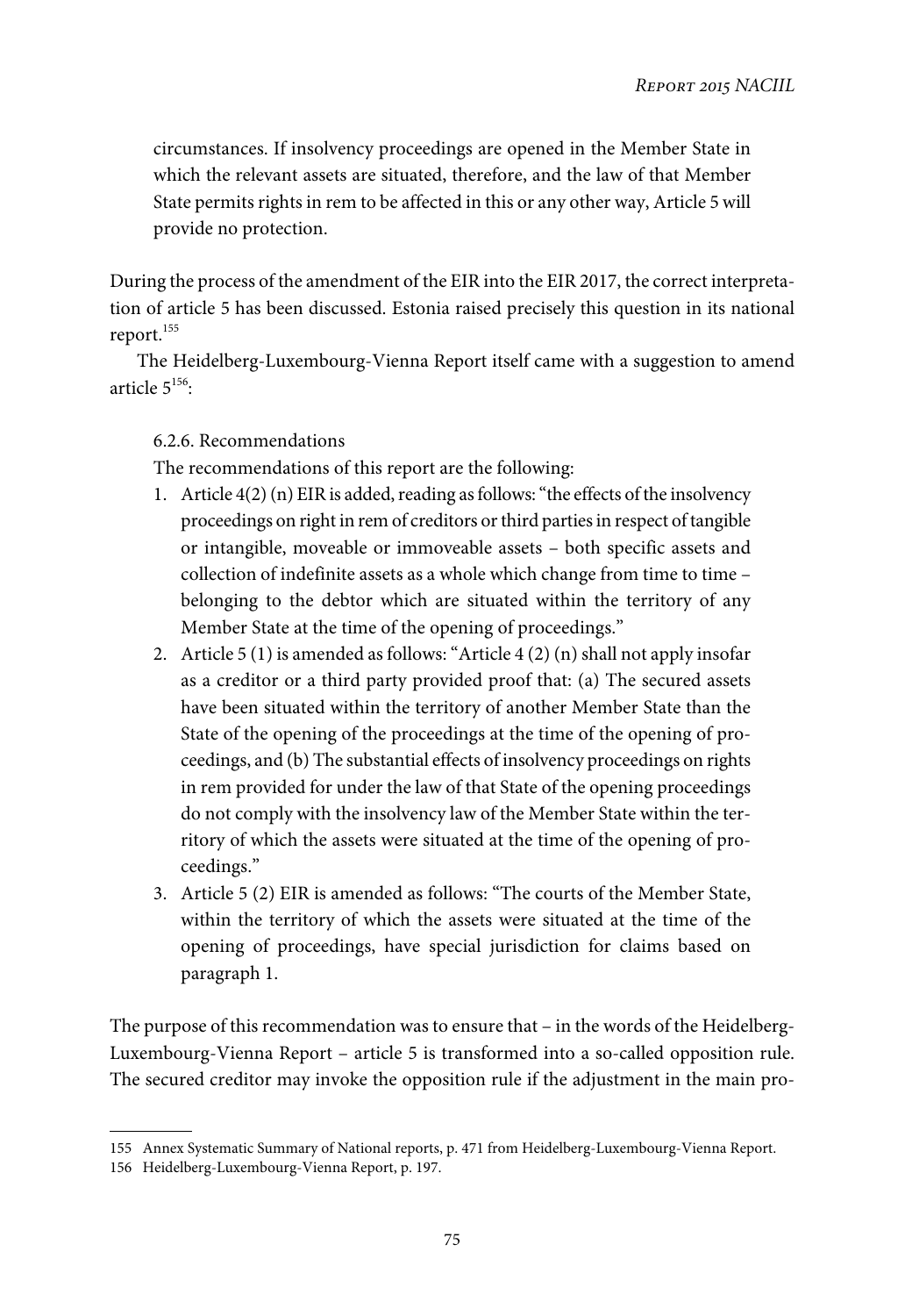ceeding of the insolvency results in an adjustment or discharge of its claim, and this adjustment or discharge puts him in a worse-off position than if an insolvency proceeding would have been declared in the other Member State where the secured assets are located.<sup>157</sup> INSOL Europe also came forward with a proposal<sup>158</sup>:

The discrepancy of the treatment of security rights depending on whether insolvency proceedings have actually been opened in the Member State where the assets are located has been the cause of much debate. Generally it is felt that the distinction may be understandable for historical reasons, but that such a distinction is no longer justified. INSOL Europe therefore suggests amending Article 5(1) and inserting a provision which is similar to the provisions of Articles 8 and 10. The amended text reads"The effects of insolvency proceedings on the rights in rem of creditors or third parties in respect of tangible or intangible, moveable or immoveable assets […] belonging to the debtor which are situated within the territory of another Member State at the time of the opening of proceedings shall be governed solely by the law of the Member State within which the assets are situated."

Berends also took the view that the EIR should indeed contain a rule as formulated by INSOL but sees no sufficient grounds to interpret the current EIR (and presumably given the fact that article 8 has not been amended to future article 8 EIR 2017) in this manner.<sup>159</sup> Veder has also given his views recently $^{160}$ :

26. The approach taken in Article 5 (and 7) EIR should be seriously reconsidered. Article 5 EIR in fact allows secured creditors in a cross-border context to acquire a position that they have under no existing insolvency law. The "excessive" protection now granted by Article 5 (and 7) EIR should be replaced by a more balanced approach. The option of applying the insolvency law of the Member State where the asset is located should be given serious consideration. Another option that could be considered is to assess the secured creditor's position in the debtor's insolvency in accordance with the insolvency rules of the law applicable to the security right, which does not necessarily coincide

with the lex rei sitae (e.g. in respect of intangibles). That never would require

<sup>157</sup> Id.

<sup>158</sup> Revision of the European Insolvency Regulation, proposal by INSOL Europe 2012, available for INSOL Europe members at: <www.insol-europe.org/technical-content/revision-of-the-european-insolvency-regulation-proposals-by-insol-europe>.

<sup>159</sup> A.J. Berends, Insolventierecht in het internationaal privaatrecht (2011), p. 338.

<sup>160</sup> P.M. Veder, in The Future of the European Insolvency Regulation – Applicable Law, in Particular Security Rights in International Insolvency Law Review (2011), 3, p. 291.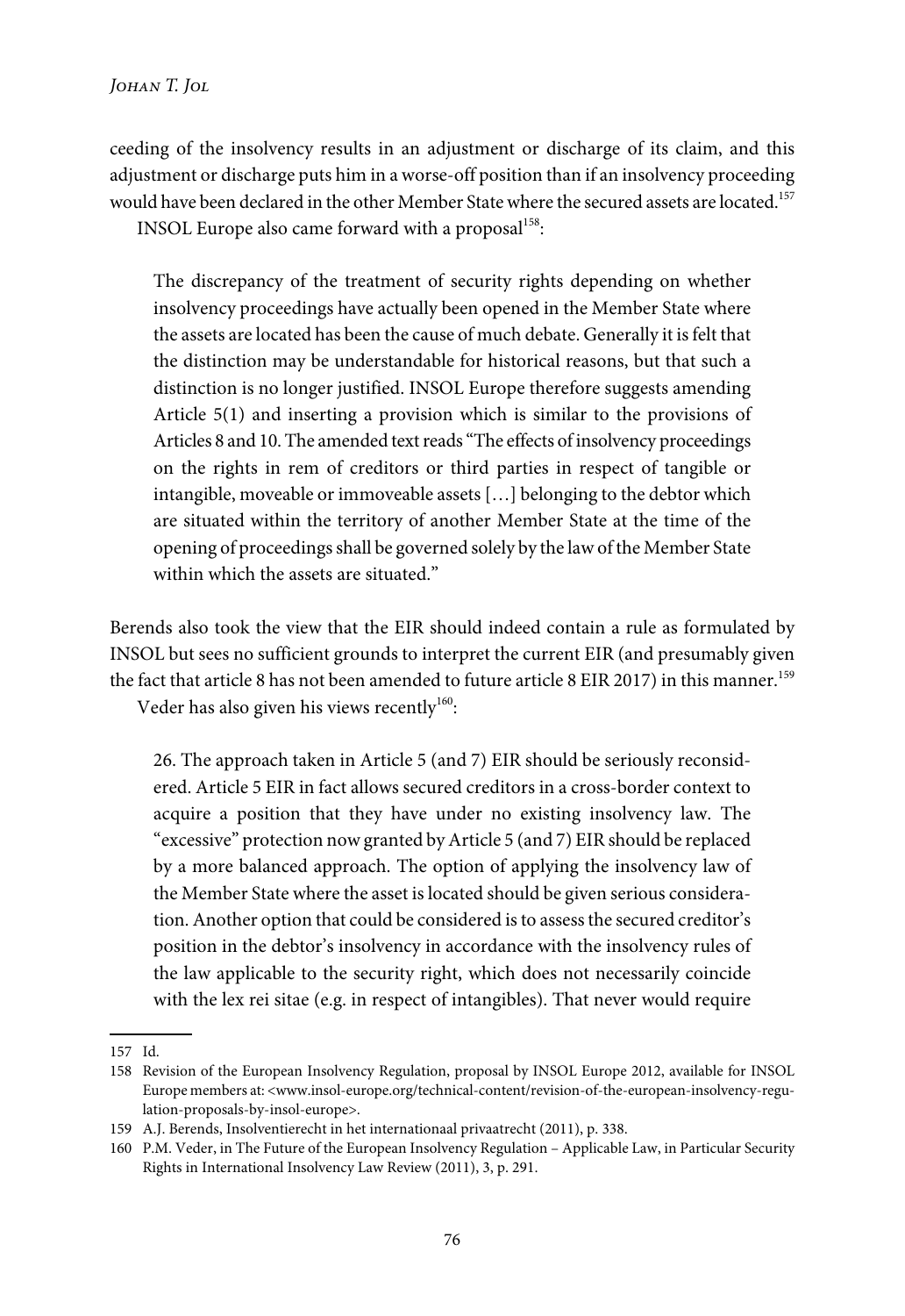the introduction of a European set of uniform conflict of laws rules in respect of the creation and recognition of security rights, an issue that I will not further address here.

…

30. In some jurisdictions secured creditors can be bound by a court-approved composition or reorganisation plan. Can such a plan affect the rights of creditors holding a security right over assets situated in other Member States? It has been argued that Article 5 EIR only exempts the security right itself from the effects of a main proceeding but not also the secured claim, so that a reduction of claims under a composition or reorganisation plan – which must be recognised in other Member States – also affects the claim that can be recovered from the security. I have difficulty with this reasoning. It is difficult to reconcile with the purpose of Article 5 EIR. In my view, Article 5 EIR is intended to operate in such a manner that any measure taken in the main proceeding that affects security rights, including measures that indirectly affect security rights through a forced reduction.

…

- The approach taken in Article 5 (and 7) EIR in respect of rights in rem should be reconsidered. The "excessive" protection now granted by these provisions should be replaced by a more balanced approach. The option of applying the law of the Member State where the asset is located should be given serious consideration.
- The Insolvency Regulation should clarify whether a composition or reorganisation plan has any effect on claims that are secured by security rights over assets situated in another Member State.

However, I doubt if a change of the text of article 5 is indeed necessary as suggested by Heidelberg-Luxembourg-Vienna Report, INSOL Europe, Veder and Berends.

In 2012, the European Court of Justice had to decide on a Hungarian case.<sup>161</sup> I take the position that pursuant to this decision of the European Court of Justice, article 5(1) current (and thus article 8(1) EIR 2017) could be read as a typical choice of law rule. This would

<sup>161</sup> ECJ 5 July 2012 Case C-527/10, ERSTE Bank Hungary Nyrt v. Magyar Állam, BCL Trading GmbH, ERSTE Befektetési Zrt, available at: <http://curia.europa.eu/juris/document/document.jsf;jsessionid=9ea7d0f130 d5fe28ec87b9114d17a4ebde8ec312226c.e34KaxiLc3eQc40LaxqMbN4ObNeRe0?text=&docid=124745&pageIndex=0&doclang=en&mode=lst&dir=&occ=first&part=1&cid=196141>.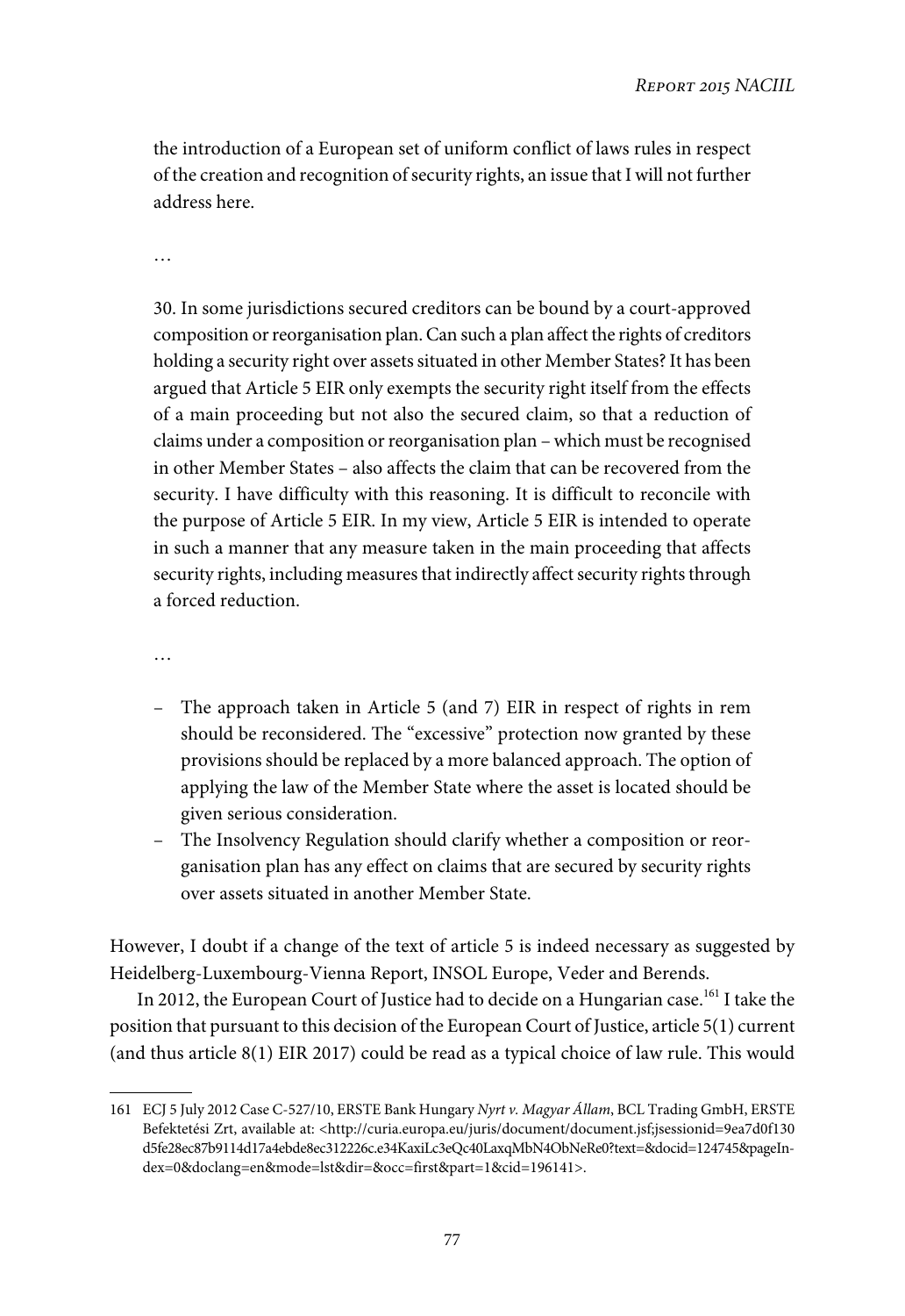mean that article 5(1) EIR allows the insolvency law of the Member State where the secured asset located is to be applied along with the effects such as restrictions of enforcement of rights in rem by creditors and third parties. Advocate General's Ján Mazák opinion taken strictly literal seems very clear $^{162}$ :

36. Article 5(1) of the Regulation, however, does not relate to the court's jurisdiction. That provision does not deal with the conflict between courts which is liable to arise as a result of the insolvency proceedings. The rule set out in Article 5(1) constitutes a *conflict-of-laws rule* (italics, JTJ) in the form of an exception to the general principle, laid down in Article 4(1) of the Regulation, that the law of the Member State in which the insolvency proceedings were opened is to apply.

The decision of the European Court of Justice itself also seems self-explanatory:<sup>163</sup>

38. Article 4(1) of the Regulation then lays down the rule that the determination of the court with jurisdiction entails determination of the law which is to apply. According to that provision, as regards both the main insolvency proceedings and secondary insolvency proceedings, the law of the Member State within the territory of which proceedings are opened (lex concursus) is applicable to the insolvency proceedings and their effects (see, to that effect, Eurofood IFSC, paragraph 33; MG Probud Gdynia, paragraph 25; and Case C-191/10 Rastrelli Davide e C. [2011] ECR I-13209, paragraph 16). As stated in Recital 23 in the preamble to the Regulation, that law governs all the conditions for the opening, conduct and closure of the insolvency proceedings.

39. However, in order to protect legitimate expectations and the legal certainty of transactions in Member States other than the State of the opening of the insolvency proceedings, the Regulation lays down, in Articles 5 to 15, a certain number of exceptions to that rule of the applicable law for certain rights and legal situations which are considered, according to recital 11 thereto, as particularly important.

40. Thus, as regards rights in rem, Article 5(1) of the Regulation states that the opening of insolvency proceedings does not affect the rights in rem of creditors or third parties in respect of assets belonging to the debtor which are situated

<sup>162</sup> ECJ 5 July 2012 Case C-527/10, ERSTE Bank Hungary Nyrt v. Magyar Állam, BCL Trading GmbH, ERSTE Befektetési Zrt, Opinion of Advocate General Mazák delivered on January 26, 2012, available at: <http://curia. europa.eu/juris/document/document.jsf?text=&docid=118481&pageIndex=0&doclang=en&mode= lst&dir=&occ=first&part=1&cid=42944>.

<sup>163</sup> See note 161.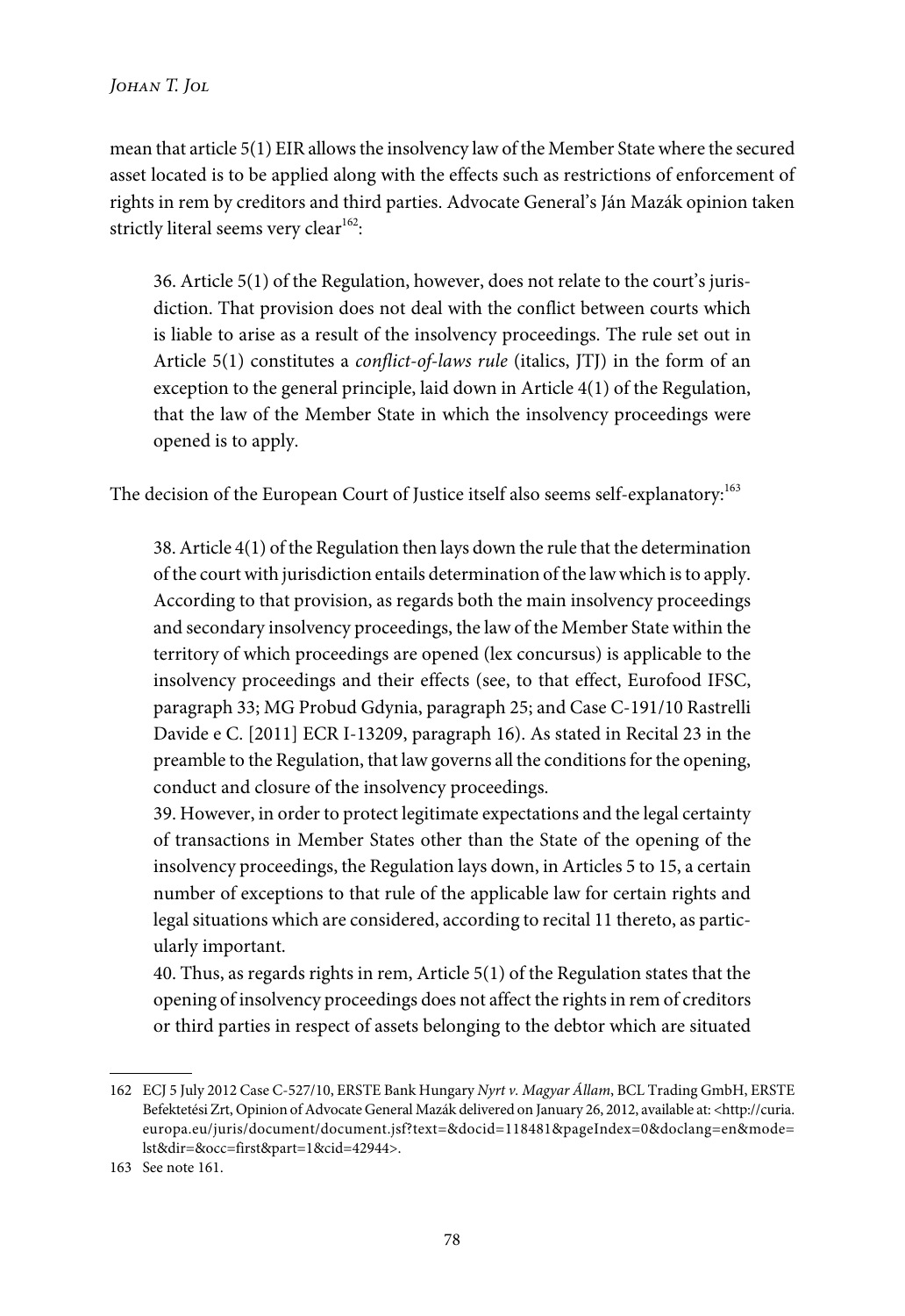within the territory of another Member State at the time of the opening of proceedings.

41. The scope of that provision is clarified by recitals 11 and 25 in the preamble to the Regulation, according to which there is a need for a special reference "diverging from the law of the opening State" in the case of rights in rem, since these are of considerable importance for the granting of credit. Thus, according to recital 25, the basis, validity and extent of such a right in rem should therefore normally be determined according to the lex situs and not be affected by the opening of insolvency proceedings.

42. Therefore, Article 5(1) of the Regulation must be understood as a provision which, derogating from the rule of the law of the State of the opening of the proceedings, allows the law of the Member State on whose territory the asset concerned is situated to be applied to the right in rem of a creditor or a third party over certain assets belonging to the debtor (italics, JTJ).

In other words: article 5(1) is already to be regarded as a conflict-of-law rule. I am aware of the fact that the case was atypical. The issue the ECJ had to decide on was whether or not article 5(1) is applicable if insolvency proceedings are opened in an old Member State (in this case Austria) before the accession of the new Member State (Hungary) and, on the day of accession, the debtor's assets charged with rights in rem were situated in that new Member State.<sup>164</sup>

43. As regards the case in the main proceedings, it is true that, at the time the insolvency proceedings were opened in Austria, on 5 December 2003, the debtor's assets on which the right in rem concerned was based were in Hungary, that is in a State which, at the time, was not yet a Member State of the Union. 44. However, the fact remains, as set out in paragraphs 35 and 37 of this judgment, that the provisions of the Regulation are applicable in Hungary from the date of accession of that State to the European Union, that is 1 May 2004, and therefore, from that date, the Hungarian courts were required to recognise the decision to open insolvency proceedings handed down by the Austrian courts. 45. In those circumstances, in order to maintain the cohesion of the system established by the Regulation and the effectiveness of insolvency proceedings, Article 5(1) thereof must be interpreted as meaning that that provision is applicable even to insolvency proceedings opened before the accession of the Republic of Hungary to the European Union in a case, such as that in the main proceedings, when, on 1 May 2004, the debtor's assets on which the right in

<sup>164</sup> Id.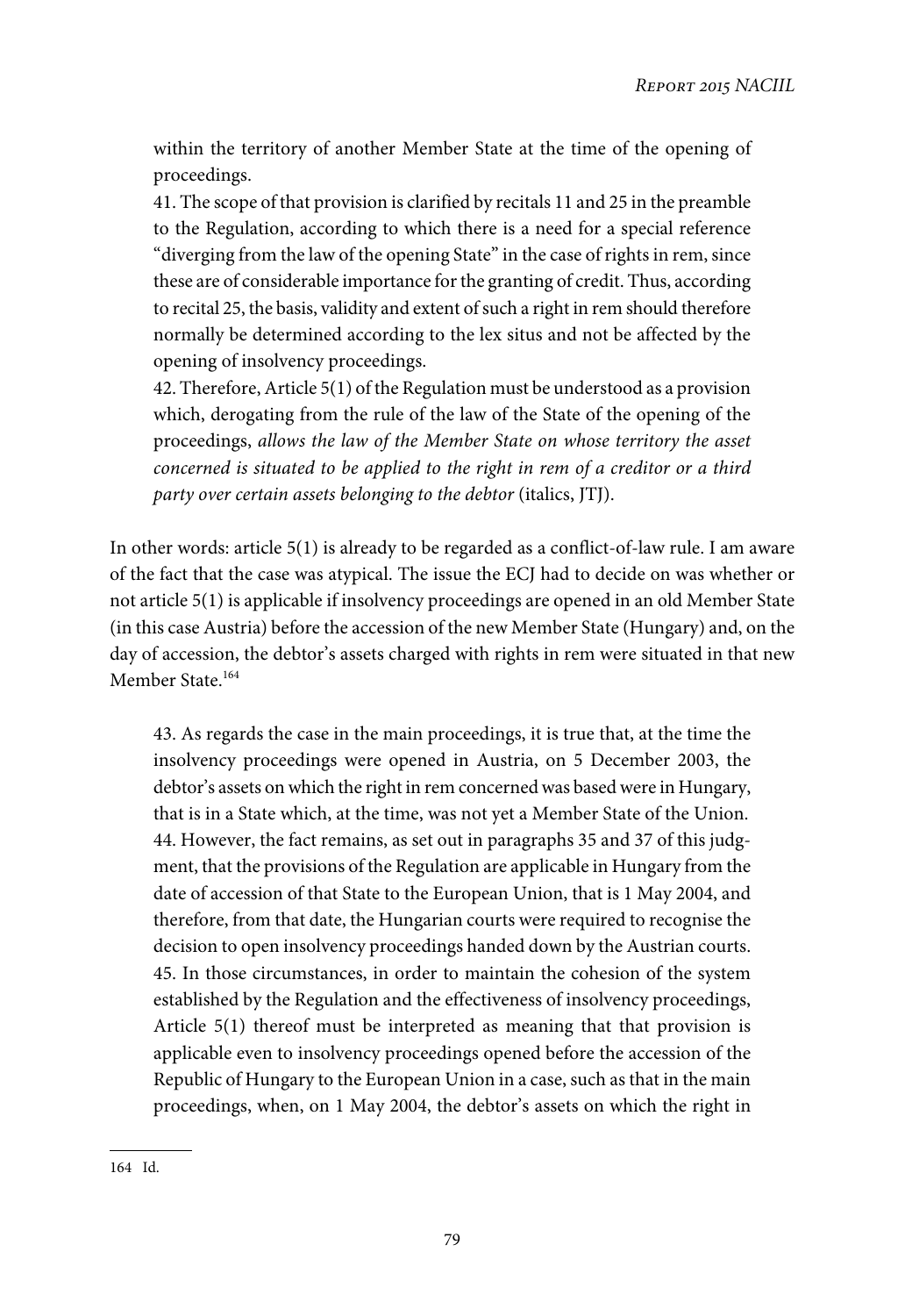rem concerned was based were situated in that State, which is for the referring court to ascertain.

46. Taking account of those findings, the answer to the question referred is that Article 5(1) of the Regulation must be interpreted as meaning that that provision is applicable, in circumstances such as those in the main proceedings, even to insolvency proceedings opened before the accession of the Republic of Hungary to the European Union where on 1 May 2004 the debtor's assets on which the right in rem concerned was based were situated in that State, which is for the referring court to ascertain.

However, contrary to the Heidelberg-Luxembourg-Vienna Report,<sup>165</sup> I consider it likely that indeed, the European Court of Justice takes in the future the view that article 5 should be considered as a conflict-of-law rule. By doing so, the European Court of Justice then ensures that article 5 is in line with how secured creditors are treated under the Model Law in (for example) the USA and the UK,<sup>166</sup> and that indeed, the interests of local secured creditors are sufficiently (or in the words of the Model Law, "adequately") protected.

The substantive restriction rule (as defined by Heidelberg-Luxembourg-Vienna Report) leads – as Veder puts it –:

to unjustifiable bonus for secured creditors in cross-border insolvencies. It does not do justice to the balance that in national insolvency laws is sought between the interests of the secured creditor on the one hand, and the interests of the estate (and the unsecured creditors) on the other. Article 5 EIR effectively gives secured creditors a holdout position that can only be avoided by opening secondary proceedings, if possible (and including all the disadvantages of having parallel proceedings (such as increased costs, etc.))<sup>167</sup>

I agree in this sense with Veder but take the view that these are all the more reasons to see whether we could find convincing arguments to take the position that the conflict-of-law rule is already in place. It is interesting to see that Veder, when he was still younger, seems to have defended together with S.C.J.J. Kortmann a less strict interpretation of article 5. In their article in the Dutch WPNR in 2000, Kortmann and Veder took (very consciously) the view that it was not an undefinable position to explain article 5 in such a manner that

<sup>165</sup> Heidelberg-Luxembourg-Vienna Report, p. 180 concludes that"it seems very doubtful that any conclusion could be drawn out of this strange case as to the understanding of article 5".

<sup>166</sup> See earlier in this report page 54.

<sup>167</sup> Paper of Veder Applicable law, in particular security rights proposal paper presented it at the congress The Future of the European Insolvency Regulation in Amsterdam in April 2011, p. 84, available at: <www.eirreform.eu/uploads/papers/PAPER%204-3.pdf>.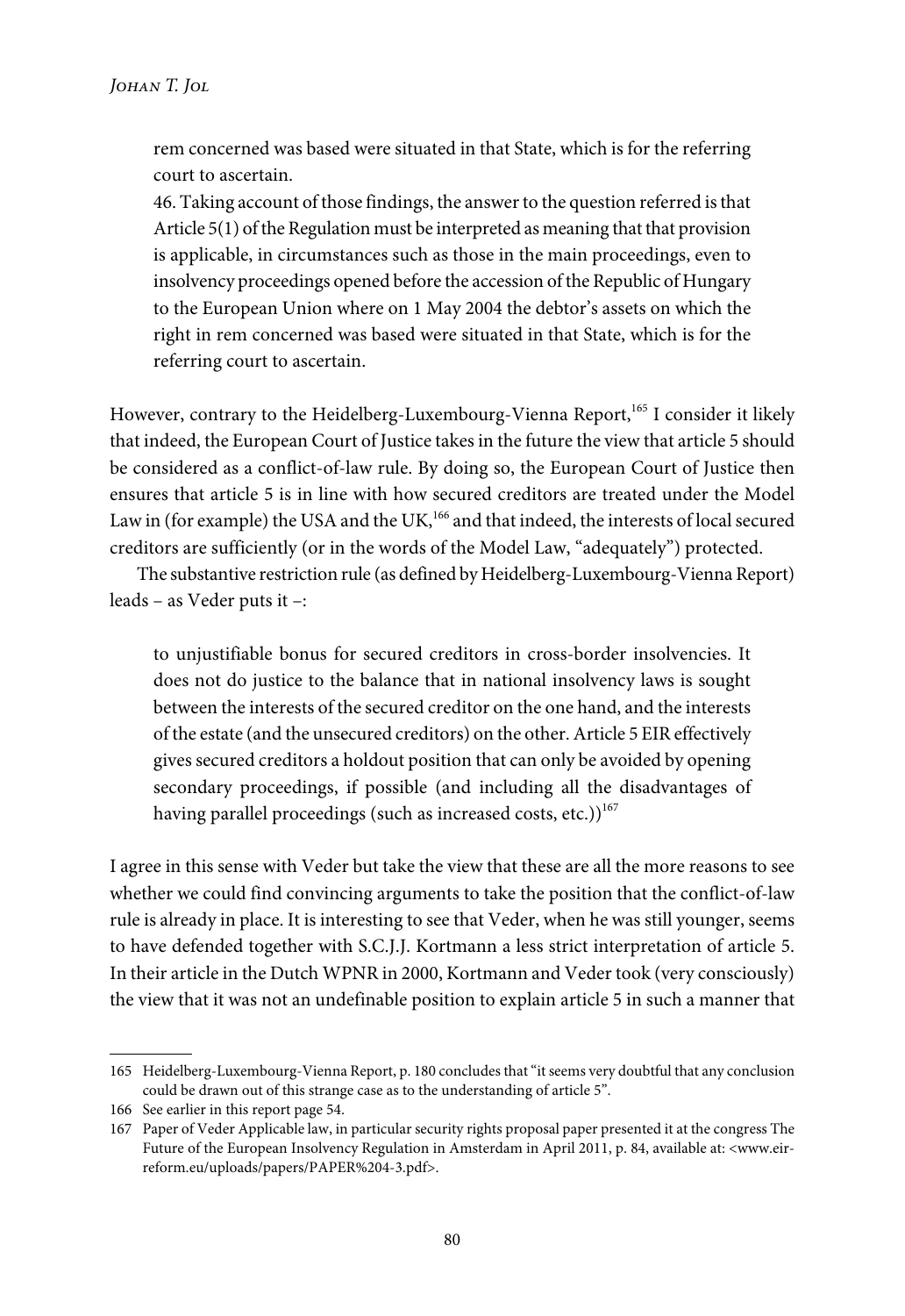article 5 only restricts the effects of a foreign main proceeding with regards to secured assets in another Member State to the extent the foreign main proceedings would result in a more extensive infringement of the security rights than would have been the case if those secured assets had been subject to a local insolvency proceeding.<sup>168</sup> My position is just that we set the clock back to the position Kortmann and Veder took in 2000.

In EU countries where the Model Law has been adopted, such as the UK, the substantive restriction rule also has an extremely awkward effect, i.e., the effect that a non-EU main proceedings, once recognized under the adopted Model Law, does affect the secured assets in the UK and that the automatic recognition of a EU insolvency proceeding does not have any effect on secured assets whatsoever.

One of the explicitly stated purposes of the EIR 2017 and the Recommendation is to promote the rescue of economically viable but distressed businesses.<sup>169</sup> The interpretation of article 8 as a substantive restriction rule seems contrary thereto, since it excludes secured assets from a debtor in another Member State from the insolvency proceedings. One could argue against this argument that secondary proceedings with a rescue character are under the EIR 2017 an option and that even synthetic proceedings are facilitated. But, this is the only solution if and when the secured assets in the other Member State are a part of an establishment. If there is no establishment, the relevant secured assets are lost for the restructuring unless the secured creditor of those assets voluntary agrees to the restructur $in \mathfrak{g}$ <sub>170</sub>

If my position is correct, this would not yet result in a perfect restructuring possibility of individual debtor with assets spread all over Europe.<sup>171</sup> Whether or not a restructuring for an individual debtor is feasible with regards to secured assets in a specific jurisdiction will depend on the (pre-)insolvency law of country where the assets are located. This shows that the idea of the European Commission in its Recommendation makes perfect sense, and we need better restructuring laws all over Europe.<sup>172</sup> WCO II dealt with later in this report could, in my view, be that new state-of-the-art European restructuring law.

<sup>168</sup> Veder en Kortmann in 2000 in WPNR 6421, p. 770.

<sup>169</sup> See Whereas 10 EIR 2017.

<sup>170</sup> See also in this report, page 85 e.f.

<sup>171</sup> EU business groups with several legal entities spread all over Europe are even more complicated, EIR 2017 does not seem to help there much.

<sup>172</sup> See especially whereas 11 of the Recommendation on a new approach to business failure and insolvency of March 12, 2014 to encourage greater coherence between the national insolvency frameworks in order to reduce divergences and inefficiencies that hamper the early restructuring of viable companies in financial difficulties.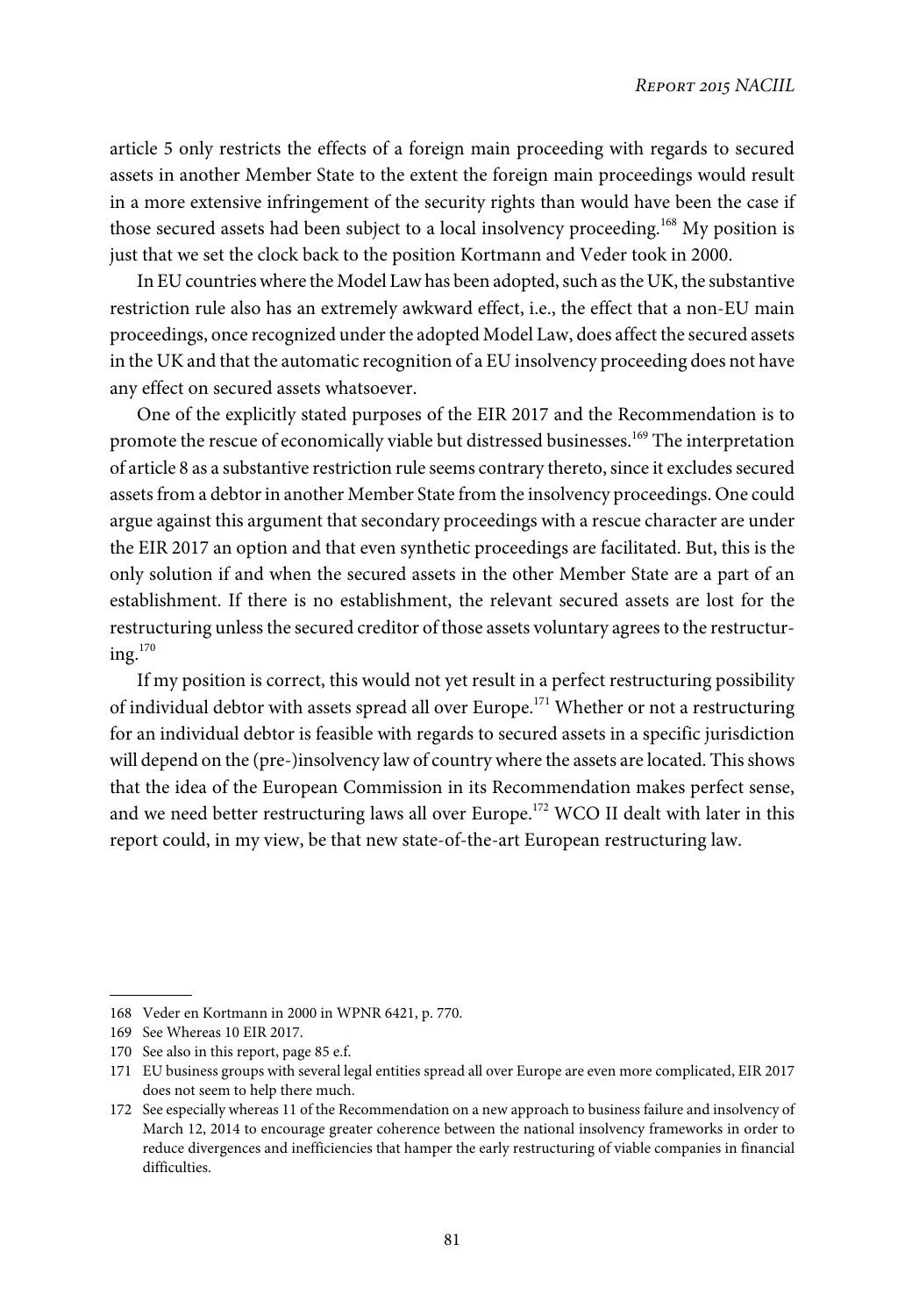*Johan T. Jol*

## What if Article 8 EIR 2017 Is Still the Hard and Fast Rule?

Is it possible that both Veder and the Heidelberg-Luxembourg-Vienna Report are right and that my new interpretation is just wishful thinking?<sup>173</sup> Is there anything in EIR 2017 that might come to rescue? If article 8 EIR 2017 is still the hard and fast rule, we fall back on the Virgós-Schmidt Report $^{174}$ :

98. The rule does not"immunize" rights in rem against the debtor's insolvency. If the law of the State where the assets are located allows these rights in rem to be affected in some way, the liquidator (or any other person empowered to do so) may request secondary insolvency proceedings be opened in that State if the debtor has an establishment there. The secondary proceedings are conducted according to national law and allow the liquidator to affect these rights under the same conditions as in purely domestic proceedings.

A secondary proceeding is required in order to do something against the position of the secured creditor. But, when the EUI 2017 comes in force, a synthetic secondary proceeding could in theory<sup>175</sup> – and provided it is approved by the majority of local creditors – be  $\text{suffixient}^{176}$ :

(42) First, this Regulation confers on the insolvency practitioner in main insolvency proceedings the possibility of giving an undertaking to local creditors that they will be treated as if secondary insolvency proceedings had been opened. That undertaking has to meet a number of conditions set out in this Regulation, in particular that it be approved by a qualified majority of local creditors. Where such an undertaking has been given, the court seised of a request to open secondary insolvency proceedings should be able to refuse that request if it is satisfied that the undertaking adequately protects the general interests of local creditors. When assessing those interests, the court should take into account the fact that the undertaking has been approved by a qualified majority of local creditors.

<sup>173</sup> Veder, as I understand, also takes the view that indeed the EIR should have a rule as I defend his position is only that the statutory law needs to be amended first. I put my hopes on creative judges since the EU political process will take ages.

<sup>174</sup> Report of May 1996, containing the Report on the Convention of Insolvency Proceedings, designated for the delegation of the Members States, delivered by Miguel Virgós and Etienne Schmit, Available at: <http://aei.pitt.edu/952/1/insolvency\_report\_schmidt\_1988.pdf>.

<sup>175</sup> In theory, since it is not clear whether the foreign administrator of a main proceeding is willing to promise something with respect to a local law, he or she might not fully grasp.

<sup>176</sup> EIR 2017 Whereas 42 to and including 47 and article 36.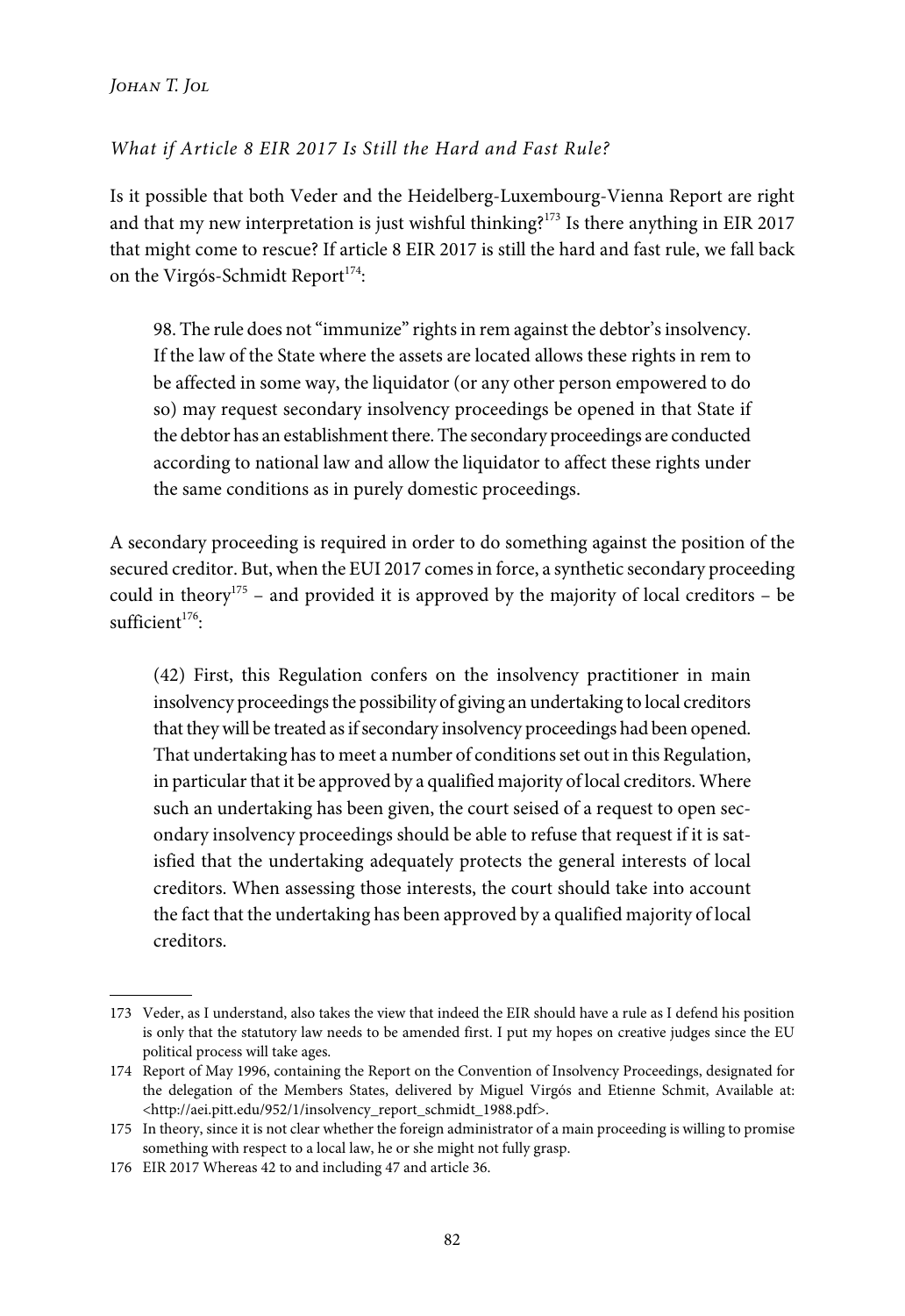(43) For the purposes of giving an undertaking to local creditors, the assets and rights located in the Member State where the debtor has an establishment should form a sub-category of the insolvency estate, and, when distributing them or the proceeds resulting from their realisation, the insolvency practitioner in the main insolvency proceedings should respect the priority rights that creditors would have had if secondary insolvency proceedings had been opened in that Member State.

(44) National law should be applicable, as appropriate, in relation to the approval of an undertaking. In particular, where under national law the voting rules for adopting a restructuring plan require the prior approval of creditors' claims, those claims should be deemed to be approved for the purpose of voting on the undertaking. Where there are different procedures for the adoption of restructuring plans under national law, Member States should designate the specific procedure which should be relevant in this context.

(45) Second, this Regulation should provide for the possibility that the court temporarily stays the opening of secondary insolvency proceedings, when a temporary stay of individual enforcement proceedings has been granted in the main insolvency proceedings, in order to preserve the efficiency of the stay granted in the main insolvency proceedings. The court should be able to grant the temporary stay if it is satisfied that suitable measures are in place to protect the general interest of local creditors. In such a case, all creditors that could be affected by the outcome of the negotiations on a restructuring plan should be informed of the negotiations and be allowed to participate in them."

"Article 36 Right to give an undertaking in order to avoid secondary insolvency proceedings

1. In order to avoid the opening of secondary insolvency proceedings, the insolvency practitioner in the main insolvency proceedings may give a unilateral undertaking (the 'undertaking') in respect of the assets located in the Member State in which secondary insolvency proceedings could be opened, that when distributing those assets or the proceeds received as a result of their realisation, it will comply with the distribution and priority rights under national law that creditors would have if secondary insolvency proceedings were opened in that Member State. The undertaking shall specify the factual assumptions on which it is based, in particular in respect of the value of the assets located in the Member State concerned and the options available to realise such assets.

2. Where an undertaking has been given in accordance with this Article, the law applicable to the distribution of proceeds from the realisation of assets referred to in paragraph 1, to the ranking of creditors' claims, and to the rights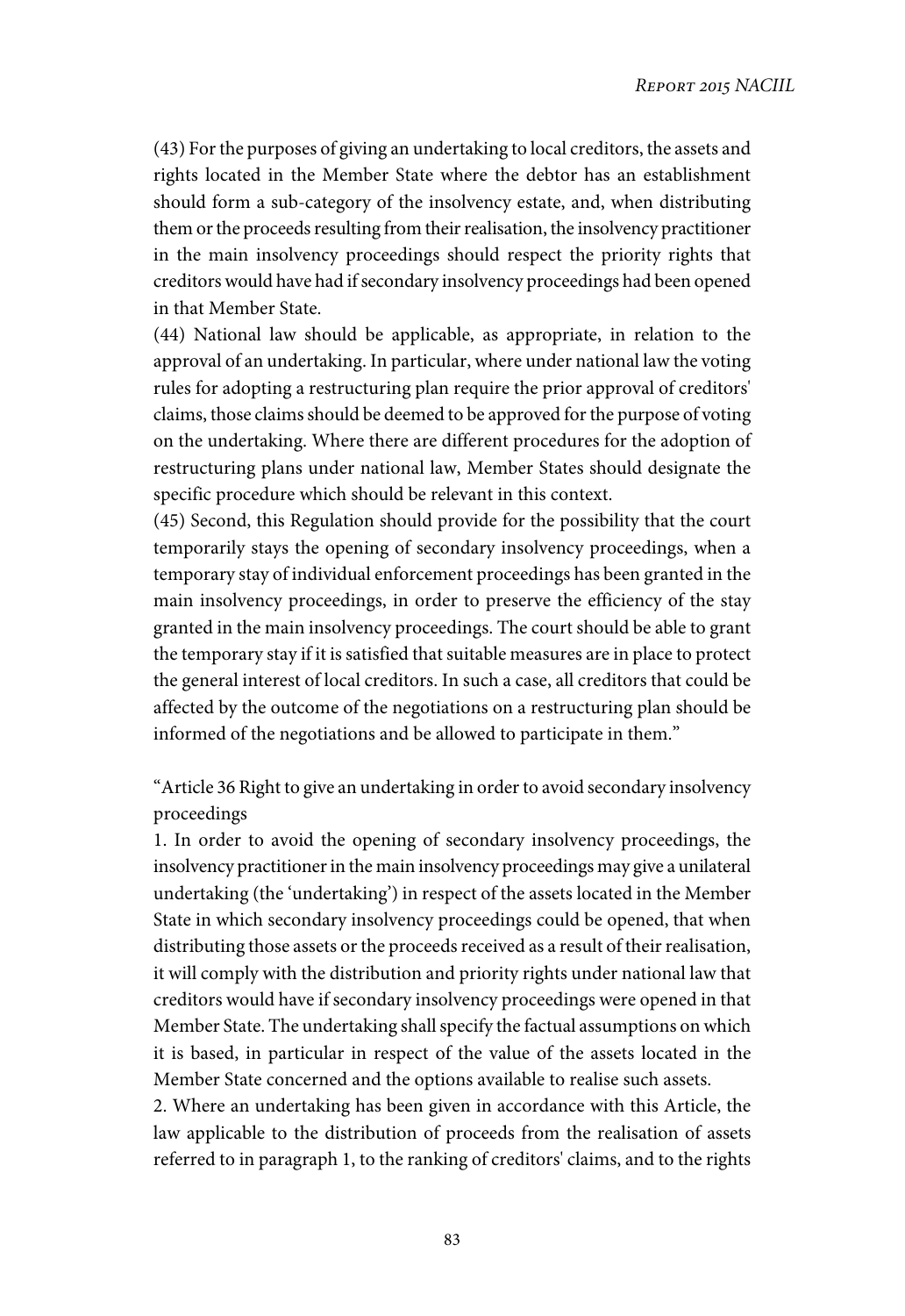of creditors in relation to the assets referred to in paragraph 1 shall be the law of the Member State in which secondary insolvency proceedings could have been opened. The relevant point in time for determining the assets referred to in paragraph 1 shall be the moment at which the undertaking is given.

5. The undertaking shall be approved by the known local creditors. The rules on qualified majority and voting that apply to the adoption of restructuring plans under the law of the Member State where secondary insolvency proceedings could have been opened shall also apply to the approval of the undertaking. Creditors shall be able to participate in the vote by distance means of communication, where national law so permits. The insolvency practitioner shall inform the known local creditors of the undertaking, of the rules and procedures for its approval, and of the approval or rejection of the undertaking.

6. An undertaking given and approved in accordance with this Article shall be binding on the estate. If secondary insolvency proceedings are opened in accordance with Articles 37 and 38, the insolvency practitioner in the main insolvency proceedings shall transfer any assets which it removed from the territory of that Member State after the undertaking was given or, where those assets have already been realised, their proceeds, to the insolvency practitioner in the secondary insolvency proceeding.

8. Local creditors may apply to the courts of the Member State in which main insolvency proceedings have been opened, in order to require the insolvency practitioner in the main insolvency proceedings to take any suitable measures necessary to ensure compliance with the terms of the undertaking available under the law of the State of the opening of main insolvency proceedings.

9. Local creditors may also apply to the courts of the Member State in which secondary insolvency proceedings could have been opened in order to require the court to take provisional or protective measures to ensure compliance by the insolvency practitioner with the terms of the undertaking.

10. The insolvency practitioner shall be liable for any damage caused to local creditors as a result of its non-compliance with the obligations and requirements set out in this Article<sup>177</sup>.

11. For the purpose of this Article, an authority which is established in the Member State where secondary insolvency proceedings could have been opened and which is obliged under Directive 2008/94/EC of the European Parliament and of the Council (16) to guarantee the payment of employees' outstanding

<sup>177</sup> Especially this liability might scare the liquidator of the main proceeding so much that he is not willing to use the synthetic secondary route.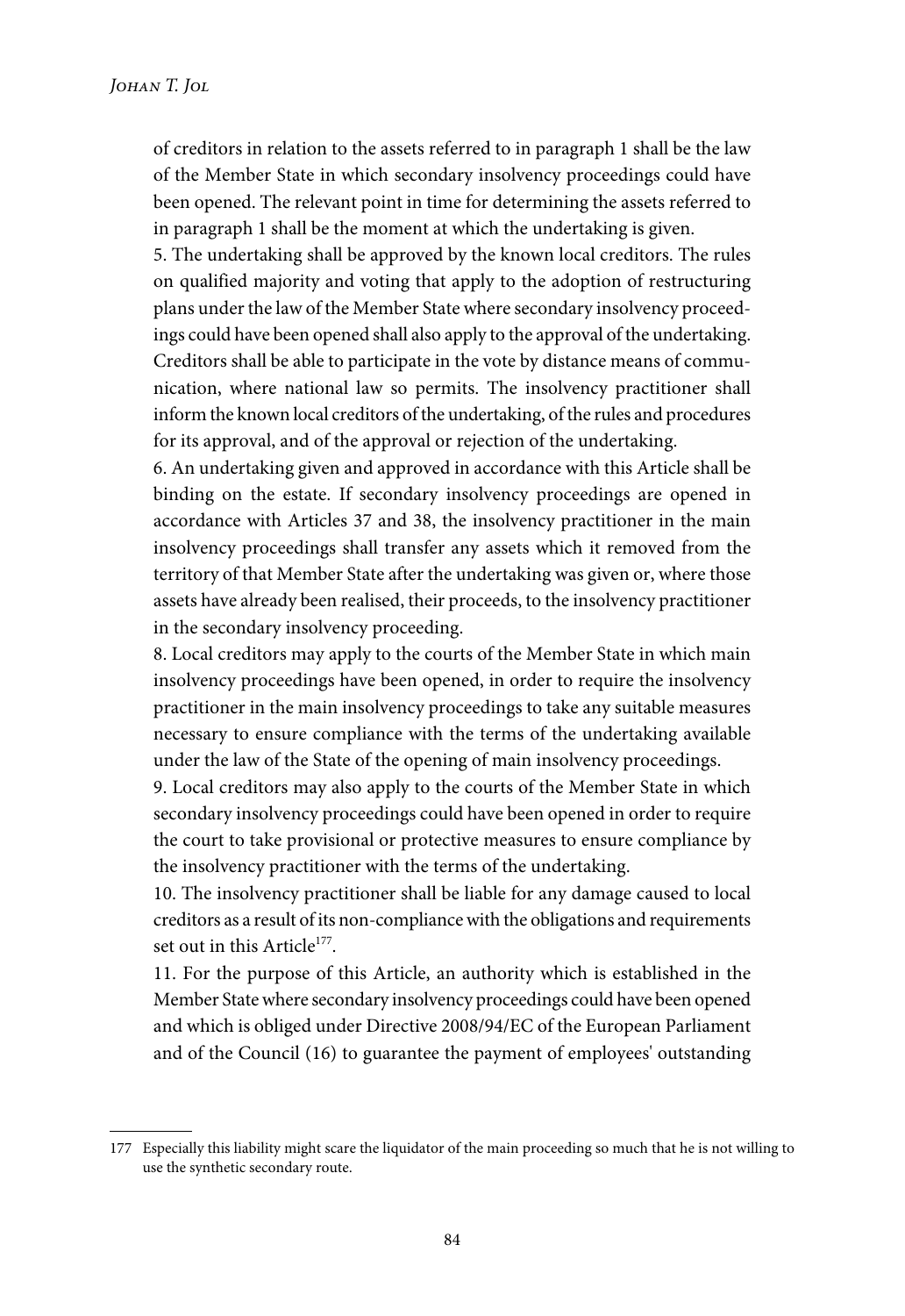claims resulting from contracts of employment or employment relationships shall be considered to be a local creditor, where the national law so provides.

However, this approach to secured assets in a Member State other than the Member State in which the main proceedings are opened, has a very limited scope. Secondary proceedings should be available for the location where the secured assets of the debtor are located; thus, there needs to be an establishment.<sup>178</sup> Furthermore, the synthetic proceedings need to be approved by qualified majority voting, which is applicable to the adoption of restructuring plans under the law of the Member State where secondary insolvency proceedings could have been opened.<sup>179</sup> This requirement of a qualified majority voting that is applicable to the adoption of restructuring plans under the law of the Member State where secondary insolvency proceedings could have been opened is understandable and would also apply if my reading of article 5 is correct. The major difference here is that secured assets in another Member State where is no establishment are excluded.

## WCO II – What to Do?

Earlier in this report, the draft WCO II was already mentioned briefly. WCO II, if and when implemented in its current form, introduces a statutory procedure to bind creditors and/or shareholders, or any class of them, to a composition (also: "akkoord") amending the rights of creditors and/or shareholders with the approval of a Dutch court. It is beyond the scope of this report to give detailed comments to this draft law. There is ample material available, also in the English language.<sup>180</sup> This report only deals with the international aspects of WCO II. Article 384 of the current draft deals with International Issues and reads (in his unofficial translations<sup>181</sup>) as follows:

The provisions in this part apply accordingly in the event that an extrajudicial composition is offered on the basis of article […] of the regulation referred to in article 5:3.

<sup>178</sup> Compare definition establishment in article 2(10) EIR 2017: "(10) 'establishment' means any place of operations where a debtor carries out or has carried out in the 3-month period prior to the request to open main insolvency proceedings a non-transitory economic activity with human means and assets".

<sup>179</sup> See article 36(5) EIR 2017.

<sup>180</sup> See note 111.

<sup>181</sup> Source: <www.debrauw.com/draft-bill/#>.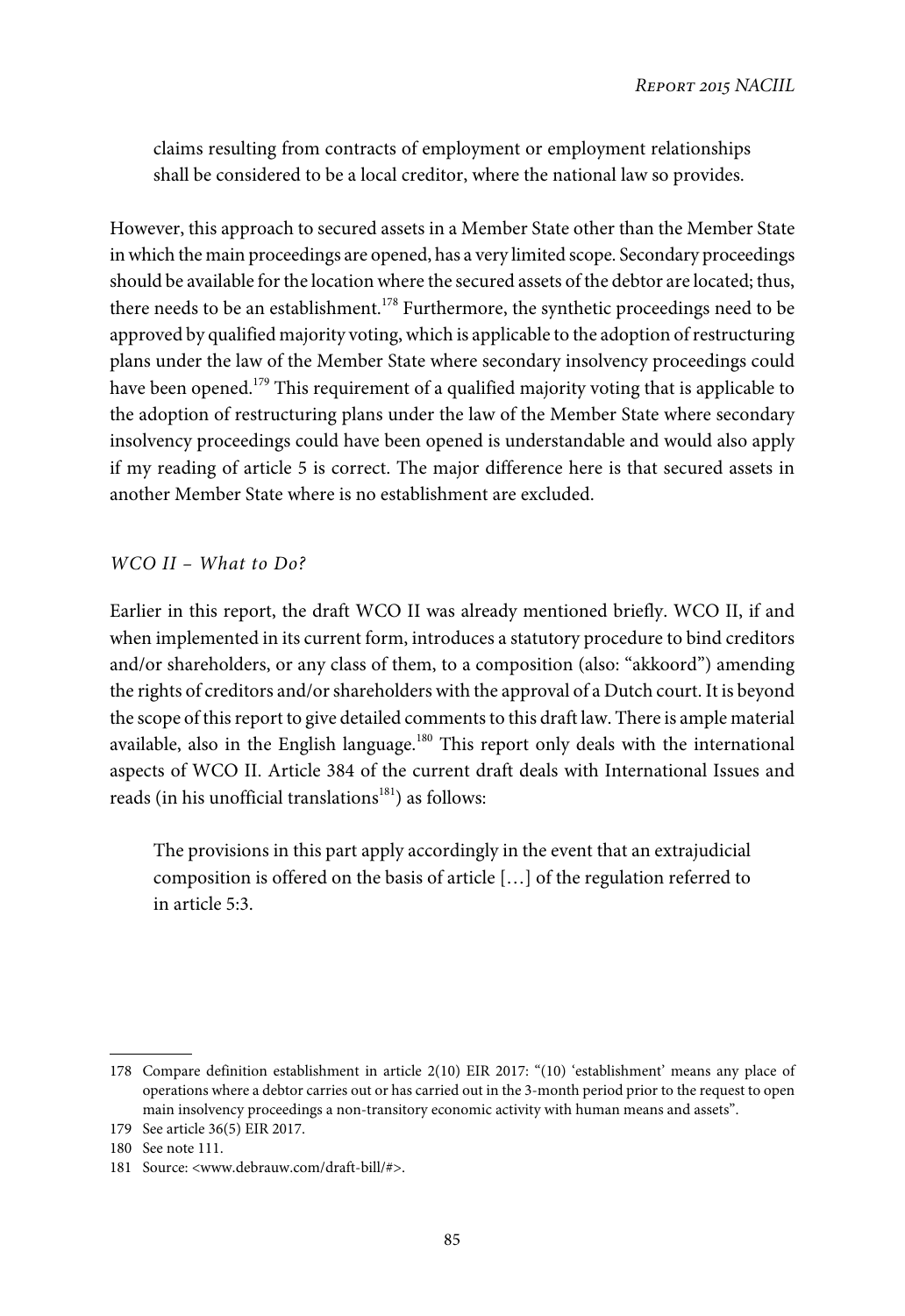The regulation referred to in article 5.3 is the EIR. According to the explanatory statement, the purpose of this article is as follows<sup>182</sup>:

This article serves to bring the proposed scheme regarding the compulsory composition outside bankruptcy under the scope of the Insolvency Regulation. This makes the automatic recognition of the scheme on other EU Member State easier.

Of course, the composition laid down of WCO II needs to be added to Annex A of EIR in due time, but if that is the case, the composition is a proceedings that is recognized under EIR.

Vriesendorp has written an extensive report on WCO II.<sup>183</sup> He also touches on international issue and states that article 384 (although wrongly numbered as there is no article 383) is meant to ensure that indeed the composition falls under the  $EIR$ .<sup>184</sup> Vriesendorp raises the question as to under which circumstances the Dutch judge has jurisdiction. Article 374 $(1)(c)$  reads as follows<sup>185</sup>:

1. The petition by which the requests referred to in the previous article are made is submitted no later than eight days after the creditors and shareholders whose rights are amended pursuant to the composition have been given the opportunity to take cognisance of the report referred to in article 372:5 and it will state:

a. the name and place of domicile of the petitioner and, if the request is submitted by a creditor, the name and place of domicile of the debtor; b. a clear description of the request and the grounds on which it is based; c. such details as enable the court to establish if it is competent by virtue of EC Regulation 1346/2000 of the Council of the European Union (OJEU L 160) on insolvency proceedings.

From this article, one might conclude that the Dutch Court has only jurisdiction if and when the COMI of the debtor is in the Netherlands. As Vriesendorp indicates, however,

<sup>182</sup> Unofficial translation prepared by De Brauw availabe at: <www.debrauw.com/wp-content/uploads/NEWS%20-%20PUBLICATIONS/WCO-II-Draft-Bill-14-August-2014-Explanatory-Memorandum-Unofficial-English-Translation\_FO.pdf>.

<sup>183</sup> Available only in Dutch at <www.debrauw.com/wp-content/uploads/NEWS%20-%20PUBLICATIONS/Preadvies-WCO-II.pdf>.

<sup>184</sup> See number 101 of Preadvies voor de vereniging van handelsrecht (2014); het buitengerechtelijk akkoord en het concept-voorstel WCO II.

<sup>185</sup> See note 181.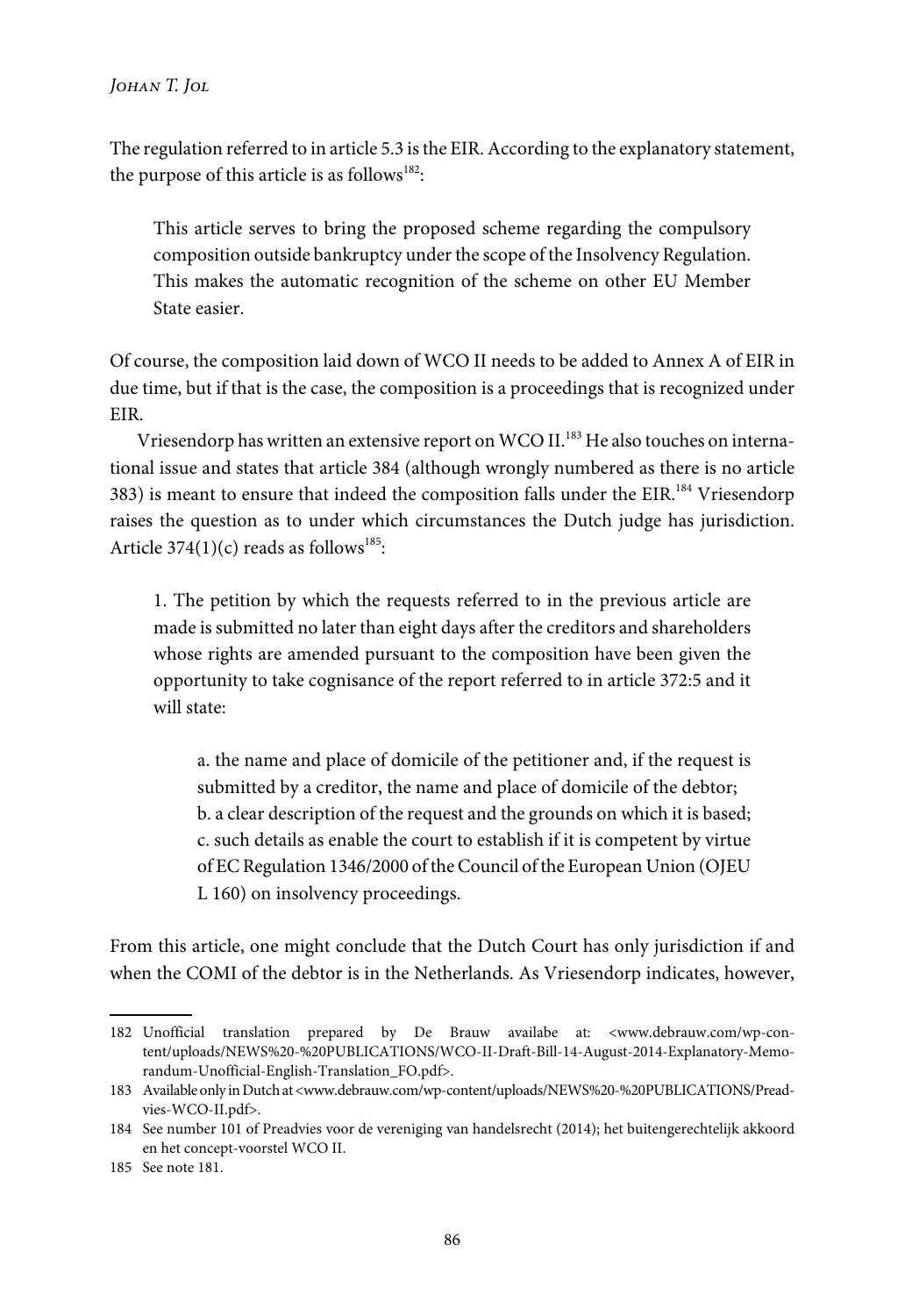pursuant to article 368 of the draft bill, any legal entity or an individual who, whether or not in collaboration with one or more other individuals or legal entities, practises an independent profession or runs a business, is, in order to restructure his debts, entitled to offer his creditors or a number of them, as well as his shareholders or a number of them, a composition that provides for amending their rights.<sup>186</sup> There is no reference to COMI of the debtor there. Having your COMI in the Netherlands might not be a requirement to the voting proceedings in those circumstances where parties have explicitly accepted jurisdiction from a Dutch Court by choosing Dutch law and accepting Dutch jurisdiction in their contract. This is something that needs to be explained in the final law.

Another question is how the draft bill WCO II deals with groups. Article 368(3) states as follows<sup>187</sup>:

3. Unless stipulated otherwise by the composition, the rights which creditors can exercise towards sureties, co-debtors and guarantors of the debtor remain unchanged.

The explanatory notes to article 368(3) are as follows $^{188}$ :

This paragraph satisfies the desire expressed by practice to be able to deal with the restructuring of a group of enterprises in one go. It opens the possibility not only to involve the relevant "main enterprise" in the composition but also the group companies of that enterprise that are guarantors, provide surety or have provided collateral. The same applies to the parent company that has issued a statement under article 2:403 BW and has undertaken joint and several liability in respect of the debts of a subsidiary, as well as to the joint and several liability of subsidiaries in the event of a tax entity within the meaning of article 39 of the Collection of State Taxes Act. To bring about the restructuring of the entire group of enterprises, this provision is also arranged such that it includes creditors'set-off rights, for example against the group companies of the debtor. This paragraph for instance provides a finance company that has raised funds by means of issuing bonds under guarantee of its parent company the possibility of offering its creditors a composition under which the creditors have to waive their claim on the guarantor parent company. This means that a substantial

<sup>186</sup> See number 102 of note 184. Technically speaking, WCO II will be an insolvency proceedings. During the annual meeting of 2015 of NACIIL, the question was raised whether or not a similar proceeding should be implemented as a Dutch company law proceeding, thus matching the UK Scheme possibility. The author is still considering to investigate this further.

<sup>187</sup> See note 181.

<sup>188</sup> See <www.debrauw.com/wp-content/uploads/NEWS%20-%20PUBLICATIONS/WCO-II-Draft-Bill-14- August-2014-Explanatory-Memorandum-Unofficial-English-Translation\_FO.pdf>.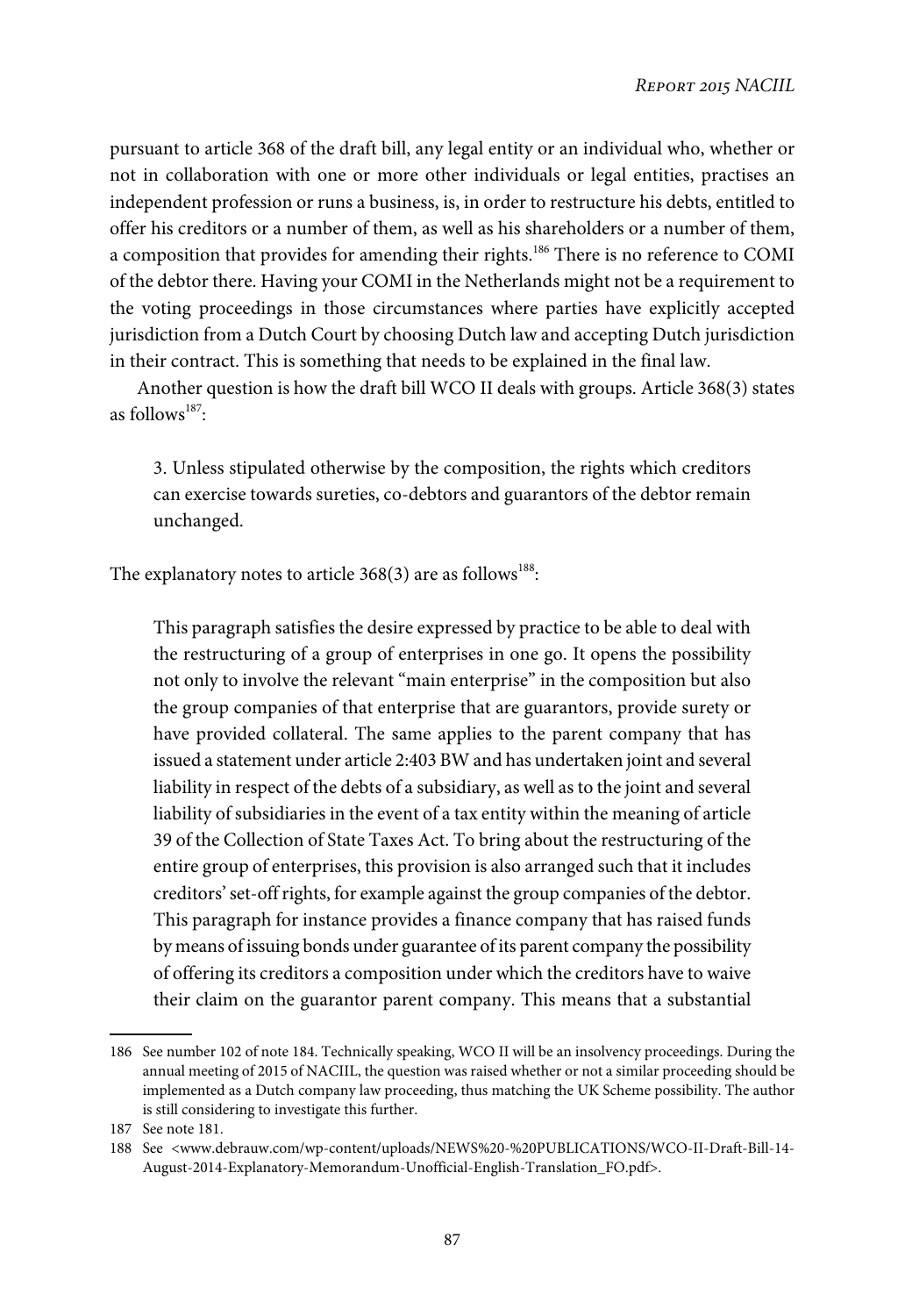impairment of the group's value can be prevented, which would otherwise be the case if the parent company were to go bankrupt. After all, in economic terms the parent company and its finance company subsidiary form one entity. If the composition for the creditors of the finance company is to be acceptable, the shareholders and (some of the) creditors of the parent company will have to agree to a voluntary debt restructuring. This, of course, requires the composition to be fair with respect to the creditors of the finance company, despite the fact that they are waiving their rights against the guarantor parent company (see R.M. Hermans and R.D. Vriesendorp, Het dwangakkoord in het insolventierecht: Vrijheid in gebondenheid? (Compulsory composition in insolvency law: Freedom in restraint?) TvI 2014/10).

This paragraph also seeks to reduce the costs of a reorganisation (points 7, 15, 17 and 21 of the preamble), thereby satisfying the recommendation of the European Commission on a new approach to bankruptcy and insolvency, which calls on reducing as much as possible the costs of a reorganization.

Vriesendorp, Hermans and Van den Sigtenhorst concluded in their Special Report "The Netherlands Proposes Modern Restructuring Legislations in Global Distress Signal // Winter 2015"<sup>189</sup>:

Restructuring of groups of companies

The legislation would also facilitate the restructuring of a group of companies through one composition because a composition may amend the rights of creditors against guarantors and joint debtors, which is a necessity for the efficient restructurings of any debtor with a complicated corporate structure. It should be noted, however, that the legislation focuses mainly on debtors having their centre of main interest (COMI) in the Netherlands pursuant to the European Insolvency Regulation.

In my view, the Dutch court will only accept jurisdiction if the composition is proposed by a debtor with its COMI or an establishment in the Netherlands. Given the fact that most international groups have a debtor in the Netherlands, this threshold will most likely be met. However, the question that needs to be answered is whether or not all the guarantors and joint debtors need to have a COMI or establishment in the Netherlands. If that is the case, WCO II will be of limited use for international restructurings. If Dutch Courts take the view that if Dutch law and Dutch jurisdiction has been chosen by contract, the Dutch

<sup>189</sup> Available at: <www.debrauw.com/wp-content/uploads/NEWS%20-%20PUBLICATIONS/Global.Distress.Signal.Winter2015.jan15.pdf>.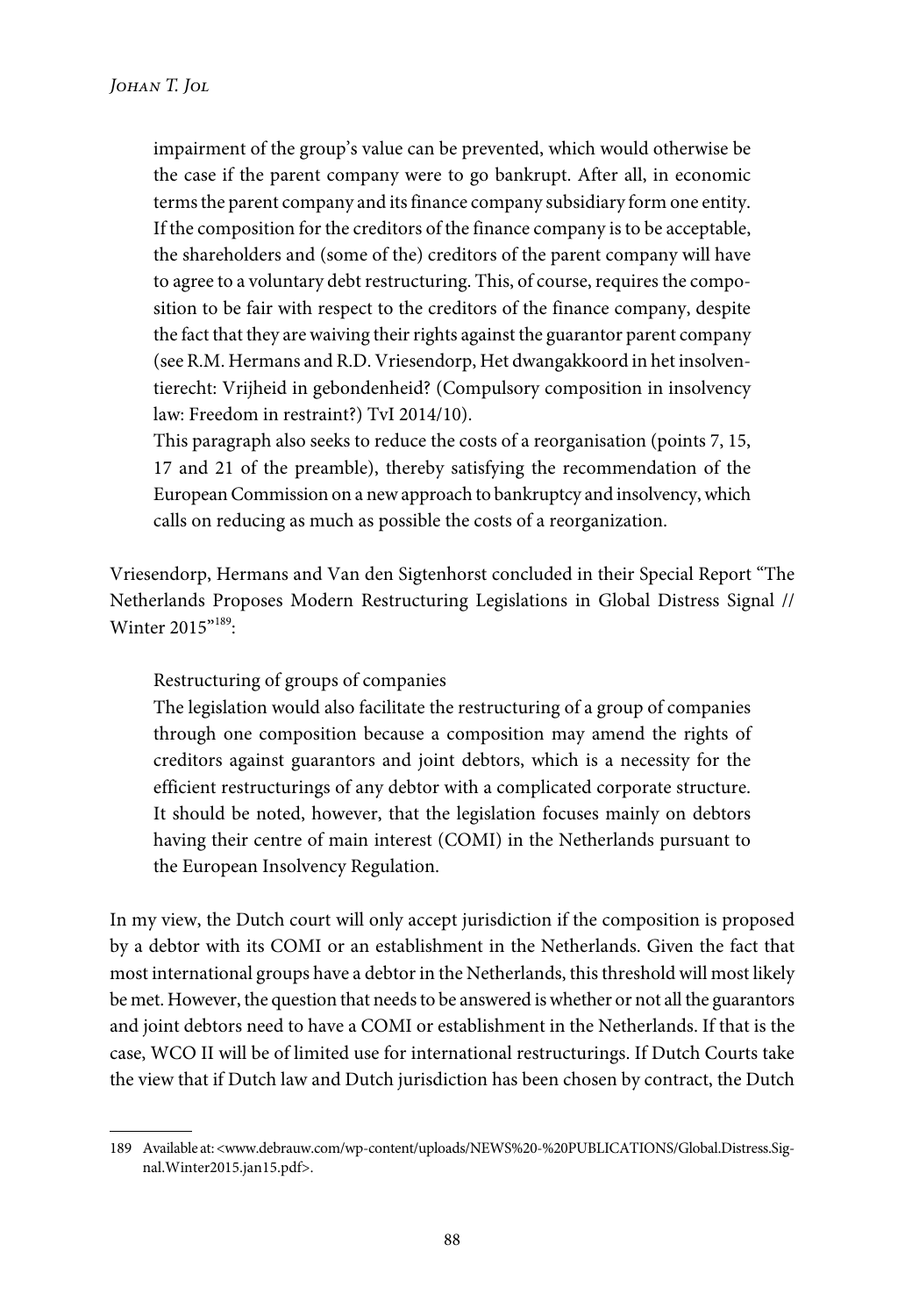court has also jurisdiction to decide on a composition, WCO II could, in theory, have a much wider impact. Dutch courts do not have to be afraid of a run on Dutch Courts. Most international financial contracts are governed by UK law and given that a lot of parties providing financing are more familiar with UK law in any event. At least, in theory, the Netherlands restructuring community has with WCO II an alternative for the UK Scheme.

## **Part 3: Could and Would We Have Done It Differently if the Changes Were Already in Place as of 2002?**

In this final part of the report, Part 3, the question is how the restructurings mentioned in Part 1 could have been effectuated if and when the (legislative) changes mentioned in Part 2 had already been in place. In other words, would any of the (legislative) changes make any difference in the restructuring practice and if so, which differences would I expect? I am aware of the fact that nobody (including myself) can with certainty predict the future.<sup>190</sup> However, I have had my fair share of experience in international restructurings, and I am using this experience to try to suggest what could happen.<sup>191</sup> The cases mentioned in Part 1 are one again dealt with in this report, in the same order.

# Versatel (2002) and UPC (2003) NL Suspension of Payment with Composition, Combined with US Chapter 11

In both the Versatel case and the UPC case, the purpose of the restructuring was to bind the minority of non-consenting unsecured creditors to the restructuring. Both the restructuring of Versatel and UPC, as Dutch-incorporated legal entities, could in theory now be done with only a Dutch suspension of payment proceedings and then export that Dutch suspension of payment proceeding to the US using Chapter 15, the US adoption of the Model Law.

Already in 2006, liquidator Mr. P. W. Schreurs applied to the US Court for recognition of the bankruptcy of several Vekoma companies (amusement park ride producer) using

<sup>190</sup> One of my favourite quotes is "It's tough to make predictions, especially about the future". This quote is attributed both to Niels Bohr, a Danish physicist (<https://en.wikipedia.org/wiki/Niels Bohr>) and Joe Dimaggio (also known as Yogi Berra, <https://en.wikipedia.org/wiki/Yogi\_Berra#.22Yogi-isms.22>), see the perils of prediction, letters to the Editor in The Economist of June 15, 2007, available (for subscribers) here: <www.economist.com/blogs/theinbox/2007/07/the\_perils\_of\_prediction\_june>

<sup>191</sup> Daniel Kahneman takes in his book Thinking Fast and Slow, Chapter 22, the view that it takes 10,000 hours of concentrated practice to become an expert. I did not track those accurately but I think I meet that threshold, although of course much time is spent to discussions of not so relevant topics, I don't know whether that counts. In the end, it is for others, including the readers of this report, to decide if I am an expert in international restructurings.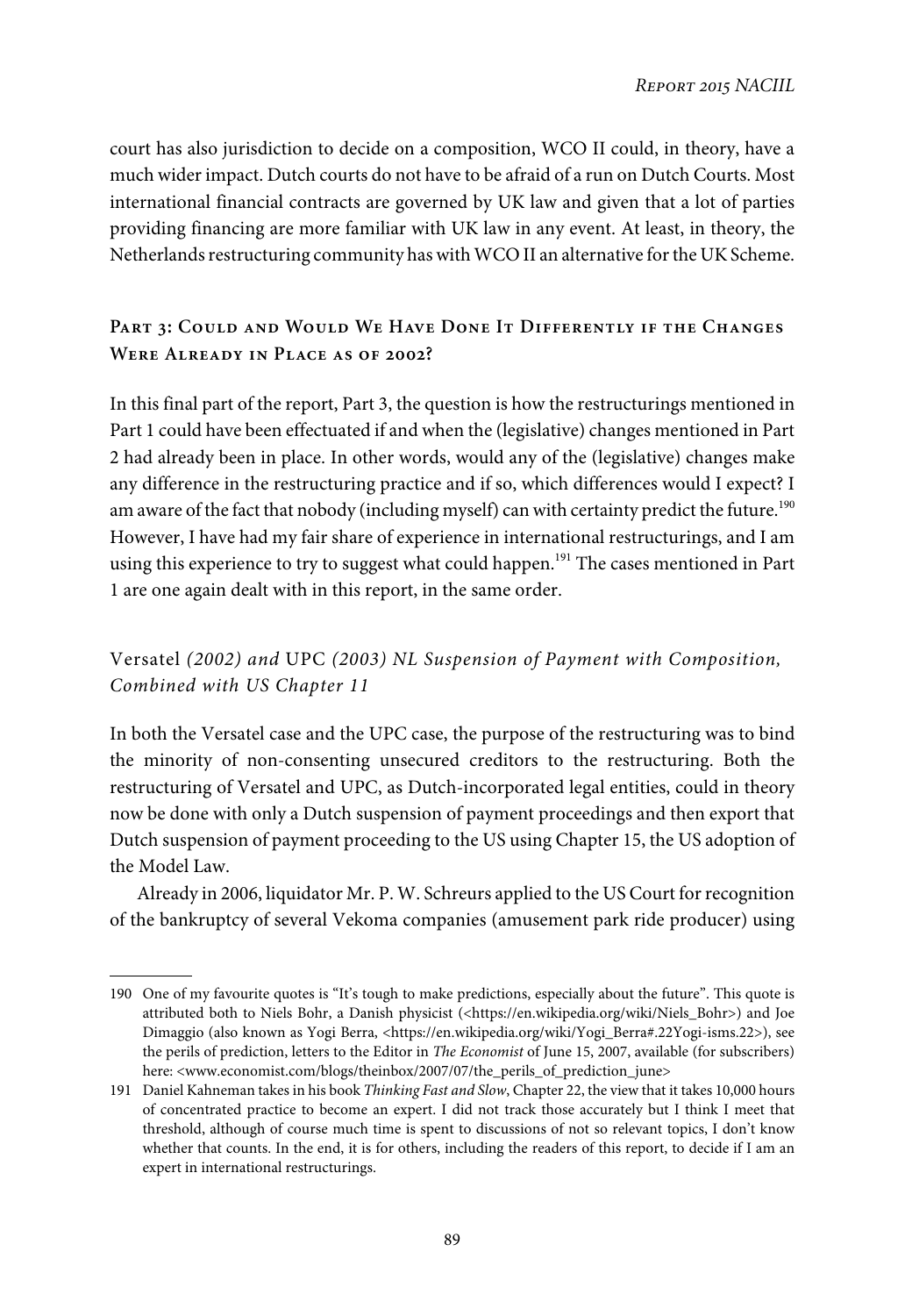Chapter 15. Judge Clark granted the petition and recognized the Dutch bankruptcy proceedings as main proceedings.<sup>192</sup>

As reported earlier, the main issues in the restructuring of both Versatel and UPC was that the entities had issued NY law-governed bonds. In order to be able to restructure those bonds and owing to the US Trust Indenture Act, an insolvency proceeding was required.<sup>193</sup> But since Magyar Telecom case,<sup>194</sup> we know that NY-governed law bonds can be restructured using a foreign insolvency proceeding, which then is exported to the USA using US Chapter 15. In theory, it is also possible to export Dutch composition in suspension of payments to the USA using Chapter 15. It all depends, of course, on the position of the majority of the bondholders – would they be willing to go this route and vote in favour of the Dutch suspension of payments proceedings?

UPC also had bank debt.<sup>195</sup> Currently, bank debt cannot be restructured in a Dutch suspension of payment proceedings, unless all holders of bank debt agree. Dutch suspension of payment proceedings cannot bind secured creditors and unsecured creditors. If and when WCO II comes into force, also the bank debt could be restructured, provided the majority of the class of bank debt is voting in favour and only a minority of the class of bank debt is against the restructuring.<sup>196</sup>

If the class of bank debt does not agree, a refinancing of bank debt is required.<sup>197</sup> Going to the UK via COMI-shift and trying to put a UK Scheme in place could currently help in a case of a minority<sup>198</sup> in the class of bank debt, but does not help if the class of bank debt does not agree simply because all the classes in a UK Scheme need to vote in favour.<sup>199</sup> Only Chapter 11 could do that trick in theory because of the fact that the bankruptcy judge

<sup>192</sup> Details on case available (for subscribers) through: <http://globalinsolvency.com/taxonomy/term/751/0? page=1>.

<sup>193</sup> See earlier in this report, Part 1.

<sup>194</sup> Id.

<sup>195</sup> The bank debt was restructured consensually.

<sup>196</sup> See article 372(3) WCO II: "A class of voting creditors or shareholders has agreed to the composition if: a. the simple majority of the creditors and shareholders in that class and taking part in the vote have accepted the composition, and b. that majority represents at least two-thirds of the amount of claims of the creditors taking part in the vote or two-thirds of that part of the issued capital represented by the shareholders taking part in the vote."

<sup>197</sup> See article 373(3) WCO II: "A class of creditors with a right of pledge or mortgage voted against the composition and the creditors that form part of that class pursuant to the composition receive a cash sum that is lower than the value, based on a private sale, of the property over which the right of pledge or mortgage is established."

<sup>198</sup> Relevant majority as required in UK follows from Section 899 (1) Companies Act:"If a majority in number representing 75% in value of the creditors or class of creditors or members or class of members (as the case may be), present and voting either in person or by proxy at the meeting summoned under section 896, agree a compromise or arrangement, the court may, on an application under this section, sanction the compromise or arrangement."

<sup>199</sup> See earlier in this report under sample 5.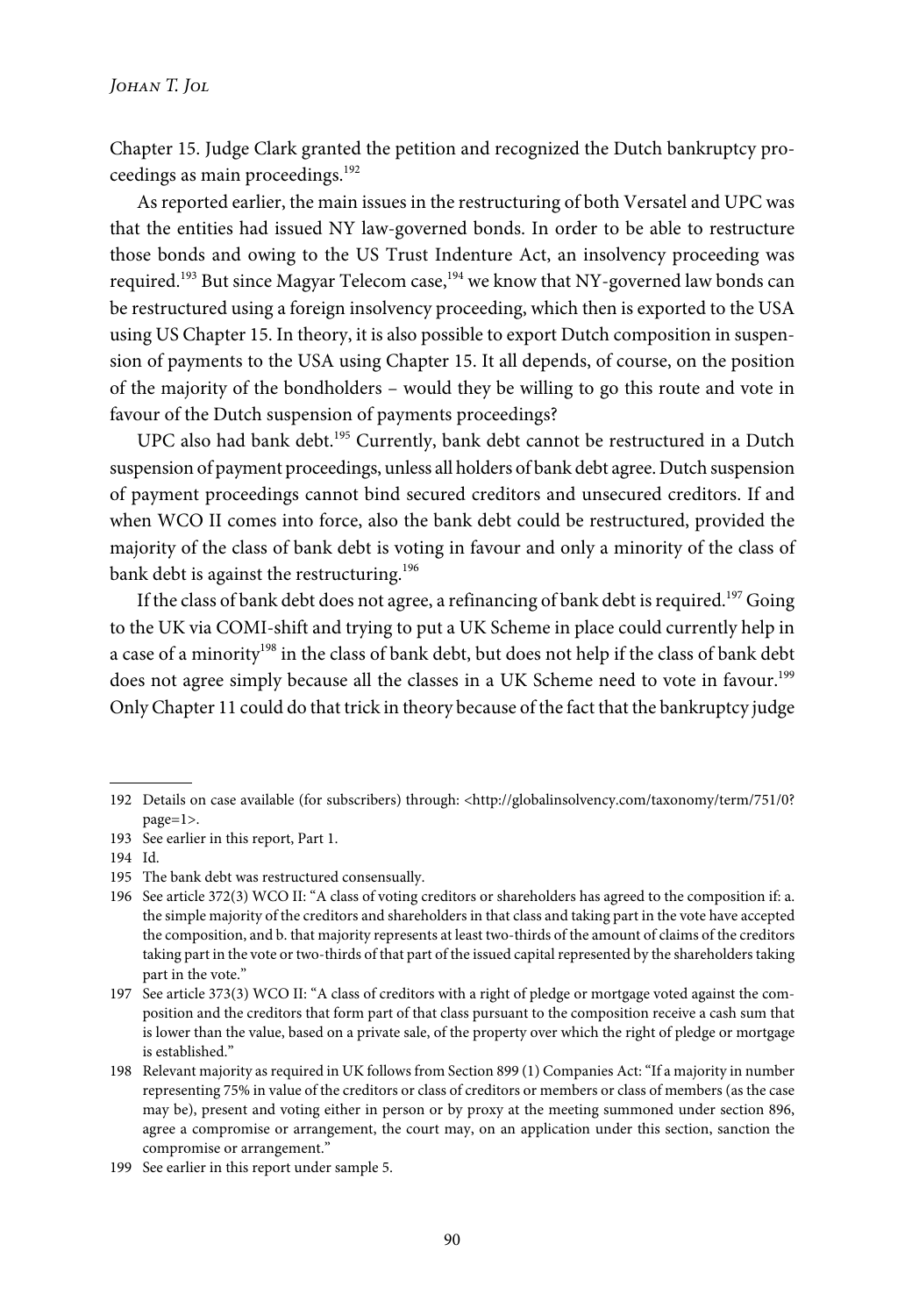is able to cram down a reorganization plan on the class of secured creditors even if it is a non-consenting class.<sup>200</sup>

In my view, what would happen in practice would depend upon the answer to the question as to what the majority of the relevant creditors (in this case bondholders) want. I assume that an important part, if not the most, of the debt of both Versatel and UPS was held by US banks and investors who will be more comfortable in their home jurisdiction. Assuming this is correct, the same would happen again in my view: thus Chapter 11 combined with Dutch suspension of payment could be a good option (unless the creditors were all US-linked and the debtor could rely on the Almatis precedent).

# Hagemeijer (2003) and Kendrion (2004) NL Out of Court Composition/Financial Restructuring

If all stakeholders to a restructuring agree, the preferred consensual option is available and executed swiftly. However, all these workouts are negotiated in the shadow of the law, $^{201}$ i.e., the fallback position parties have if and when no consensual agreement is reached. The (legislative) changes in the international restructuring landscape have a big impact on the negotiation process. Parties<sup>202</sup> at the negotiation table are aware of those (legislative) chances. To illustrate, I have come across cases where a holdout creditor, understanding that he is most likely "schemed" in the UK, decided to accept the deal. That is also the precise reason why I am heavily in favour of getting the WCO II in place in the Netherlands as soon as possible. It will facilitate the negotiations and ensure that more consensual deals are put in place. This is simply because the holdout parties understand that the parties willing to do a restructuring have an alternative option if the holdout parties stay put, namely to use the WCO II route.<sup>203</sup> The UK Scheme route is only available for businesses that still have some cash to burn to pay for the expensive UK court process. I trust that in the Netherlands, we are able to execute WCO II quicker and cheaper.<sup>204</sup>

Hagemeijer and Kendrion might have been negotiated more easily if WCO II had been there, but the end result would most likely have been the same, i.e., a consensual out-ofcourt restructuring.

<sup>200</sup> See earlier in this report under sample 6.

<sup>201</sup> See J.A.A. Adriaanse in Restructuring in the Shadow of the Law: Informal Reorganisation in the Netherlands, (2005).

<sup>202</sup> Or in any event their trusted advisors.

<sup>203</sup> See also my article (only in Dutch): "Wettelijk Faciliteren van (financiële) herstructureringen: het dwangakkoord", in Herstructurering en insolventie: naar een Scheme of Arrangement? Uitgave 2013 in de Zifo reeks nr. 9, also available at: <https://www.rechten.vu.nl/nl/Images/ZIFO%20deel%209%20Herstructurering\_tcm22-407976.pdf>.

<sup>204</sup> Just one example, the fees you pay to a Dutch counsel are simply lower, that helps a lot.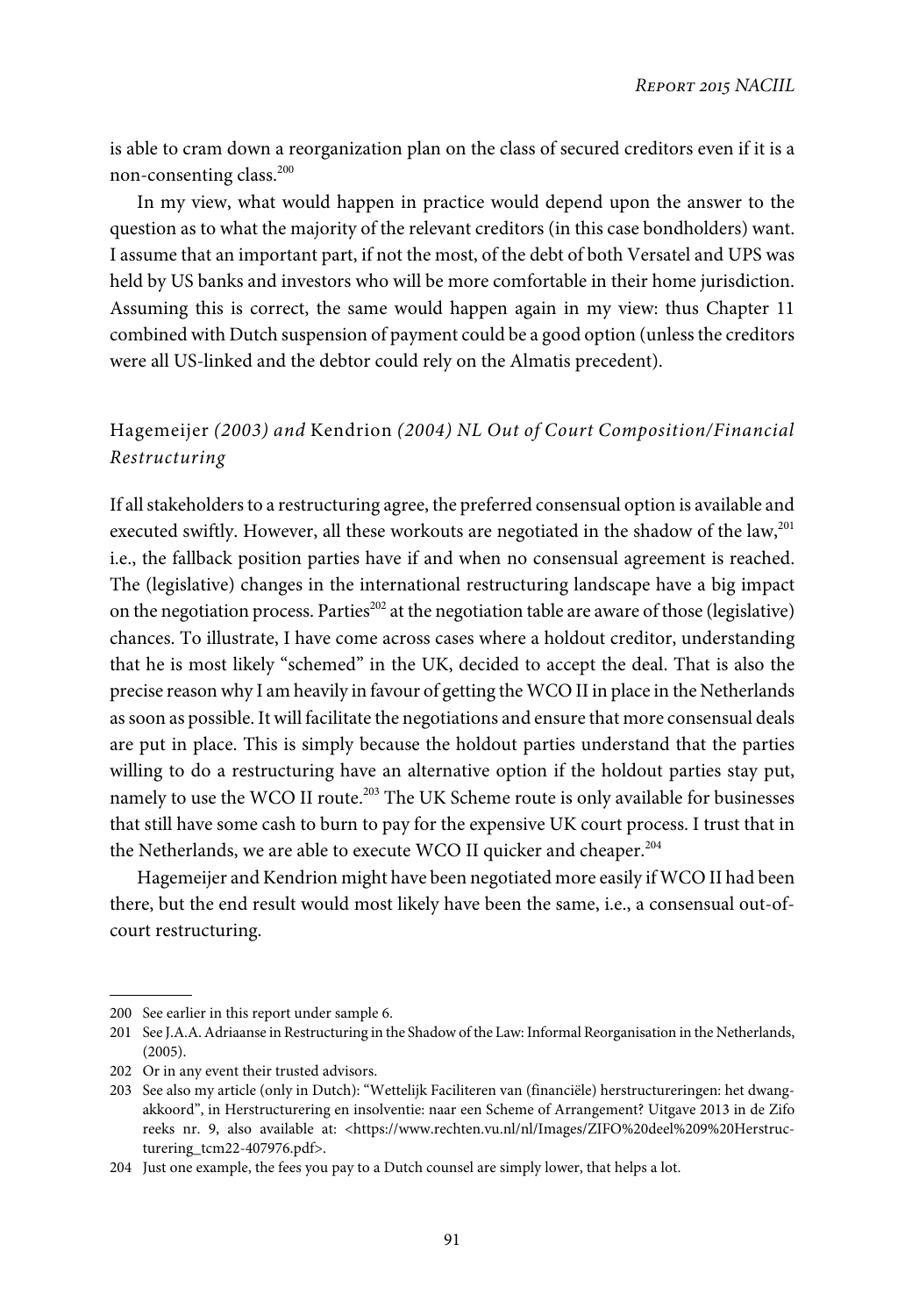## SAS (2009) Enforcement NL of Security by Security Trustee

The SAS case has set a precedent for more restructurings in the Netherlands using this technique.<sup>205</sup> The technique has also been used as an alternative for getting the cooperation of a trustee to sell the shares of a bankrupt holding company.<sup>206</sup> Dutch practitioners need to be aware of the fact that holding companies having their registered seat in the Netherlands are able to shift their COMI to the UK and then have the shares in the subsidiaries sold by way of a UK pre-pack following the European Directories precedent.<sup>207</sup> According to public available sources in the recent Imtech case,<sup>208</sup> there has been a fight among the liquidators and financiers on how to execute the sale of shares of certain subsidiaries. Liquidators in the Netherlands are of course able to pick their fight, and to the extent COMI-shift is impossible, in the period of at least three months before the application date of the bankruptcy, they will remain in charge of the bankruptcy of the Holding in the Netherlands. However, the Imtech case has drawn a lot of public attention also with (the advisors to) foreign investors and lenders. Such (advisors to) foreign lenders may advise the European Directories route in order to try to avoid a fight with those Dutch liquidators who might be focused on putting up a fight instead of being focused on a restructuring of parts of the business.<sup>209</sup>

A case such as SAS could have been restructured using a pre-pack together with a UK scheme.<sup>210</sup> The question is (if and when in place) whether both WCO II and EIR 2017 would provide an alternative option. The restructured business of SAS had legal entities in the Netherlands, France and UK. WCO II could help to restructure the secured debt of the Dutch legal entities, which had their COMI in the Netherlands,<sup>211</sup> provided the required majority of secured debt would agree. A composition plan in SAS should, among others, have two classes of secured debt – the senior secured debt and the junior secured debt.<sup>212</sup> The problem arose in SAS within the junior secured debt class, and this junior debt class would have voted against the composition. The judge in the Netherlands could, at the request of the company, have declared the composition universally binding upon the class of junior debt holders since this class received in the restructuring an amount of cash equal to the value, based on a private sale, of the property over which the right of pledge or

<sup>205</sup> Pres District Court August 23, 2012, ELCI:NL:RBAMS:2012:BY1439 (Ramblas).

<sup>206</sup> Pres District Court March 30. 2012, ECLI:NL:RBUTR:2012:BW0487 (Selexyz).

<sup>207</sup> See earlier in this report on the European Directories sample.

<sup>208</sup> See for example interview with liquidator Jeroen Princen in de Volkskrant dated September 15, 2015.

<sup>209</sup> See for an overview of what happened during the first days in the bankruptcy of Imtech in the perception of the liquidators, their first report, available in English at: <www.bankruptcyimtech.com/media/en-1everslag-royal-imtech.pdf>.

<sup>210</sup> Holly Neavill and Teun Struycken in European Debt Restructuring Handbook (2013), p. 119.

<sup>211</sup> See earlier in this report, page 86 e.f.

<sup>212</sup> Also bridge lenders.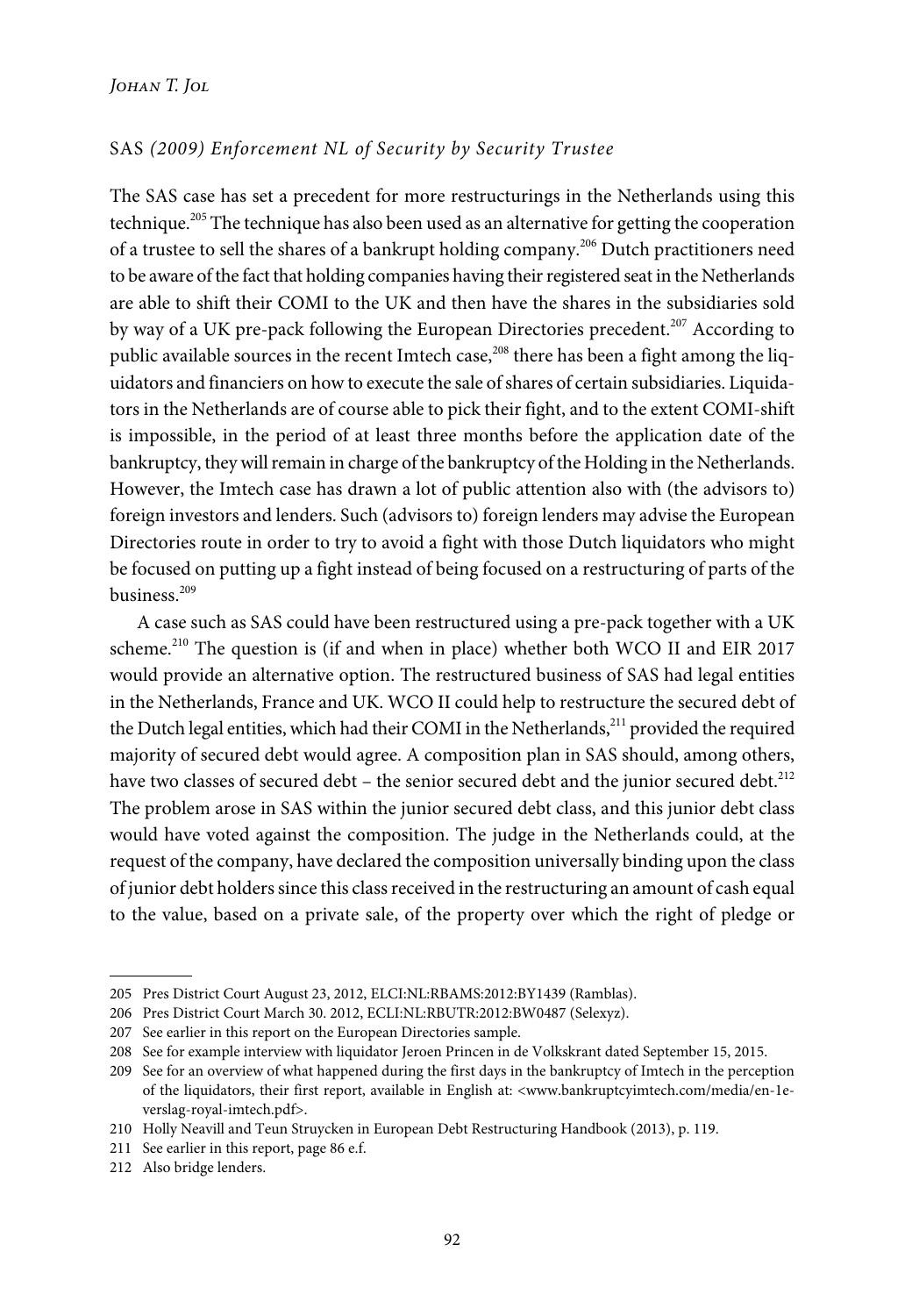mortgage is established.<sup>213</sup> The composition also contained release provisions of the UK and French legal entities. As explained earlier in this report,<sup>214</sup> it remains to be seen whether or not the scope of WCO II is such that a composition could also relate to foreign codebtors and/or guarantors not having their COMI or an establishment in the Netherlands. Assuming for a moment that indeed WCO II has this scope, then the question needs to be answered as to whether (especially) article 8 EIR 2017 would not make this release unenforceable in the UK and/or France. Currently, the UK does not have an insolvency process in which the minority of a secured creditors class can be forced to accept a composition. Therefore, in my view, SAS would not have been restructured differently should EIR 2017 and WCO II have been in place.

## EU Forum Shopping to Restructure Debt

EIR 2017 contains certain provisions concerning forum shopping. As reported earlier,<sup>215</sup> my takeaway of those provisions is that EIR 2017 will not stop the forum shopping in relevant cases such as Daiseytek, Deutsche Nickel, Collins & Aikman, Eurotunnel, Schefenacker, Wind Hellas and European Directories. It just requires some extra ahead planning to ensure that any shift of COMI is done to three months prior to the request for the opening of insolvency proceedings, which in my experience is in most matters feasible, given the fact that restructuring takes a long time.<sup>216</sup> The EIR 2017, furthermore, as mentioned earlier in this report, provides guidance regarding what one should do to effectively move the COMI.<sup>217</sup> The statutory basis for synthetic secondary proceedings is also to be considered as helpful in restructuring.<sup>218</sup> I am more sceptical as to the positive effect of the new provisions dealing group insolvencies, but time will tell if my scepticism is wrong.<sup>219</sup>

I have suggested that although article 8 EIR 2017 contains the same wording as the current article 5, the article should be read in such a manner that it does enable a restructuring of the underlying debt covered by the security in a EU main proceeding if and to the extent the insolvency law of the country in which the secured asset is located allows for this restructuring. Interesting as this idea might be, it does not have a huge effect on the possibilities of restructuring, since EU countries are lacking to ensure that their insolvency laws meet the criteria set by the EU Commission in its Recommendation.<sup>220</sup> A recent

<sup>213</sup> Neavill and Struycken, note 210, p. 124.

<sup>214</sup> See page 88 e.f. of this report.

<sup>215</sup> See page 64 of this report.

<sup>216</sup> See article 3(1) EIR 2017.

<sup>217</sup> See page 64 of this report.

<sup>218</sup> See article 36 EIR 2017.

<sup>219</sup> I hope it is and that I am just infected by what happens to a lot of people getting older, especially who are working in the recovery part of the banking world where one only sees failed business and crooks.

<sup>220</sup> Text available at: <http://ec.europa.eu/justice/civil/files/c\_2014\_1500\_en.pdf>.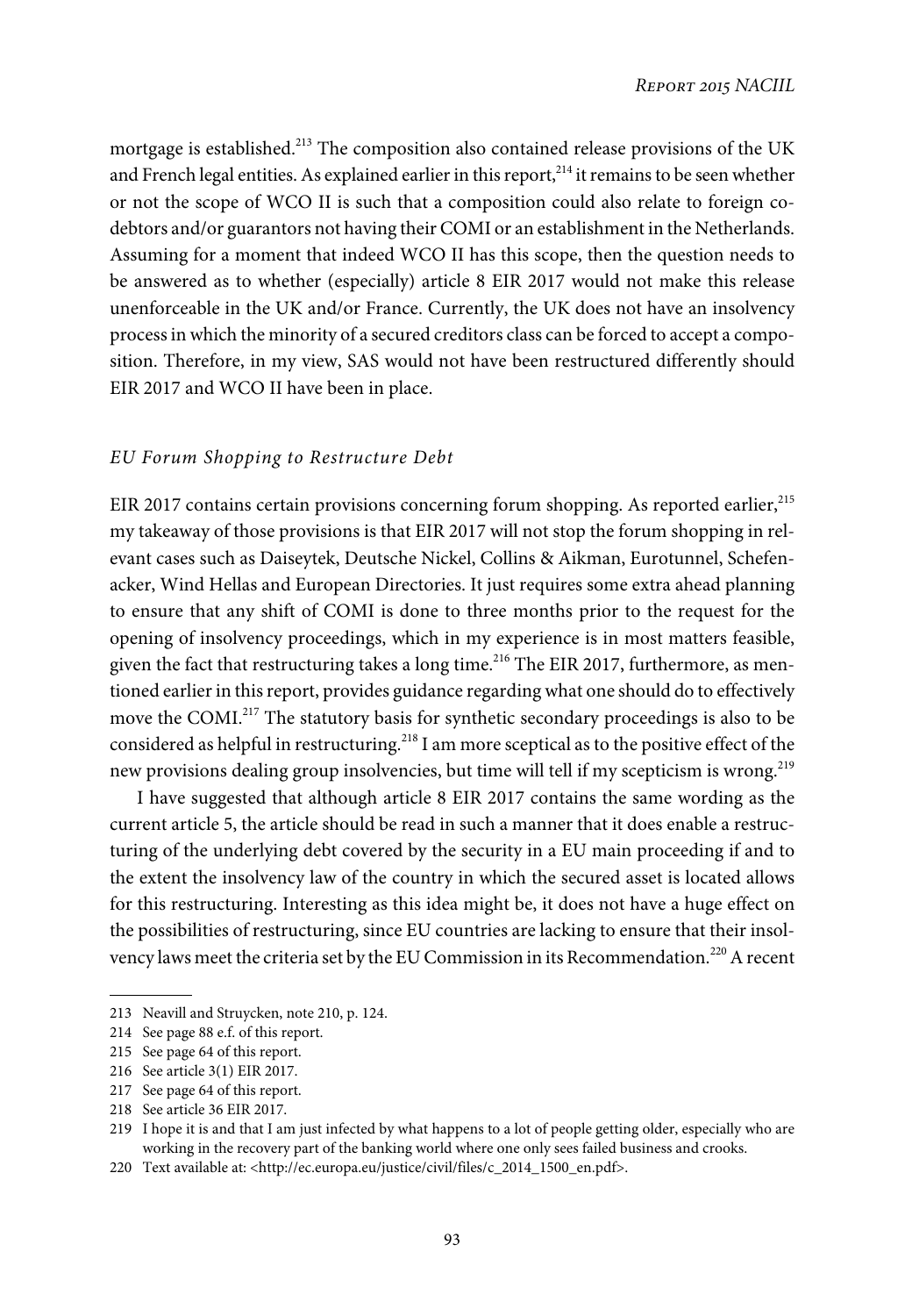report shows that so far there has not been a lot of progress.<sup>221</sup> It remains to be seen whether the EU legislator will step up its effort and is going to start some harmonization effort on this route. Personally, I am in favour. For now, EU forum shopping is still on the restructuring table as an option in some cases, as it was before.

## The Scheme of Arrangement Route

The UK scheme of arrangement route to restructure the debt might have been under attack if the EIR 2017 had resulted in the inclusion of the UK scheme in Annex 1 of the EIR 2017. Earlier in this report, it has been explained as to why this has not yet happened and that it does not seem likely that this route would be closed anytime soon by the UK practitioners.<sup>222</sup> Therefore, in cases like Rodenstock (2011), Estro (2013), Magyar (2013), Apcoa Parking (2014) and Van Gansewinkel (2015), parties are still able to opt for this route. The reasoning by UK judges in lower UK courts to accept jurisdiction in international cases might be inconsistent and chameleonesque, but those UK judges helped to save a lot of international business groups. This route is still under scrutiny, and it might be challenged successfully either in a higher UK court or in a court of a foreign jurisdiction. Therefore, if a debt restructuring option is available in the home country of the debtor, the stakeholders are likely to go for that route.<sup>223</sup> Estro (2013) and Magyar (2014) are samples in which only one or more Dutch legal entities were involved, with business activities in the Netherlands. It is highly likely that cases like Estro and Magyar will be restructured in the Netherlands using the WCO II option.<sup>224</sup>

<sup>221</sup> See earlier in this report, page 62 e.f. Evaluation of the implementation of the commission recommendation of December 3, 2014 on a new approach to business failure and insolvency published September 30, 2016, available at: <http://ec.europa.eu/justice/civil/files/evaluation\_recommendation\_final.pdf>. The conclusion of the report is: "In conclusion, it can be seen that among the Member States who replied, several Member States consider that they already largely comply with the Recommendation, and that a significant number of those which do not comply have not launched any reforms to date. While it is clear that the Recommendation has provided useful focus for those Member States undertaking reforms in the area of insolvency, it has not succeeded in having the desired impact in facilitating the rescue of businesses in financial difficulty and in giving a second chance to entrepreneurs because of its only partial implementation in a significant number of Member States, including those having launched reforms. These differences in the implementation of the Commission Recommendation mean continuing legal uncertainty and additional costs for investors in assessing their risks and continuing barriers to the efficient restructuring of viable companies in the EU, including cross-border enterprise groups."

<sup>222</sup> See page 64 of this report.

<sup>223</sup> Due to the fact that there were other jurisdictions than Dutch, UK and US involved in the cases of Rodenstock, APCOA and Van Gansewinkel, I leave the question how these restructurings would have been done now unanswered, I have limited my research for this report to Dutch, UK, USA law as it currently stands.

<sup>224</sup> However, if and to the extent in Estro and/or Magyar debt release provision of third parties play a role article 8 EIR 2017 might make this impossible if and to the extent these third parties also provided security. In Magyar that seems to be the case:"The company's obligations under the Notes are guaranteed by Invitel and other companies in the group. The Notes are secured by a pledge over shares in the company and over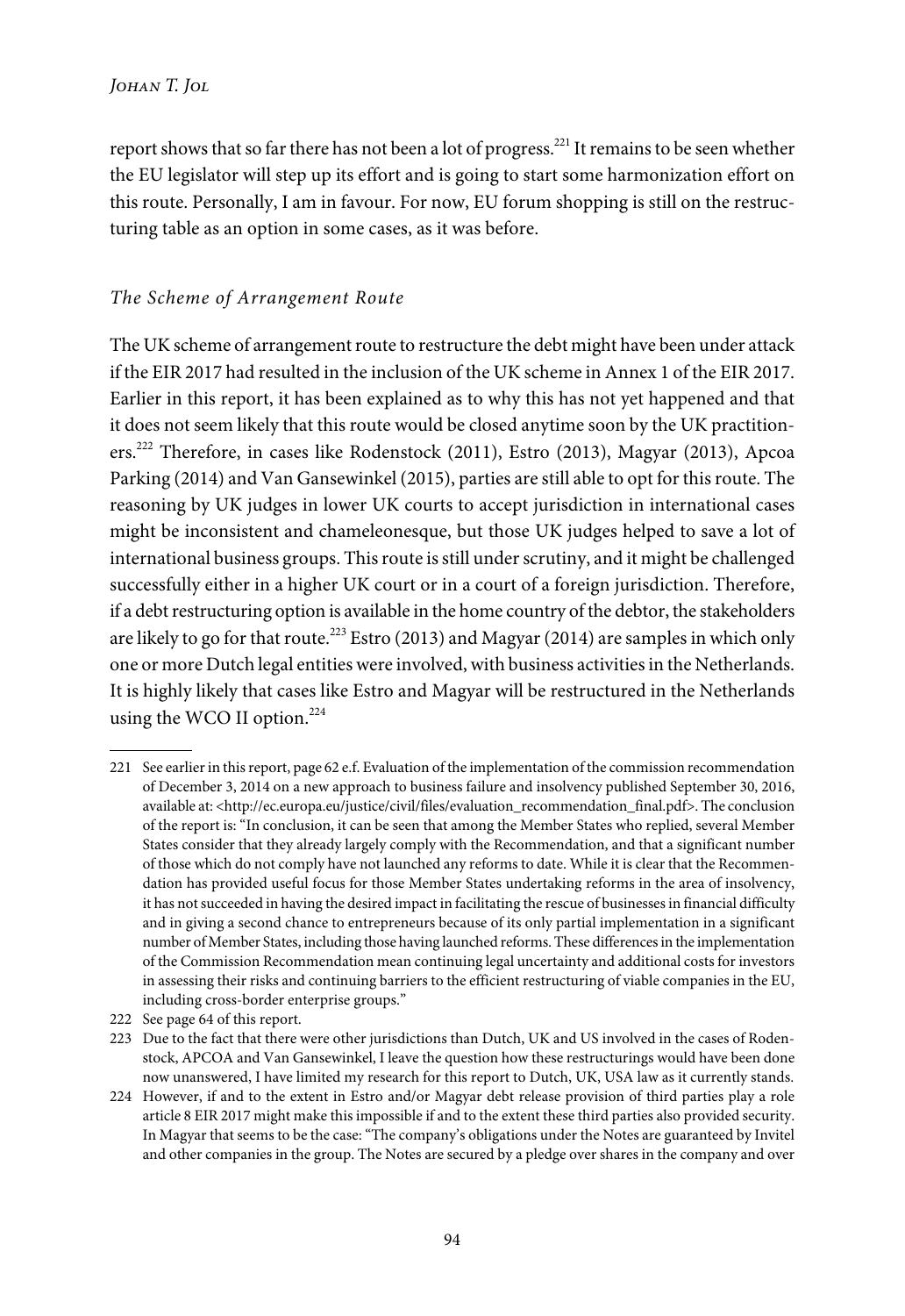As long as not all EU countries have ensured that they have implemented the European Commission Recommendation of March 12, 2014, and given the uncertainty of how to deal with article 8 EIR 2017, it seems likely that stakeholders in international restructuring with legal entities and/or business activities spread over Europe still go to the UK and use a UK scheme to implement the restructuring. Again, if and to the extent no other viable restructuring option is available, I understand and endorse this position.<sup>225</sup> To be fair, I had some difficulty conceptually to accept the position taken in those cases where parties have changed the law applicable to their agreement, including the choice of jurisdiction by a majority vote simply because the exact text of the agreement allowed for it. Prior to the Apcoa case, I have never been involved in any negotiation over a finance agreement in which parties discussed the possibility to change law and/or jurisdiction over the term of the agreement as people simply did not think about it. Of course, that changed rapidly after the Apcoa case. By now, people are aware that they should consider this option.<sup>226</sup>

## The US Chapter 11 Route

Earlier in this report, I have been sceptical about the Chapter 11 route, $227$  given the thin basis for this option and the possibility for a debtor to shift without the permission of its (secured) creditors the restructuring forum to the US. In the Marco Polo case, the debtors involved were Dutch legal entities, and the secured creditors were opposing the shift. After WCO II has come into force, my suggestion to secured creditors of Dutch debtors is to put pressure on the management of its Dutch debtors to implement restructuring using the WCO II possibility and if the debtor refuses to do so, to come up with their own plan.<sup>228</sup>

the shares held by the company in Invitel and by other liens on substantially all the assets of the group.", see under 3 of High Court of Justice Chancery Division Companies Court [2013] EWHC 3800 (Ch), <www.bailii.org/ew/cases/EWHC/Ch/2013/3800.html>

<sup>225</sup> Although earlier in this report I have raised my doubts re changing the law and jurisdiction applicable to the contract. On the other hand, sophisticated players should know by now and deal with the issue in the contract. I personally do not endorse the blocking of the UK Scheme option by putting an all lenders consent block on the change of law and jurisdiction clause of contract governed by Dutch law with choice of law Dutch court. My earlier doubts simply referred to the fact that people were not aware of this issue. Now they are, or at least, they should be aware.

<sup>226</sup> In any event the trusted advisors are thinking about this option.

<sup>227</sup> Due to the fact that there were other jurisdictions than Dutch, UK and US involved in the case of Almatis, I leave the question how the restructurings would have been done now unanswered, I have limited my research for this report to Dutch, UK, USA law as it currently stands.

<sup>228</sup> See article 368(2) WCO II: "A creditor who anticipates that his debtor will not be able to continue to pay his due and payable debts may request a debtor as referred to in paragraph 1 in writing to proceed to offer a composition as referred to in that paragraph. If subsequently such a period has lapsed as to give the debtor a reasonable chance to offer a composition, but he has failed to do so, the creditor can offer a composition of its own volition, subject to immediate notification to the debtor." In restructuring jargon we call this option the lender led solution.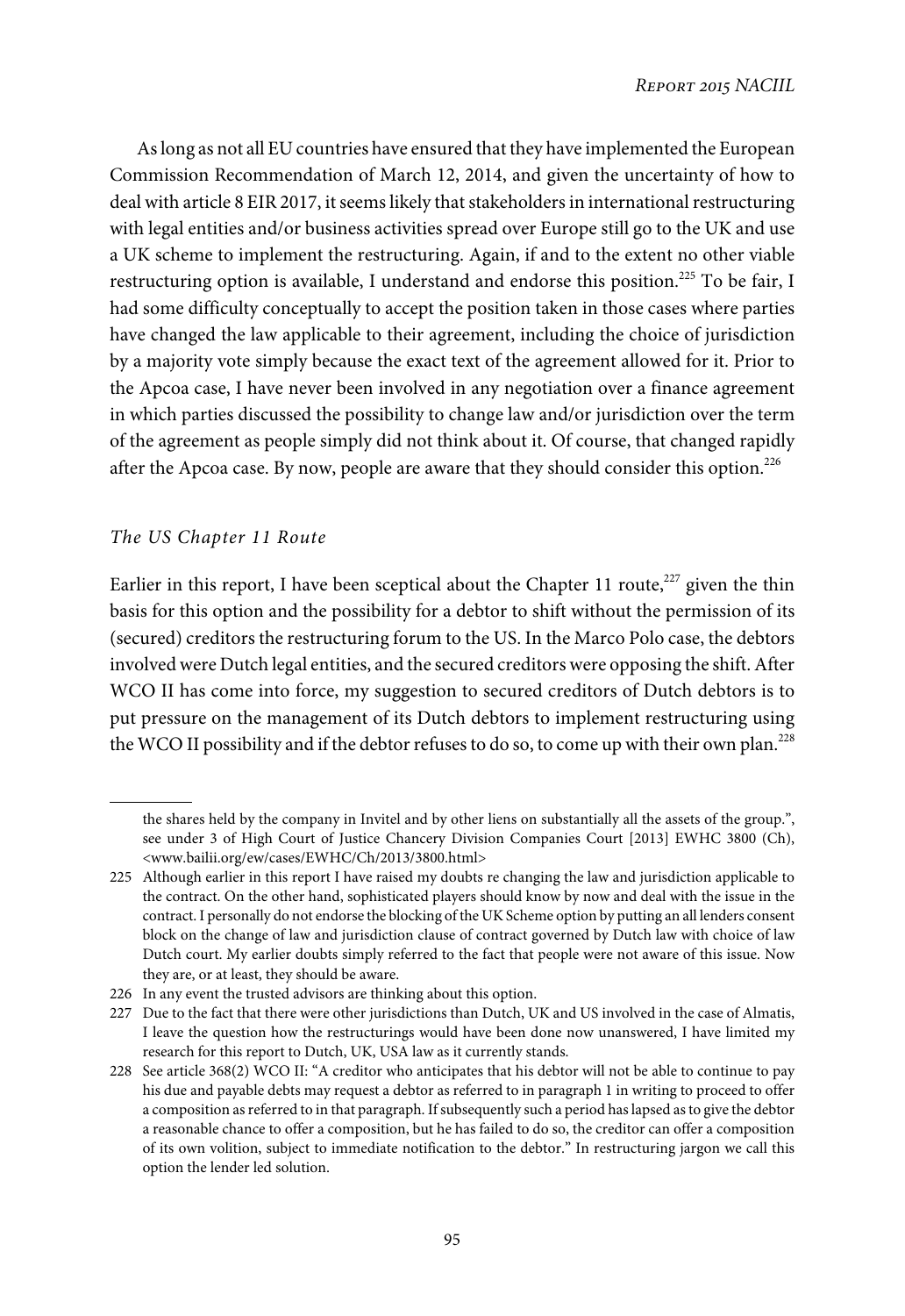By doing so, secured creditors are placing themselves in a better position to challenge before the decision of the debtor to file for Chapter 11 before a US bankruptcy court.

Recently, Delaware Bankruptcy judge Kevin J. Carey dismissed a Chapter 11 application of foreign affiliates of Northshore Mainland Services Inc.<sup>229</sup> Bankruptcy Judge Carey had to rule in relation to the so-called Baha Mar Resort in a resort development project in The Bahamas, which includes four new hotels, a Las Vegas-style casino and a Jack Nicklaus signature golf course. The completion date of the Baha Mar Resort was pushed several times in breach of the construction contract, which led to litigation among CCA Bahamas Ltd. (the obligor under the construction contract) and The Export-Import Bank of China (the lender) as well as a severe liquidity crunch. In June 2015, the legal entities that formed a part of the Baha Mar Resort opened several bank accounts in Delaware. On June 29, 2015, these entities filed the Chapter 11 cases in the Delaware Bankruptcy.<sup>230</sup> On September 4, 2015, the Bahamian court appointed provisional liquidators for these entities. CCA Bahamas Ltd. and The Export-Import Bank of China moved to dismiss the Delaware Chapter 11 cases. The following parts of the memorandum of Bankruptcy Judge Carey are important to note:

The matter before me is truly an international case with the main contestants hailing from Wilmington, Delaware, to Beijing, China, to Nassau, The Bahamas. The central focus of this proceeding, however, is the unfinished Project located in The Bahamas.

…

I acknowledge the deep and important economic interest of the Government of The Bahamas in the future of the Project. However real and important as that interest is, it is no more important than the right of a company incorporated in the United States to have recourse to relief in a United States Bankruptcy Court. The Debtors' preference for restructuring under the protections of the United States Bankruptcy Code is understandable and entitled to some weight. Chapter 11 of the United States Bankruptcy Code, with all stakeholders participating, under these circumstances, would be an ideal vehicle for the restructuring of this family of related companies with the ultimate goal of finishing a

<sup>229</sup> Bankruptcy Judge Kevin J. Carey in his memorandum regarding motion to dismiss cases, dated September 15, 2015, available at: <www.deb.uscourts.gov/sites/default/files/opinions/judge-kevin-j.carey/northshoredismissal-combined.pdf>; see youtube report: <https://www.youtube.com/watch?v=Geiduz4sWo0&feature=youtu.be>.

<sup>230</sup> See New York Times, July 31, 2015, available at: <www.nytimes.com/2015/07/22/business/a-complexbankruptcy-case-with-baha-mar-and-a-chinese-contractor-lands-in-delaware.html?\_r=1>.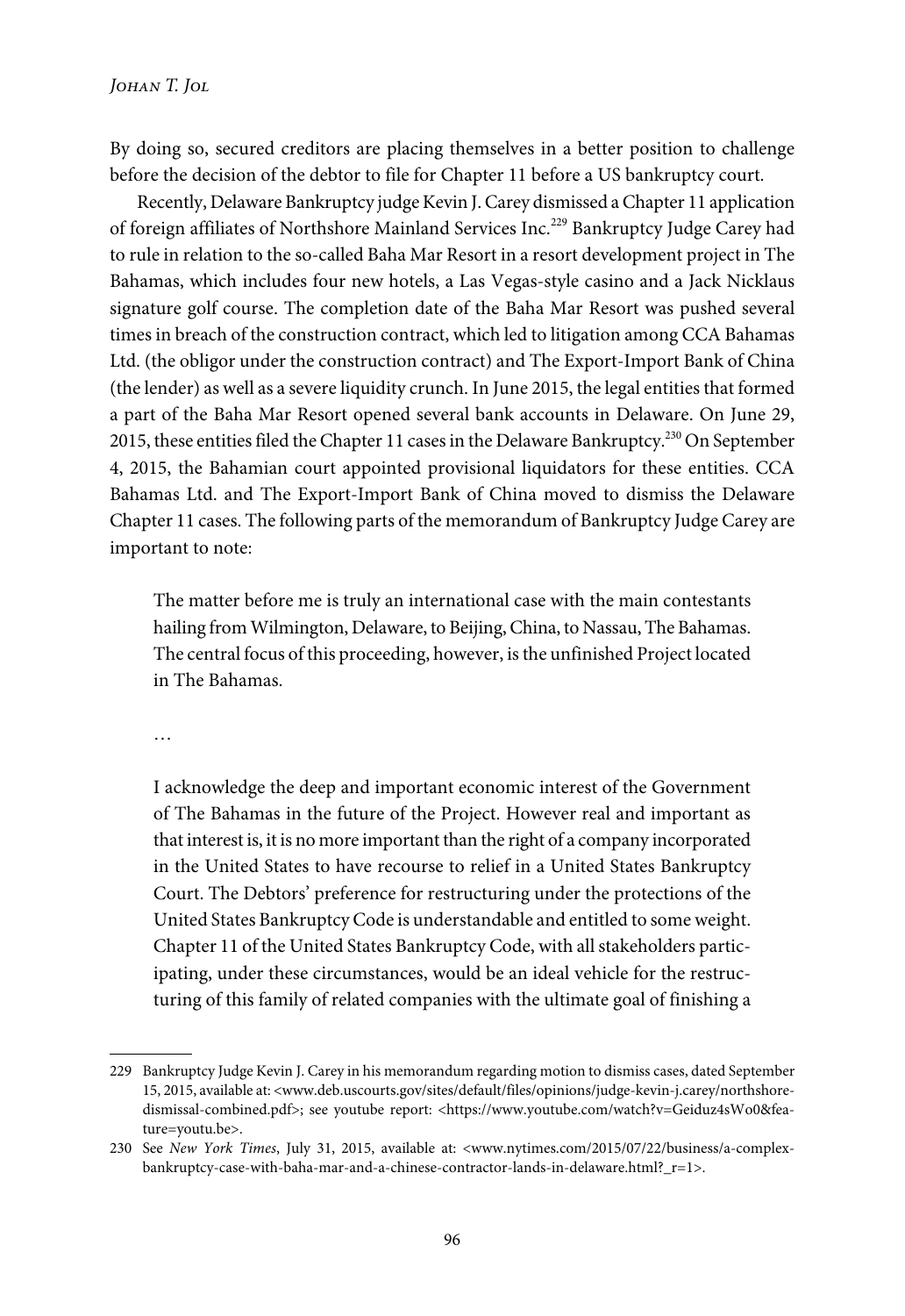project said to be 97% complete and, upon its exit from chapter 11, to be in sound financial footing, with appropriate treatment of creditors. I am consequently disappointed that the parties have been so far unable to formulate a consensual exit strategy, whether that would involve taking a plan to confirmation or providing for an agreed dismissal as part of a consensual resolution of their disputes. The Debtors, cleverly, have proposed a plan that leaves treatment of the Bahamian creditors for disposition outside of this Court. However, the proposed plan provides for treatment of the Debtors' two main adversaries (CCA and CEXIM) to be determined by this Court under the United States Bankruptcy Code. The Debtors' proposed plan, in effect, only invites further dispute, that is, litigation in this forum and in others. If I were convinced that denying the Dismissal Motions would have the effect desired by the Debtors – bringing CCA, CEXIM and the government of The Bahamas back to the bargaining table, I might consider denying the Dismissal Motions. But the evidence does not reflect this and I am not convinced this will happen in short order. I am convinced, however, that prompt judicial action will enhance the likelihood of a successful outcome.

Notwithstanding some agreed venue provisions in some of the relevant documents, I agree with Justice Winder's determination in his July 31, 2015 ruling that many stakeholders in the Project would expect that any insolvency proceedings would likely take place in The Bahamas, the location of this major development Project. I perceive no reason – and have not been presented with any evidence – that the parties expected that any "main" insolvency proceeding would take place in the United States. In business transactions, particularly now in today's global economy, the parties, as one goal, seek certainty. Expectations of various factors – including the expectations surrounding the question of where ultimately disputes will be resolved – are important, should be respected, and not disrupted unless a greater good is to be accomplished. Under these circumstances, I can perceive no greater good to be accomplished by exercising jurisdiction over these chapter 11 cases, except for that of Northshore. Northshore is a Delaware corporation with operations in the United States. Parties would expect Northshore's financial difficulties to be addressed in a proceeding in the United States. Furthermore, Northshore is not one of the PL Entities, since it is not the subject of any winding up proceeding in The Bahamas. Therefore, I will not dismiss the chapter 11 case for Northshore, unless upon further proceedings, upon separate motion, I am convinced that I should do so.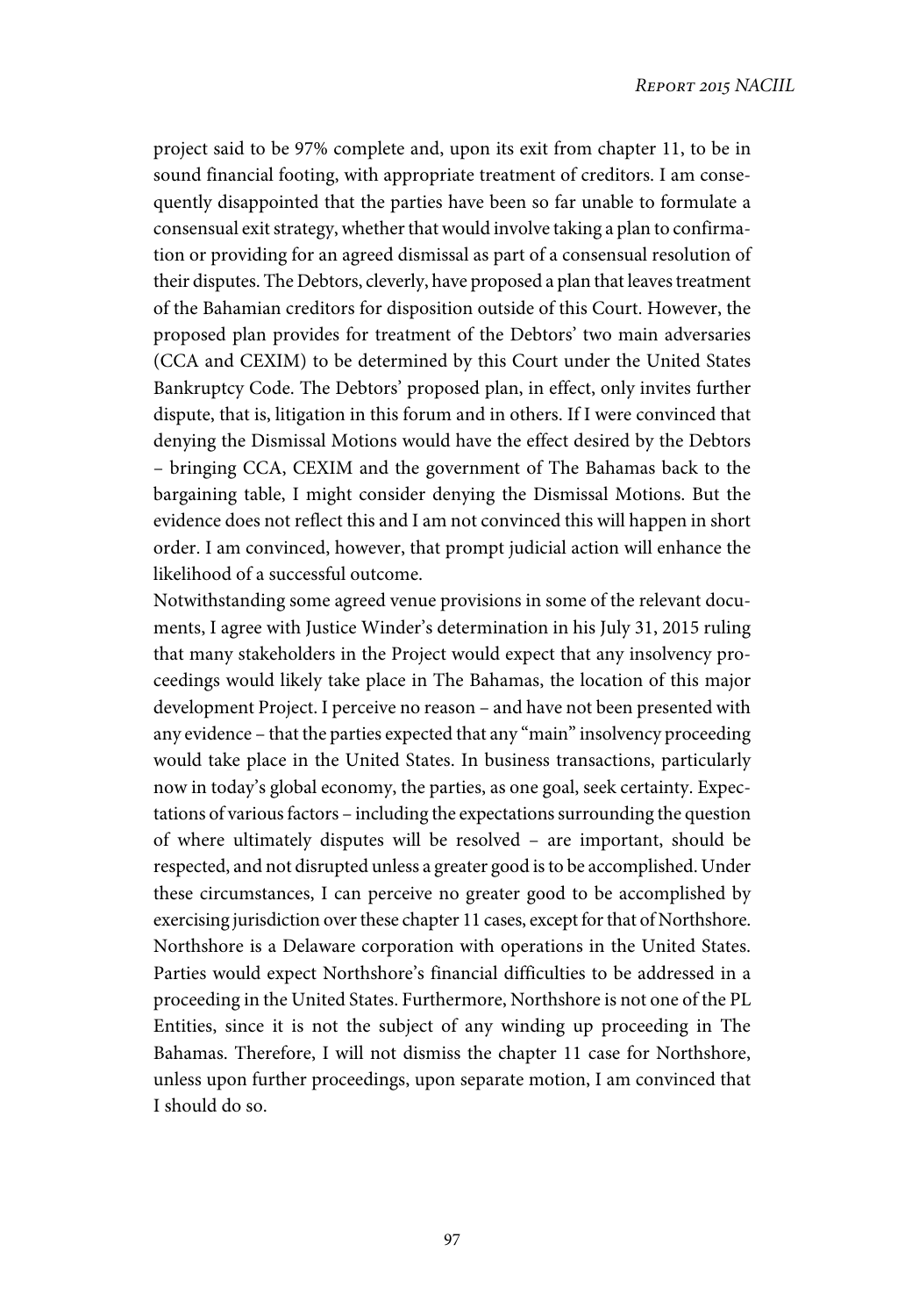In short, only the US legal entity Chapter 11 proceedings was not dismissed, but Bankruptcy Judge Carey took the view that the appropriate bankruptcy forum with respect to the other entities was not the US but the Bahamas, simply because the relevant stakeholders would expect that any insolvency proceedings would likely take place in The Bahamas. This decision, if followed by other US Bankruptcy Judges, could restrict the possibilities of using Chapter 11 for foreign legal entities, especially in those situations where a foreign restructuring proceeding is available and used, as in this case. In any event, this decision of Bankruptcy Judge Carey ties in with what was defended earlier in this report, i.e., that for a switch of the restructuring forum to another jurisdiction such as the US, the majority of the creditors (including the secured creditors) that are in the money is required.

#### **Conclusion**

#### What Have We Learnt in Almost Fifteen Years of International Restructuring?

Part 1 of the report has highlighted that lawyers are resourceful in finding solutions and alternatives to get an international restructuring done. Judges in Europe, especially in the UK, have followed suite and have, in my view, been very instrumental in international restructuring cases. In some cases, the help of the US Chapter 11 was required.

Part 2 of this report dealt with the (legislative) changes in the period 2002 until now, also taking into account the Model Law, the changes of EIR to EIR 2017 and the draft Dutch WCO II as it currently stands. Options to restructure have multiplied from a twofold option (restructuring either in a formal reorganization proceeding of an insolvency proceeding or outside a formal insolvency reorganization proceeding) to a fivefold continuum of possibilities (Informal out of Court Restructuring, Enhanced Restructuring, Hybrid Proceeding, Reorganization Proceeding and Insolvency Proceedings). Further, in my view, having more options enhances the chances of a successful restructuring.

The Model Law provides for a truly global (and not only European) procedural mechanism to facilitate more efficient disposition of cases in which an insolvent debtor has assets or debts in more than one state. However, it still needs to be implemented in a lot of countries, including the Netherlands, which is slow in implementing this necessary tool for international restructurings. The Model Law should be implemented as soon as possible in as many countries as possible all over the world.

The EIR 2017 could have brought a revolution in European international restructuring cases if the UK Scheme had been included as an insolvency proceeding under the EIR 2017 and if a proper system of group pre-insolvencies had been implemented. That did not happen, and the UK Scheme is still alive and kicking and will, in my view, be used in the foreseeable future to deal with international group restructurings. The proposed system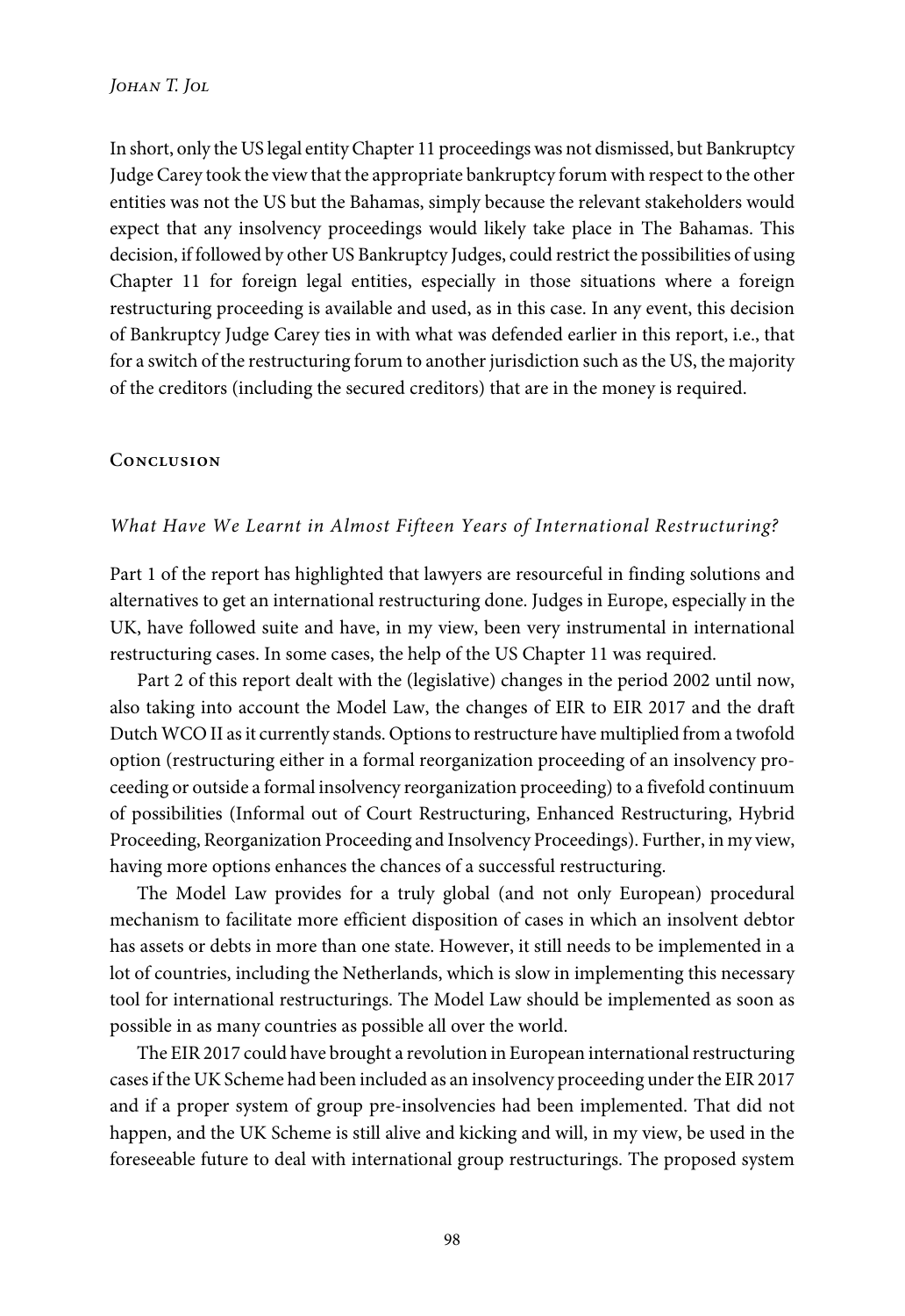for the group insolvencies seems too complicated and is only voluntary, so one could question it effectiveness.

In this report, one of the questions considered is how article 5 EIR (article 8 EIR 2017) should be understood. The position has been defended that article 5 only restricts the effects of a foreign main proceeding with regards to secured assets in another Member State to the extent the foreign main proceedings would result in a more extensive infringement of the security rights than would have been the case if those secured assets would have been subject to a local insolvency proceeding. In other words, article 5 EIR should be read in such a manner that it does enable a restructuring of the underlying debt covered by the security in a EU main proceeding if and to the extent the insolvency law of the EU country in which the secured asset is located allows for this restructuring. Although an interesting idea, as such it will not have a huge impact on the possibilities of restructuring in an international environment. This is simply because in a lot of EU countries (including the Netherlands – although WCO II changes that – and the UK), it is impossible to restructure the secured debt in any manner against the wishes of the secured creditor.

The changes in EIR 2017 do not unnecessarily restrict forum shopping to restructure international businesses and are helpful because of some clarifications dealing with the dos and don'ts while forum shopping and by providing a EU statutory basis for the UK practice of synthetic secondary proceedings.

WCO II (if and when implemented) is a revolution in the Netherlands bankruptcy scene. But, the extent to which WCO II could also play an important role in international restructurings remains to be seen. When applying WCO II, Dutch judges need to answer the question of jurisdiction. Most likely they will accept jurisdiction if the composition of the WCO II is proposed by a debtor with its COMI or an establishment in the Netherlands. Most international groups have a debtor in the Netherlands; so potentially, the scope for applying WCO II could be broad. However, the Dutch judges also need to answer the question as to whether or not all the guarantors and joint debtors need to have a COMI or establishment in the Netherlands. If that is the case, WCO II will be of limited use for international restructurings. If Dutch Courts took the view that if Dutch law and Dutch jurisdiction has been chosen by contract, the Dutch court has also jurisdiction to decide on a composition, WCO II could in theory have a much wider impact. The plan is to ensure that WCO II falls under the scope of EIR 2017. If so, the effect of a composition plan on secured assets within the EU outside the Netherlands is, given the uncertainty on the effect of article 8 EIR 2017, not yet crystal clear.

In Part 3 of this report, the sample cases of Part 1 are revisited, applying the (legislative) chances of Part 2.

Most likely both Versatel and UPC would still use both Chapter 11 in the US and the suspension of payment in the Netherlands to get deal certainty.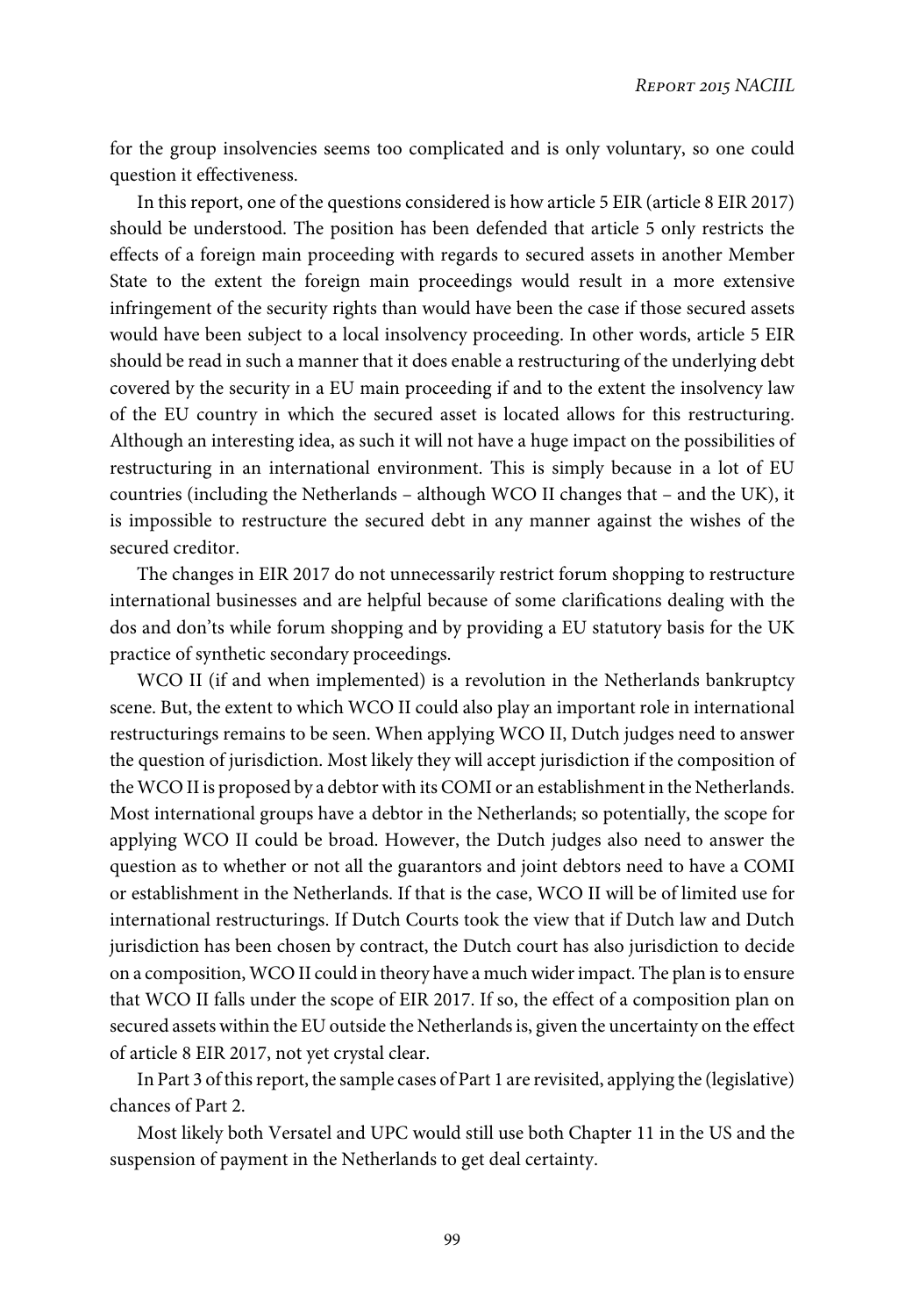#### *Johan T. Jol*

Hagemeijer and Kendrion could have benefitted from WCO II, but given the fact that stakeholders there came to a consensual deal, there is no reason to expect that they would not have done so and even quicker in the shadow of WCO II.

SAS would still need to use the enforcement route in the Netherlands<sup>231</sup> because of the fact that the UK does not have a proper mechanism in place to force the minority of a secured creditors class to accept a composition.

Daiseytek, Deutsche Nickel, Collins & Aikman, Eurotunnel, Schefenacker, Wind Hellas and European Directories would most likely still use the EU forum shopping possibility also after EIR 2017 is implemented as a new option on the restructuring table.

Rodenstock, Apcoa Parking and Van Gansewinkel would still use the UK Scheme route, having no alternative available. Estro and Magyar as Dutch legal entities could take the WCO II route unless Section 8 EIR would make this route impossible.<sup>232</sup>

In this report, the US Chapter 11 route of Almatis and Marco Polis is criticized. As such, it is understandable that in a situation where the bankruptcy law of the home country of a debtor does not facilitate a restructuring, an alternative jurisdiction is sought. International businesses are accustomed to be confronted with rules from different countries and are therefore much more flexible than purely local businesses and local creditors with respect to the application of foreign laws. They simply pick and choose their restructuring forum. Personally, I endorse this flexible and pragmatic approach if the switch of forum is supported by the majority of creditors (including secured creditors) that are in the money. In the end, it is the money of those (secured) creditors that is at stake. In the cases in which forum shopping in Europe took place over the past fifteen years, either by way of moving the COMI as required by the EIR or by using the UK scheme of arrangement route, the majority of the relevant stakeholders that were in the money apparently have accepted the change of the restructuring forum. Such a change of forum is then imposed upon the minority of the relevant stakeholders, which is, in my view, the essence of the restructuring process.<sup>233</sup>

As long as only one of the stakeholders is able to trigger a switch of forum, such as in the Chapter 11 route in which case the management of a business seems to be able to pick the restructuring forum without the consent of a class of creditors that are in the money,  $^{234}$ I have much less sympathy. Management of a company could try to use the US Chapter 11 debtor in possession route to stay in control over the business against the wishes of the economic owners of the business.

<sup>231</sup> Available other options are a pre-pack UK administration route or UK Scheme.

<sup>232</sup> See Part 3 of this report note 224.

<sup>233</sup> For my views on whether or not a restructuring could be imposed upon a class of creditors which is in the money see note 90.

<sup>234</sup> Due to the possibility of cramming up a reorganisation plan on a class of creditors which are in the money, including secured creditors.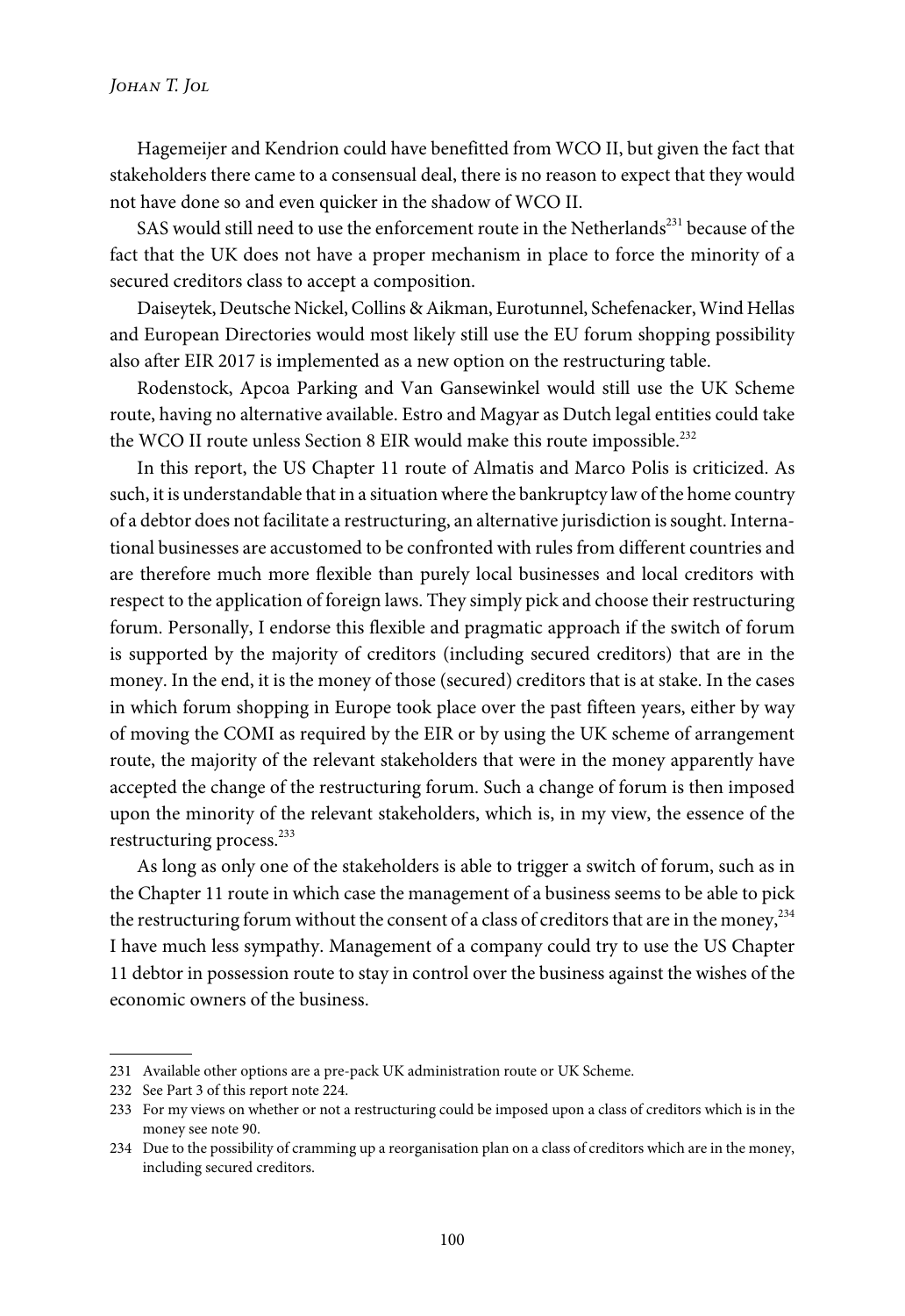To conclude, it has been an interesting ride for the past fifteen years; let us hope that the next fifteen years will be equally interesting.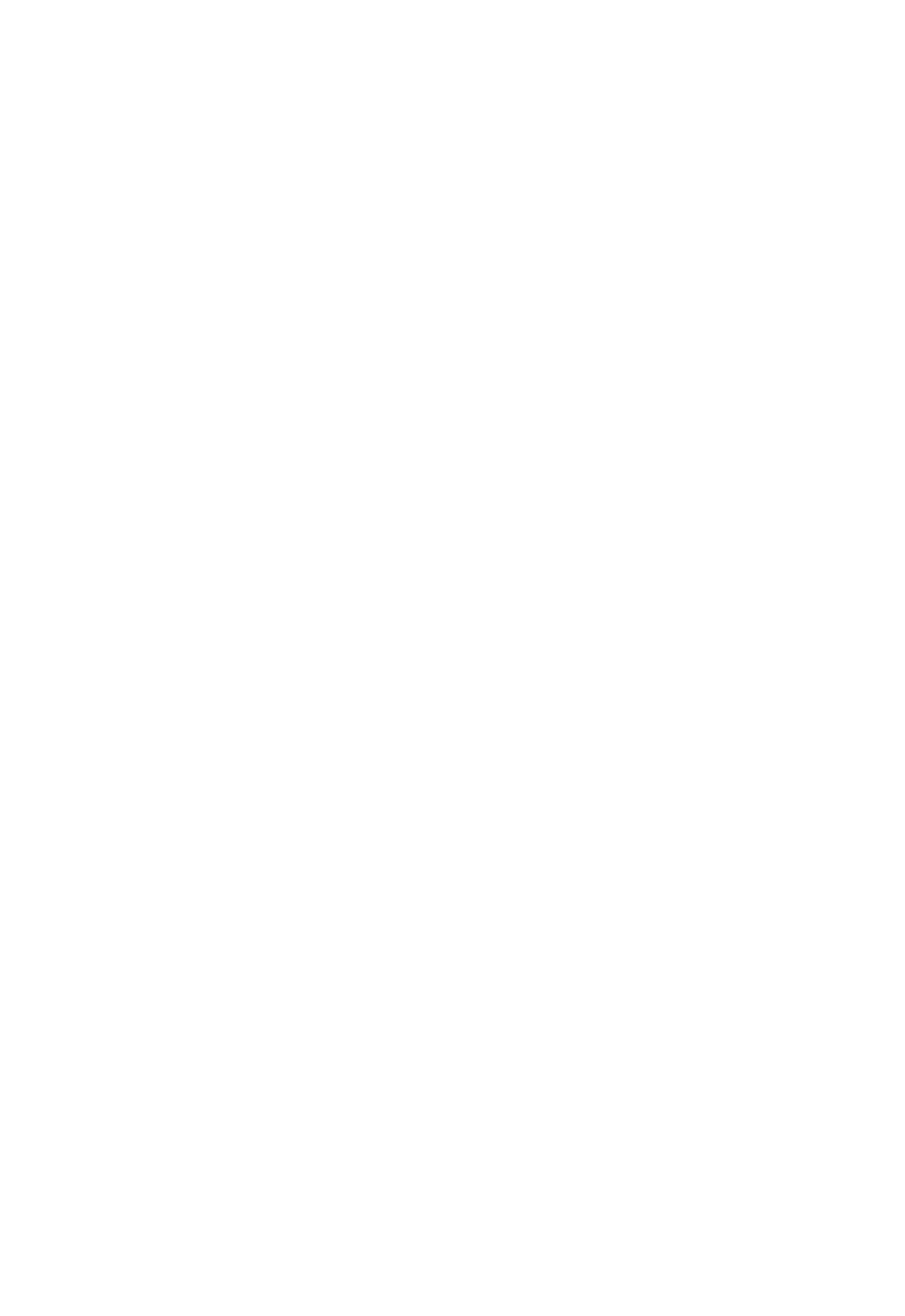# **Report on the Fifth Annual Conference of the Netherlands Association for Comparative and International Insolvency Law**

Amir Adl Rudbordeh\*

#### **Introduction**

The fifth annual conference of the Netherlands Association for Comparative and International Insolvency Law ("NACIIL", or in Dutch: "NVRII") was opened by the chair of the conference, Prof. Reinout Vriesendorp. Prof. Vriesendorp introduced the two speakers of the day: Prof. Michael Veder and Johan Jol. The conference began with a review, presented by Veder, of the implementation of the European Insolvency Regulation's Recast (2015/848 [hereafter the "EIR Recast"]), published in May 2015. In the Netherlands, the Dutch legislature has been quite reluctant to enact new and improved insolvency laws until now. Nevertheless, we are anticipating the enactment of various legislative proposals. The question is, however, whether we would want Dutch legislation to compete with the UK for the position of the "favourite" within the European insolvency practice? This was the final question that was addressed during the presentation of Johan Jol and that will be discussed at the end of this Report.

#### **Main Features of the New European Insolvency Regulation**

Veder presented an overview of the main features of the EIR Recast and compared it with the current EIR. As can be concluded from the European Commission's impact assessment of December 2012 (SWD(2012)416 final), the EIR has functioned rather well in practice. And if it is not broken, do not fix it. However, the Commission acknowledged that there were a few shortcomings of the EIR that needed to be addressed, the main ones being the allocation of jurisdiction, the relationship between the main and the secondary proceedings, the publicity of proceedings, the scope of application, and groups of companies.

Graduate (cum laude) of the dual LLM in Insolvency Law of Radboud University and Nottingham Law School.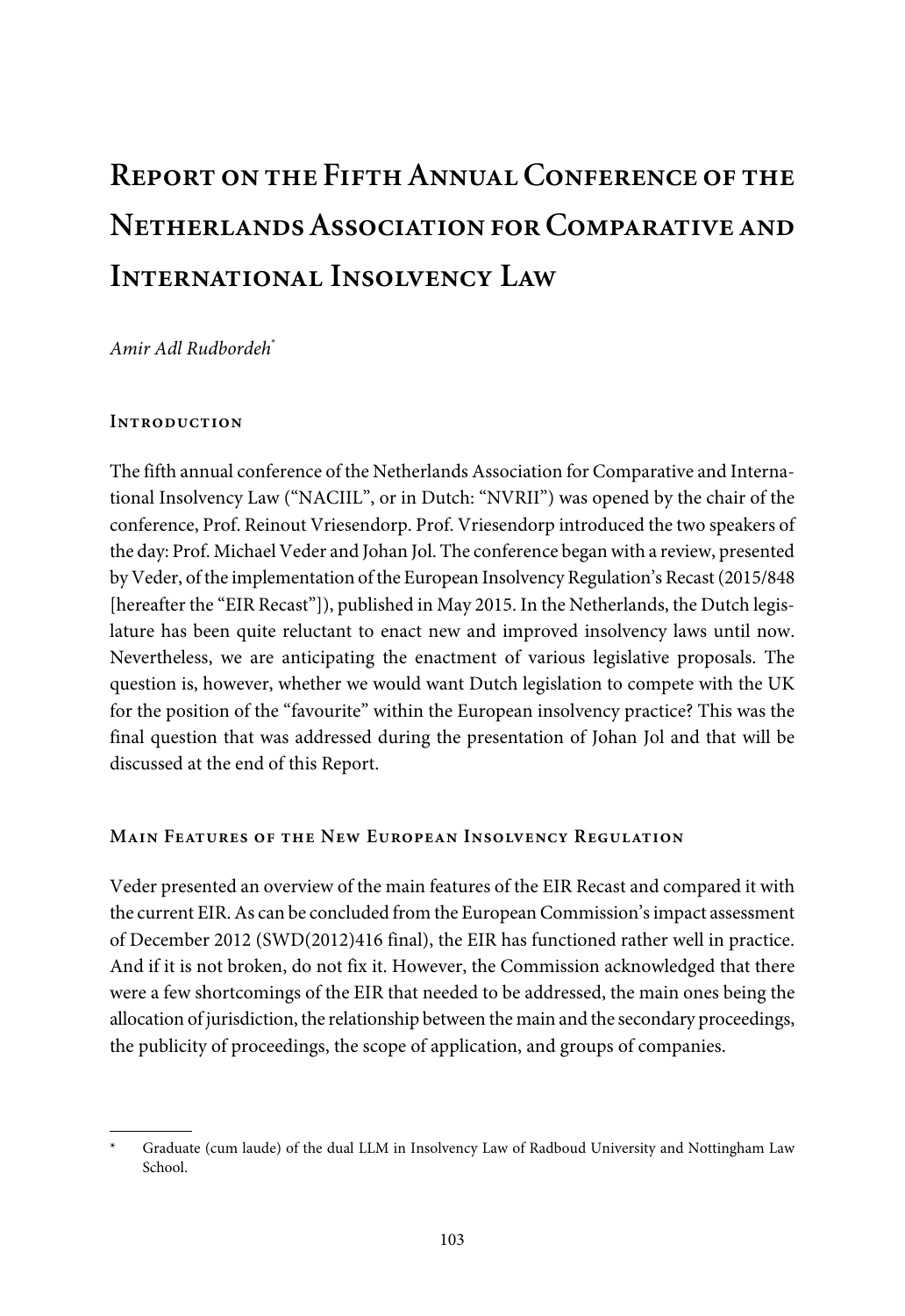#### *Amir Adl Rudbordeh*

First, it has been mentioned that there was little doubt as to retaining the centre of main interest (COMI) concept for the allocation of jurisdiction. The understanding of the COMI concept has also been made relatively clear by way of interpretations provided by the CJEU. The EIR Recast has incorporated the case law of the CJEU into Recital (30), more specifically on the rebuttal of the COMI presumption. Although this does not change much on a conceptual level, it does reinforce the existing legal doctrine. With regard to individuals, however, the EIR Recast will now provide for a rebuttable presumption, where none existed under the EIR. This addition relates to the EIR Recast's aim of preventing abusive forum shopping. As the problem of abusive forum shopping among individuals became overt in the course of time, amendments seemed necessary to counteract such incentives. The main amendment in this respect is the six months suspension period, which basically entails a waiting period of six months after a relocation of the habitual residence, before a COMI can be established. A similar debate on the adverse effects of abusive forum shopping by way of COMI-shifting could be conducted with regard to companies. However, the Commission has contended that COMI-shifts are often supported by the creditors or have even been initiated by them. Therefore, it would seem that there is no real problem in this specific area. Still, an attempt has been made to prevent abusive forum shopping in this area as well by way of a three months suspension period. However, it has been argued that because the suspension period applies only to a shift of the registered office (article 3(1) EIR Recast) rather than changing the COMI itself, it might not be very effective in achieving its aim of preventing abusive forum shopping.

Veder continued by briefly touching upon the relationship between main and secondary proceedings. The EIR currently regulates the cooperation, collaboration and exchange of information between liquidators. Within the EIR Recast (articles 41 and 42), these obligations to communicate will be extended to national courts, which should be noted as a desirable improvement. With respect to the possibility of initiating secondary proceedings, the primary reasoning behind it was to ensure the protection of local creditors. In addition, it has been contended by the drafters of the EIR that secondary proceedings can also have an auxiliary function in relation to the main insolvency proceedings. For example, the insolvency practitioner in the main proceedings might wish to initiate secondary proceedings in order to administer the insolvency proceedings more efficiently. In practice, however, secondary proceedings are rarely initiated by insolvency practitioners, as they normally add to the costs and complexity of the proceeding. Secondary proceedings may also be an obstacle when aiming to sell the company as a going concern, as secondary proceedings will have to be liquidation proceedings and the assets within the jurisdiction of the secondary proceedings will then fall outside the reach of the insolvency practitioner in the main proceedings. The EIR Recast will allow for secondary proceedings to be reorganization proceedings. More importantly, a statutory basis will be provided for so-called synthetic secondary proceedings (article 36 EIR Recast). This entails a promise to local creditors of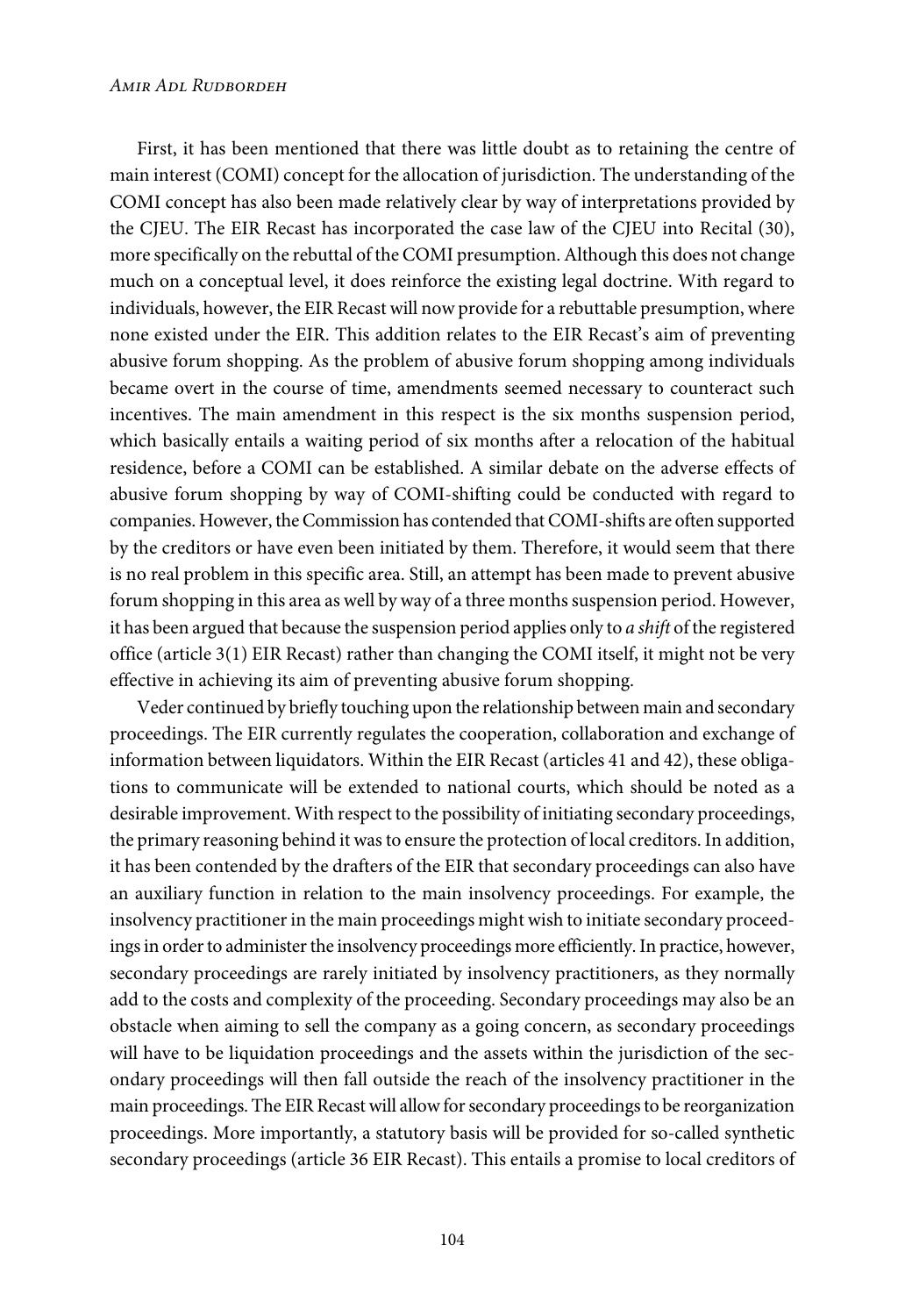## *Report on the Fifth Annual Conference of the Netherlands Association for Comparative and International Insolvency Law*

a Member State in the case of an "establishment" of the debtor to treat their claims in the main proceedings as if there were secondary proceedings, in order to avoid the actual opening of such proceedings. Although such synthetic secondaries work well as a developed practice in England, the idea behind this remedy might have been killed by the EIR Recast's complication of the practice. Now that the EIR Recast requires the approval of all known local creditors and that of the national court, one might argue that the initial added costs and complexities of secondary proceedings will be replaced by other costs and complexities.

However, perhaps a far more important issue of the EIR that needed to be addressed was that of publicity. The publication or registration of the opening of insolvency proceedings is currently not mandatory under the EIR. Hence, there are proceedings within certain jurisdictions that may have been opened, yet not publicly announced or ascertainable. The question arises as to how one would know whether proceedings have been opened when there is no publication or registration. Considering that publication is not required for the main insolvency proceedings to have their legal effects resulting from the EIR, one can see the issues arising with regard to legal certainty and effectiveness of cross-border insolvency proceedings, especially for foreign stakeholders. This problem has been addressed by the EIR Recast by requiring Member States to provide for an electronic insolvency register that is publicly accessible. These electronic insolvency registers will then be interlinked in 2019 by way of a European e-Justice portal.

The EIR Recast also contains an extended scope of application from the rather classical understanding of insolvency proceedings under the EIR (article 1(1)), which would currently have to entail a collective procedure with the partial or total divestment of a debtor and the appointment of a liquidator. This broadening of its application is very much understandable, as insolvency proceedings have changed significantly since the time of negotiating the EIR, when there were mainly liquidation proceedings. Present-day instruments under insolvency law have shifted their aim towards the promotion of rescue and reorganization. Such instruments, however, often do not meet the definition of an insolvency proceeding as stipulated in article 1(1) EIR, and have therefore not been included in Annex A. Hence, such "new" insolvency instruments do not enjoy the guarantees of recognition provided by the EIR, which could very well jeopardize their effectiveness in cross-border situations. Moreover, the Commission has, in its Recommendation of March 12, 2014 (2014/135/EU [OJ 2014, L 74/65]), called upon Member States to adopt rescue-orientated insolvency proceedings. This makes the amendment of the EIR to also include rescue proceedings all the more logical.

Finally, the largest amendment to the EIR has been due to the regulations regarding groups of companies in the fifth chapter of the EIR Recast. The EIR Recast provides rules on the coordination of insolvency proceedings that relate to the same debtor or to several members of the same group of companies (Recital (6) and articles 56-60 EIR Recast). However, where laws at a European level normally find their roots and similarities in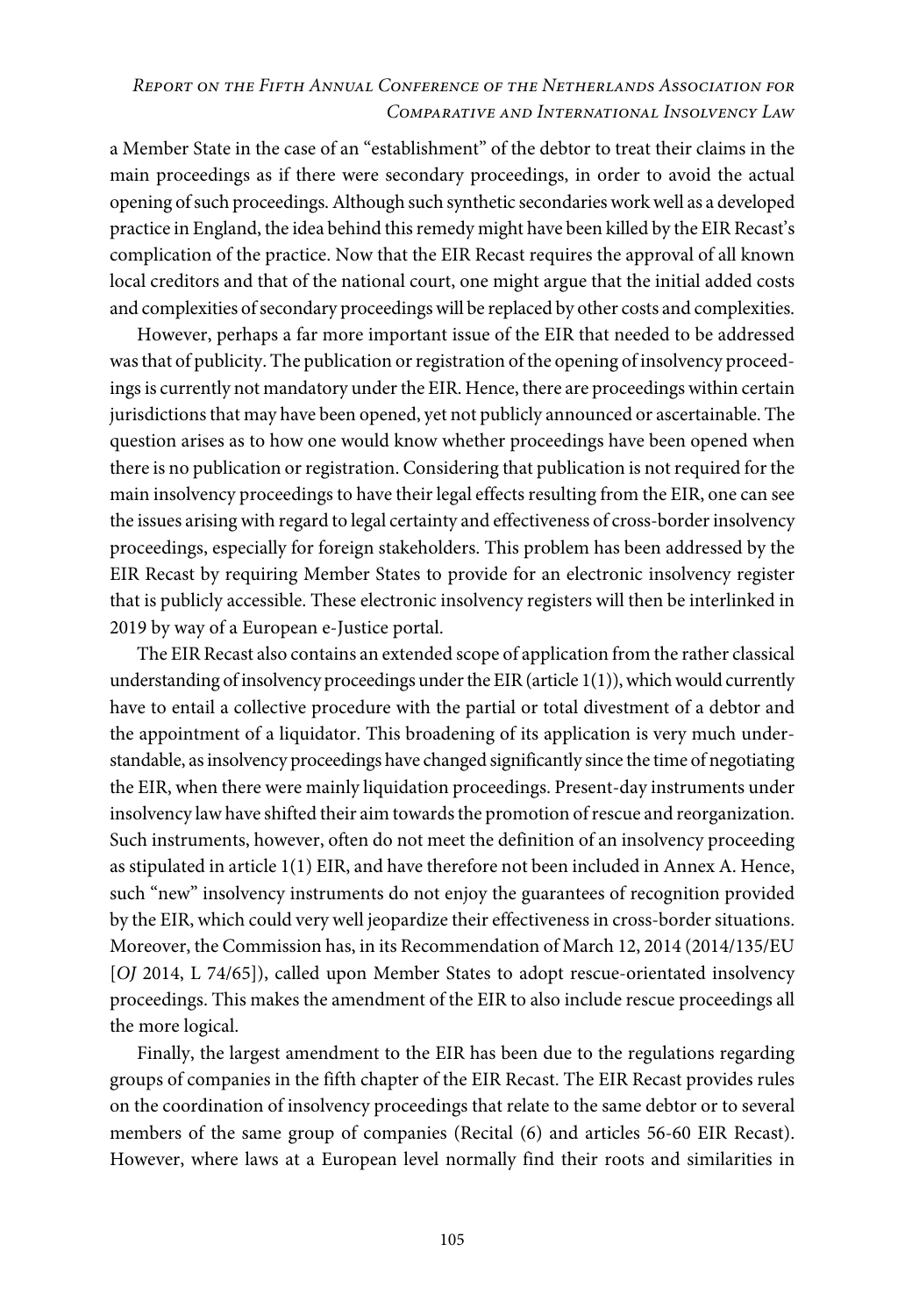national law, there were no particular national laws that could be used as an inspiration in this respect. Therefore, the provisions under Chapter 5 are novel and achieved with some difficulty. The EIR Recast will provide for so-called group coordination proceedings. In order to subsequently create a more stable and solid procedure, the role of a coordinator has been introduced. The coordinator will have to be an independent insolvency practitioner who will assist and monitor the group coordination proceedings. The EIR Recast thereby unifies the different proceedings within a group of companies, while leaving the actual legal entities separated. Whether these group coordination proceedings will be (frequently) used in practice, remains to be seen.

## **The Future of International Restructuring Following the Implementation of WCOII and the Amendment of the European Insolvency Regulation: The Best Is yet to Come!**

The presentation given during the second part of the annual conference can be viewed as a short summary of Johan Jol's full Report. The presentation raised questions and stimulated discussions. The first part of the presentation consisted of an overview of the most important cases, sampling the restructuring and forum shopping practice of EU-based companies, for example, cases such as Versatel (2002) and UPC (2003), where a Dutch suspension of payment was combined with a US Chapter XI procedure; or Hagemeijer (2003), where there was a fully consensual restructuring (for details on these cases, see Johan Jol's full Report). Also interesting is the restructuring in Schoeller Arca Systems (2009), where a new kind of restructuring was introduced, namely, the transfer of debt by way of execution of shares. In this case, the debt from one part of the company was transferred to another by way of provisions in the inter-creditor agreement, regulating the release of debt after the execution of shares. Therefore, the crux of the matter lies in the provision of the inter-creditor agreement. Within the largely similar European Directories case ([2010] EWHC 2406 (Ch)), there was some debate as to the correct interpretation of the relevant provision in this regard. Fortunately, the Court of Appeal ([2010] EWCA Civ 1248, paragraph 22) ultimately interpreted the provision in its most logical way, allowing for the transfer of debt towards the part of the company that was intended to be cut off. Because of this approach taken by the English court, many other companies were also restructured in a similar fashion.

Since the introduction of the EIR, a lot of forum shopping has taken place. See, for instance, Wind Hellas ([2009] EWHC 3199 (Ch)) with its COMI-shift from Luxembourg to the UK, or, more recently, European Directories ([2010] EWHC 3472 (Ch)), where a Dutch company COMI-shifted to the UK. These cases dealt with holding companies whose shift of COMI was accepted by the English court simply owing to a relocation of the office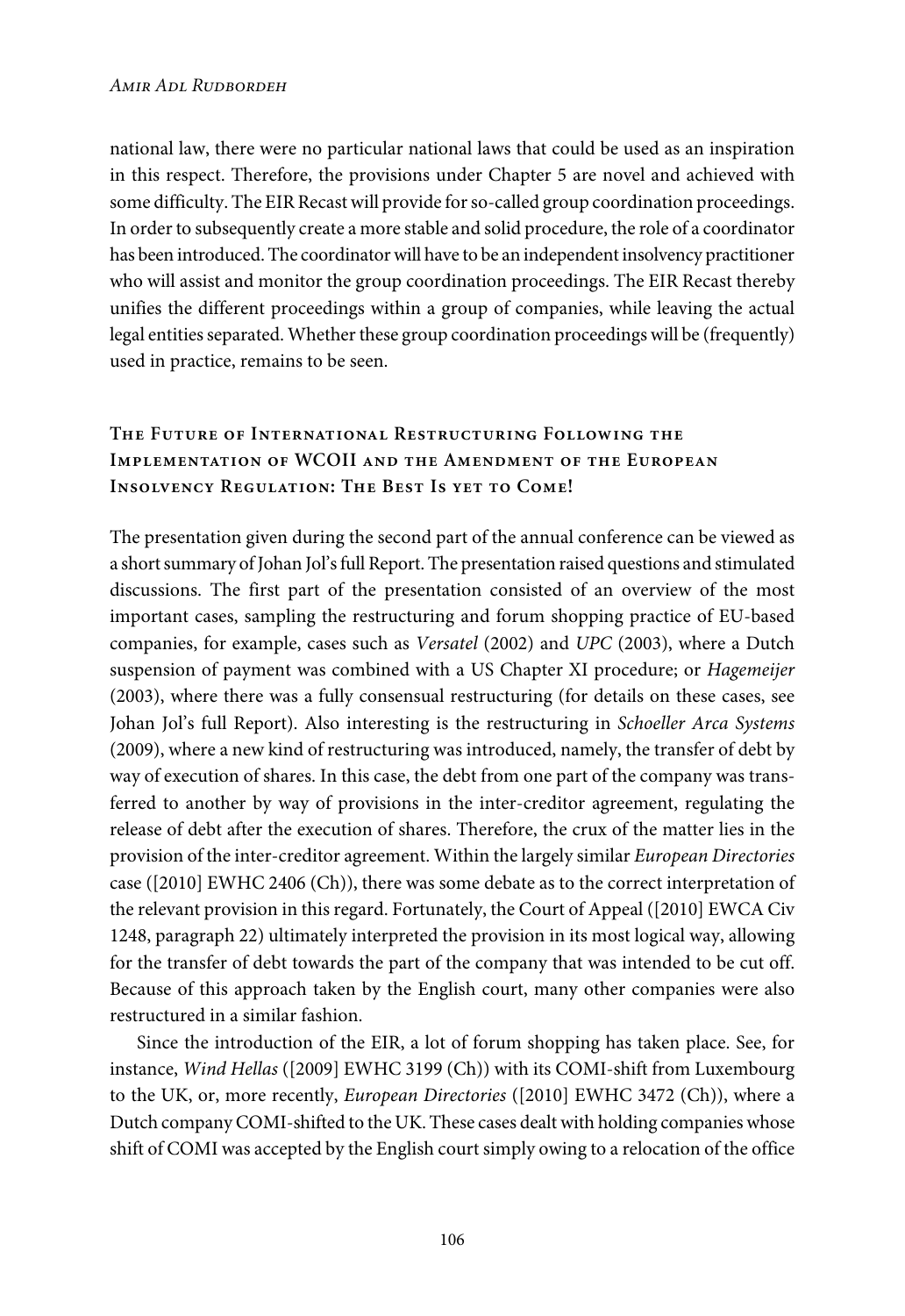## *Report on the Fifth Annual Conference of the Netherlands Association for Comparative and International Insolvency Law*

where the management took its decisions and the negotiations with creditors took place. Although a COMI-shift of an operating company would be much harder, it still begs the question of whether the location of the centre where all the negotiations take place should be of such a decisive influence on the COMI. Opinions could differ widely on this matter. From the discussions during the conference, however, one might say that the inclusion of creditors in these negotiations is a commonly shared value that strikes at the heart of the forum shopping problematics.

One of the tools that the English law offers to companies wishing to effectuate a restructuring is the scheme of arrangement. For many years now, companies have been forum shopping to the UK in order to make use of a scheme because of its (formerly unique) capability to cram down a dissenting minority of creditors. Such a cramdown mechanism can be very useful in cases where the requirement of full consensus stands in the way of an efficient restructuring, as for example in Rodenstock ([2011] EWHC 1104 (Ch)). Yet one should keep a close eye on the fairness and legal certainty towards (secured) creditors. See, for example, Apcoa Parking ([2014] EWHC 1867 (Ch)), where the UK High Court of Justice decided, for the first time, that it had jurisdiction to sanction a scheme on the basis of a facilities agreement whose governing law and jurisdiction clauses had been changed to English law and the English courts by a majority of lender's consent. See also more recently, the case of Dtek Finance ([2015] EWHC 1164 (Ch)), where a quick change of the law and jurisdiction applicable to the financial documents was recognized and accepted as a basis on which the English court could have jurisdiction. A somewhat different matter is forum shopping out of the EU, more specifically, to the jurisdiction of the US for a Chapter XI procedure. These types of shifts are perceived as undesirable from Johan Jol's perspective as a banker. This has to do with the fact that a secured creditor can be forced to continue to finance a debtor, even if the majority of the class of secured creditors is against it. See, for example, the case of Marco Polo ([2011] Bankr. S.D.N.Y. Case No. 11-13634).

The second part of the presentation seeks to provide a brief insight into the changes in the international restructuring landscape. The options available in cases of insolvency have been broadened significantly in recent years. The recent trends in international restructuring seem to provide a wide variety of options, which can be classified as follows: out-of-court restructurings (purely consensual), enhanced restructurings (consensual supported by code of practices), hybrid proceedings (pre-packs), reorganization proceedings, and, ultimately, formal liquidation or bankruptcy proceedings. The question was subsequently posed as to whether more options increase the chances of a successful restructuring. From the ensuing discussions at the conference, one might conclude that the real question that should have been posed was whether the options put in place have the potential to address the needs of the stakeholders. A single proper and yet flexible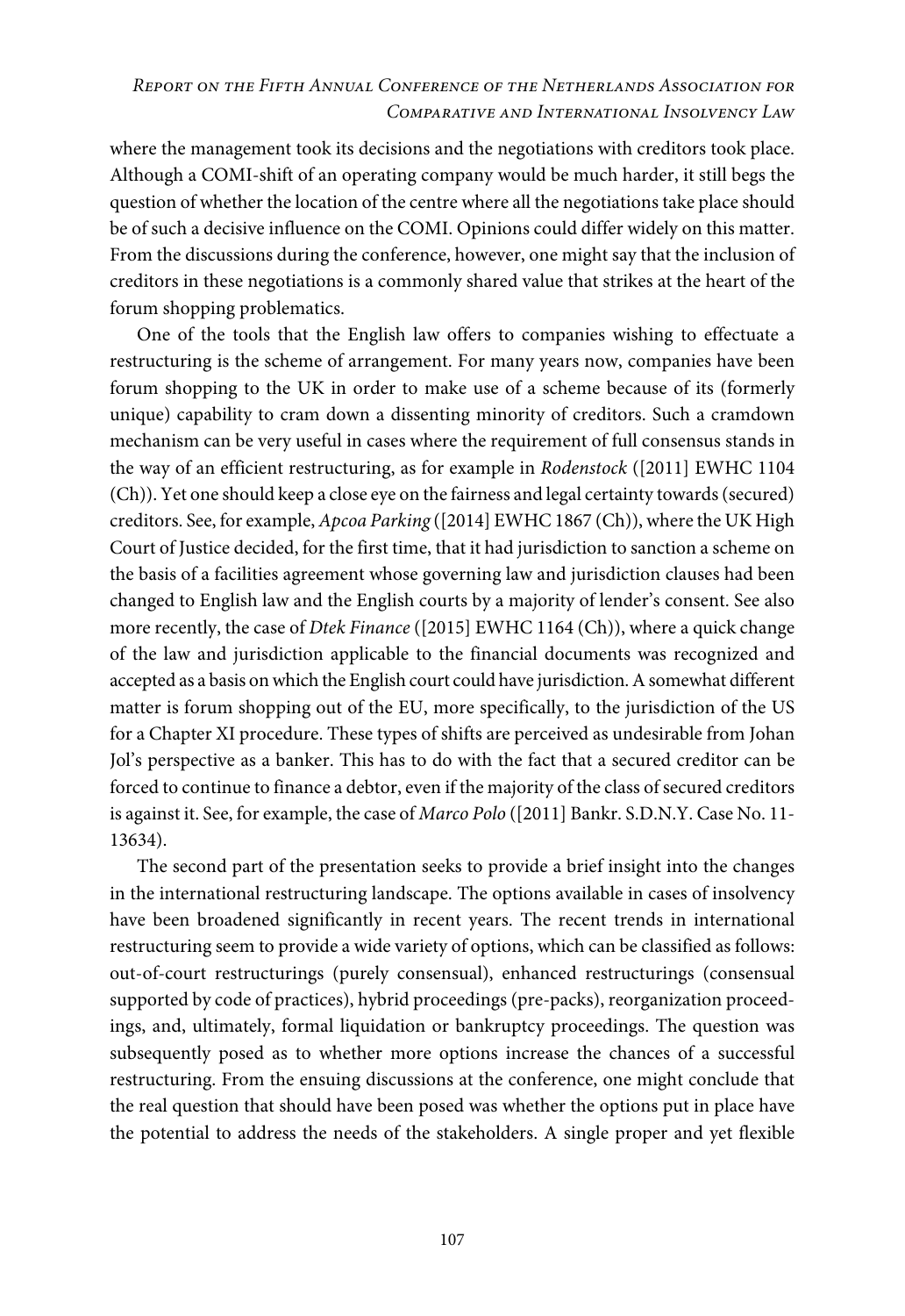restructuring procedure could prove to be just as successful as a variety of procedures each holding their own advantages.

The next topic discussed related to the UNCITRAL Model Law on cross-border insolvencies of December 1997. This law has been implemented by various states around the world, including the UK and the US. The Netherlands, however, has yet to implement such a law, making it difficult to seek recognition in the Netherlands of non-EU bankruptcies. The question that was subsequently posed was whether the Netherlands should now also implement the Model Law. When compared with the situation as it currently stands, which is having no law on this matter at all, one could contend that an implementation of the Model Law will prove advantageous. The attendants at the conference seemed to be somewhat unanimous on the position that, indeed, something would be better than nothing. Still, the next question then becomes whether the Netherlands should seek to improve upon the Model Law, and if so, in what respect? The Model Law is meant to serve merely as a guide and should be shaped to fit the state concerned. During the annual conference, some advocated the possibility of using the 2007 law proposition made by the Dutch Commission on Insolvency Law (the Dutch government's advisory committee on insolvency law). More specifically, Title 10 of the 2007 law proposition has been mentioned, which proposes a combination of the Model Law and the EIR, seeking to establish a coherent framework between transnational recognition and EU legislation.

After this discussion, the presentation continued by questioning the correct interpretation of article 5 EIR. As it currently stands, Johan Jol agrees that the article stipulates that the rights in rem of creditors or third parties over assets that are situated in a Member State other than the one in which main proceedings have been opened shall not be affected by the opening of such insolvency proceedings. However, there is currently a discussion within the literature regarding this article, and it relates to the distinction that can be made between the claim of the secured creditor and the security itself. This distinction is one that is not commonly made within the EU. Yet, once this distinction is made, one might be able to affect the claim of the creditor in the main proceedings, without affecting the security. It has also been stated in the External Evaluation Report on the EIR (JUST/2011/JCIV/PR/0049/A4) that this possibility cannot be excluded. One could take the view that it is possible to affect the underlying claim, if (and to the extent that) the national law on which the security is based allows it, without affecting the security itself. In this respect, it has been argued that one could read the judgement of the CJEU in the ERSTE Bank Hungary Nyrt case (C-527/10, paragraph 36) as providing for such a distinction, possibly making the subject even more debatable. This would, in essence, mean that article 5 EIR would entail a conflict-of-laws rule. During the conference, however, the point has been raised that in such a case the article would not be referring to any particular jurisdiction, making its application unattainable. Indeed, it seems that article 5 EIR should perhaps be interpreted as an all-encompassing "hard and fast rule". Yet regardless of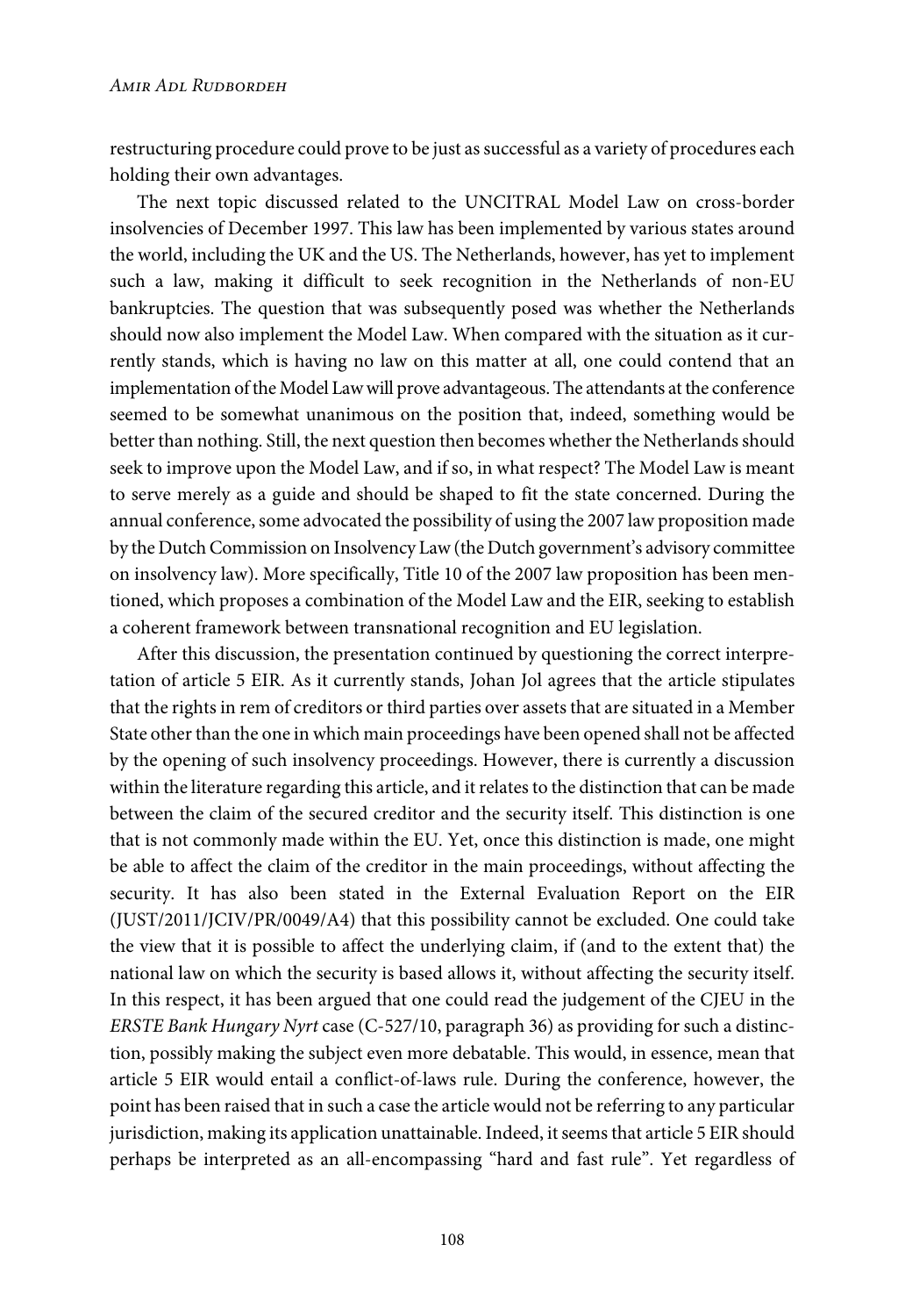## *Report on the Fifth Annual Conference of the Netherlands Association for Comparative and International Insolvency Law*

whether article 5 EIR (or article 8 EIR Recast) should be interpreted as a "hard and fast rule" or as a conflicts of law rule, both speakers agreed that the article should be changed, as it can currently lead to undesirable outcomes. The protection of secured creditor's rights could perhaps be obtained in other, less stringent ways. Fortunately enough, one of the drafters of the EIR was in the audience, who explained that the intention of the article was not to protect the secured creditors, but the liquidator, who would not have to find his/her way in various foreign laws. This clarification somewhat raises the question as to what is holding back the amendment of article 5, especially since it has remained unaltered under the new article 8 EIR Recast.

#### **Discussion and Concluding Remarks**

The conference concluded with a discussion on the newly proposed Continuity of Enterprises Act ("Wet Continuïteit Ondernemingen II" [WCO II]), which will reform the Dutch bankruptcy laws to a considerable extent. In the final part of Johan Jol's Report, he analyses whether companies would rationally opt for this newly proposed Dutch system, had it been available in the cases examined in his Report. According to Johan Jol, only two cases would have been conducted differently. This has much to do with the fact that people will want to stick with the system that they are used to, but it also relates to the issues arising from article 5 EIR, as an EIR-based proceeding.

The question that was subsequently raised by Johan Jol was whether or not the Dutch legislature should go a step further and be more welcoming in the acceptance of jurisdiction in cross-border insolvency situations. A comparison has been made to the UK, where the courts accept jurisdiction with regard to foreign companies relatively easy. This ease of acceptance has consequently resulted in more forum shopping to the UK, resulting in London being viewed as the present-day restructuring capital of Europe. Should the Dutch legislature rise to the occasion and present such a far-reaching reform? Although this notion is very much understandable, some nuances have been made during the discussions. As the new Dutch bankruptcy procedure will be one that, in all probability, will fall under the scope of the EIR Recast, it will also have to abide by its rules. If the COMI of the relevant company is not in the Netherlands, the Dutch court may not accept jurisdiction to open main proceedings. The difference in this respect with the UK is that the scheme of arrangement does not fall within the scope of the EIR and probably also not under that of the EIR Recast, and therefore does not have to require the COMI to be in the UK. Therefore, if one would want to ease the acceptance of jurisdiction in cross-border insolvency situations, a law would be required that does not fall under the scope of the EIR, simultaneously eliminating the problems related to article 5 EIR. In addition, a court judgement under such a law would have to pass the hurdle of foreign recognition, similar to that of the UK